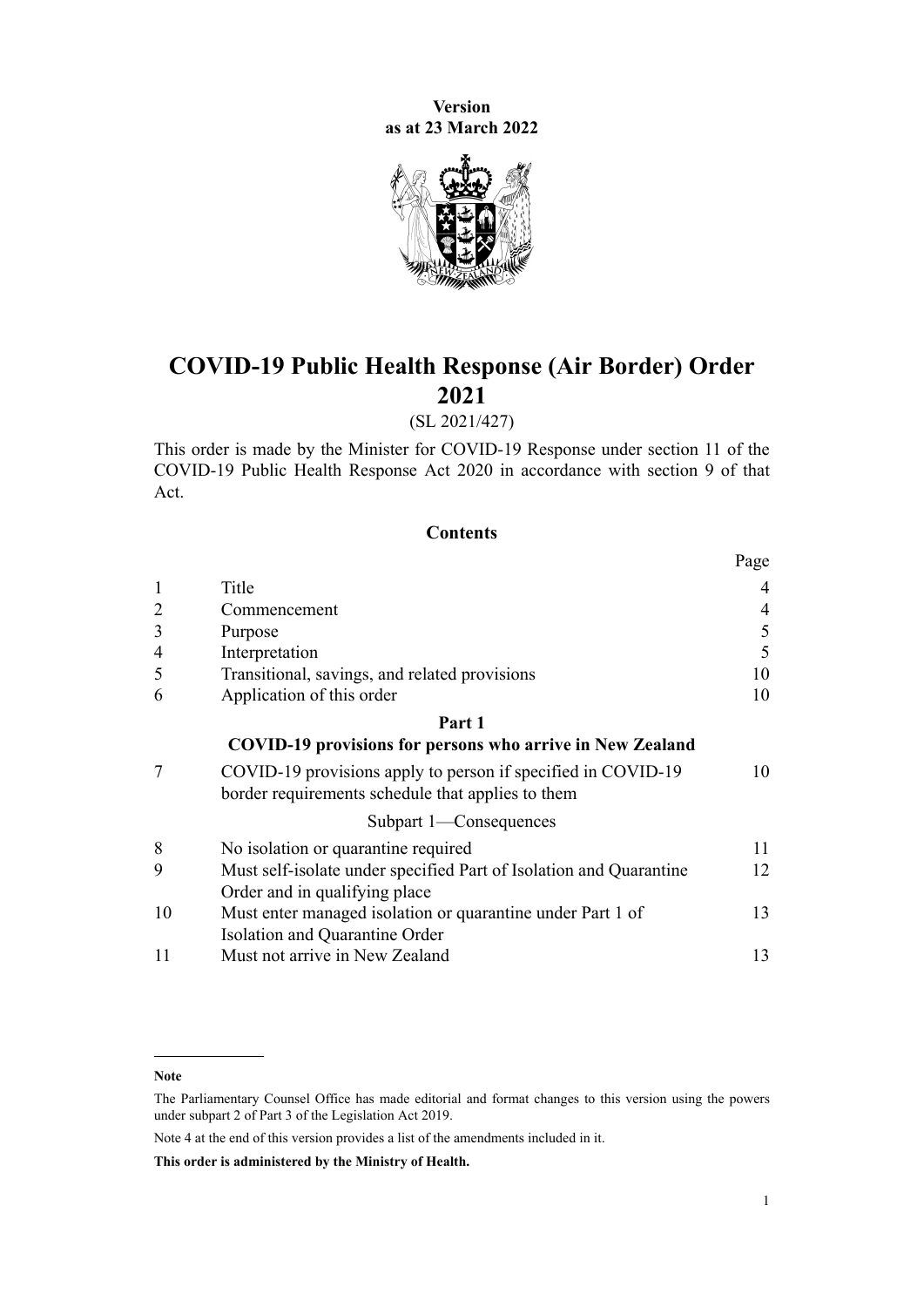| <b>COVID-19 Public Health Response (Air Border) Order</b> | Version as at |
|-----------------------------------------------------------|---------------|
| 2021                                                      | 23 March 2022 |
|                                                           |               |

# [Subpart 2—Conditions](#page-12-0)

# *[Before arrival](#page-12-0)*

| 12  | Must have traveller pass                                                                               | 13 |
|-----|--------------------------------------------------------------------------------------------------------|----|
| 13  | Must be vaccinated or excused by certificate (unless under 17                                          | 13 |
| 14  | years of age)<br>Must have pre-departure test for COVID-19 or be excused by                            | 14 |
|     | certificate (unless under 2 years of age)                                                              |    |
| 15  | Must have negative result from pre-departure test for COVID-19                                         | 15 |
|     | (or certificate)                                                                                       |    |
| 16  | Must not be waiting for test results                                                                   | 16 |
| 16A | Must not exhibit COVID-19 symptoms (or must have certificate)                                          | 16 |
| 17  | Must not be subject to public health direction in another country                                      | 16 |
| 18  | Must not have prematurely ended period of isolation or quarantine                                      | 16 |
| 19  | Must fly with specified carrier                                                                        | 17 |
| 20  | Must travel on scheduled international air service                                                     | 17 |
| 21  | Must have confirmed allocation for managed isolation or<br>quarantine                                  | 17 |
| 22  | Must comply with key safety standards or route safety plan while<br>outside New Zealand                | 17 |
|     | Before, on, or after arrival                                                                           |    |
| 23  | Must make traveller declaration at certain times                                                       | 17 |
| 24  | Must provide, at certain times, information necessary to support<br>public health response to COVID-19 | 18 |
| 25  | Must provide self-isolation information at certain times                                               | 18 |
| 26  | Must not exhibit COVID-19 symptoms at certain times [Revoked]                                          | 19 |
| 27  | Must be considered at negligible risk of having been exposed to<br>COVID-19                            | 19 |
| 28  | Must wear face covering in certain places or circumstances                                             | 19 |
| 29  | Must answer to authorised officers                                                                     | 20 |
| 30  | Must produce evidence of compliance with COVID-19 provisions                                           | 20 |
| 31  | Must not provide false or misleading information or evidence                                           | 21 |
|     | On or after arrival                                                                                    |    |
| 32  | Must report for and undergo COVID-19 screening                                                         | 21 |
| 33  | Must report for and undergo COVID-19 test                                                              | 22 |
| 34  | Must be considered at low risk of having or transmitting<br>COVID-19                                   | 22 |
| 35  | Must comply with directions while travelling to place of isolation<br>or quarantine or self-isolation  | 22 |
| 36  | Must maintain physical distancing                                                                      | 22 |
| 37  | Must wear personal protective equipment as directed                                                    | 23 |
| 38  | Must comply with key safety standards while in Green area in New<br>Zealand                            | 23 |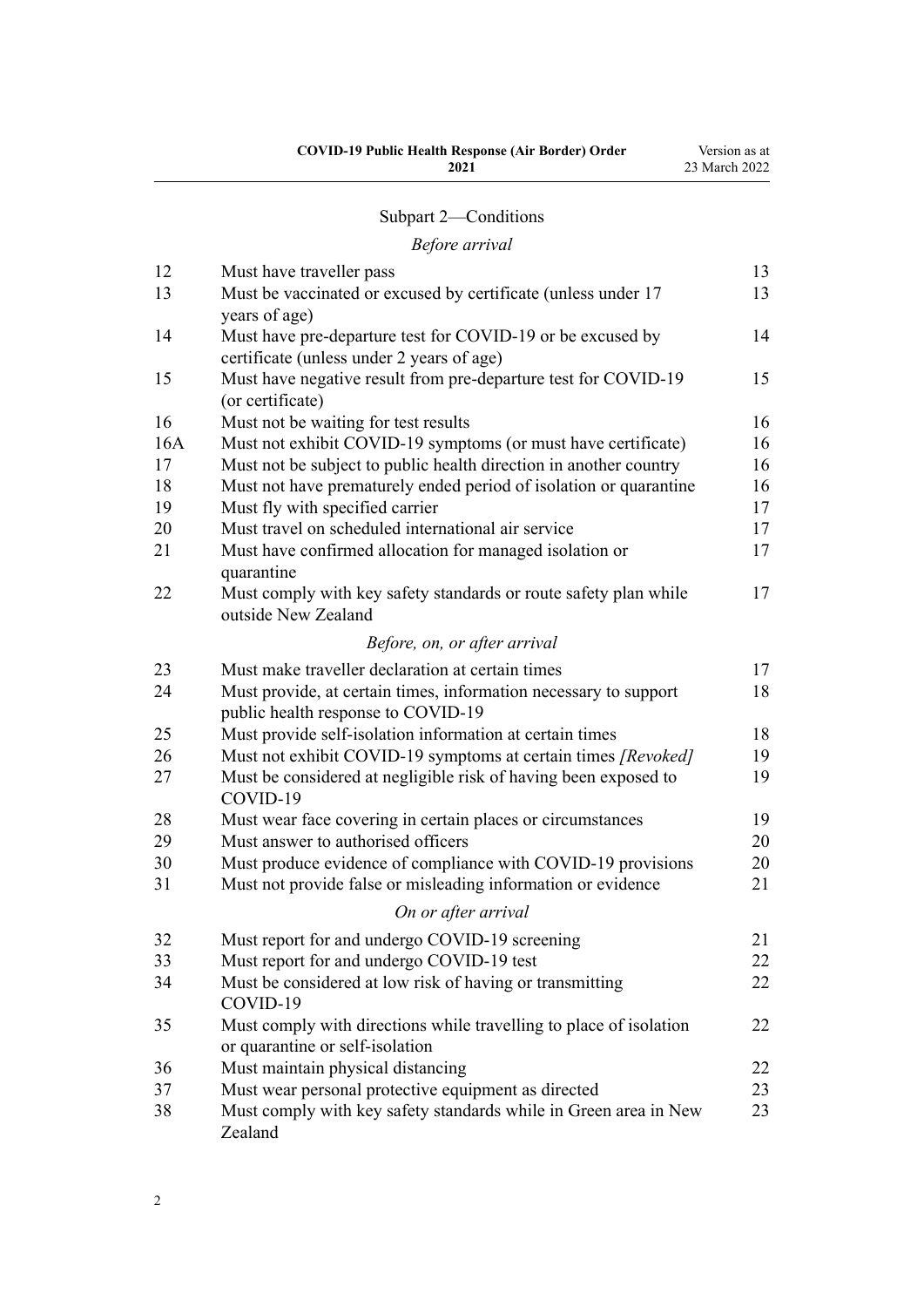| Version as at | <b>COVID-19 Public Health Response (Air Border) Order</b> |
|---------------|-----------------------------------------------------------|
| 23 March 2022 | 2021                                                      |

|    | Subpart 3—Breach of conditions                                                          |    |
|----|-----------------------------------------------------------------------------------------|----|
| 39 | Subpart 3 applies if person breaches COVID-19 provision that<br>applies to them         | 23 |
| 40 | Breach of requirement not to arrive in New Zealand                                      | 24 |
| 41 | Failure to produce evidence of being vaccinated [Revoked]                               | 24 |
| 42 | Failure to produce evidence of pre-departure test or negative result                    | 24 |
|    | [Revoked]                                                                               |    |
| 43 | Failure to comply with key safety standards or route safety plan<br>outside New Zealand | 24 |
| 44 | Failure to provide details of qualifying place to self-isolate<br>[Revoked]             | 25 |
| 45 | Exhibiting symptoms of COVID-19 on arrival [Revoked]                                    | 25 |
| 46 | Considered not at low risk of having or transmitting COVID-19                           | 25 |
| 47 | Failure to comply with key safety standards while in New Zealand                        | 26 |
| 48 | Must report for and undergo assessment and comply with decision<br>of assessing officer | 26 |
| 49 | Breach of order may be infringement offence                                             | 27 |
|    | Part 2                                                                                  |    |
|    | Provisions that apply to carriers                                                       |    |
| 50 | Aircraft must arrive at specified airport                                               | 27 |
| 51 | Carrier may have route safety plans                                                     | 27 |
| 52 | Carrier must notify changes affecting route safety plan                                 | 27 |
| 53 | Carrier must promote compliance with route safety plan or key<br>safety standards       | 27 |
| 54 | Carrier must check compliance with COVID-19 provisions                                  | 28 |
|    | Part 3                                                                                  |    |
|    | <b>Exemptions and other powers</b>                                                      |    |
|    | Exemptions                                                                              |    |
| 55 | General provisions about exemptions                                                     | 29 |
| 56 | How exemptions are notified or published                                                | 29 |
| 57 | Minister may grant exemptions                                                           | 30 |
| 58 | Director-General may grant exemptions                                                   | 30 |
|    | Director-General notices                                                                |    |
| 59 | Director-General may specify matters by notice                                          | 31 |
|    | Part 4                                                                                  |    |
|    | <b>Infringement offences</b>                                                            |    |
|    | [Revoked]                                                                               |    |
| 60 | Breaches of this order that are infringement offences [Revoked]                         | 32 |
|    | Part 5                                                                                  |    |
|    | <b>Revocations</b>                                                                      |    |
| 61 | Revocations                                                                             | 32 |
|    |                                                                                         |    |

3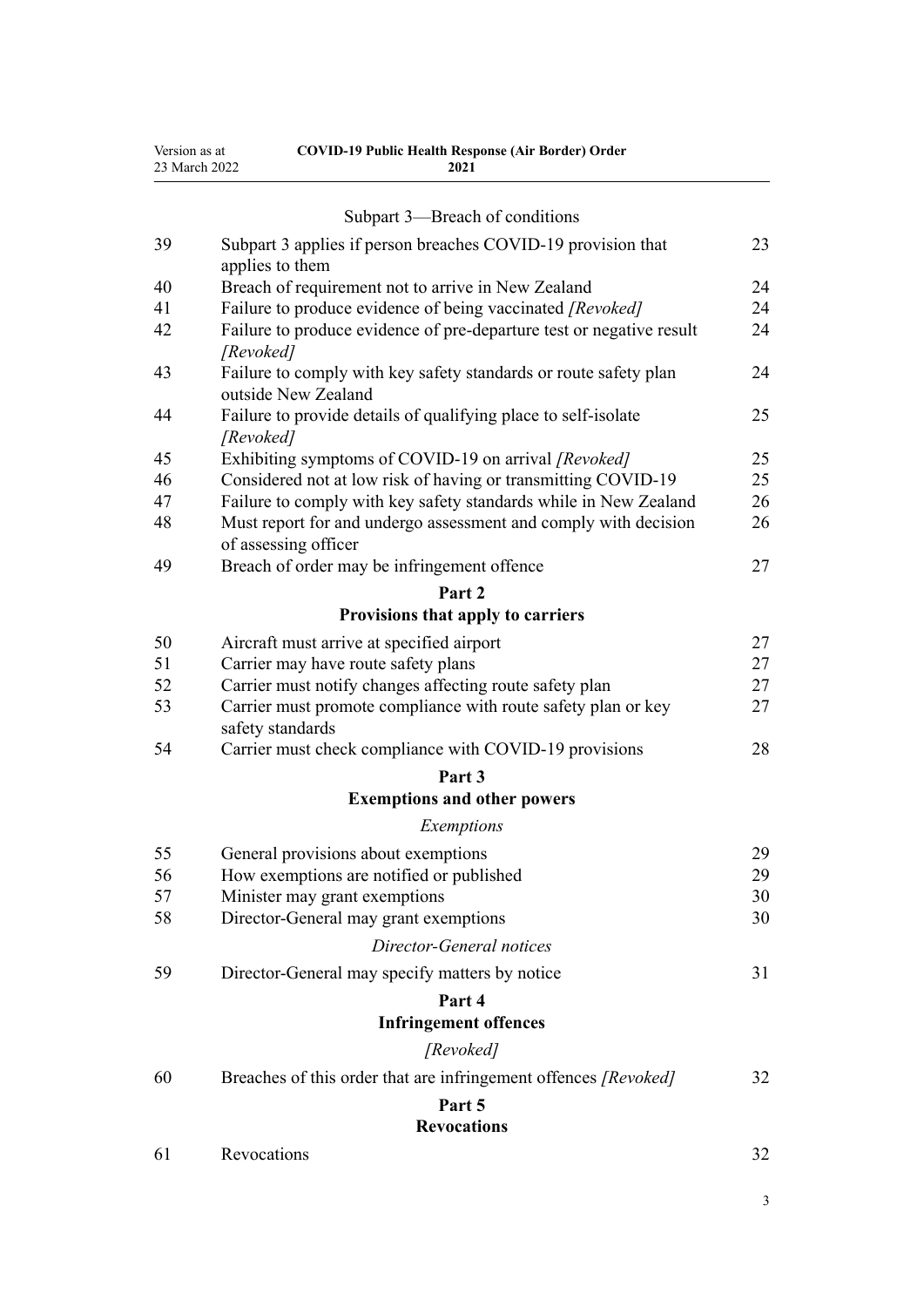| <b>COVID-19 Public Health Response (Air Border) Order</b><br>2021            | Version as at<br>23 March 2022 |
|------------------------------------------------------------------------------|--------------------------------|
| <b>Schedule 1</b>                                                            | 34                             |
| Transitional, savings, and related provisions                                |                                |
| <b>Schedule 2</b>                                                            | 36                             |
| <b>Groups of countries</b>                                                   |                                |
| <b>Schedule 3</b><br><b>Exemptions from some COVID-19 provisions</b>         | 37                             |
| <b>Schedule 4</b><br><b>New Zealand-based aircrew members</b>                | 39                             |
| <b>Schedule 5</b><br><b>Overseas-based aircrew members</b>                   | 41                             |
| <b>Schedule 6</b><br><b>Transit-only arrivals</b>                            | 45                             |
| <b>Schedule 7</b><br><b>Relevant workers</b>                                 | 47                             |
| <b>Schedule 8</b><br><b>Arrivals from Antarctica</b>                         | 54                             |
| <b>Schedule 9</b><br>Ship crew members arriving to join ship                 | 56                             |
| <b>Schedule 10</b><br><b>Arrivals on aircraft turned back to New Zealand</b> | 58                             |
| <b>Schedule 11</b><br><b>General travellers-A</b>                            | 60                             |
| <b>Schedule 12</b><br><b>General travellers-B</b>                            | 64                             |
| <b>Schedule 13</b><br>General travellers-C                                   | 69                             |
| <b>Schedule 14</b><br>General travellers-Z                                   | 72                             |
| <b>Schedule 15</b><br><b>Key safety standards</b>                            | 77                             |

# **Order**

# **1 Title**

<span id="page-3-0"></span>cl 1

This order is the COVID-19 Public Health Response (Air Border) Order 2021.

# **2 Commencement**

This order comes into force at 11.59 pm on 27 February 2022.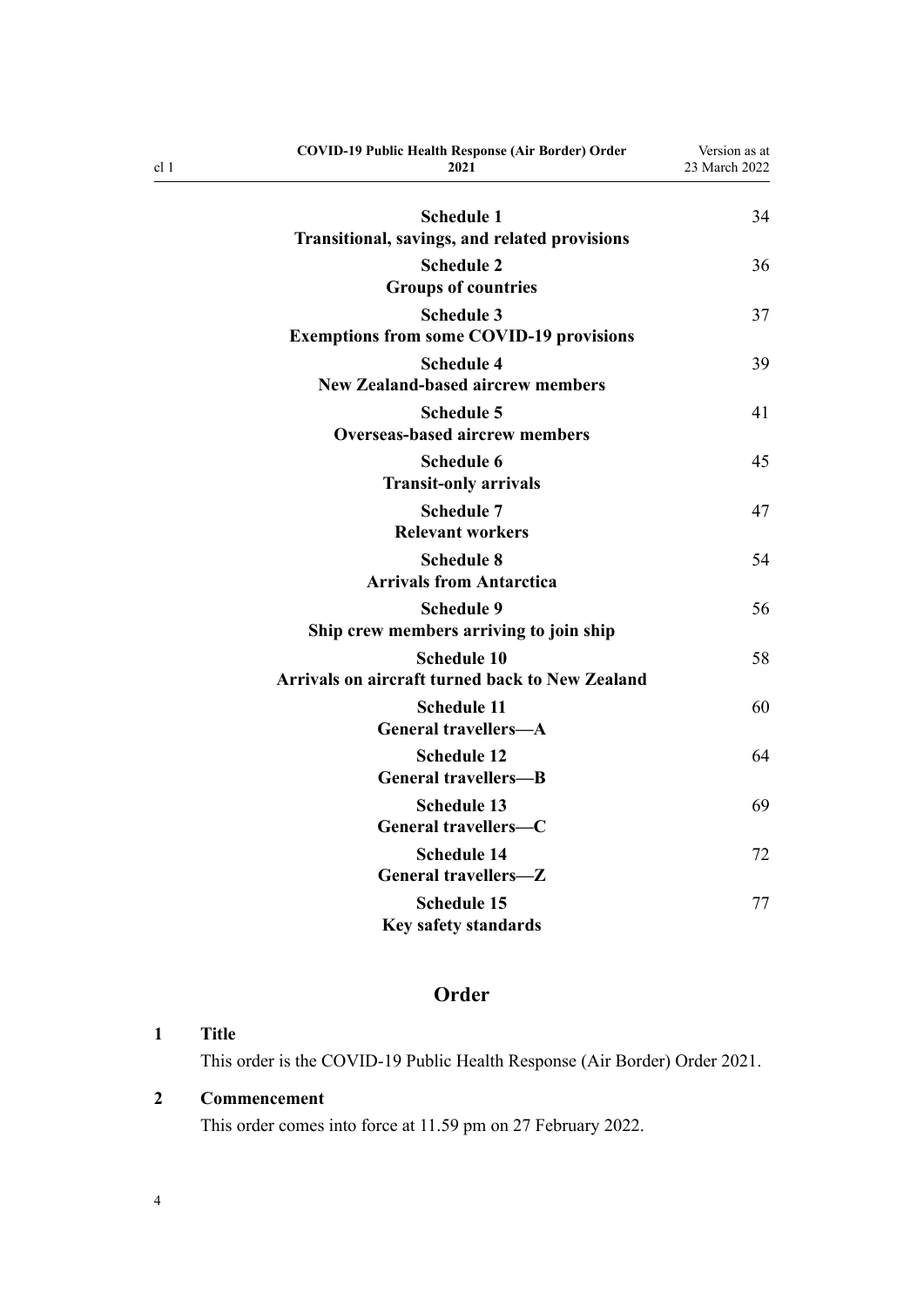<span id="page-4-0"></span>Clause 2: amended, at 11.58 pm on 16 January 2022, by [clause 16](http://legislation.govt.nz/pdflink.aspx?id=LMS629294) of the COVID-19 Public Health Response (Air Border and Isolation and Quarantine) Amendment Order 2022 (SL 2022/2).

#### **3 Purpose**

The purpose of this order is to support a public health response to COVID-19 that furthers the purpose of the Act by imposing requirements and restrictions in relation to persons who arrive in New Zealand by air.

### **4 Interpretation**

In this order, unless the context otherwise requires,—

**Act** means the [COVID-19 Public Health Response Act 2020](http://legislation.govt.nz/pdflink.aspx?id=LMS344121)

**aircrew member** means an overseas-based aircrew member or a New Zealandbased aircrew member

**airport**, in relation to an airport in New Zealand, means an aerodrome (as defined in [section 2\(1\)](http://legislation.govt.nz/pdflink.aspx?id=DLM214692) of the Civil Aviation Act 1990)

**airside**, in relation to an airport, means any part of the airport that is—

- (a) inaccessible to the general public; but
- (b) accessible to international arriving or international transiting passengers who have not entered the country where the airport is located

**approved system** means any system that is—

- (a) specified by a Director-General notice; and
- (b) approved by the Director-General for the purpose of a COVID-19 provision

**arrive in New Zealand**, in relation to a person who arrives on an aircraft, means to be on board the craft when it lands or stops at any place within New Zealand

**associate** has the meaning given in [clause 1](#page-76-0) of Schedule 15

**authorised officer** means—

- (a) an authorised enforcement person:
- (b) a health protection officer:
- (c) an immigration officer (as defined in [section 4](http://legislation.govt.nz/pdflink.aspx?id=DLM1440311) of the Immigration Act 2009):
- (d) a medical officer of health

**board a flight** means to board the aircraft undertaking the flight

**carrier**, in relation to a craft (but not a foreign military craft),—

- (a) means the owner or charterer of the craft; and
- (b) if the owner or charterer is not in New Zealand, includes the agent in New Zealand of the owner or charterer; and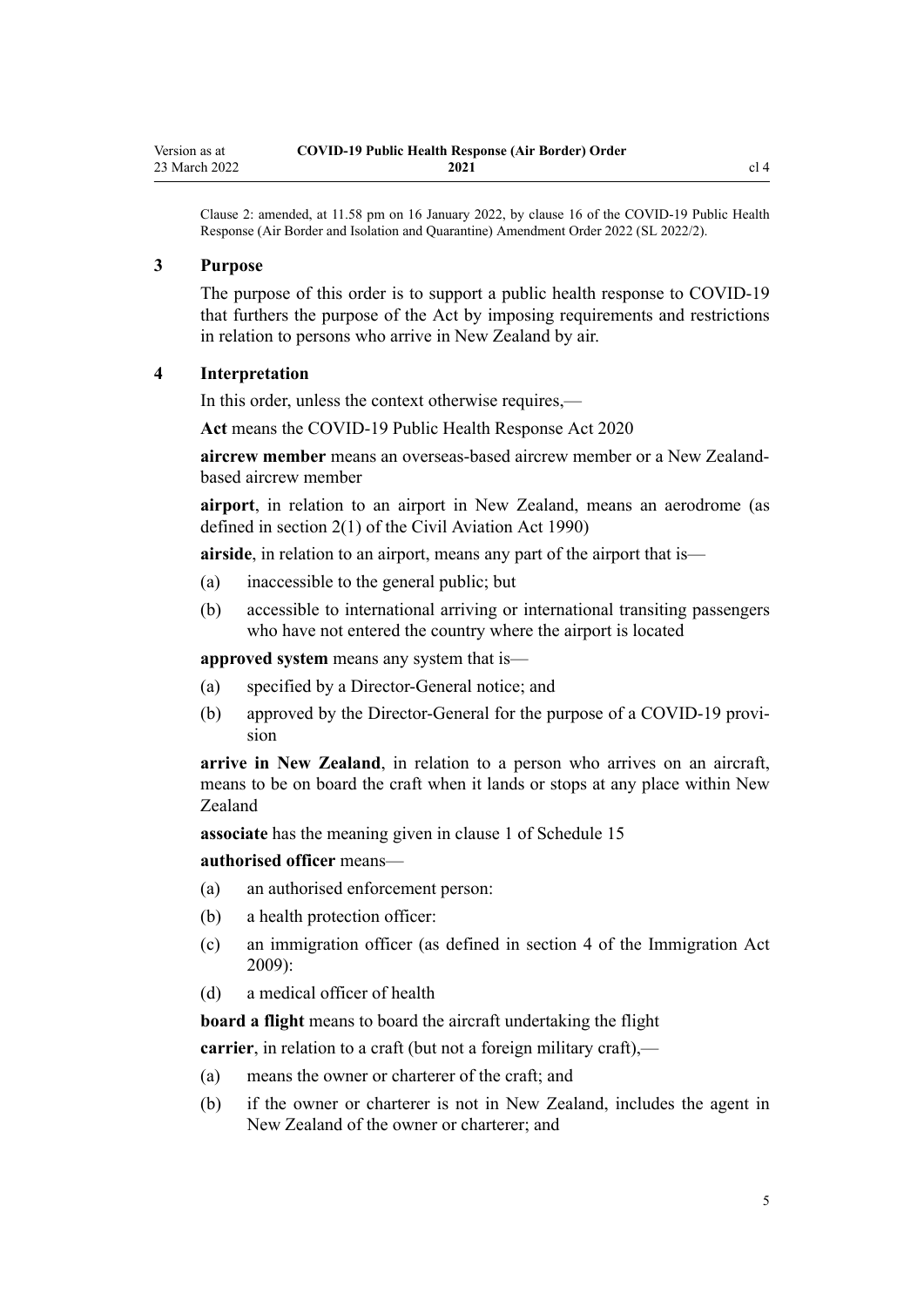(c) if there is no agent in New Zealand, includes the person in charge of the craft

**connecting flight**, in relation to a person other than an aircrew member, means any of the 2 or more flights that—

- (a) carry the person to New Zealand from another country; and
- (b) are ticketed with a specified departure and arrival place, date, and time for each flight; and
- (c) are not separated by a stopover

#### **country**—

- (a) means all or part of a country or a territory; and
- (b) includes Antarctica

**COVID-19 border requirements schedule** has the meaning given in [clause](#page-9-0) [7\(5\)](#page-9-0)

**COVID-19 provision** has the meaning given in [clause 7\(1\)](#page-9-0)

**COVID-19 test** means an examination or a test (or both) for COVID-19 that is specified by a Director-General notice for the purpose of any COVID-19 provision

**craft** has the meaning given in [section 4](http://legislation.govt.nz/pdflink.aspx?id=DLM1440311) of the Immigration Act 2009

**direct flight**, in relation to a person, means a flight that carries the person to New Zealand from another country and is not a connecting flight

**Director-General notice** means a notice made under [clause 59](#page-30-0)

**enter**,—

- (a) in relation to New Zealand, means to enter New Zealand in accordance with the [Immigration Act 2009](http://legislation.govt.nz/pdflink.aspx?id=DLM1440300); and
- (b) in relation to any other country, has a corresponding meaning

**group 1 country** means a country that [Schedule 2](#page-35-0) identifies as a group 1 country

**group 2 country** means a country that [Schedule 2](#page-35-0) identifies as a group 2 country

**group 3 country** means a country that [Schedule 2](#page-35-0) identifies as a group 3 country

**health practitioner** has the meaning given by [section 5\(1\)](http://legislation.govt.nz/pdflink.aspx?id=DLM203321) of the Health Practitioners Competence Assurance Act 2003

**health protection officer** has the meaning given by [section 2\(1\)](http://legislation.govt.nz/pdflink.aspx?id=DLM305845) of the Health Act 1956

**high risk infringement offence** means the high risk class of infringement offence prescribed by [regulation 5\(1\)](http://legislation.govt.nz/pdflink.aspx?id=LMS600713) of the COVID-19 Public Health Response (Infringement Offences) Regulations 2021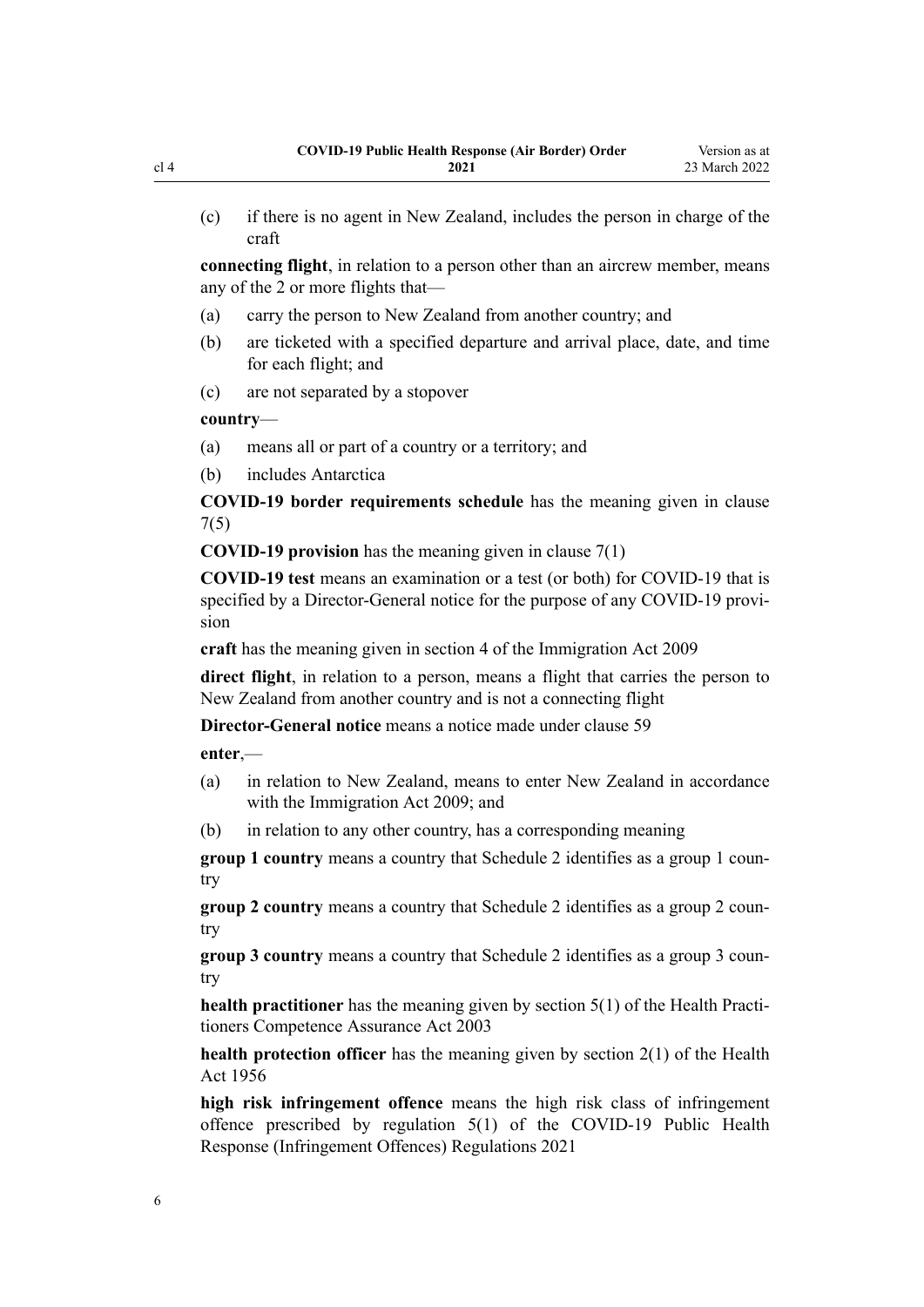**Isolation and Quarantine Order** means the [COVID-19 Public Health](http://legislation.govt.nz/pdflink.aspx?id=LMS401666) [Response \(Isolation and Quarantine\) Order 2020](http://legislation.govt.nz/pdflink.aspx?id=LMS401666)

**key safety standards** means the key safety standards set out in [Schedule 15](#page-76-0)

**low risk infringement offence** means the low risk class of infringement offence prescribed by [regulation 5\(1\)](http://legislation.govt.nz/pdflink.aspx?id=LMS600713) of the COVID-19 Public Health Response (Infringement Offences) Regulations 2021

**medical attendant** has the meaning given in [clause 1\(2\)](#page-46-0) of Schedule 7

**medical officer of health** has the meaning given by [section 2\(1\)](http://legislation.govt.nz/pdflink.aspx?id=DLM305845) of the Health Act 1956

**medical practitioner** means a health practitioner who—

- (a) is, or is deemed to be, registered with the Medical Council of New Zealand continued by section  $114(1)(a)$  of the Health Practitioners Competence Assurance Act 2003 as a practitioner of the profession of medi‐ cine; and
- (b) holds a current practising certificate

**medium risk infringement offence** means the medium risk class of infringement offence prescribed by [regulation 5\(1\)](http://legislation.govt.nz/pdflink.aspx?id=LMS600713) of the COVID-19 Public Health Response (Infringement Offences) Regulations 2021

#### **military craft**—

Version as at

- (a) means a craft (as defined in [section 4](http://legislation.govt.nz/pdflink.aspx?id=DLM1440311) of the Immigration Act 2009) that travels for a military purpose or as part of a military operation; and
- (b) includes a commercial craft (as defined in [section 4](http://legislation.govt.nz/pdflink.aspx?id=DLM1440311) of the Immigration Act 2009) that is chartered for a military purpose or as part of a military operation

**New Zealand-based aircrew member** means a person who—

- (a) is ordinarily resident in New Zealand; and
- (b) arrives in New Zealand—
	- (i) on an aircraft on which they are working as crew (as defined in [section 4](http://legislation.govt.nz/pdflink.aspx?id=DLM1440311) of the Immigration Act 2009); or
	- (ii) for repositioning purposes (that is, for the purpose of connecting with another aircraft on which they are working as crew); or
	- (iii) for the purpose of returning to New Zealand after having left New Zealand to complete training that they were directed by their employer to undertake and that the Civil Aviation Authority, or an equivalent international regulator, requires aircrew members to complete

**New Zealand citizen** has the meaning given by [section 4](http://legislation.govt.nz/pdflink.aspx?id=DLM1440311) of the Immigration Act 2009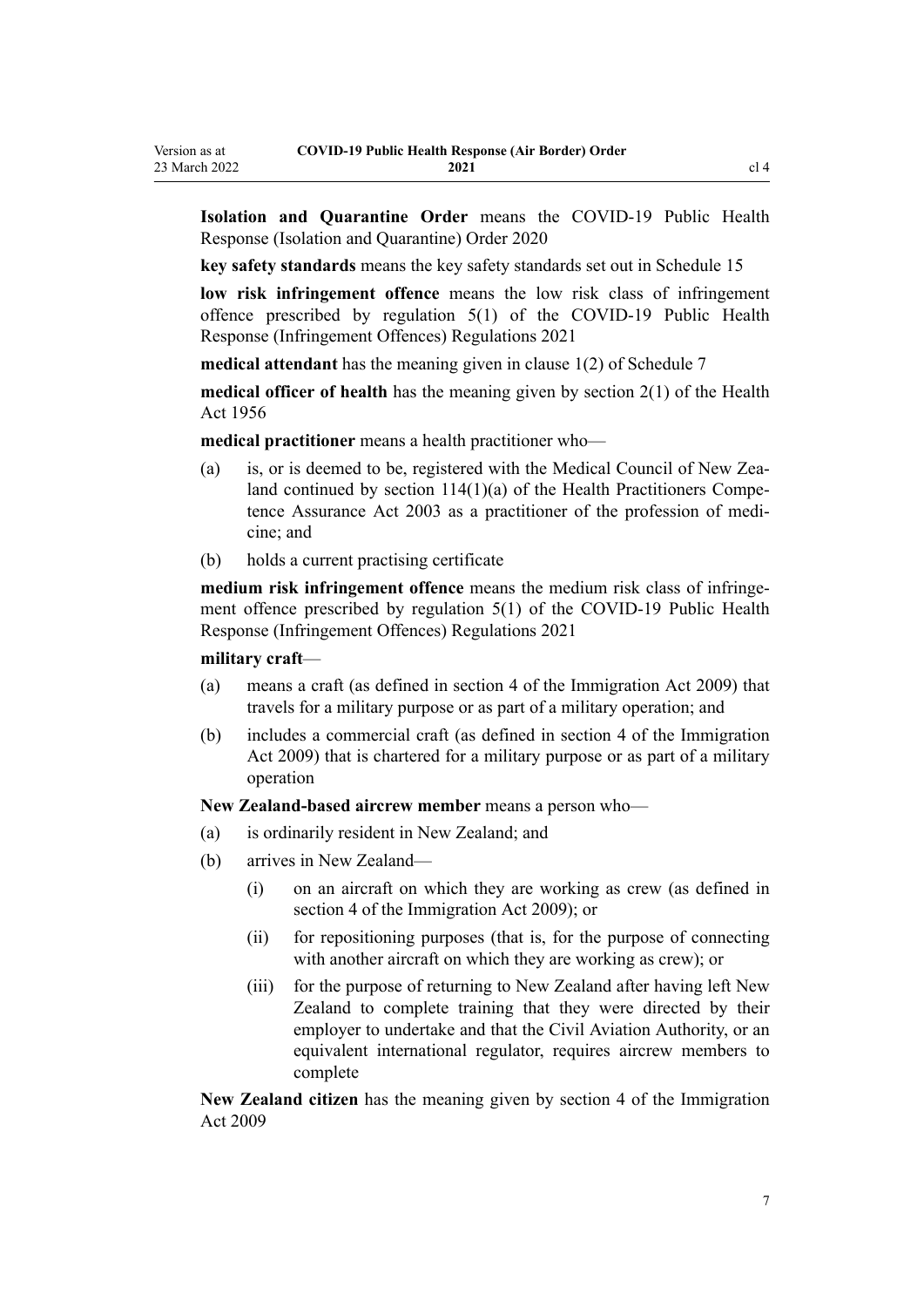**overseas-based aircrew member** means a person who—

- (a) is not ordinarily resident in New Zealand; and
- (b) arrives in New Zealand—
	- (i) on an aircraft on which they are working as crew (as defined in [section 4](http://legislation.govt.nz/pdflink.aspx?id=DLM1440311) of the Immigration Act 2009); or
	- (ii) for repositioning purposes (that is, for the purpose of connecting with another aircraft on which they are working as crew); and
- (c) *[Revoked]*

**overseas-qualified medical practitioner** means a person who is registered or licensed, in a country other than New Zealand, as a health professional equivalent to a medical practitioner

**place of isolation or quarantine**, in relation to a person, means the place at which they must be isolated or quarantined under the Isolation and Quarantine Order

**place of self-isolation**, in relation to a person, means the place at which they will self-isolate under the Isolation and Quarantine Order

**Police escort** has the meaning given in [clause 1\(2\)](#page-46-0) of Schedule 7

**port of arrival**, in relation to a person or aircraft, means the airport at which the person or aircraft arrives in New Zealand

**relevant family member**, in relation to a person, means—

- (a) their spouse, civil union partner, or de facto partner:
- (b) a dependent child (as defined in [section 4](http://legislation.govt.nz/pdflink.aspx?id=DLM1440311) of the Immigration Act 2009) of the person or of the person's spouse, civil union partner, or de facto partner:
- (c) if the person is a dependent child, a person on whom they are dependent (for example, a parent)

**relevant worker** has the meaning given in [clause 1](#page-46-0) of Schedule 7

**route safety plan** means a route safety plan approved by the Director-General under [clause 51](#page-26-0)

**scheduled international air service** has the meaning given by [section 87A](http://legislation.govt.nz/pdflink.aspx?id=DLM217812) of the Civil Aviation Act 1990

**specified 14-day period**, in relation to a person, means the period that—

- (a) starts at the beginning of the 14th day before the day on which the per‐ son boards the direct flight or first connecting flight on which they arrive in New Zealand; and
- (b) ends when the person boards that flight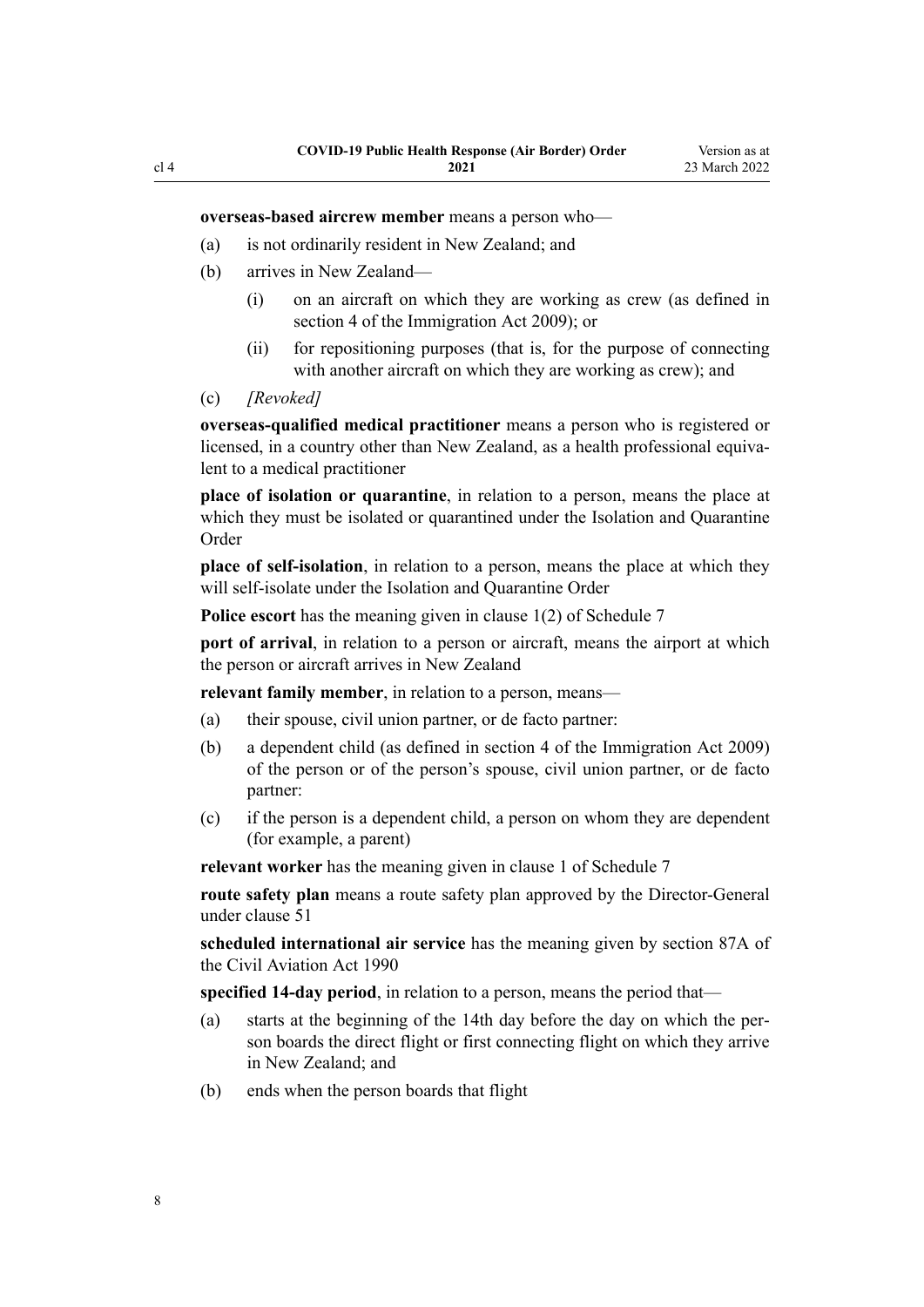**stopover**, in relation to a person whose journey to New Zealand includes more than 1 flight, means entry into any country at which any of those flights arrives (other than New Zealand)

**transit-only arrival** means a person described in [clause 1](#page-44-0) of Schedule 6

**transit passenger**, in relation to a country, means a person who—

- (a) arrives in that country by air; and
- (b) does not enter that country but remains, until they depart from that coun‐ try, on the airside of—
	- (i) the airport at which they arrived in that country; and
	- (ii) any other airport through which they transit.

Clause 4 **aircrew member**: amended, at 11.58 pm on 16 January 2022, by [clause 17\(1\)](http://legislation.govt.nz/pdflink.aspx?id=LMS629299) of the COVID-19 Public Health Response (Air Border and Isolation and Quarantine) Amendment Order 2022 (SL 2022/2).

Clause 4 **category A person**: revoked, at 11.58 pm on 27 February 2022, by [clause 4\(2\)](http://legislation.govt.nz/pdflink.aspx?id=LMS650823) of the COVID-19 Public Health Response (Air Border) Order 2021 Amendment Order 2022 (SL 2022/47).

Clause 4 **category B person**: revoked, at 11.58 pm on 27 February 2022, by [clause 4\(2\)](http://legislation.govt.nz/pdflink.aspx?id=LMS650823) of the COVID-19 Public Health Response (Air Border) Order 2021 Amendment Order 2022 (SL 2022/47).

Clause 4 **category C person**: revoked, at 11.58 pm on 27 February 2022, by [clause 4\(2\)](http://legislation.govt.nz/pdflink.aspx?id=LMS650823) of the COVID-19 Public Health Response (Air Border) Order 2021 Amendment Order 2022 (SL 2022/47).

Clause 4 **category Z person**: revoked, at 11.58 pm on 27 February 2022, by [clause 4\(2\)](http://legislation.govt.nz/pdflink.aspx?id=LMS650823) of the COVID-19 Public Health Response (Air Border) Order 2021 Amendment Order 2022 (SL 2022/47).

Clause 4 **high risk infringement offence**: inserted, at 11.58 pm on 27 February 2022, by [clause 4\(1\)](http://legislation.govt.nz/pdflink.aspx?id=LMS650823) of the COVID-19 Public Health Response (Air Border) Order 2021 Amendment Order 2022 (SL 2022/47).

Clause 4 **international aircrew member**: revoked, at 11.58 pm on 16 January 2022, by [clause 17\(2\)](http://legislation.govt.nz/pdflink.aspx?id=LMS629299) of the COVID-19 Public Health Response (Air Border and Isolation and Quarantine) Amendment Order 2022 (SL 2022/2).

Clause 4 **landside**: revoked, at 11.58 pm on 27 February 2022, by [clause 4\(2\)](http://legislation.govt.nz/pdflink.aspx?id=LMS650823) of the COVID-19 Pub‐ lic Health Response (Air Border) Order 2021 Amendment Order 2022 (SL 2022/47).

Clause 4 **low risk infringement offence**: inserted, at 11.58 pm on 27 February 2022, by [clause 4\(1\)](http://legislation.govt.nz/pdflink.aspx?id=LMS650823) of the COVID-19 Public Health Response (Air Border) Order 2021 Amendment Order 2022 (SL 2022/47).

Clause 4 **medical practitioner**: inserted, at 11.58 pm on 27 February 2022, by [clause 4\(1\)](http://legislation.govt.nz/pdflink.aspx?id=LMS650823) of the COVID-19 Public Health Response (Air Border) Order 2021 Amendment Order 2022 (SL 2022/47).

Clause 4 **medium risk infringement offence**: inserted, at 11.58 pm on 27 February 2022, by [clause](http://legislation.govt.nz/pdflink.aspx?id=LMS650823) [4\(1\)](http://legislation.govt.nz/pdflink.aspx?id=LMS650823) of the COVID-19 Public Health Response (Air Border) Order 2021 Amendment Order 2022 (SL 2022/47).

Clause 4 **New Zealand-based aircrew member** paragraph (b): replaced, at 11.58 pm on 27 February 2022, by [clause 4\(3\)](http://legislation.govt.nz/pdflink.aspx?id=LMS650823) of the COVID-19 Public Health Response (Air Border) Order 2021 Amendment Order 2022 (SL 2022/47).

Clause 4 **overseas-based aircrew member**: inserted, at 11.58 pm on 16 January 2022, by [clause](http://legislation.govt.nz/pdflink.aspx?id=LMS629299) [17\(3\)](http://legislation.govt.nz/pdflink.aspx?id=LMS629299) of the COVID-19 Public Health Response (Air Border and Isolation and Quarantine) Amend‐ ment Order 2022 (SL 2022/2).

Clause 4 **overseas-based aircrew member** paragraph (c): revoked, at 11.58 pm on 27 February 2022, by [clause 4\(4\)](http://legislation.govt.nz/pdflink.aspx?id=LMS650823) of the COVID-19 Public Health Response (Air Border) Order 2021 Amendment Order 2022 (SL 2022/47).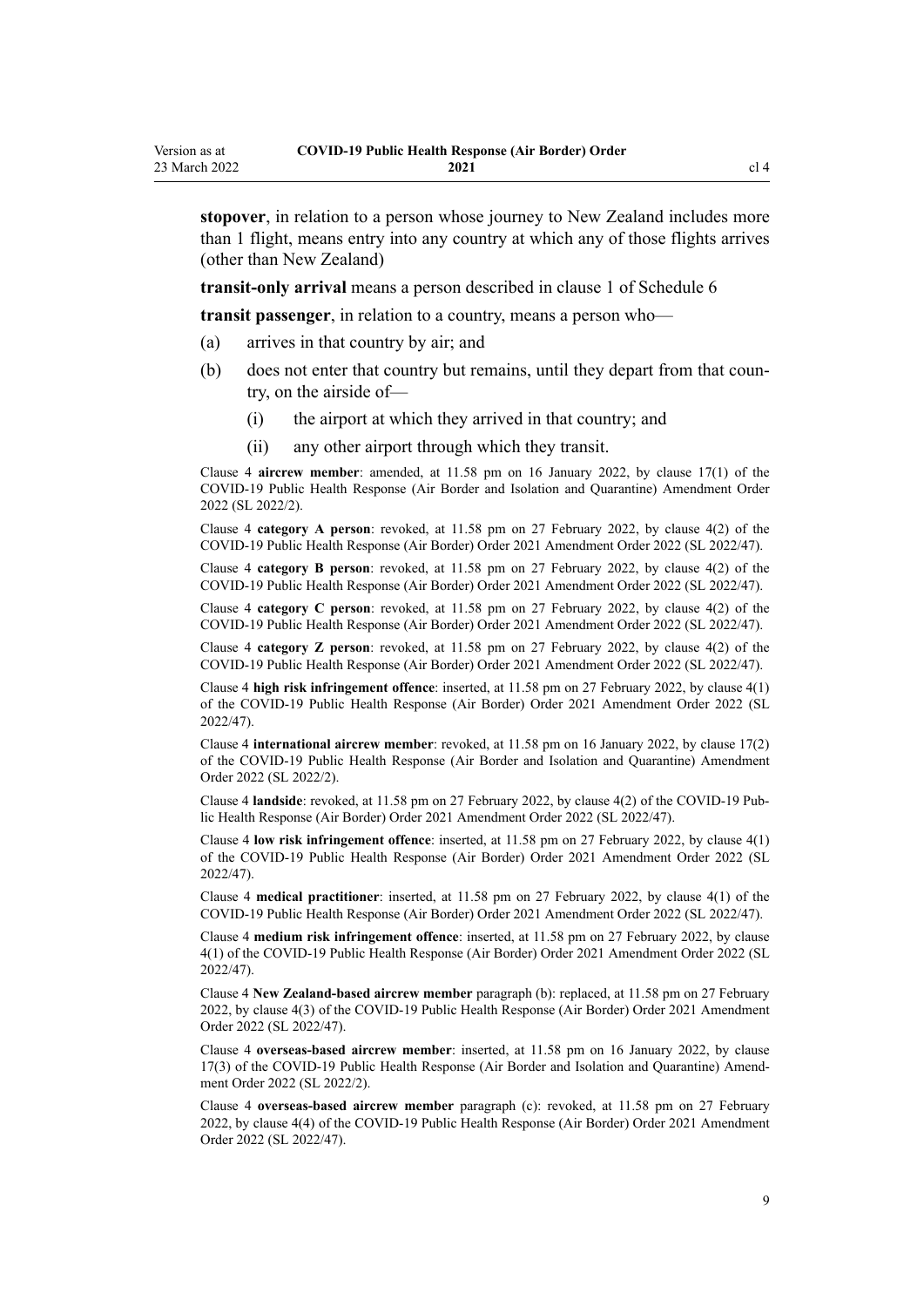<span id="page-9-0"></span>Clause 4 **overseas-qualified health practitioner**: revoked, at 11.58 pm on 27 February 2022, by [clause 4\(5\)](http://legislation.govt.nz/pdflink.aspx?id=LMS650823) of the COVID-19 Public Health Response (Air Border) Order 2021 Amendment Order 2022 (SL 2022/47).

Clause 4 **overseas-qualified medical practitioner**: inserted, at 11.58 pm on 27 February 2022, by [clause 4\(5\)](http://legislation.govt.nz/pdflink.aspx?id=LMS650823) of the COVID-19 Public Health Response (Air Border) Order 2021 Amendment Order 2022 (SL 2022/47).

Clause 4 **scheduled international air service**: inserted, at 11.58 pm on 27 February 2022, by [clause](http://legislation.govt.nz/pdflink.aspx?id=LMS650823) [4\(1\)](http://legislation.govt.nz/pdflink.aspx?id=LMS650823) of the COVID-19 Public Health Response (Air Border) Order 2021 Amendment Order 2022 (SL 2022/47).

#### **5 Transitional, savings, and related provisions**

The transitional, savings, and related provisions set out in [Schedule 1](#page-33-0) have effect according to their terms.

#### **6 Application of this order**

- (1) This order applies to the whole of New Zealand.
- (2) This order also specifies criteria that must be satisfied from a place outside New Zealand before a person enters New Zealand.

## **Part 1**

## **COVID-19 provisions for persons who arrive in New Zealand**

- **7 COVID-19 provisions apply to person if specified in COVID-19 border requirements schedule that applies to them**
- (1) This Part sets out the provisions (**COVID-19 provisions**) that may apply to a person who arrives in New Zealand by air.
- (2) Generally, and as a guide only,—
	- (a) the provisions in [subpart 1](#page-10-0) are the consequences that may apply to a per‐ son who enters New Zealand (for example, a person may have to selfisolate or enter managed isolation and quarantine); and
	- (b) the provisions in [subpart 2](#page-12-0) are conditions that may have to be satisfied before, on, or after a person's arrival in New Zealand (for example, they may have to be vaccinated before they arrive); and
	- (c) the provisions in [subpart 3](#page-22-0) set out some consequences of breaching a provision in [subpart 1](#page-10-0) or [2.](#page-12-0)
- (3) A COVID-19 provision applies to a person only if—
	- (a) it is specified in a COVID-19 border requirements schedule that applies to that person; or
	- (b) it is applied to that person by [subpart 3](#page-22-0).
- (4) A COVID-19 provision applies to a person subject to—
	- (a) any modifications specified in the schedule or provision that applies it to that person; and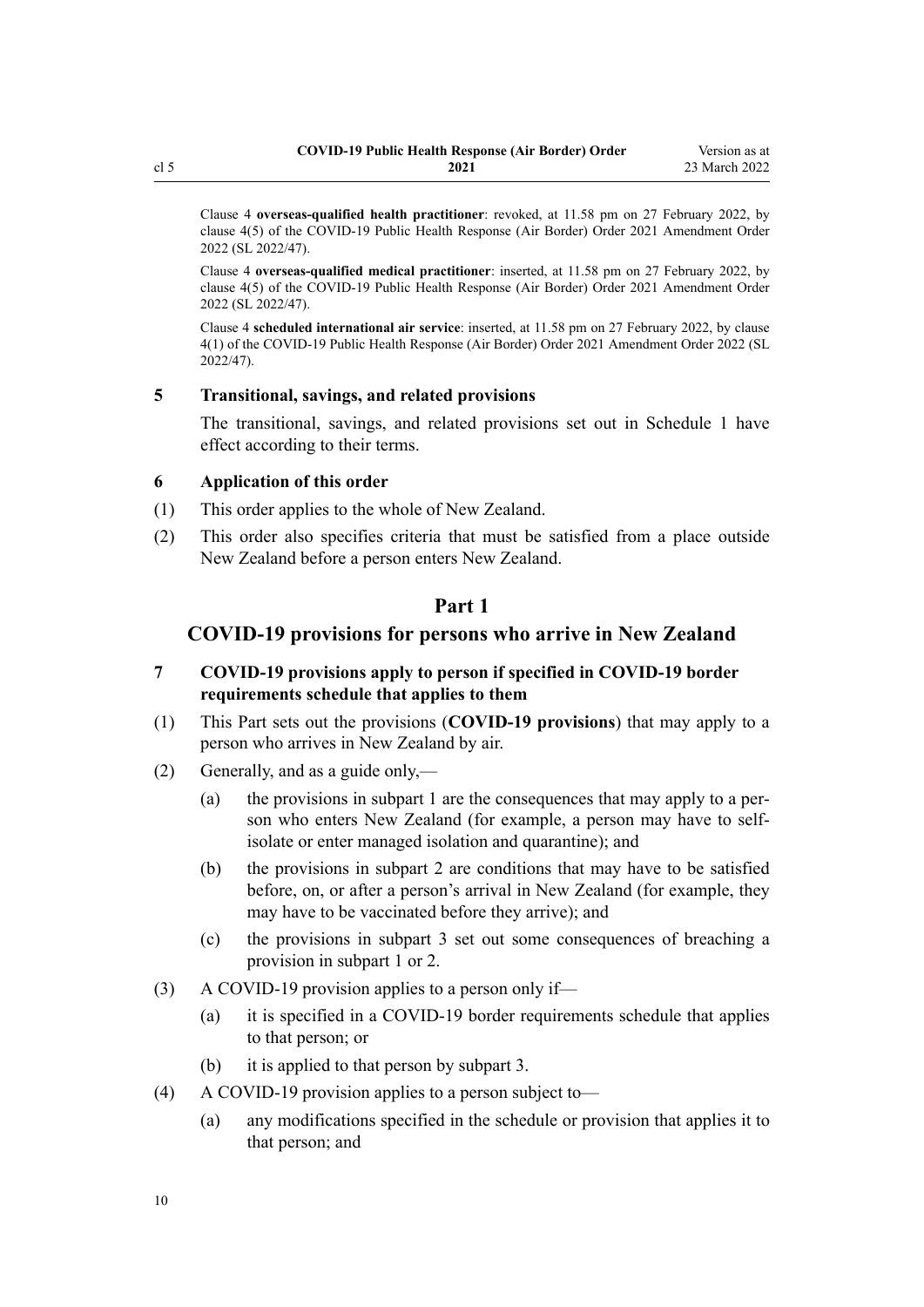- <span id="page-10-0"></span>(b) any exemptions that apply to that person (*see* [Part 3,](#page-28-0) which provides for exemptions to be granted, and [Schedule 3](#page-36-0), which sets out class exemptions from some COVID-19 provisions).
- (5) The following schedules are **COVID-19 border requirements schedules**, which apply generally as follows:
	- (a) [Schedule 4](#page-38-0) is for New Zealand-based aircrew members:
	- (b) [Schedule 5](#page-40-0) is for overseas-based aircrew members:
	- (c) [Schedule 6](#page-44-0) is for transit-only arrivals (persons who arrive in but do not enter New Zealand):
	- (d) [Schedule 7](#page-46-0) is for relevant workers (medical attendants and Police escorts):
	- (e) [Schedule 8](#page-53-0) is for arrivals from Antarctica:
	- (f) [Schedule 9](#page-55-0) is for ship crew members arriving to join a ship:
	- (g) [Schedule 10](#page-57-0) is for arrivals on aircraft turned back to New Zealand:
	- (h) [Schedules 11 to 14](#page-59-0) are for general travellers (New Zealand citizens, rele‐ vant family members, and others).
- (6) Part 1 of each schedule defines the class of persons to whom the schedule applies and specifies which COVID-19 provisions apply to them, which may depend on the countries they have been in during the fortnight before they travelled to New Zealand (and, for that purpose, groups of countries are set out in [Schedule 2\)](#page-35-0).
- (7) If a COVID-19 provision is not specified in any COVID-19 border require‐ ments schedule, it has no effect.

Clause  $7(2)(b)$ : replaced, at 11.59 pm on 18 March 2022, by clause  $4(1)$  of the COVID-19 Public Health Response (Air Border) Amendment Order (No 2) 2022 (SL 2022/75).

Clause  $7(2)(c)$ : replaced, at 11.59 pm on 18 March 2022, by clause  $4(2)$  of the COVID-19 Public Health Response (Air Border) Amendment Order (No 2) 2022 (SL 2022/75).

Clause 7(5)(b): amended, at 11.58 pm on 16 January 2022, by [clause 18\(1\)](http://legislation.govt.nz/pdflink.aspx?id=LMS629300) of the COVID-19 Public Health Response (Air Border and Isolation and Quarantine) Amendment Order 2022 (SL 2022/2).

Clause 7(5)(h): amended, at 11.59 pm on 18 March 2022, by [clause 4\(3\)](http://legislation.govt.nz/pdflink.aspx?id=LMS664426) of the COVID-19 Public Health Response (Air Border) Amendment Order (No 2) 2022 (SL 2022/75).

Clause 7(6): amended, at 11.58 pm on 16 January 2022, by [clause 18\(2\)](http://legislation.govt.nz/pdflink.aspx?id=LMS629300) of the COVID-19 Public Health Response (Air Border and Isolation and Quarantine) Amendment Order 2022 (SL 2022/2).

## Subpart 1—Consequences

## **8 No isolation or quarantine required**

- (1) A person is not required to be isolated or quarantined in accordance with the Isolation and Quarantine Order.
- (2) The person may, after they arrive in New Zealand, be required to undergo test‐ ing for COVID-19 in accordance with a COVID-19 border requirements schedule.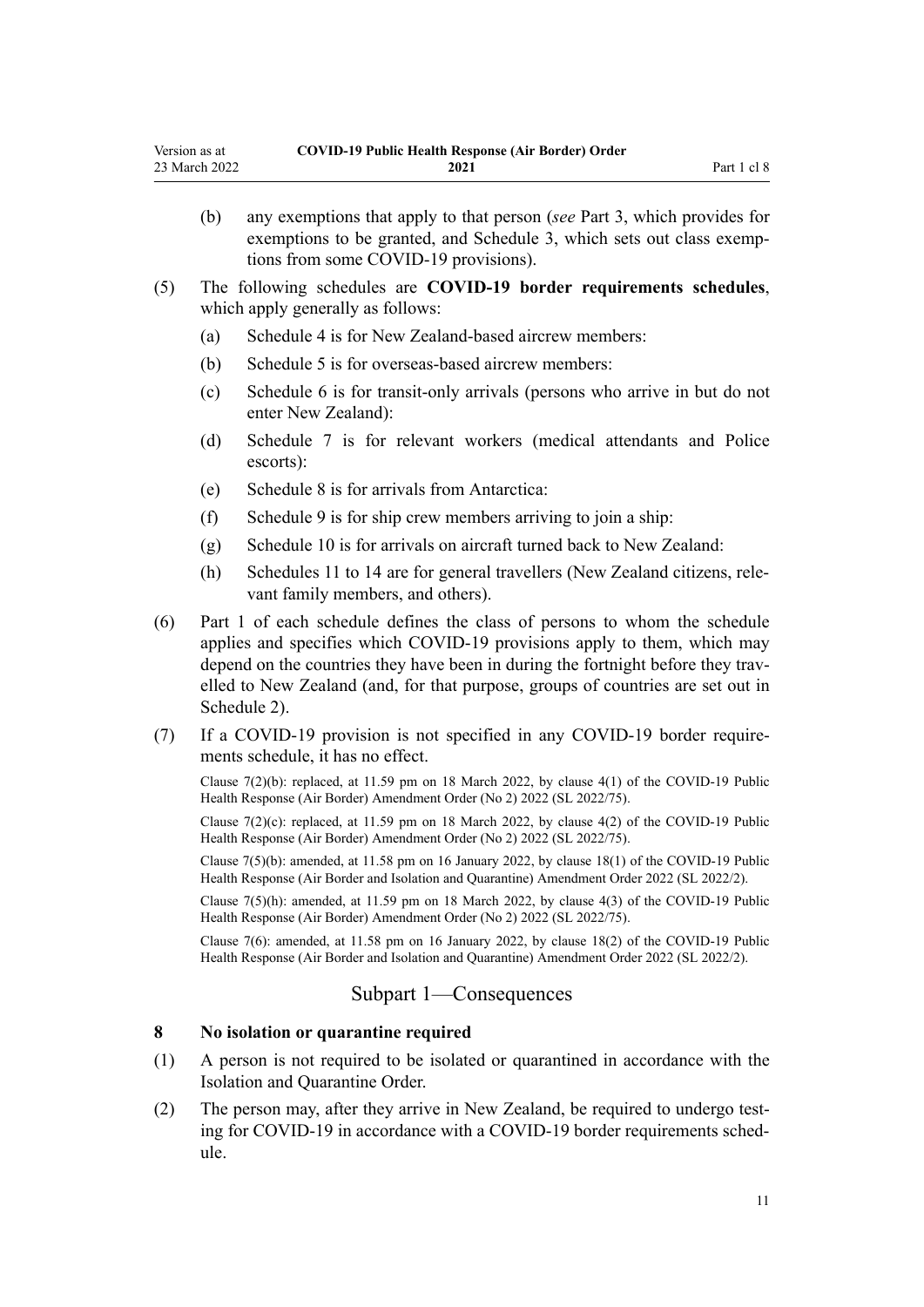<span id="page-11-0"></span>Clause 8(2): inserted, at 11.59 pm on 2 March 2022, by [clause 4](http://legislation.govt.nz/pdflink.aspx?id=LMS653777) of the COVID-19 Public Health Response (Air Border) Amendment Order 2022 (SL 2022/49).

## **9 Must self-isolate under specified Part of Isolation and Quarantine Order and in qualifying place**

(1) A person must, as soon as is reasonably practicable after they arrive in New Zealand, self-isolate in accordance with the Part of the Isolation and Quaran‐ tine Order that is specified in a COVID-19 border requirements schedule.

*When place of self-isolation must be qualifying place*

- (2) If the specified Part of the Isolation and Quarantine Order is [Part 1A](http://legislation.govt.nz/pdflink.aspx?id=LMS415267) or [Part](http://legislation.govt.nz/pdflink.aspx?id=LMS652452) [1D](http://legislation.govt.nz/pdflink.aspx?id=LMS652452), the person may self-isolate only in one of the following places:
	- (a) a private residence; or
	- (b) any accommodation where the person can self-isolate without sharing rooms or facilities (such as bathroom, kitchen, or dining facilities) with anyone other than—
		- (i) a fellow traveller; or
		- (ii) someone who usually lives with the person.
- (3) The place must be suitable to adequately manage any risk of the person having or transmitting COVID-19.
- (4) For the purpose of this clause, **fellow traveller** has the meaning given by [clause 36\(2\)](#page-21-0), except that people are also treated as **fellow travellers** of each other if they are in a sports or cultural group that,—
	- (a) for a sports group, is approved by the chief executive of Sport and Recreation New Zealand; or
	- (b) for a cultural group, is approved by the chief executive of the Ministry for Culture and Heritage; or
	- (c) for either type of group,—
		- (i) is approved by the chief executive of the Ministry of Business, Innovation, and Employment; or
		- (ii) is directly supported through the Major Events Fund administered by the Ministry of Business, Innovation, and Employment.
- (5) *[Revoked]*

Clause 9(5) heading: revoked, at 11.58 pm on 27 February 2022, by [clause 5](http://legislation.govt.nz/pdflink.aspx?id=LMS650824) of the COVID-19 Public Health Response (Air Border) Order 2021 Amendment Order 2022 (SL 2022/47).

Clause 9(5): revoked, at 11.58 pm on 27 February 2022, by [clause 5](http://legislation.govt.nz/pdflink.aspx?id=LMS650824) of the COVID-19 Public Health Response (Air Border) Order 2021 Amendment Order 2022 (SL 2022/47).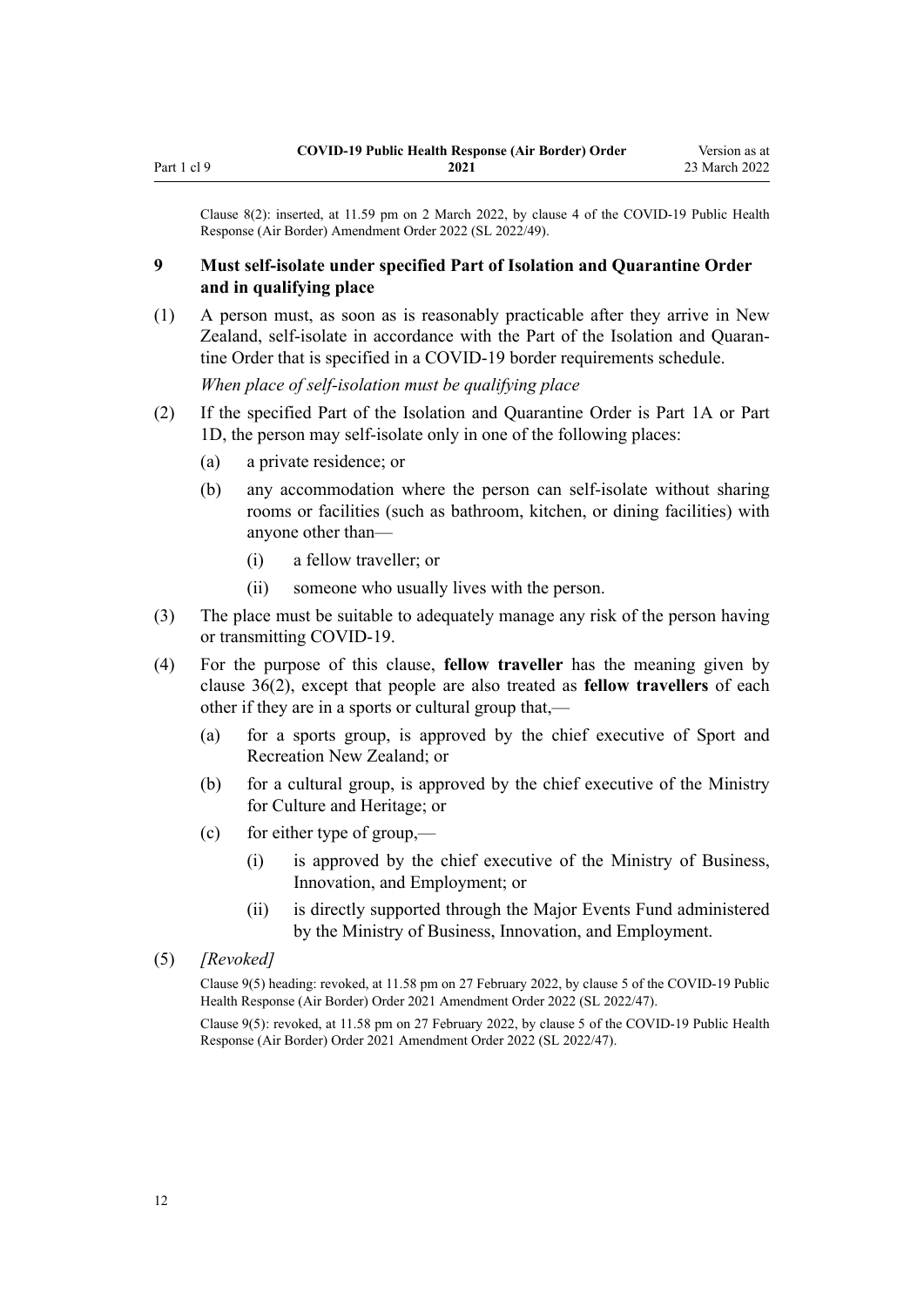## <span id="page-12-0"></span>**10 Must enter managed isolation or quarantine under Part 1 of Isolation and Quarantine Order**

A person must, as soon as is reasonably practicable after they arrive in New Zealand, be isolated or quarantined in accordance with [Part 1](http://legislation.govt.nz/pdflink.aspx?id=LMS401726) of the Isolation and Quarantine Order.

#### **11 Must not arrive in New Zealand**

A person must not arrive in New Zealand.

## Subpart 2—Conditions

## *Before arrival*

## **12 Must have traveller pass**

- (1) A person must, before they arrive in New Zealand, have a traveller pass.
- (2) In this clause, **traveller pass** means the record of a person's traveller declar‐ ation (*see* [clause 23\)](#page-16-0) that is issued to the person—
	- (a) after they make the declaration; and
	- (b) in the form that is specified by a Director-General notice.
- (3) A breach of subclause (1) is a low risk infringement offence for the purposes of [section 26\(3\)](http://legislation.govt.nz/pdflink.aspx?id=LMS344200) of the Act.

Clause 12(3): inserted, at 11.58 pm on 27 February 2022, by [clause 6](http://legislation.govt.nz/pdflink.aspx?id=LMS650825) of the COVID-19 Public Health Response (Air Border) Order 2021 Amendment Order 2022 (SL 2022/47).

## **13 Must be vaccinated or excused by certificate (unless under 17 years of age)**

- (1) A person who is aged 17 years or over must, before they arrive in New Zea‐ land,—
	- (a) be vaccinated; or
	- (b) have—
		- (i) a certificate from a medical practitioner or an overseas-qualified medical practitioner verifying the practitioner's advice that, for medical reasons, the person should not be vaccinated; and
		- (ii) if the certificate is not in English, a translation of the certificate into English.
- (2) The following persons may arrive in New Zealand without complying with subclause (1):
	- (a) a person who is a New Zealand citizen, but only if this clause is applied to them by 1 of the following COVID-19 border requirements schedules:
		- (i) [Schedule 7](#page-46-0) (relevant workers); or
		- (ii) [Schedule 9](#page-55-0) (ship crew members arriving to join ship); or
		- (iii) any of [Schedules 11 to 14](#page-59-0) (which apply to general travellers):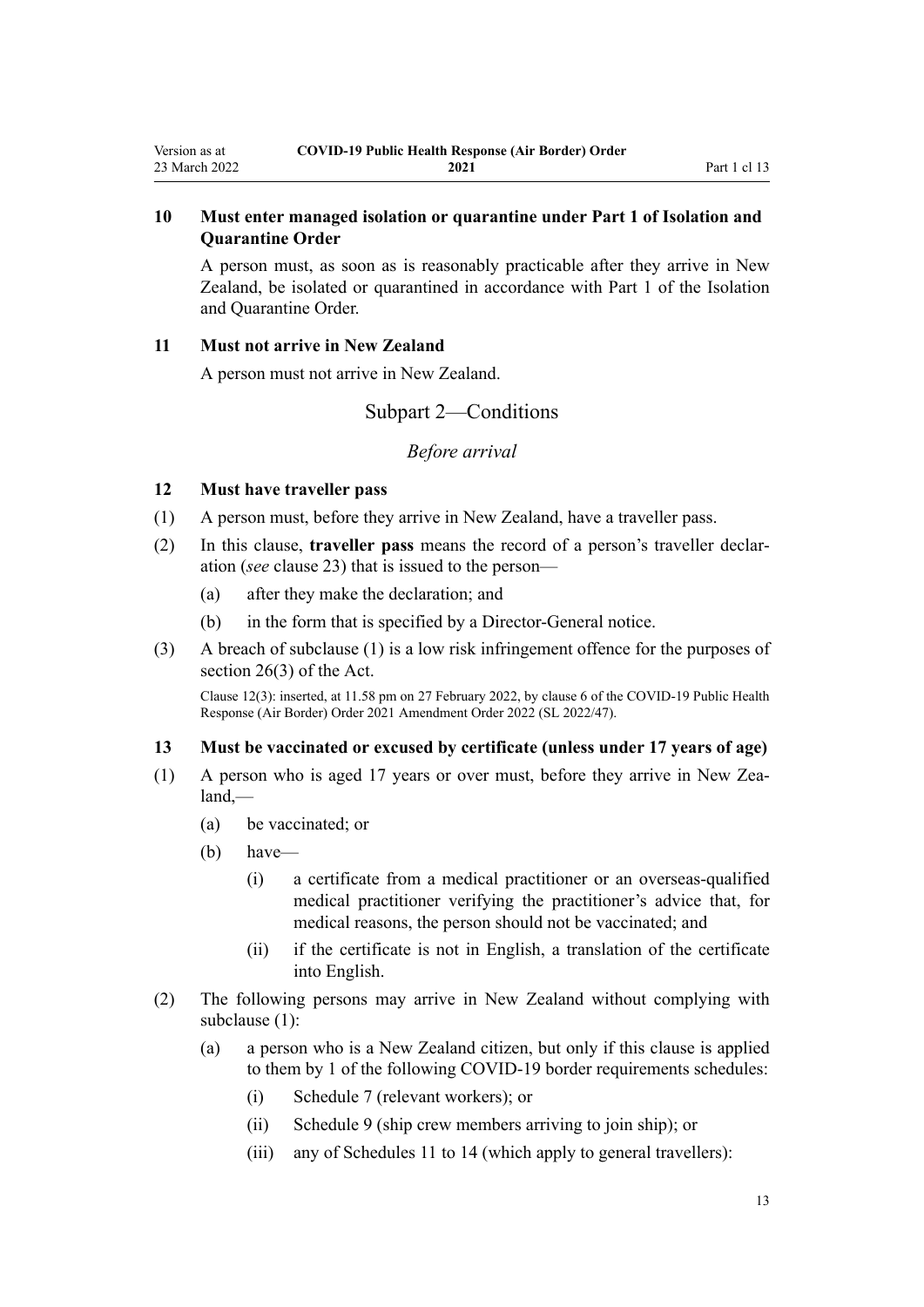<span id="page-13-0"></span>

| (b) | a person who travels to New Zealand for the first time as the holder of a<br>residence class visa granted to them under any of the following immigra-<br>tion instructions: |                                                                                      |  |
|-----|-----------------------------------------------------------------------------------------------------------------------------------------------------------------------------|--------------------------------------------------------------------------------------|--|
|     |                                                                                                                                                                             | S3.22 (Requirements for grant of a permanent resident visa (man-<br>dated refugee)): |  |

- (ii) S4.10 (Refugee Family Support Category):
- (iii) S4.20 (Refugee Quota Family Reunification Category):
- (iv) S4.25 (Community Organisation Refugee Sponsorship Category):
- (c) a person who is a citizen of Afghanistan and who arrives in New Zealand on or before 12 December 2022:
- (d) a person who is an arrival from Ukraine.
- (3) A breach of subclause (1) is a high risk infringement offence for the purposes of [section 26\(3\)](http://legislation.govt.nz/pdflink.aspx?id=LMS344200) of the Act, unless an active COVID-19 border requirements schedule applies [clause 10](#page-12-0) to the person on their entry into New Zealand (which means they must enter managed isolation or quarantine under [Part 1](http://legislation.govt.nz/pdflink.aspx?id=LMS401726) of the Isolation and Quarantine Order).
- (4) In this clause and in [Schedule 3,](#page-36-0)
	- (a) a person is an **arrival from Ukraine** if—
		- (i) they travel to New Zealand for the first time as a holder of a visa granted to them under the 2022 Special Ukraine Visa Policy; or
		- (ii) they are, or have been, ordinarily resident in Ukraine at any point on, or after, 1 January 2022; but
	- (b) a person is not an **arrival from Ukraine** if they travel to New Zealand as the holder of a work visa or visitor visa granted to them for the pur‐ pose of becoming a member of the crew of a fishing vessel in New Zealand waters.

Clause 13: replaced, at 11.58 pm on 27 February 2022, by [clause 7](http://legislation.govt.nz/pdflink.aspx?id=LMS650827) of the COVID-19 Public Health Response (Air Border) Order 2021 Amendment Order 2022 (SL 2022/47).

Clause 13(2)(d): inserted, at 11.59 pm on 23 March 2022, by [clause 6\(1\)](http://legislation.govt.nz/pdflink.aspx?id=LMS665923) of the COVID-19 Public Health Response (Air Border) Amendment Order (No 3) 2022 (SL 2022/76).

Clause 13(4): inserted, at 11.59 pm on 23 March 2022, by [clause 6\(2\)](http://legislation.govt.nz/pdflink.aspx?id=LMS665923) of the COVID-19 Public Health Response (Air Border) Amendment Order (No 3) 2022 (SL 2022/76).

## **14 Must have pre-departure test for COVID-19 or be excused by certificate (unless under 2 years of age)**

- (1) A person who is aged 2 years or over must, before they arrive in New Zea‐ land,—
	- (a) have undergone a COVID-19 test within the specified period; or
	- (b) have a certificate to verify that a qualified person has—
		- (i) examined the person within the specified period; and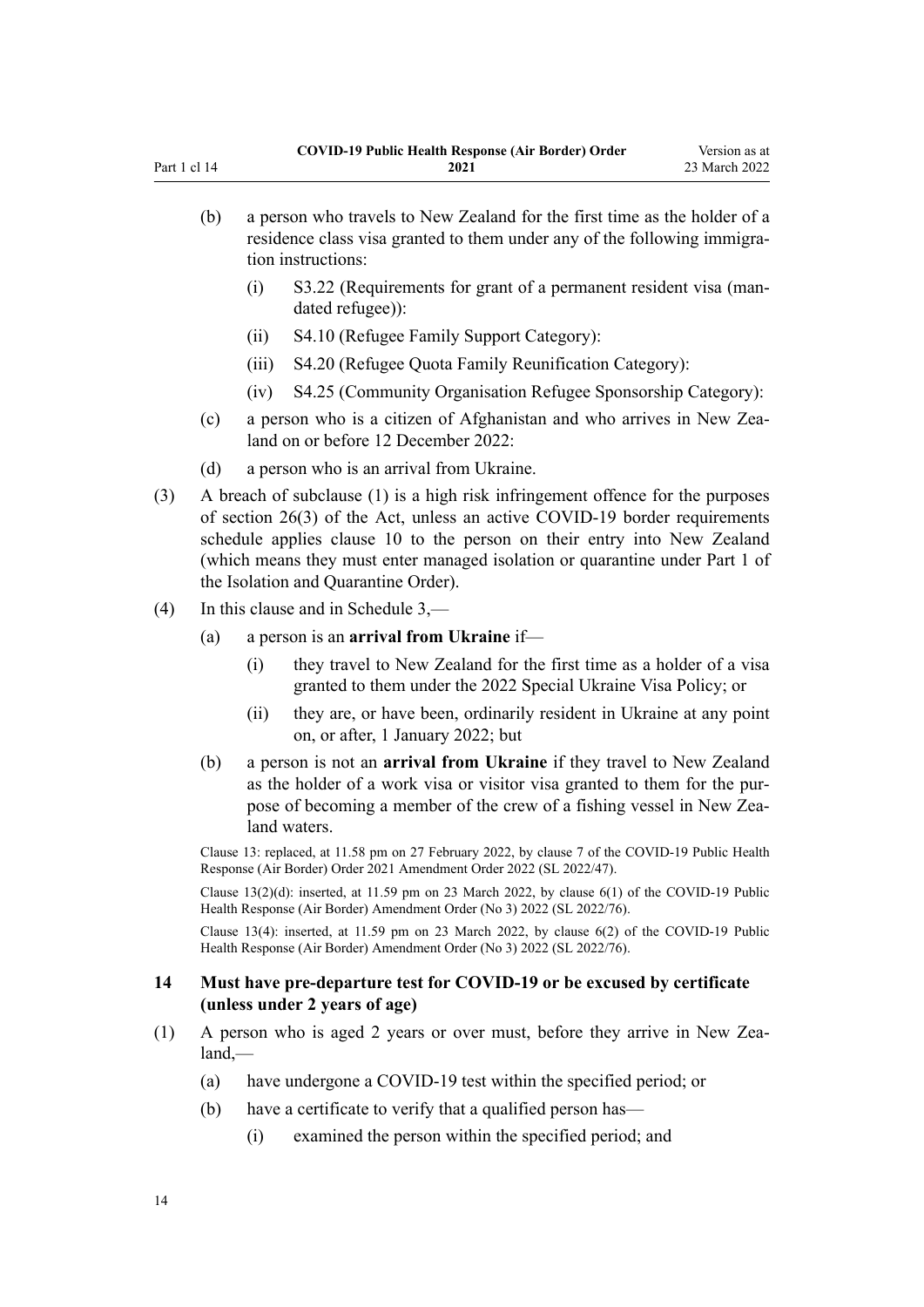- <span id="page-14-0"></span>(ii) determined the person to have particular physical or other needs that made it inappropriate for the person to undergo a COVID-19 test; and
- (iii) determined that the person did not exhibit symptoms of COVID-19.
- (2) The certificate must be given by the qualified person who carried out the exam‐ ination.
- (2A) A breach of this clause is a medium risk infringement offence for the purposes of [section 26\(3\)](http://legislation.govt.nz/pdflink.aspx?id=LMS344200) of the Act.
- (3) In this clause,—

**qualified person** means a health practitioner, an overseas-qualified medical practitioner, a health protection officer, or a medical officer of health

**specified period** means the period specified by a Director-General notice.

Clause 14 heading: amended, at 11.58 pm on 27 February 2022, by [clause 8\(1\)](http://legislation.govt.nz/pdflink.aspx?id=LMS650829) of the COVID-19 Public Health Response (Air Border) Order 2021 Amendment Order 2022 (SL 2022/47).

Clause 14(1): amended, at 11.58 pm on 27 February 2022, by [clause 8\(2\)](http://legislation.govt.nz/pdflink.aspx?id=LMS650829) of the COVID-19 Public Health Response (Air Border) Order 2021 Amendment Order 2022 (SL 2022/47).

Clause 14(1)(a): amended, at 11.58 pm on 27 February 2022, by [clause 8\(3\)](http://legislation.govt.nz/pdflink.aspx?id=LMS650829) of the COVID-19 Public Health Response (Air Border) Order 2021 Amendment Order 2022 (SL 2022/47).

Clause 14(2A): inserted, at 11.58 pm on 27 February 2022, by [clause 8\(4\)](http://legislation.govt.nz/pdflink.aspx?id=LMS650829) of the COVID-19 Public Health Response (Air Border) Order 2021 Amendment Order 2022 (SL 2022/47).

Clause 14(3) **qualified person**: amended, at 11.58 pm on 27 February 2022, by [clause 8\(5\)](http://legislation.govt.nz/pdflink.aspx?id=LMS650829) of the COVID-19 Public Health Response (Air Border) Order 2021 Amendment Order 2022 (SL 2022/47).

#### **15 Must have negative result from pre-departure test for COVID-19 (or certificate)**

- (1) A person must, before they arrive in New Zealand, have—
	- (a) a negative result from the COVID-19 test referred to in [clause 14](#page-13-0); or
	- (b) in the case of a positive result from that test, a certificate given by a qualified person to verify that they consider that the person is no longer infectious with COVID-19.
- (1A) A breach of this clause is a low risk infringement offence for the purposes of [section 26\(3\)](http://legislation.govt.nz/pdflink.aspx?id=LMS344200) of the Act.
- (2) In this clause, **qualified person** means a health practitioner, an overseas-quali‐ fied medical practitioner, a health protection officer, or a medical officer of health.

Clause 15(1A): inserted, at 11.58 pm on 27 February 2022, by [clause 9\(1\)](http://legislation.govt.nz/pdflink.aspx?id=LMS650830) of the COVID-19 Public Health Response (Air Border) Order 2021 Amendment Order 2022 (SL 2022/47).

Clause 15(2): amended, at 11.58 pm on 27 February 2022, by [clause 9\(2\)](http://legislation.govt.nz/pdflink.aspx?id=LMS650830) of the COVID-19 Public Health Response (Air Border) Order 2021 Amendment Order 2022 (SL 2022/47).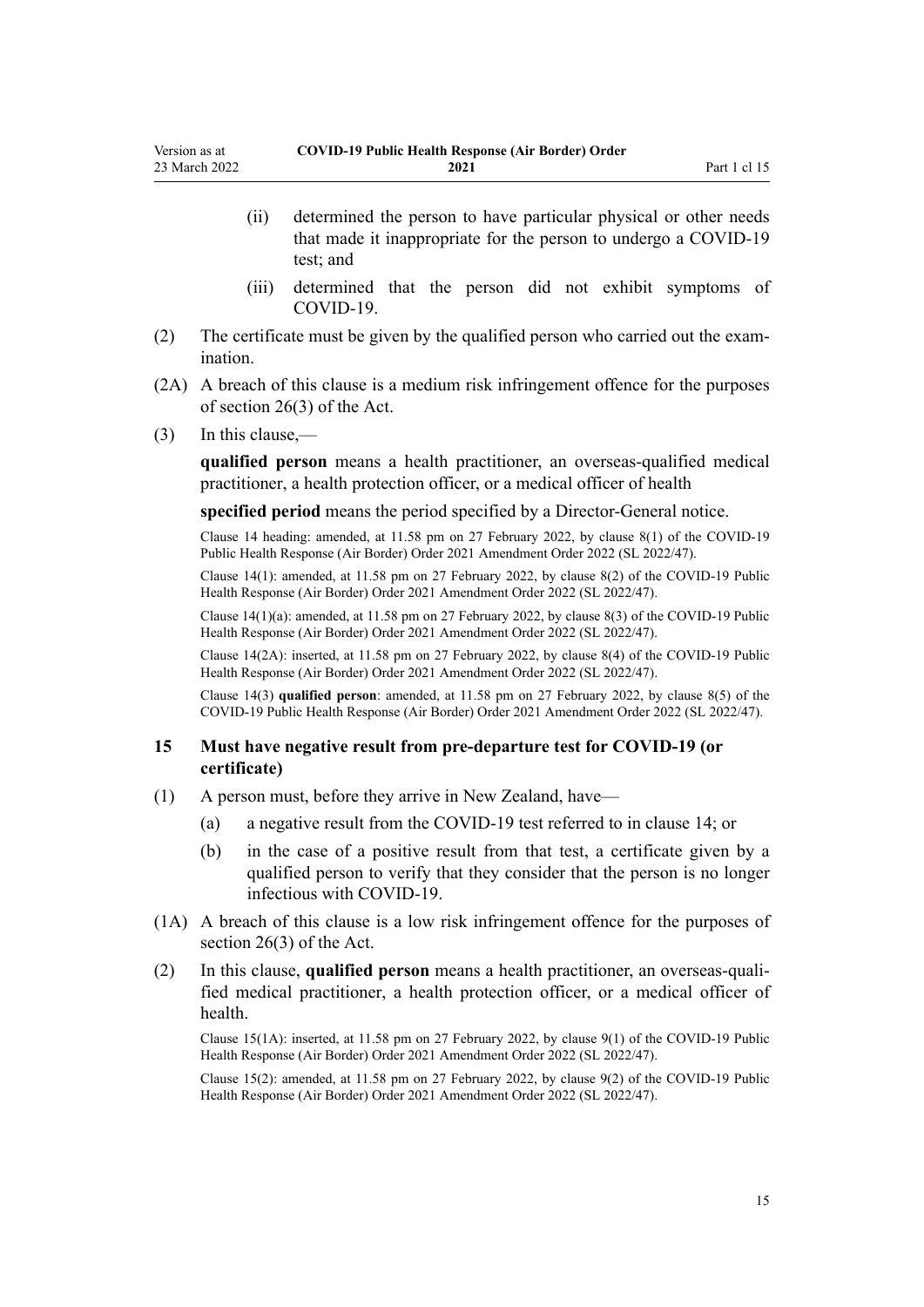# <span id="page-15-0"></span>**16 Must not be waiting for test results**

A person must not, when they board their direct flight or first connecting flight to New Zealand, be awaiting the results of a test for COVID-19 that they have undergone during the specified 14-day period.

Clause 16: amended, at 11.58 pm on 27 February 2022, by [clause 10](http://legislation.govt.nz/pdflink.aspx?id=LMS650831) of the COVID-19 Public Health Response (Air Border) Order 2021 Amendment Order 2022 (SL 2022/47).

#### **16A Must not exhibit COVID-19 symptoms (or must have certificate)**

- (1) When a person boards their direct flight or first connecting flight to New Zealand,—
	- (a) they must not exhibit any of the symptoms of COVID-19 that are specified by a Director-General notice; or
	- (b) if they do exhibit any of those symptoms, they must have a certificate to verify that a qualified person has—
		- (i) examined the person within the period of 48 hours before the per‐ son boards the flight; and
		- (ii) determined that the symptoms are likely to be caused by something other than COVID-19.
- (2) In this clause, **qualified person** means a health practitioner, an overseas-quali‐ fied medical practitioner, a health protection officer, or a medical officer of health.

Clause 16A: inserted, at 11.58 pm on 27 February 2022, by [clause 11](http://legislation.govt.nz/pdflink.aspx?id=LMS650834) of the COVID-19 Public Health Response (Air Border) Order 2021 Amendment Order 2022 (SL 2022/47).

#### **17 Must not be subject to public health direction in another country**

- (1) A person must not, when they board their direct flight or first connecting flight to New Zealand, be a person who—
	- (a) is identified by a health authority of a country other than New Zealand as a person who is at high risk of having or transmitting COVID-19; and
	- (b) is directed by that health authority to take action in relation to the risk (for example, directed to isolate or be tested for COVID-19); and
	- (c) is still subject to that direction when they board their direct flight or first connecting flight to New Zealand.
- $(2)$  For the purpose of this clause, it does not matter whether the person is identified or directed individually or as a member of a class of persons.

Clause 17(1): amended, at 11.58 pm on 27 February 2022, by [clause 12](http://legislation.govt.nz/pdflink.aspx?id=LMS650835) of the COVID-19 Public Health Response (Air Border) Order 2021 Amendment Order 2022 (SL 2022/47).

#### **18 Must not have prematurely ended period of isolation or quarantine**

If a person ends a period of isolation or quarantine in New Zealand or any other country during the specified 14-day period, they must not have ended that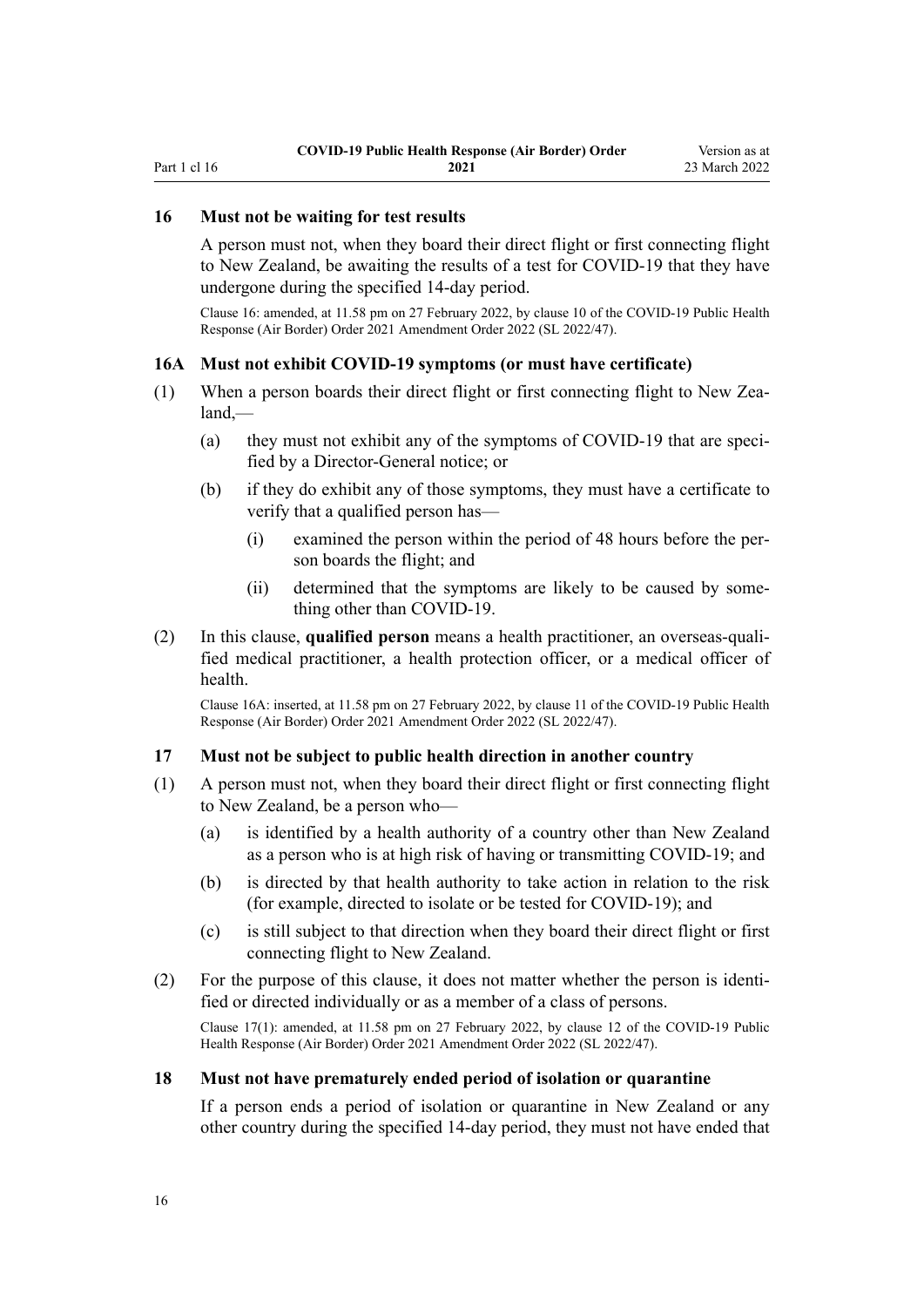<span id="page-16-0"></span>period early (whether or not authorised by the law of that country) to enable them to depart from that country on a flight.

#### **19 Must fly with specified carrier**

The flight on which a person arrives in New Zealand must be operated by a carrier that is specified by a Director-General notice.

#### **20 Must travel on scheduled international air service**

The flight on which a person arrives in New Zealand must be operated as part of a scheduled international air service.

Clause 20 heading: amended, at 11.58 pm on 27 February 2022, by [clause 13\(1\)](http://legislation.govt.nz/pdflink.aspx?id=LMS650836) of the COVID-19 Public Health Response (Air Border) Order 2021 Amendment Order 2022 (SL 2022/47).

Clause 20: amended, at 11.58 pm on 27 February 2022, by [clause 13\(2\)](http://legislation.govt.nz/pdflink.aspx?id=LMS650836) of the COVID-19 Public Health Response (Air Border) Order 2021 Amendment Order 2022 (SL 2022/47).

#### **21 Must have confirmed allocation for managed isolation or quarantine**

- (1) A person must, before they arrive in New Zealand, have a confirmed allocation (as defined in [section 32J](http://legislation.govt.nz/pdflink.aspx?id=LMS600936) of the Act).
- (2) A breach of this clause is a medium risk infringement offence for the purposes of [section 26\(3\)](http://legislation.govt.nz/pdflink.aspx?id=LMS344200) of the Act.

Clause 21(2): inserted, at 11.58 pm on 27 February 2022, by [clause 14](http://legislation.govt.nz/pdflink.aspx?id=LMS650837) of the COVID-19 Public Health Response (Air Border) Order 2021 Amendment Order 2022 (SL 2022/47).

#### **22 Must comply with key safety standards or route safety plan while outside New Zealand**

- (1) A person must comply with the key safety standards while they are outside New Zealand.
- (2) However, subclause (1) does not apply to a New Zealand-based aircrew mem‐ ber if—
	- (a) they arrive in New Zealand on a flight to which a route safety plan applies; and
	- (b) they comply with the route safety plan while they are outside New Zea– land.

## *Before, on, or after arrival*

#### **23 Must make traveller declaration at certain times**

- (1) A person must make, or someone must make on their behalf, a traveller declar‐ ation.
- (2) The declaration must include the information and confirm the matters that are specified by a Director-General notice.
- (3) The declaration must—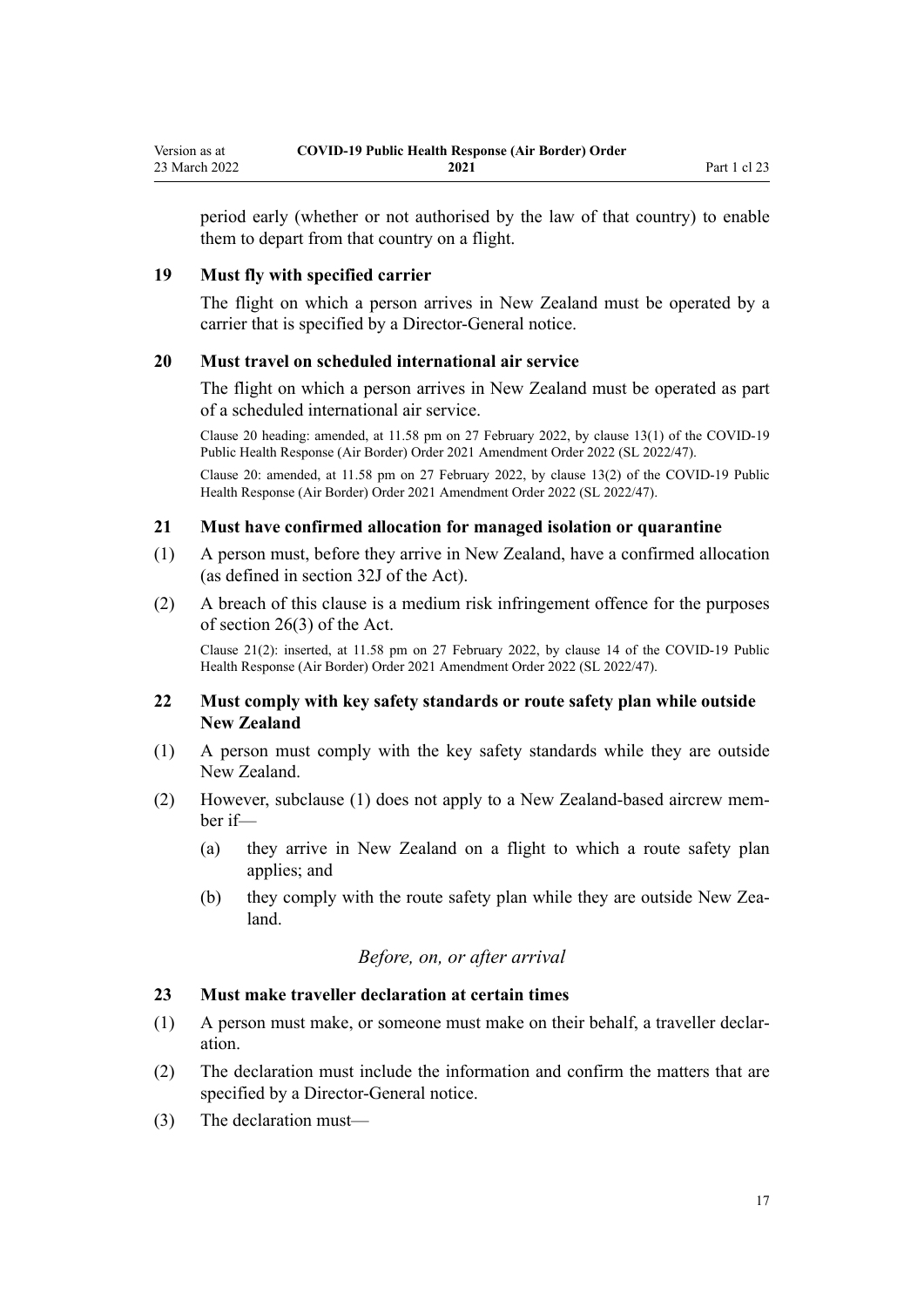- <span id="page-17-0"></span>(a) be made, using the approved system, during the specified period (as spe‐ cified by a Director-General notice) before the person's direct flight or first connecting flight to New Zealand begins; and
- (b) be made when requested by an authorised officer.
- (4) A breach of this clause is a low risk infringement offence for the purposes of [section 26\(3\)](http://legislation.govt.nz/pdflink.aspx?id=LMS344200) of the Act.

Clause 23(4): inserted, at 11.58 pm on 27 February 2022, by [clause 15](http://legislation.govt.nz/pdflink.aspx?id=LMS650838) of the COVID-19 Public Health Response (Air Border) Order 2021 Amendment Order 2022 (SL 2022/47).

## **24 Must provide, at certain times, information necessary to support public health response to COVID-19**

- (1) The purpose of this clause is to enable the Director-General to collect informa‐ tion to support a public health response to COVID-19 that is consistent with the purpose of the Act.
- (2) A person must provide, or someone must provide on their behalf,—
	- (a) a telephone number and email address that may be used to easily contact the person or someone who acts on their behalf; and
	- (b) any other information that is specified by a Director-General notice.
- (3) The Director-General notice may specify any information that the Director-General is satisfied is necessary for the purpose of this clause.
- (4) The specified information must—
	- (a) be provided, using the approved system, before the person boards their direct flight or first connecting flight to New Zealand; and
	- (b) be provided to an authorised officer on request.
- (5) A breach of this clause is a low risk infringement offence for the purposes of [section 26\(3\)](http://legislation.govt.nz/pdflink.aspx?id=LMS344200) of the Act.

Clause  $24(2)(a)$ : amended, at 11.58 pm on 27 February 2022, by [clause 16\(1\)](http://legislation.govt.nz/pdflink.aspx?id=LMS650839) of the COVID-19 Public Health Response (Air Border) Order 2021 Amendment Order 2022 (SL 2022/47).

Clause 24(5): inserted, at 11.58 pm on 27 February 2022, by [clause 16\(2\)](http://legislation.govt.nz/pdflink.aspx?id=LMS650839) of the COVID-19 Public Health Response (Air Border) Order 2021 Amendment Order 2022 (SL 2022/47).

### **25 Must provide self-isolation information at certain times**

- (1) A person must provide, or someone must provide on their behalf,—
	- (a) details of where the person will self-isolate if a COVID-19 provision requires them to do so (which must be a place described in [clause 9\(2\)](#page-11-0) [and \(3\)](#page-11-0), if those clauses apply); and
	- (b) any other self-isolation information that is specified by a Director-General notice.
- (2) The information must—
	- (a) be provided, using the approved system, before the person boards their direct flight or first connecting flight to New Zealand; and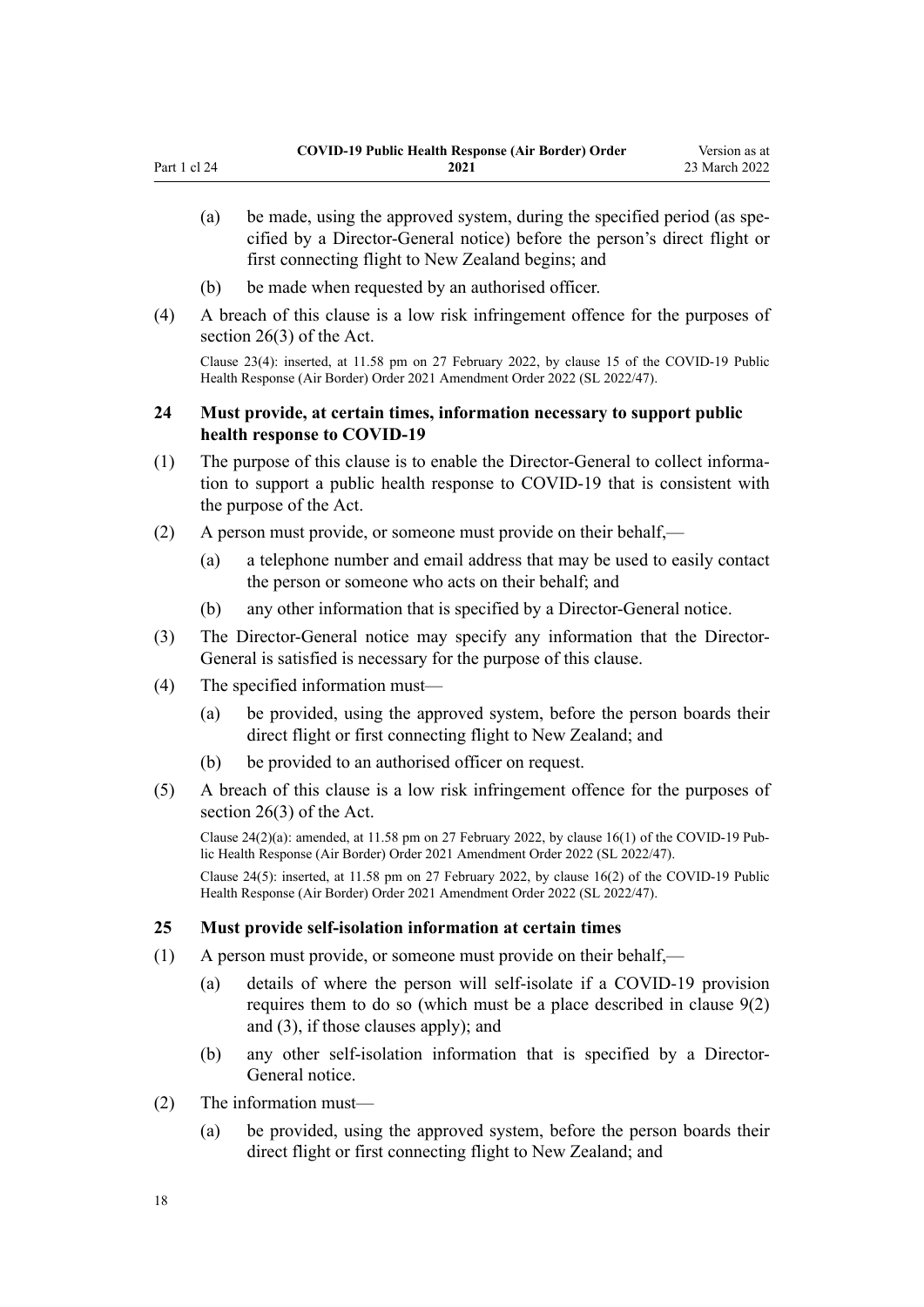- (b) be provided to an authorised officer on request.
- <span id="page-18-0"></span>(3) A breach of this clause is a low risk infringement offence for the purposes of [section 26\(3\)](http://legislation.govt.nz/pdflink.aspx?id=LMS344200) of the Act.

Clause 25(3): inserted, at 11.58 pm on 27 February 2022, by [clause 17](http://legislation.govt.nz/pdflink.aspx?id=LMS650840) of the COVID-19 Public Health Response (Air Border) Order 2021 Amendment Order 2022 (SL 2022/47).

#### **26 Must not exhibit COVID-19 symptoms at certain times**

#### *[Revoked]*

Clause 26: revoked, at 11.58 pm on 27 February 2022, by [clause 18](http://legislation.govt.nz/pdflink.aspx?id=LMS650841) of the COVID-19 Public Health Response (Air Border) Order 2021 Amendment Order 2022 (SL 2022/47).

#### **27 Must be considered at negligible risk of having been exposed to COVID-19**

- (1) A medical officer of health—
	- (a) must assess the risk that the group of arrivals from Antarctica to which a person belongs has been exposed to COVID-19 during the specified 14 day period; and
	- (b) must have decided that that risk is negligible.
- (2) The assessment and decision must be made—
	- (a) no earlier than 7 days before the person arrives in New Zealand; or
	- (b) as soon as is reasonably practicable after the person arrives in New Zealand.

#### **28 Must wear face covering in certain places or circumstances**

- (1) A person must wear a face covering throughout the period that the person is—
	- (a) on board any aircraft that carries the person on their direct flight or con‐ necting flights to New Zealand; and
	- (b) at their port of arrival; and
	- (c) travelling from their port of arrival to their place of isolation or quaran‐ tine or place of self-isolation (if they are required by this order to travel to such a place).
- (2) The requirement to wear a face covering does not apply to the person—
	- $(a)$  if they—
		- (i) are under the age of 12 years; or
		- (ii) have a physical or mental illness or condition or disability that makes wearing a face covering unsuitable; or
	- (b) when taking medicine; or
	- (c) when eating or drinking; or
	- (d) when in a defined and enclosed space that is separate from the passenger area of a craft; or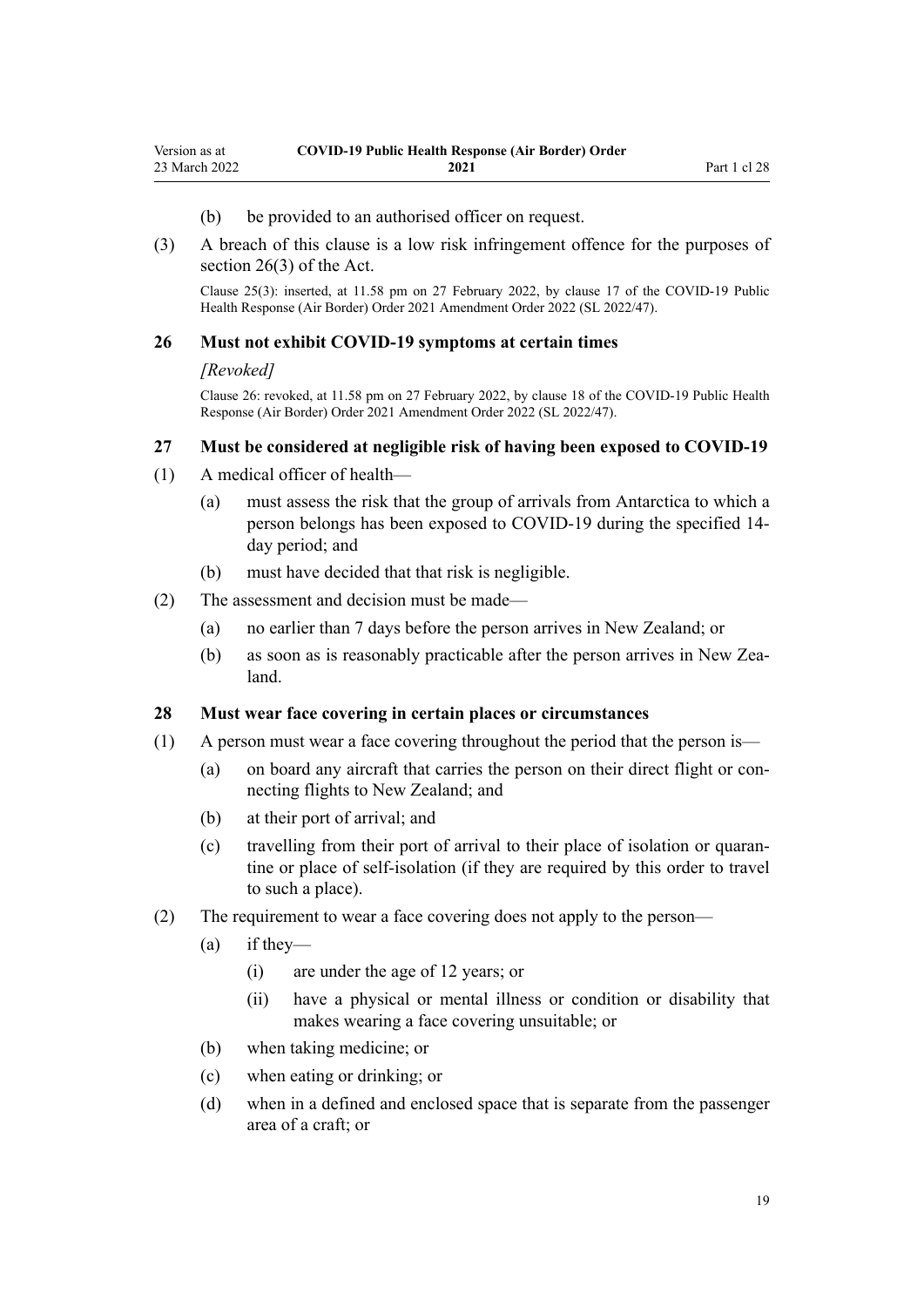- <span id="page-19-0"></span>(e) when communicating with a person who is deaf or hard of hearing and visibility of the mouth is essential for communication; or (f) when asked to remove the face covering to ascertain the person's iden‐
- tity; or
- (g) if wearing a face covering is not safe in all of the circumstances; or
- (h) when in an emergency; or
- (i) when removal of, or not wearing, the face covering is otherwise required or authorised by law.

(3) The requirement to wear a face covering does not apply to the person if—

- (a) [clause 37](#page-22-0) (must wear personal protective equipment as directed) also applies to them; and
- (b) they are directed under that clause to wear personal protective equipment that would make a face covering redundant.
- (3A) A breach of this clause is a medium risk infringement offence for the purposes of [section 26\(3\)](http://legislation.govt.nz/pdflink.aspx?id=LMS344200) of the Act.
- (4) In this clause, **face covering** means,—
	- (a) for a person who is carrying out vaccine-mandate work, a medical-grade face covering (as those terms are defined in [clause 5\(1\)](http://legislation.govt.nz/pdflink.aspx?id=LMS573241) of the COVID-19 Public Health Response (Protection Framework) Order 2021); and
	- (b) in any other case, a covering of any type that—
		- (i) covers the nose and mouth of a person; and
		- (ii) is secured to the person's head by ear loops or a head loop.

Clause 28(3A): inserted, at 11.58 pm on 27 February 2022, by [clause 19](http://legislation.govt.nz/pdflink.aspx?id=LMS650842) of the COVID-19 Public Health Response (Air Border) Order 2021 Amendment Order 2022 (SL 2022/47).

Clause 28(4): replaced, at 11.59 pm on 3 February 2022, by [clause 19](http://legislation.govt.nz/pdflink.aspx?id=LMS638352) of the COVID-19 Public Health Response (Protection Framework and Other Matters) Amendment Order 2022 (SL 2022/6).

#### **29 Must answer to authorised officers**

A person must answer any question that an authorised officer asks them, to the extent that the question is reasonably asked for the purpose of establishing whether a COVID-19 provision applies to the person and whether they have complied with it.

#### **30 Must produce evidence of compliance with COVID-19 provisions**

- (1) A person must produce the following evidence for any authorised officer who requests it:
	- (a) satisfactory evidence of the person's compliance with any COVID-19 provision that applies to them: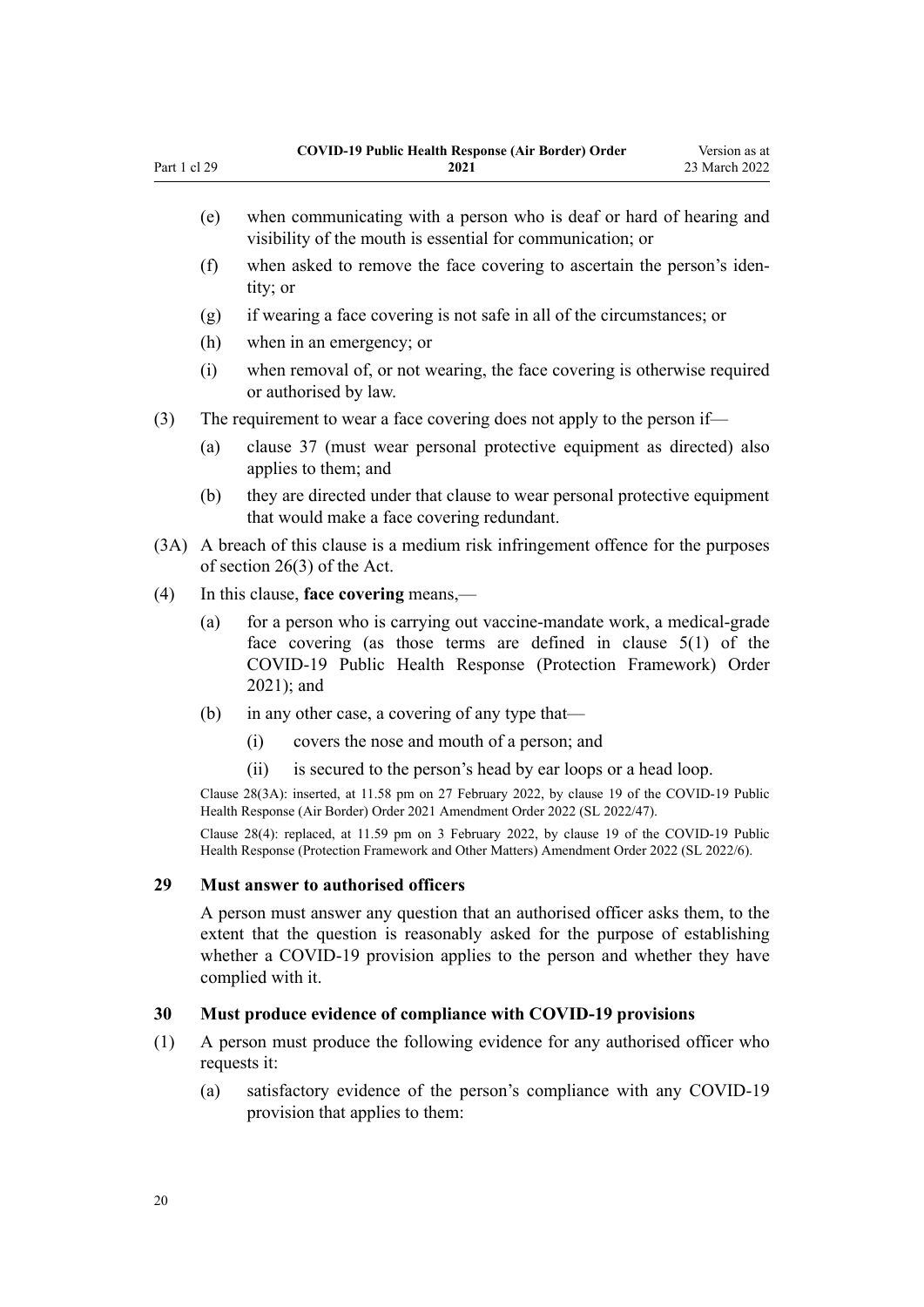- <span id="page-20-0"></span>(b) satisfactory evidence that the person qualifies for an exception or exemption from any COVID-19 provision.
- (2) The authorised officer may require the person to produce the evidence by way of the approved system.
- (3) For the purpose of this clause, evidence is **satisfactory** if—
	- (a) it is produced in the form that is specified by a Director-General notice and confirms the details that are specified by a Director-General notice; or
	- (b) it is produced in a form, and confirms the details, that the authorised officer considers to be satisfactory in the circumstances.
- (4) *See* [section 34B](http://legislation.govt.nz/pdflink.aspx?id=LMS606314) of the Act (protection of evidence collected or obtained for purpose of determining whether person is vaccinated or has complied with Act or COVID-19 order).
- (5) A breach of this clause is a low risk infringement offence for the purposes of [section 26\(3\)](http://legislation.govt.nz/pdflink.aspx?id=LMS344200) of the Act if it relates to evidence of compliance with-
	- (a) [clause 13](#page-12-0) (must be vaccinated or excused by certificate (unless under 17 years of age)); or
	- (b) [clause 15](#page-14-0) (must have negative result from pre-departure test for COVID-19 (or certificate)); or
	- (c) [clause 21](#page-16-0) (must have confirmed allocation for managed isolation or quarantine).

Clause 30(5): inserted, at 11.58 pm on 27 February 2022, by [clause 20](http://legislation.govt.nz/pdflink.aspx?id=LMS650843) of the COVID-19 Public Health Response (Air Border) Order 2021 Amendment Order 2022 (SL 2022/47).

#### **31 Must not provide false or misleading information or evidence**

A person must not provide or produce, whether by way of the approved system or to an authorised officer, any information or evidence that the person knows is false or misleading in any material particular.

Clause 31: amended, at 11.59 pm on 4 March 2022, by [clause 5](http://legislation.govt.nz/pdflink.aspx?id=LMS653778) of the COVID-19 Public Health Response (Air Border) Amendment Order 2022 (SL 2022/49).

## *On or after arrival*

#### **32 Must report for and undergo COVID-19 screening**

- (1) As soon as is reasonably practicable after a person arrives in New Zealand, they must report for and undergo COVID-19 screening at their port of arrival.
- (2) The person must, at the direction of a health practitioner, a health protection officer, or a medical officer of health, report for and undergo COVID-19 screening at a place other than their port of arrival.
- (3) In this clause, **COVID-19 screening**, in relation to a person,—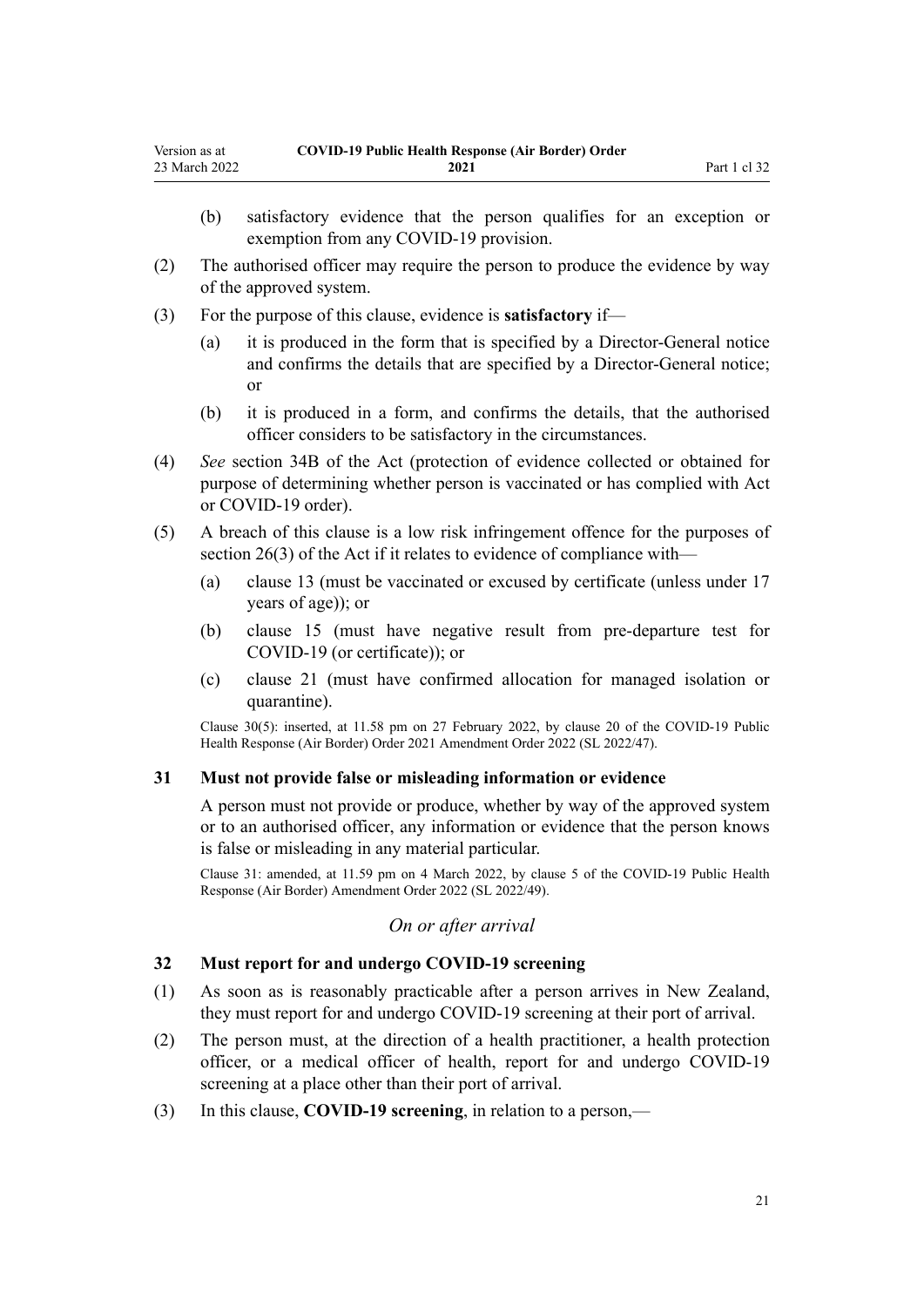- <span id="page-21-0"></span>(a) means an examination of the person, by a health practitioner, a health protection officer, or a medical officer of health, to assess whether the person may have, or be at risk of having or transmitting, COVID-19; and
- (b) may include collecting any information from the person that is relevant to that assessment (for example, information about where they have been, whom they have had contact with, and their vaccination status).

## **33 Must report for and undergo COVID-19 test**

- (1) As soon as is reasonably practicable after a person arrives in New Zealand, they must report for and undergo a COVID-19 test at their port of arrival.
- (2) The person must, at the direction of a health practitioner, a health protection officer, or a medical officer of health, report for and undergo a COVID-19 test at a place other than their port of arrival.

## **34 Must be considered at low risk of having or transmitting COVID-19**

A person must be at low risk of having or transmitting COVID-19, as deter‐ mined by a health practitioner, a health protection officer, or a medical officer of health, on the person's arrival in New Zealand.

Clause 34 heading: replaced, at 11.58 pm on 16 January 2022, by [clause 19](http://legislation.govt.nz/pdflink.aspx?id=LMS629301) of the COVID-19 Public Health Response (Air Border and Isolation and Quarantine) Amendment Order 2022 (SL 2022/2).

## **35 Must comply with directions while travelling to place of isolation or quarantine or self-isolation**

- (1) A person must travel from their port of arrival to their place of isolation or quarantine or their place of self-isolation—
	- (a) as quickly and directly as is reasonably practicable; and
	- (b) in accordance with directions given by—
		- (i) the Director-General; or
		- (ii) the chief executive of the Ministry of Business, Innovation, and Employment, if the person is travelling to a place of isolation or quarantine or a place of self-isolation.
- (2) If a person is given directions under both subparagraphs of subclause  $(1)(b)$ , the directions given under subclause  $(1)(b)(i)$  prevail.

## **36 Must maintain physical distancing**

- (1) A person must remain at least 1 metre away from any other person (other than fellow travellers), to the greatest extent reasonably practicable, throughout the period that the person is—
	- (a) at their port of arrival; and
	- (b) travelling from their port of arrival to their place of isolation or quarantine (if they are required by this order to travel to a place of isolation or quarantine).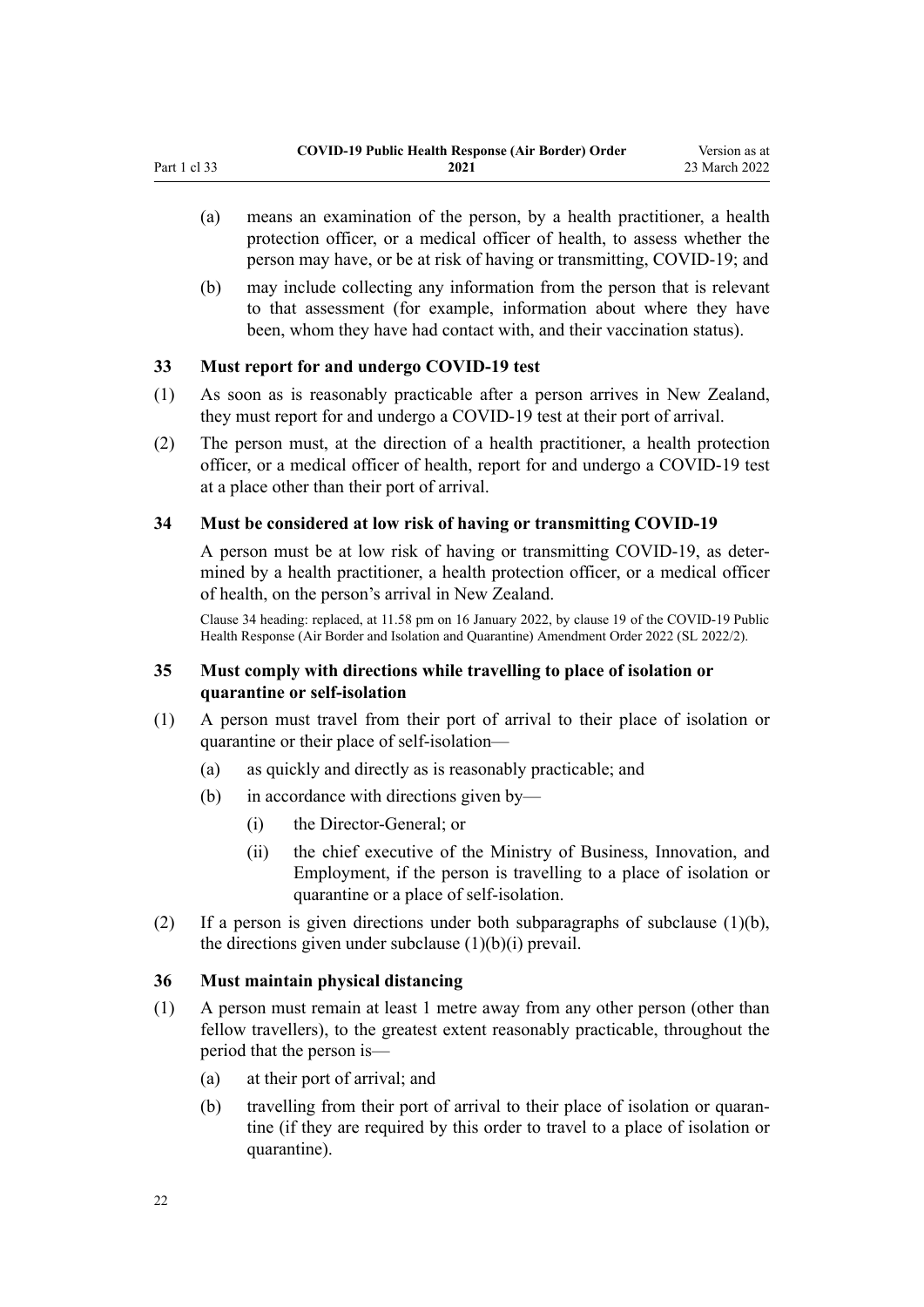- <span id="page-22-0"></span>(2) In this clause, **fellow traveller**, in relation to any person arriving in New Zea‐ land by air, means,—
	- (a) if the person is an aircrew member, an associate of that aircrew member; or
	- (b) in any other case, anyone who accompanies the person on their direct flight or connecting flights to New Zealand

Clause 36(1): amended, at 11.58 pm on 27 February 2022, by [clause 21](http://legislation.govt.nz/pdflink.aspx?id=LMS650844) of the COVID-19 Public Health Response (Air Border) Order 2021 Amendment Order 2022 (SL 2022/47).

#### **37 Must wear personal protective equipment as directed**

- (1) A person must comply with any directions to wear personal protective equip‐ ment that are given by the Director-General.
- (1A) Without limiting subclause (1), a direction may—
	- (a) specify the type of personal protective equipment that a person must wear:
	- (b) require a person to replace an item of personal protective equipment that they are wearing (including, for example, a face covering) with one that has not been worn.
- (2) Subclause (1) applies throughout the period that the person is—
	- (a) at their port of arrival; and
	- (b) travelling from their port of arrival to their place of isolation or quaran‐ tine (if they are required by this order to travel to a place of isolation or quarantine).

Clause 37(1A): inserted, at 11.58 pm on 27 February 2022, by [clause 22](http://legislation.govt.nz/pdflink.aspx?id=LMS650845) of the COVID-19 Public Health Response (Air Border) Order 2021 Amendment Order 2022 (SL 2022/47).

## **38 Must comply with key safety standards while in Green area in New Zealand**

A person must comply with the key safety standards—

- (a) after they arrive in, and until they depart from, New Zealand; but
- (b) only while they are in the area (if any) that is at Green under the COVID-19 Protection Framework (*see* [Schedule 5](http://legislation.govt.nz/pdflink.aspx?id=LMS566881) of the COVID-19 Public Health Response (Protection Framework) Order 2021).

## Subpart 3—Breach of conditions

## **39 Subpart 3 applies if person breaches COVID-19 provision that applies to them**

- (1) The provisions in this subpart apply to a person who breaches a COVID-19 provision in [subpart 1](#page-10-0) or [2](#page-12-0) that applies to them.
- (2) If more than 1 provision in this subpart applies to a person, a provision that applies [clause 10](#page-12-0) to the person prevails over—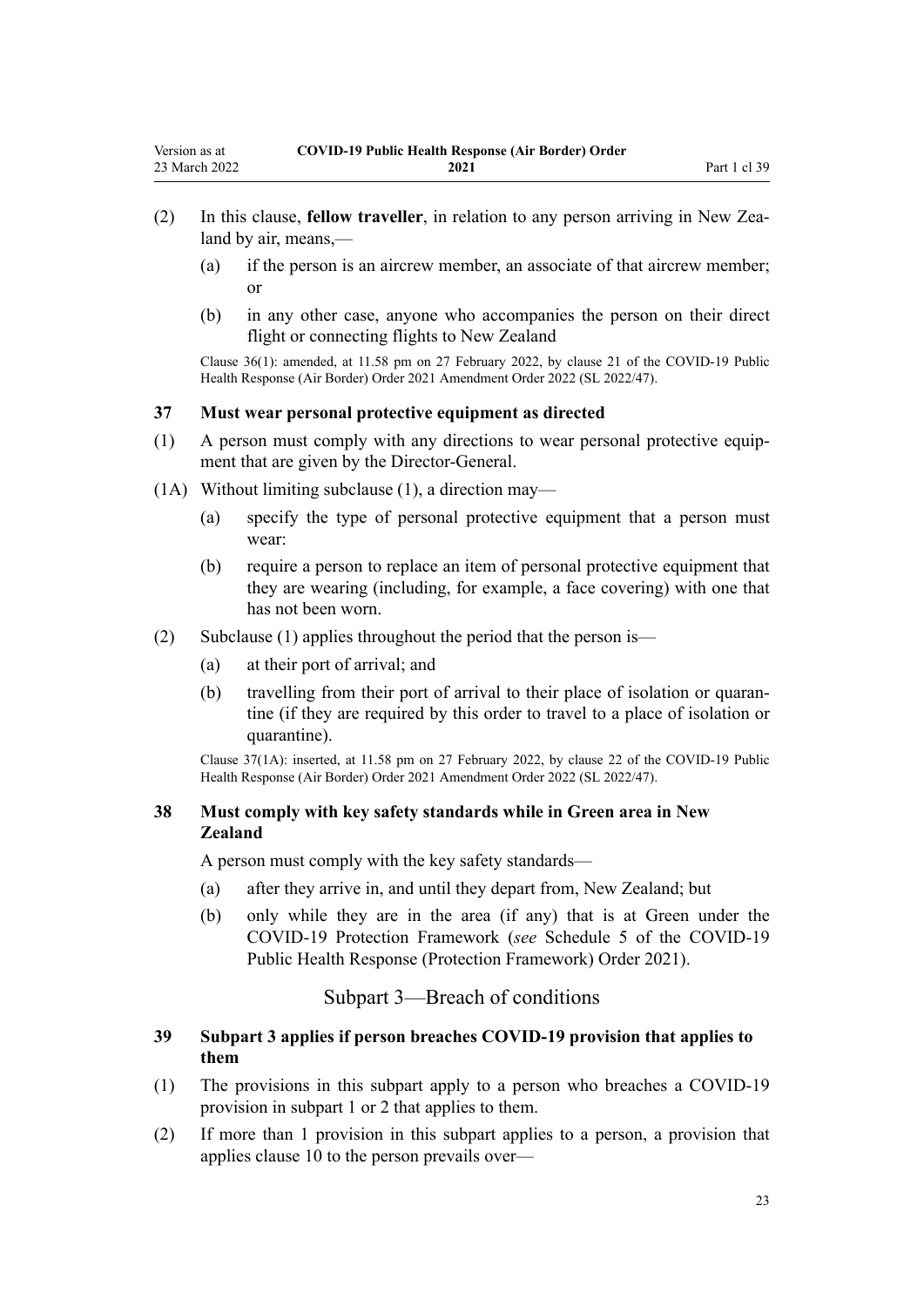- (a) any provision in this subpart that applies [clause 8](#page-10-0) or [9](#page-11-0) to them; and
- (b) any provision in this subpart that applies [clause 48](#page-25-0) to them.
- (3) To the extent that a COVID-19 provision requires a person to satisfy specified criteria from a place outside New Zealand before they arrive in New Zealand, they breach the provision only if they arrive in New Zealand without having satisfied those criteria.
- (4) *See*—

<span id="page-23-0"></span>Part 1 cl 40

- (a) [section 26](http://legislation.govt.nz/pdflink.aspx?id=LMS344200) of the Act for offences and infringement offences; and
- (b) [regulation 5\(2\) and \(3\)](http://legislation.govt.nz/pdflink.aspx?id=LMS600713) of the COVID-19 Public Health Response (Infringement Offences) Regulations 2021 for the penalties for the classes of infringement offences.

Clause 39(3): inserted, at 11.58 pm on 27 February 2022, by [clause 23](http://legislation.govt.nz/pdflink.aspx?id=LMS650846) of the COVID-19 Public Health Response (Air Border) Order 2021 Amendment Order 2022 (SL 2022/47).

Clause 39(4): inserted, at 11.58 pm on 27 February 2022, by [clause 23](http://legislation.govt.nz/pdflink.aspx?id=LMS650846) of the COVID-19 Public Health Response (Air Border) Order 2021 Amendment Order 2022 (SL 2022/47).

#### **40 Breach of requirement not to arrive in New Zealand**

- (1) This clause applies to a person if—
	- (a) [clause 11](#page-12-0) applies to them (must not arrive in New Zealand); and
	- (b) they arrive in New Zealand.
- (2) If the person enters New Zealand, [clause 10](#page-12-0) applies to them instead.

## **41 Failure to produce evidence of being vaccinated**

#### *[Revoked]*

Clause 41: revoked, at 11.59 pm on 18 March 2022, by [clause 5](http://legislation.govt.nz/pdflink.aspx?id=LMS664427) of the COVID-19 Public Health Response (Air Border) Amendment Order (No 2) 2022 (SL 2022/75).

## **42 Failure to produce evidence of pre-departure test or negative result**

#### *[Revoked]*

Clause 42: revoked, at 11.58 pm on 27 February 2022, by [clause 25](http://legislation.govt.nz/pdflink.aspx?id=LMS650848) of the COVID-19 Public Health Response (Air Border) Order 2021 Amendment Order 2022 (SL 2022/47).

## **43 Failure to comply with key safety standards or route safety plan outside New Zealand**

- (1) This clause applies to a person if—
	- (a) [clause 22](#page-16-0) applies to them (must comply with key safety standards or route safety plan while outside New Zealand); and
	- (b) they arrive in New Zealand having breached the requirements of that clause.
- (2) If [clause 10](#page-12-0) (must enter managed isolation and quarantine under [Part 1](http://legislation.govt.nz/pdflink.aspx?id=LMS401726) of Isolation and Quarantine Order) already applies to the person, it continues to apply to them.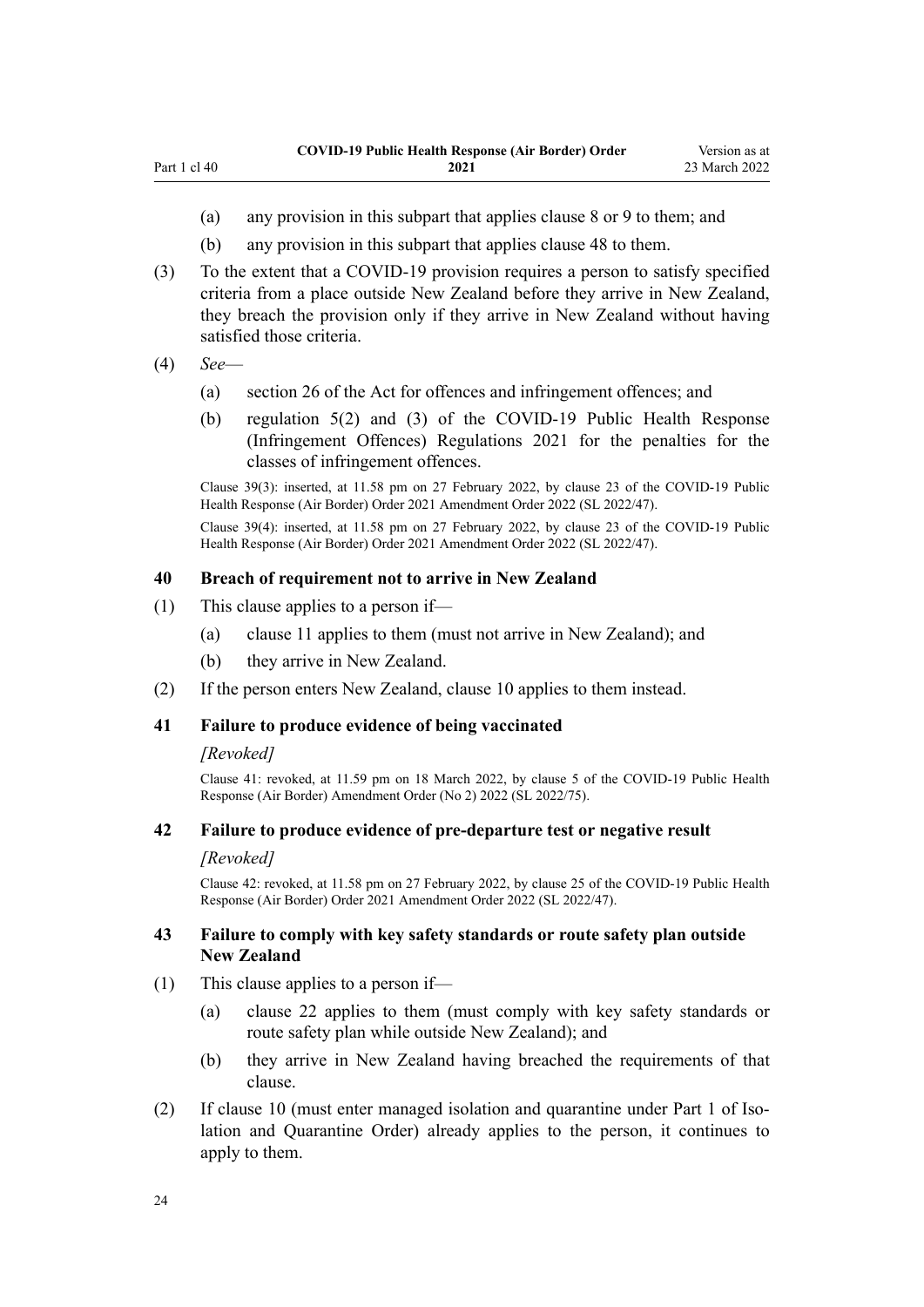- <span id="page-24-0"></span>(3) In any other case, if the person enters New Zealand, [clause 9](#page-11-0) (must self-isolate under specified Part of Isolation and Quarantine Order and in qualifying place) applies to them as if the specified Part of the Isolation and Quarantine Order were [Part 1A.](http://legislation.govt.nz/pdflink.aspx?id=LMS415267)
- (4) A person breaches the key safety standards or route safety plan only if a health protection officer or a medical officer of health determines (on the basis of information brought to that officer's attention) that there are reasonable grounds to believe that the person has breached those standards or that plan.

#### **44 Failure to provide details of qualifying place to self-isolate**

#### *[Revoked]*

Clause 44: revoked, at 11.58 pm on 27 February 2022, by [clause 26](http://legislation.govt.nz/pdflink.aspx?id=LMS650849) of the COVID-19 Public Health Response (Air Border) Order 2021 Amendment Order 2022 (SL 2022/47).

#### **45 Exhibiting symptoms of COVID-19 on arrival**

#### *[Revoked]*

Clause 45: revoked, at 11.58 pm on 27 February 2022, by [clause 27](http://legislation.govt.nz/pdflink.aspx?id=LMS650850) of the COVID-19 Public Health Response (Air Border) Order 2021 Amendment Order 2022 (SL 2022/47).

#### **46 Considered not at low risk of having or transmitting COVID-19**

- (1) This clause applies to a person if—
	- (a) [clause 34](#page-21-0) (must be considered at low risk of having or transmitting COVID-19) applies to them; and
	- (b) a determination is made under that clause that they are not at low risk of having or transmitting COVID-19.
- (2) If [clause 10](#page-12-0) (must enter managed isolation and quarantine under [Part 1](http://legislation.govt.nz/pdflink.aspx?id=LMS401726) of Isolation and Quarantine Order) already applies to the person, it continues to apply to them.
- (3) If the person arrives as an overseas-based aircrew member and enters New Zealand, [clause 10](#page-12-0) applies to them until they depart from New Zealand.
- (4) If the person arrives as a New Zealand-based aircrew member or a relevant worker, and enters New Zealand, [clause 9](#page-11-0) (must self-isolate under specified Part of Isolation and Quarantine Order and in qualifying place) applies to them—
	- (a) instead of the clause in [subpart 1](#page-10-0) that would otherwise apply; and
	- (b) as if the specified Part of the Isolation and Quarantine Order were [Part](http://legislation.govt.nz/pdflink.aspx?id=LMS415267) [1A](http://legislation.govt.nz/pdflink.aspx?id=LMS415267).
- (5) In any other case, if the person enters New Zealand, [clause 48](#page-25-0) applies to them (must report for and undergo assessment and comply with decision of assessing officer).

Clause 46(3): amended, at 11.58 pm on 16 January 2022, by [clause 21](http://legislation.govt.nz/pdflink.aspx?id=LMS629303) of the COVID-19 Public Health Response (Air Border and Isolation and Quarantine) Amendment Order 2022 (SL 2022/2).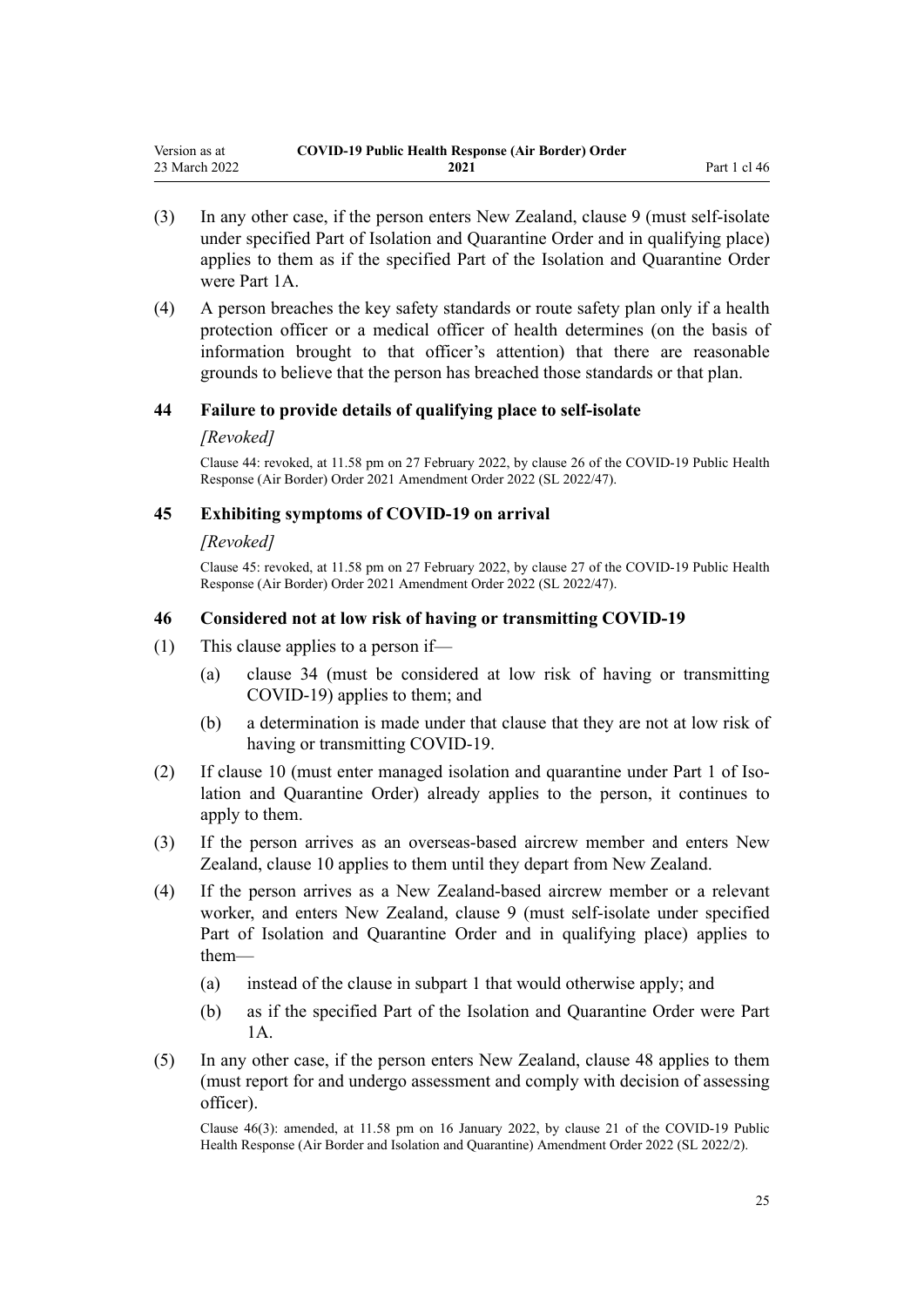## <span id="page-25-0"></span>**47 Failure to comply with key safety standards while in New Zealand**

- (1) This clause applies to a person if—
	- (a) [clause 38](#page-22-0) applies to them (must comply with key safety standards while in Green area in New Zealand); and
	- (b) after they enter New Zealand, they breach the key safety standards.
- (2) The person must enter managed isolation or quarantine (commencing as soon as is reasonably practicable after the determination under subclause (3)) in accordance with [Part 1](http://legislation.govt.nz/pdflink.aspx?id=LMS401726) of the Isolation and Quarantine Order.
- (3) A person **breaches the key safety standards** only if a health protection officer or a medical officer of health determines (on the basis of information brought to that officer's attention) that there are reasonable grounds to believe that the person has breached those standards.

## **48 Must report for and undergo assessment and comply with decision of assessing officer**

- (1) If this clause applies to a person, they must, as soon as is reasonably practic‐ able after they arrive in New Zealand, report for and undergo an assessment at their port of arrival.
- (2) The assessment must be carried out by a medical officer of health, a health pro‐ tection officer, or a health practitioner (the **assessing officer**).
- (3) The assessing officer must decide which of the following is most appropriate to the particular circumstances of the case:
	- (a) if [clause 8](#page-10-0) already applies to the person (no isolation or quarantine required),—
		- (i) that clause should continue to apply to them; or
		- (ii) [clause 9](#page-11-0) or [10](#page-12-0) should apply to them instead:
	- (b) if [clause 9](#page-11-0) already applies to the person (must self-isolate under specified Part of Isolation and Quarantine Order and in qualifying place), whether it is applied to them by a COVID-19 border requirements schedule or another provision in this subpart,—
		- (i) that clause, and the Part of the Isolation and Quarantine Order that is specified in a COVID-19 border requirements schedule, should continue to apply to them; or
		- (ii) they should self-isolate under a more restrictive Part of the Isolation and Quarantine Order; or
		- (iii) [clause 10](#page-12-0) should apply to them instead.
- (4) Whichever clause (and, if relevant, whichever Part of the Isolation and Quaran‐ tine Order) the assessing officer decides is most appropriate applies to the person.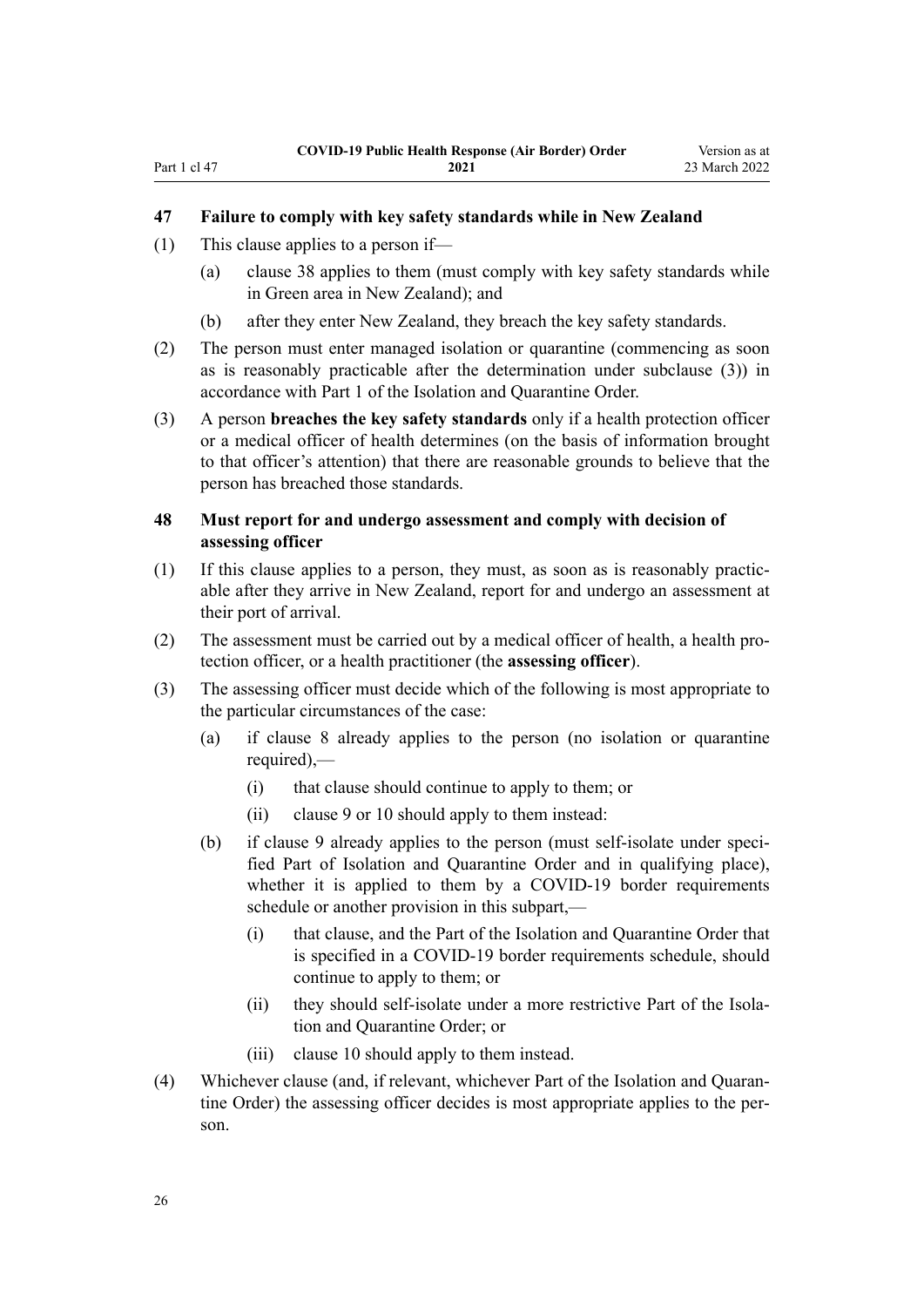## <span id="page-26-0"></span>**49 Breach of order may be infringement offence**

A breach of a COVID-19 provision may be an infringement offence: *see* [Part 4.](#page-31-0)

## **Part 2**

## **Provisions that apply to carriers**

#### **50 Aircraft must arrive at specified airport**

- (1) A carrier must not cause an aircraft to arrive in New Zealand other than at an airport that is specified by a Director-General notice.
- (2) A specified airport must be a security designated aerodrome (as defined in [sec‐](http://legislation.govt.nz/pdflink.aspx?id=DLM214692) [tion 2\(1\)](http://legislation.govt.nz/pdflink.aspx?id=DLM214692) of the Civil Aviation Act 1990).
- (3) This clause does not apply if the aircraft is a military craft.

## **51 Carrier may have route safety plans**

- (1) A carrier may have a route safety plan for any route of travel to New Zealand.
- (2) A route safety plan must specify requirements that New Zealand-based aircrew members must comply with while they are outside New Zealand.
- (3) A route safety plan has effect for the purpose of this order only if it is approved by the Director-General by notice in writing to the carrier.
- (4) The Director-General must not approve a route safety plan unless they are satisfied that the plan will be no less effective than the key safety standards at mitigating the risk that aircrew members travelling on the route will have or transmit COVID-19 on their arrival in New Zealand.

## **52 Carrier must notify changes affecting route safety plan**

A carrier must notify the Director-General if—

- (a) it has a route safety plan for a route; and
- (b) the route changes or there is a change to any aspect of the route safety plan that could reduce how effectively it mitigates the risk that aircrew members travelling on the route will have or transmit COVID-19 on their arrival in New Zealand.

## **53 Carrier must promote compliance with route safety plan or key safety standards**

A carrier must take all reasonable steps to ensure that each New-Zealand based aircrew member who works for the carrier, and who arrives in New Zealand by air as an aircrew member,—

- (a) has complied with the key safety standards while they are outside New Zealand; or
- (b) has complied with the route safety plan for the aircrew member's route of travel.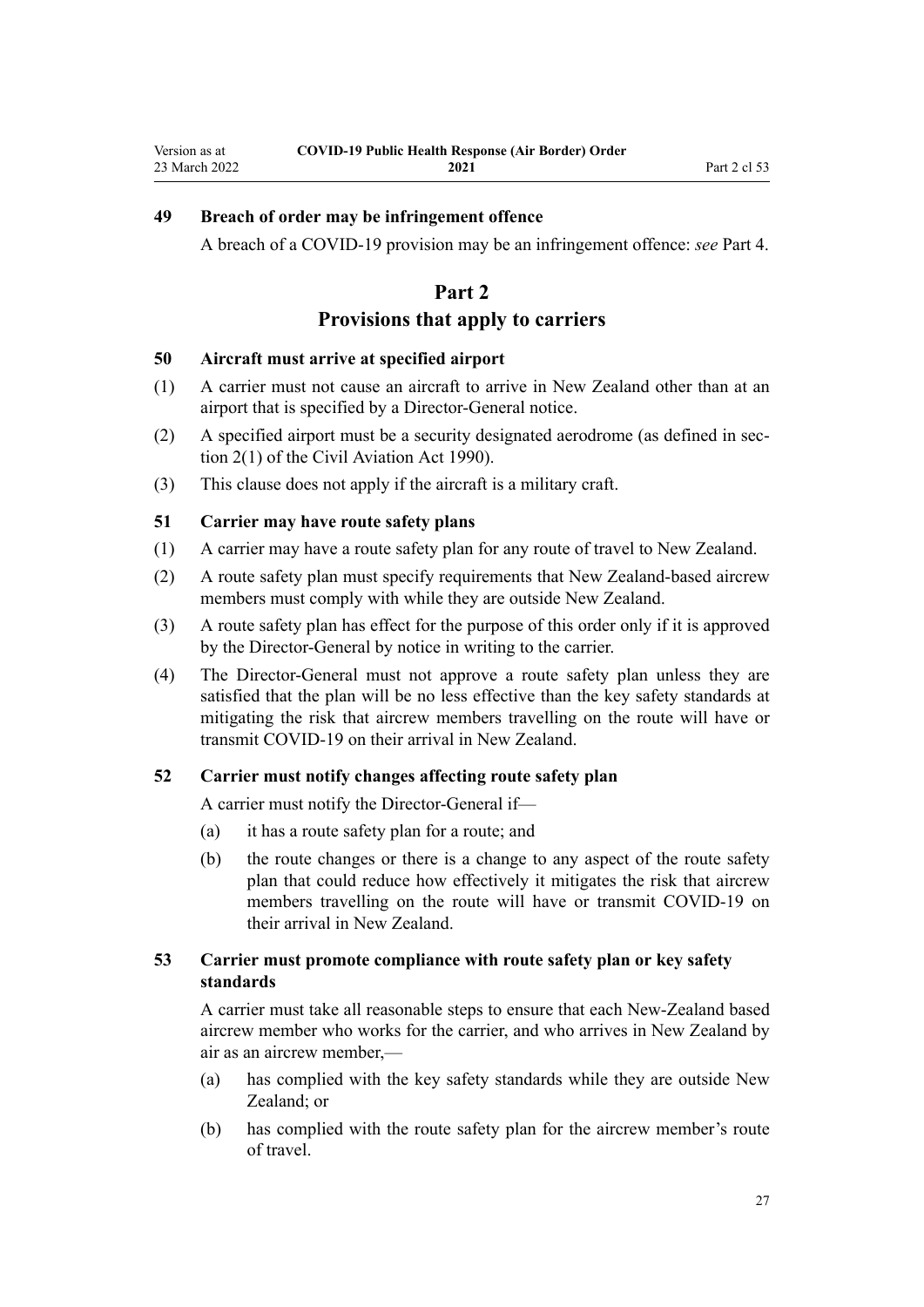## **54 Carrier must check compliance with COVID-19 provisions**

- (1) A carrier must not cause an aircraft to arrive in New Zealand unless the carrier has taken reasonable steps to ensure that each person on board satisfies the requirements of any COVID-19 provisions that apply to them.
- (2) Subclauses (3) to (6) apply to a carrier only in relation to a flight that is not part of a scheduled international air service.
- (3) The carrier must not cause an aircraft to arrive in New Zealand unless the carrier provides to the New Zealand Customs Service—
	- (a) a declaration that it has complied with subclause (1); and
	- (b) the following details about each person on board:
		- (i) passport or official travel document number:
		- (ii) citizenship, as identified in the passport or official travel document:
		- (iii) surname:

<span id="page-27-0"></span>Part 2 cl 54

- (iv) given names:
- (v) date of birth:
- (vi) sex, as identified in the passport or official travel document:
- (vii) port of arrival:
- (viii) date of arrival:
- (ix) estimated time of arrival.
- (4) The declaration must be provided before the flight departs, and the details must be provided at least 3 hours before the flight departs.
- (5) However, if the aircraft carries any person on more than 1 of their connecting flights to New Zealand,—
	- (a) the carrier's declaration in relation to that person must be provided before the first of those flights departs; and
	- (b) the details for that person must be provided by the carrier 3 hours before the first of those flights departs.
- (6) The declaration and the details must be provided in the manner approved by the chief executive of the New Zealand Customs Service for the purpose of this clause.

Clause 54(2): inserted, at 11.58 pm on 27 February 2022, by [clause 28](http://legislation.govt.nz/pdflink.aspx?id=LMS650851) of the COVID-19 Public Health Response (Air Border) Order 2021 Amendment Order 2022 (SL 2022/47).

Clause 54(3): inserted, at 11.58 pm on 27 February 2022, by [clause 28](http://legislation.govt.nz/pdflink.aspx?id=LMS650851) of the COVID-19 Public Health Response (Air Border) Order 2021 Amendment Order 2022 (SL 2022/47).

Clause 54(4): inserted, at 11.58 pm on 27 February 2022, by [clause 28](http://legislation.govt.nz/pdflink.aspx?id=LMS650851) of the COVID-19 Public Health Response (Air Border) Order 2021 Amendment Order 2022 (SL 2022/47).

Clause 54(5): inserted, at 11.58 pm on 27 February 2022, by [clause 28](http://legislation.govt.nz/pdflink.aspx?id=LMS650851) of the COVID-19 Public Health Response (Air Border) Order 2021 Amendment Order 2022 (SL 2022/47).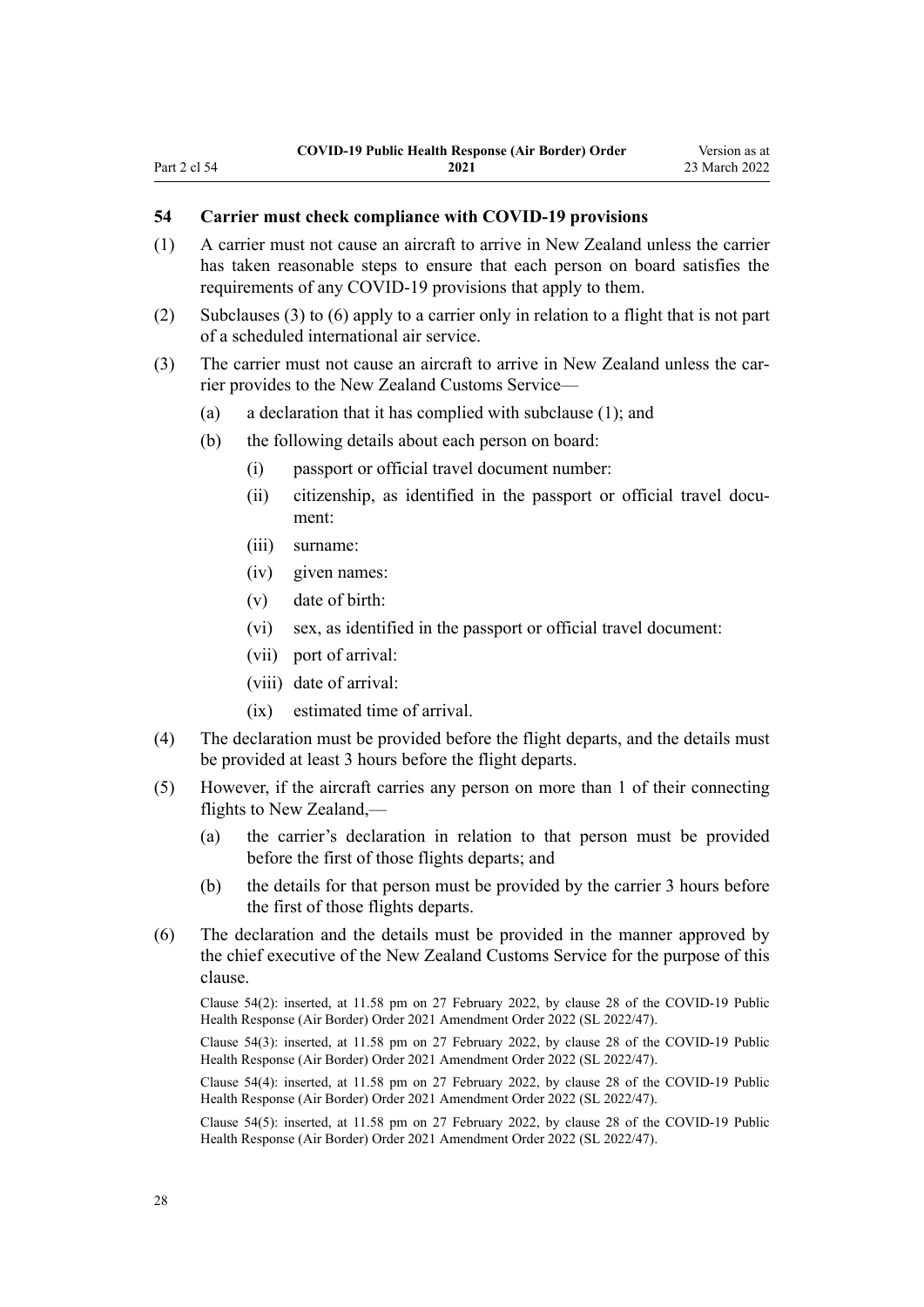Clause 54(6): inserted, at 11.58 pm on 27 February 2022, by [clause 28](http://legislation.govt.nz/pdflink.aspx?id=LMS650851) of the COVID-19 Public Health Response (Air Border) Order 2021 Amendment Order 2022 (SL 2022/47).

# **Part 3**

# **Exemptions and other powers**

## *Exemptions*

## **55 General provisions about exemptions**

<span id="page-28-0"></span>Version as at 23 March 2022

- (1) This clause applies to any exemption that may be granted by the Minister under [clause 57](#page-29-0) or the Director-General under [clause 58.](#page-29-0)
- (2) The Minister or Director-General must not grant the exemption unless they are satisfied that—
	- (a) the exemption is necessary or desirable in order to promote the purposes of the Act or the purposes of this order; and
	- (b) the extent of the exemption is not broader than is reasonably necessary to address the matters giving rise to the exemption.
- (3) The exemption may be granted from a provision as a whole or from any aspect of how it is applied by a COVID-19 border requirements schedule.
- (4) If the exemption is for a class of persons, the class may identified or limited by reference to any matter, including, for example, any of the following matters:
	- (a) the country or airport from which they departed for New Zealand:
	- (b) the port of arrival or scheduled port of arrival:
	- (c) the carrier of the aircraft undertaking the flight by which they arrive in New Zealand:
	- (d) other particulars of the flight by which they arrive in New Zealand (such as its flight number and scheduled departure or arrival times):
	- (e) whether they were in certain places at or after a certain time before departing for or arriving in New Zealand.
- (5) The Minister or Director-General may impose conditions on the exemption as they consider necessary.

#### **56 How exemptions are notified or published**

- (1) An exemption granted under this Part is secondary legislation (*see* [Part 3](http://legislation.govt.nz/pdflink.aspx?id=DLM7298343) of the Legislation Act 2019 for publication requirements), unless it applies only to 1 or more named persons.
- (2) An exemption granted under this Part for 1 or more named persons (an **indi‐ vidual exemption**) must be notified in writing to the applicant and the named person or persons.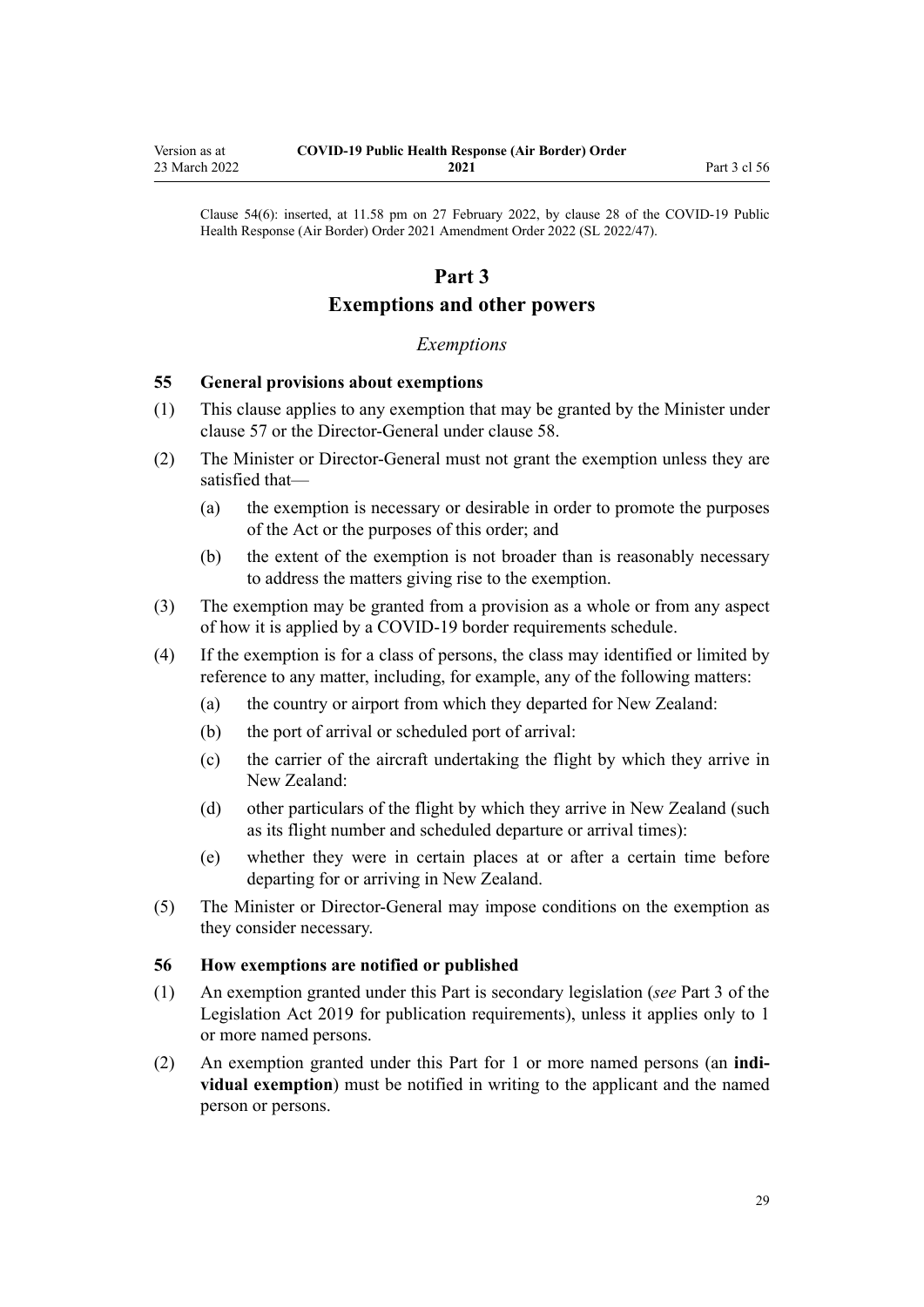- <span id="page-29-0"></span>(3) An exemption, or an amendment to an exemption, must be published (for secondary legislation) or notified to the named person or persons (for individual exemptions) as soon as practicable after it is made.
- (4) An exemption, or an amendment to an exemption, may come into force before it is published (for secondary legislation) or notified (for individual exemp‐ tions) if the maker is satisfied that the exemption or amendment should come into force urgently.
- $(5)$  In that case,—
	- (a) the effect of the exemption (or amendment) must be publicly announced before it comes into force; and
	- (b) the exemption or amendment must be published under the [Legislation](http://legislation.govt.nz/pdflink.aspx?id=DLM7298104) [Act 2019](http://legislation.govt.nz/pdflink.aspx?id=DLM7298104) (for secondary legislation) or notified by the maker (for individual exemptions) as soon as practicable after it comes into force.
- (6) In this clause, **maker** has the meaning given in [section 5\(1\)](http://legislation.govt.nz/pdflink.aspx?id=DLM7298133) of the Legislation Act 2019.

| Legislation Act 2019 requirements for secondary legislation referred to subclause (1) |                                                                                                |                    |  |
|---------------------------------------------------------------------------------------|------------------------------------------------------------------------------------------------|--------------------|--|
| <b>Publication</b>                                                                    | The maker must publish it in accordance with the<br>Legislation (Publication) Regulations 2021 | LA19 s $74(1)(aa)$ |  |
| <b>Presentation</b>                                                                   | The Minister must present it to the House of<br>Representatives                                | LA19 s 114         |  |
| <b>Disallowance</b>                                                                   | It may be disallowed by the House of Representatives                                           | LA19 ss 115, 116   |  |
| This note is not part of the Order.                                                   |                                                                                                |                    |  |

## **57 Minister may grant exemptions**

- (1) The Minister may, by notice, exempt a person or class of persons from any pro‐ vision of this order.
- (2) The Minister must take into account the advice of the Director-General when deciding—
	- (a) whether to grant an exemption; and
	- (b) what (if any) conditions to impose on an exemption.
- (3) *See also* [clauses 55](#page-28-0) and [56.](#page-28-0)

## **58 Director-General may grant exemptions**

- (1) The Director-General may, by notice,—
	- (aaa) exempt a person or class of persons from [clause 11](#page-12-0) (must not arrive in New Zealand) for humanitarian reasons:
	- (a) exempt a person or class of persons from [clause 13](#page-12-0) (must be vaccinated or be excused by certificate (unless under 17 years of age)):
	- (b) exempt a class of persons from—
		- (i) [clause 14](#page-13-0) (must have pre-departure test for COVID-19 or be excused by certificate (unless under 2 years of age)):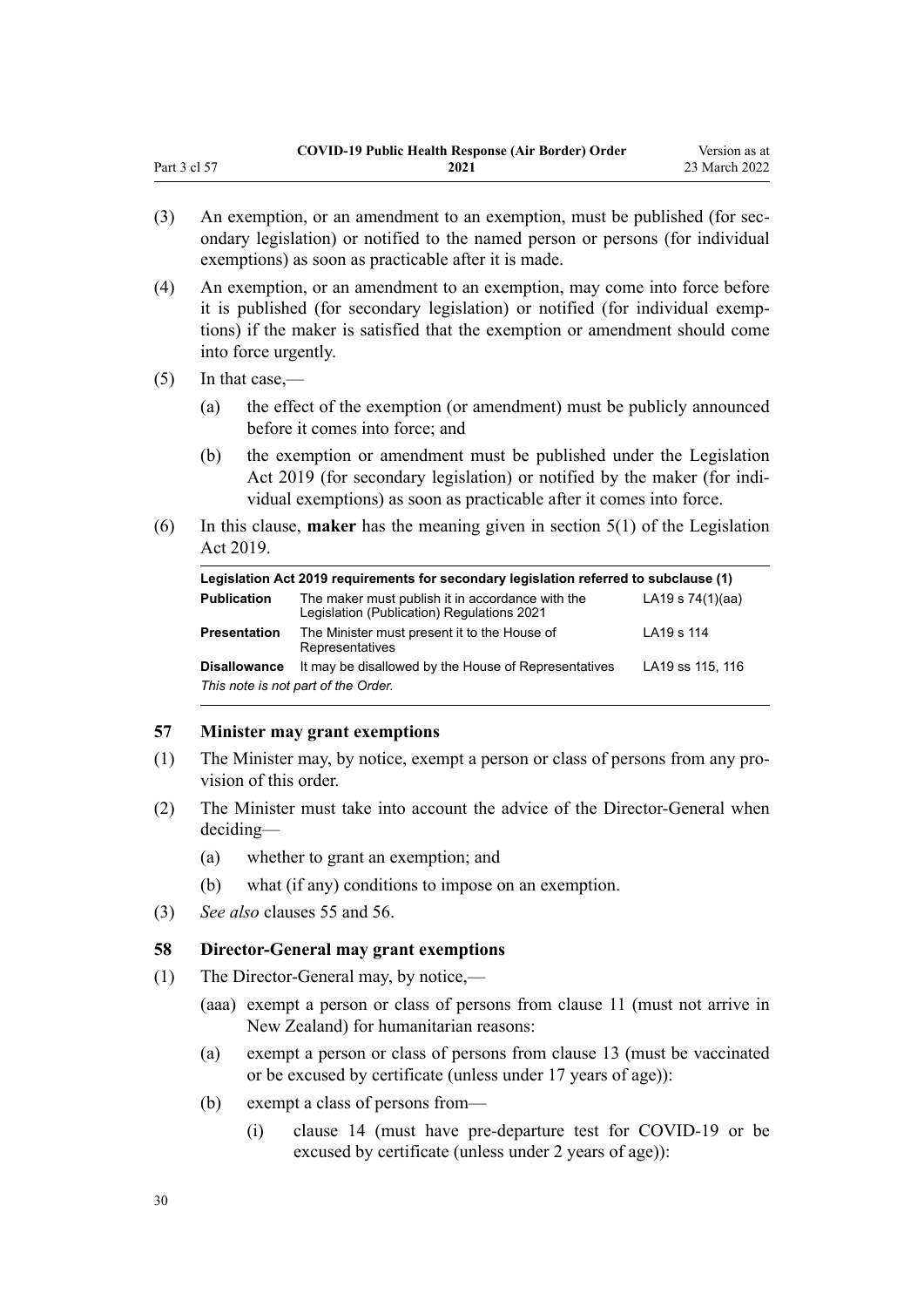- <span id="page-30-0"></span>(ii) [clause 15](#page-14-0) (must have negative result from pre-departure test for COVID-19 (or certificate):
- (c) exempt a carrier or class of carriers from [clause 50](#page-26-0) (aircraft must arrive at specified airport):
- (d) exempt from any COVID-19 provision—
	- (i) an aircrew member or a class of aircrew members:
	- (ii) any other person or class of persons whose work is essential to the safe operation of a flight or port of arrival:
- (e) exempt a person or class of persons, or a carrier or class of carriers, from any provision of this order to assist with the response to an emergency.
- (2) *See also* [clauses 55](#page-28-0) and [56.](#page-28-0)
- (3) In this clause, **emergency**
	- (a) has the meaning given by [section 4](http://legislation.govt.nz/pdflink.aspx?id=DLM149796) of the Civil Defence Emergency Management Act 2002; and
	- (b) includes an emergency that may occur.

Clause 58(1)(aaa): inserted, at 11.58 pm on 27 February 2022, by [clause 29\(1\)](http://legislation.govt.nz/pdflink.aspx?id=LMS650852) of the COVID-19 Pub‐ lic Health Response (Air Border) Order 2021 Amendment Order 2022 (SL 2022/47).

Clause 58(1)(a): amended, at 11.58 pm on 27 February 2022, by [clause 29\(2\)](http://legislation.govt.nz/pdflink.aspx?id=LMS650852) of the COVID-19 Pub‐ lic Health Response (Air Border) Order 2021 Amendment Order 2022 (SL 2022/47).

Clause 58(1)(b): amended, at 11.58 pm on 27 February 2022, by [clause 29\(3\)](http://legislation.govt.nz/pdflink.aspx?id=LMS650852) of the COVID-19 Pub‐ lic Health Response (Air Border) Order 2021 Amendment Order 2022 (SL 2022/47).

Clause  $58(1)(b)(i)$ : amended, at 11.58 pm on 27 February 2022, by [clause 29\(4\)](http://legislation.govt.nz/pdflink.aspx?id=LMS650852) of the COVID-19 Public Health Response (Air Border) Order 2021 Amendment Order 2022 (SL 2022/47).

Clause 58(1)(e): replaced, at 11.58 pm on 27 February 2022, by [clause 29\(5\)](http://legislation.govt.nz/pdflink.aspx?id=LMS650852) of the COVID-19 Public Health Response (Air Border) Order 2021 Amendment Order 2022 (SL 2022/47).

## *Director-General notices*

#### **59 Director-General may specify matters by notice**

- (1) The Director-General may, by notice, specify anything that this order says may or must be specified by notice.
- (2) A notice made under this clause is secondary legislation (*see* [Part 3](http://legislation.govt.nz/pdflink.aspx?id=DLM7298343) of the Legislation Act 2019 for publication requirements), unless it applies only to 1 or more named persons, places, or things.
- (3) A notice made under this clause for 1 or more named persons (an **individual notice**) must be notified in writing to the applicant and any named person or persons.
- (4) A notice, or an amendment to a notice, must be published (for secondary legis‐ lation) or notified (for individual exemptions) as soon as practicable after it is made.
- (5) An exemption, or an amendment to an exemption, may come into force before it is published (for secondary legislation) or notified (for individual exemp‐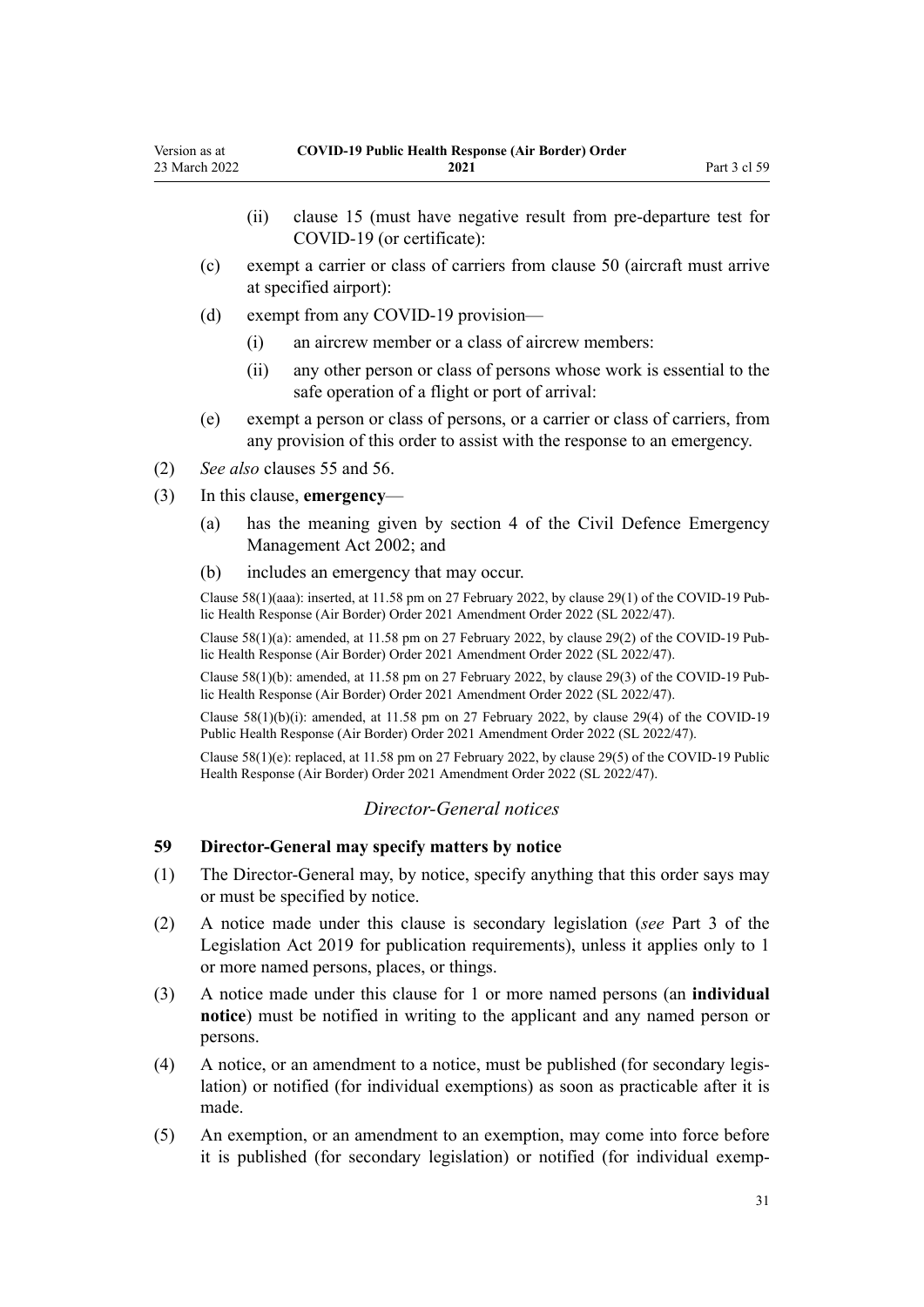<span id="page-31-0"></span>tions) if the Director-General is satisfied that the exemption or amendment should come into force urgently.

## $(6)$  In that case,—

- (a) the effect of the exemption (or the amendment) must be publicly announced before it comes into force; and
- (b) the exemption or amendment must be published under the [Legislation](http://legislation.govt.nz/pdflink.aspx?id=DLM7298104) [Act 2019](http://legislation.govt.nz/pdflink.aspx?id=DLM7298104) (for secondary legislation) or notified (for individual exemptions) as soon as practicable after it comes into force.

| Legislation Act 2019 requirements for secondary legislation made under this clause |                                                                                                |                    |  |
|------------------------------------------------------------------------------------|------------------------------------------------------------------------------------------------|--------------------|--|
| <b>Publication</b>                                                                 | The maker must publish it in accordance with the<br>Legislation (Publication) Regulations 2021 | LA19 s $74(1)(aa)$ |  |
| <b>Presentation</b>                                                                | The Minister must present it to the House of<br>Representatives                                | LA19 s 114         |  |
| <b>Disallowance</b>                                                                | It may be disallowed by the House of Representatives                                           | LA19 ss 115, 116   |  |
| This note is not part of the Order.                                                |                                                                                                |                    |  |

# **Part 4**

## **Infringement offences**

*[Revoked]*

Part 4: revoked, at 11.58 pm on 27 February 2022, by [clause 30](http://legislation.govt.nz/pdflink.aspx?id=LMS650853) of the COVID-19 Public Health Response (Air Border) Order 2021 Amendment Order 2022 (SL 2022/47).

#### **60 Breaches of this order that are infringement offences**

## *[Revoked]*

Clause 60: revoked, at 11.58 pm on 27 February 2022, by [clause 30](http://legislation.govt.nz/pdflink.aspx?id=LMS650853) of the COVID-19 Public Health Response (Air Border) Order 2021 Amendment Order 2022 (SL 2022/47).

## **Part 5**

## **Revocations**

#### **61 Revocations**

*Secondary legislation*

- (1) The following instruments are revoked:
	- (a) [COVID-19 Public Health Response \(Air Border\) Order \(No 2\) 2020](http://legislation.govt.nz/pdflink.aspx?id=LMS403345) (LI 2020/239):
	- (b) [COVID-19 Public Health Response \(Exemptions and Conditions for](http://legislation.govt.nz/pdflink.aspx?id=LMS492859) [Quarantine-free Travel\) Notice 2021](http://legislation.govt.nz/pdflink.aspx?id=LMS492859) (LI 2021/96).

#### *Other instruments*

- (2) The following instruments are revoked:
	- (a) [COVID-19 Public Health Response \(Air Border\) Order \(No 2\) 2020—](https://gazette.govt.nz/notice/id/2021-go205) [Designation of Specified Places](https://gazette.govt.nz/notice/id/2021-go205) (*Gazette* 2021-go205):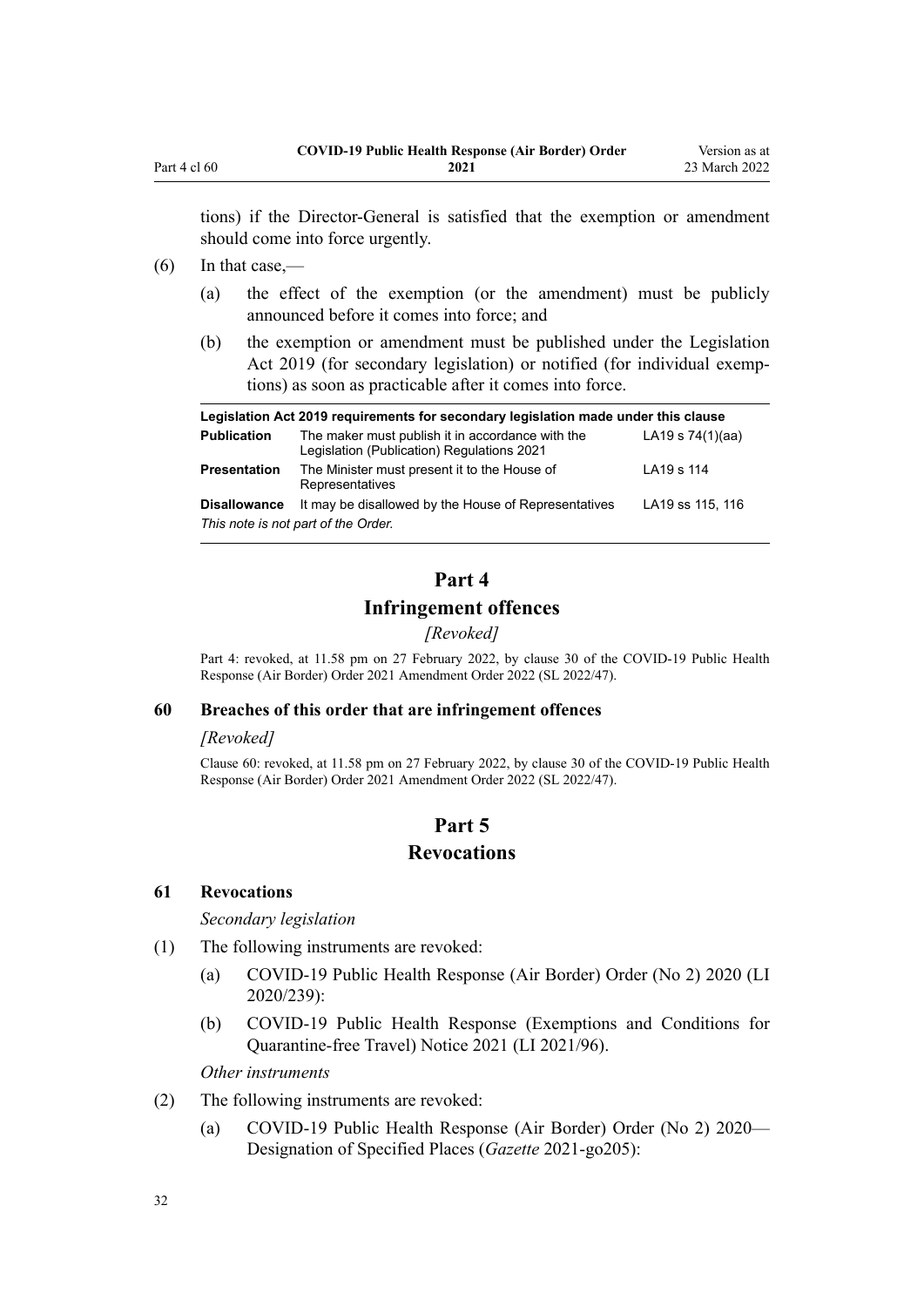- (b) [COVID-19 Public Health Response \(Exemption for Quarantine-free](https://gazette.govt.nz/notice/id/2021-go1571?year=2021=1571) [Travel\) Notice \(No 2\) 2021](https://gazette.govt.nz/notice/id/2021-go1571?year=2021=1571) (*Gazette* 2021-go1571):
- (c) [Exemption of Persons From Clause 8\(2B\) of the COVID-19 Public](https://gazette.govt.nz/notice/id/2021-go1592?year=2021=1592) [Health Response Air Border\) Order \(No 2\) 2020](https://gazette.govt.nz/notice/id/2021-go1592?year=2021=1592) (*Gazette* 2021-go1592):
- (d) [Exemption of Persons From Clause 8\(2B\) of the COVID-19 Public](https://gazette.govt.nz/notice/id/2021-go1593?year=2021=1593) [Health Response \(Air Border\) Order \(No 2\) 2020](https://gazette.govt.nz/notice/id/2021-go1593?year=2021=1593) (*Gazette* 2021 go1593):
- (e) [Specification of Examination or Test for COVID-19—COVID-19 Public](https://gazette.govt.nz/notice/id/2021-go1678?year=2021=1678) [Health Response \(Air Border\) Order \(No 2\) 2020](https://gazette.govt.nz/notice/id/2021-go1678?year=2021=1678) (*Gazette* 2021 go1678):
- (f) [Specification of Appropriate Evidence Relating to a COVID-19 Test—](https://gazette.govt.nz/notice/id/2021-go1679?year=2021=1679) [COVID-19 Public Health Response \(Air Border\) Order \(No 2\) 2020](https://gazette.govt.nz/notice/id/2021-go1679?year=2021=1679) (*Gazette* 2021-go1679):
- (g) [Exemption of Specified Aircrew Members From Clause 22 of the](https://gazette.govt.nz/notice/id/2021-go2433?year=2021=2433) [COVID-19 Public Health Response \(Air Border\) Order \(No 2\) 2020](https://gazette.govt.nz/notice/id/2021-go2433?year=2021=2433) (*Gazette* 2021-go2433):
- (h) [Exemption of Persons From Clause 8\(3\) of the COVID-19 Public Health](https://gazette.govt.nz/notice/id/2021-go2627?year=2021=2627) [Response \(Air Border\) Order \(No 2\) 2020](https://gazette.govt.nz/notice/id/2021-go2627?year=2021=2627) (*Gazette* 2021-go2627):
- (i) [Designation of Higher-risk Routes—COVID-19 Public Health Response](https://gazette.govt.nz/notice/id/2021-go2830?year=2021=2830) [\(Air Border\) Order \(No 2\) 2020](https://gazette.govt.nz/notice/id/2021-go2830?year=2021=2830) (*Gazette* 2021-go2830):
- (j) [Exemption of Persons from Clause 8\(2B\) of the COVID-19 Public](https://gazette.govt.nz/notice/id/2021-go3543?year=2021=3543) [Health Response \(Air Border\) Order \(No 2\) 2020](https://gazette.govt.nz/notice/id/2021-go3543?year=2021=3543) (*Gazette* 2021 go3543):
- (k) [Exemption of Persons from Clause 8\(2A\), \(3\) and \(4\) of the COVID-19](https://gazette.govt.nz/notice/id/2021-go3656?year=2021=3656) [Public Health Response \(Air Border\) Order \(No 2\) 2020](https://gazette.govt.nz/notice/id/2021-go3656?year=2021=3656) (*Gazette* 2021 go3656):
- (l) [Exemption of Persons From Pre-departure Testing Requirements Before](https://gazette.govt.nz/notice/id/2021-go4737?year=2021=4737) [Arriving in New Zealand by Air](https://gazette.govt.nz/notice/id/2021-go4737?year=2021=4737) (*Gazette* 2021-go4737):
- (m) [Exemption of Persons From Clause 8\(3\) of the COVID-19 Public Health](https://gazette.govt.nz/notice/id/2021-go4851?year=2021=4851) [Response \(Air Border\) Order \(No 2\) 2020](https://gazette.govt.nz/notice/id/2021-go4851?year=2021=4851) (*Gazette* 2021-go4851):
- (n) [Revocation and Replacement—Specification of COVID-19 Vaccines for](https://gazette.govt.nz/notice/id/2021-go5339?year=2021=5339) [the Purposes of the Vaccination Requirement in Clause 7E of the](https://gazette.govt.nz/notice/id/2021-go5339?year=2021=5339) [COVID-19 Public Health Response \(Air Border\) Order \(No 2\) Amend‐](https://gazette.govt.nz/notice/id/2021-go5339?year=2021=5339) [ment Order \(No 11\)](https://gazette.govt.nz/notice/id/2021-go5339?year=2021=5339) (*Gazette* 2021-go5339):
- (o) any other instrument made under the COVID-19 Public Health Response (Air Border) Order (No 2) 2020, including any exemption granted under that order to any person or class of persons.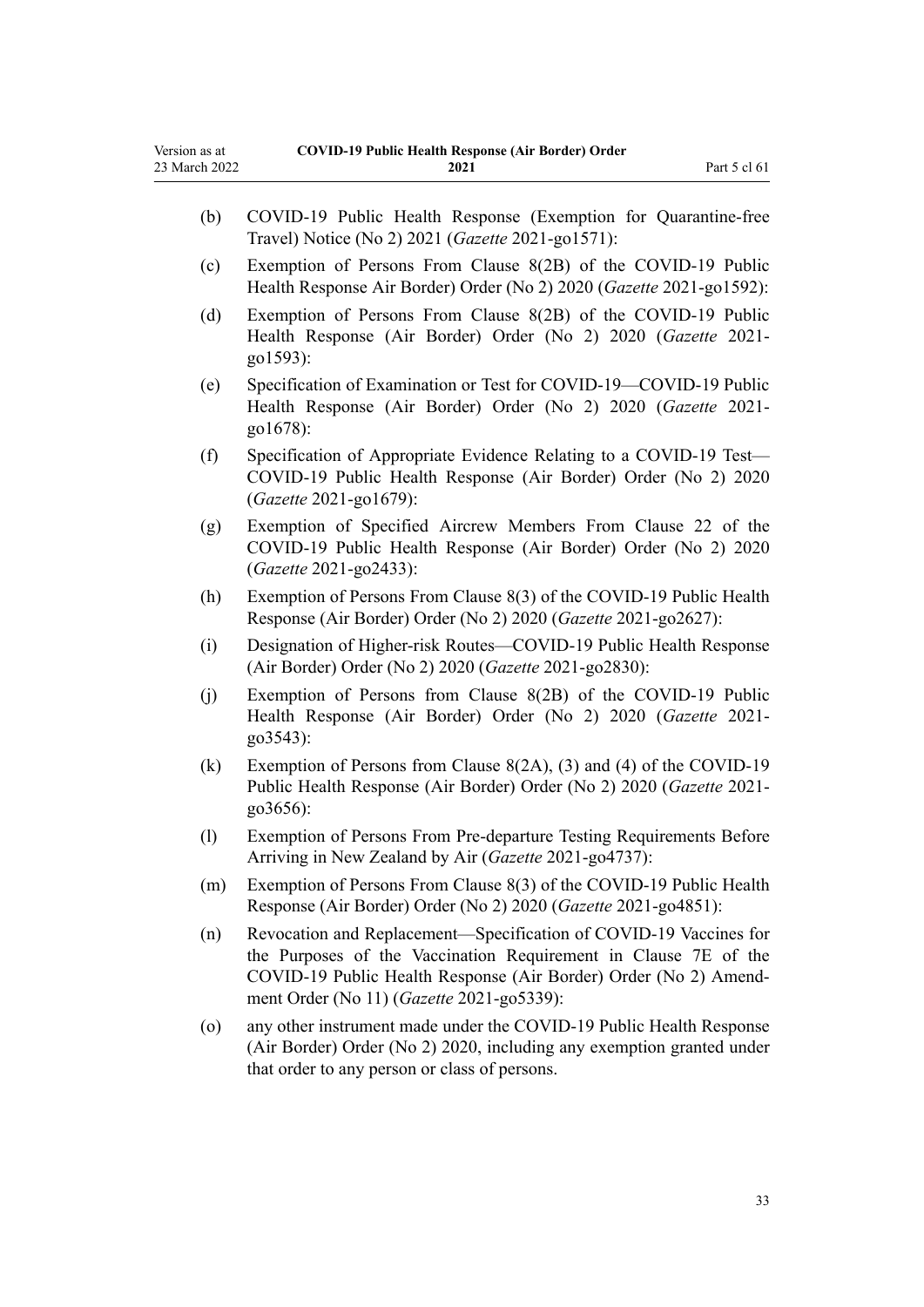# **Schedule 1**

## <span id="page-33-0"></span>**Transitional, savings, and related provisions**

[cl 5](#page-9-0)

## **Part 1**

## **Provisions relating to this order as made**

## **1 Order does not apply to persons or flights that depart before order commences**

- (1) This clause applies if a person arrives in New Zealand on or after the com‐ mencement of this order—
	- (a) on a direct flight, if it departed for New Zealand before the commence‐ ment of this order; or
	- (b) on connecting flights to New Zealand, if the first connecting flight departed before the commencement of this order.
- (2) The [COVID-19 Public Health Response \(Air Border\) Order \(No 2\) 2020](http://legislation.govt.nz/pdflink.aspx?id=LMS403345) and any legislation or instrument made under it, as in force immediately before the commencement of this order, continue to apply to that person or flight.

## **2 Amendments to order do not apply to persons or flights that depart before amendment commences**

#### *[Revoked]*

Schedule 1 clause 2: revoked, at 11.59 pm on 2 March 2022, by [clause 6\(1\)](http://legislation.govt.nz/pdflink.aspx?id=LMS653779) of the COVID-19 Public Health Response (Air Border) Amendment Order 2022 (SL 2022/49).

### **Part 2**

# **Provisions relating to COVID-19 Public Health Response (Air Border) Amendment Order 2022**

Schedule 1 Part 2: inserted, at 11.59 pm on 2 March 2022, by [clause 6\(2\)\(a\)](http://legislation.govt.nz/pdflink.aspx?id=LMS653779) of the COVID-19 Public Health Response (Air Border) Amendment Order 2022 (SL 2022/49).

#### **3 Order as amended applies to persons or flights that depart before relevant amendments commence**

- (1) To the extent that the first amendments remove a requirement that a person comply with [clause 21](#page-16-0) before they arrive in New Zealand, the person is not required to comply with that clause if they arrive at or after 11.59 pm on 2 March 2022—
	- (a) on a direct flight, if it departed for New Zealand before that time; or
	- (b) on connecting flights to New Zealand, if the first connecting flight departed before that time.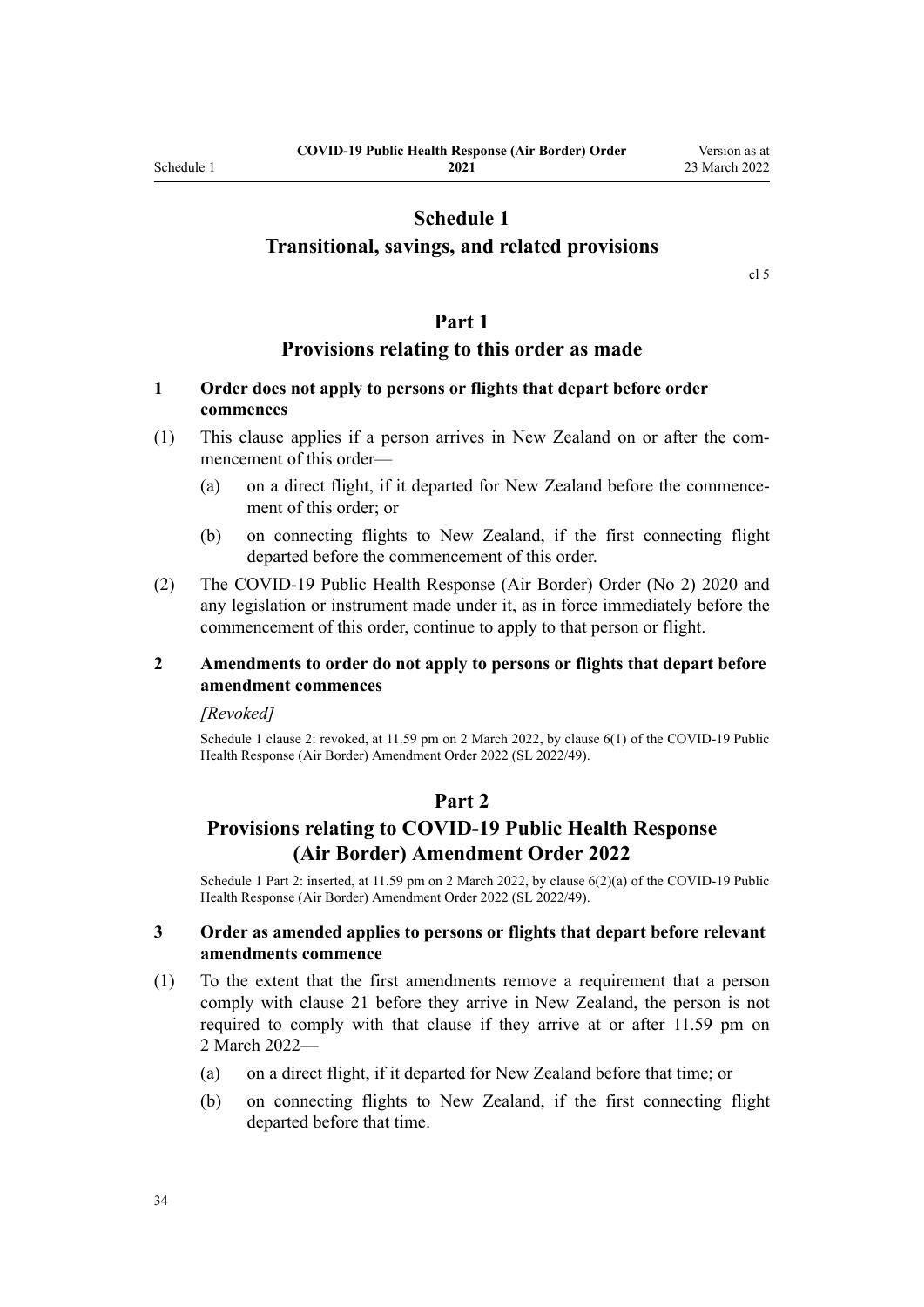- (2) To the extent that the second amendments remove a requirement that a person comply with [clause 21](#page-16-0) before they arrive in New Zealand, the person is not required to comply with that clause if they arrive at or after 11.59 pm on 4 March 2022—
	- (a) on a direct flight, if it departed for New Zealand before that time; or
	- (b) on connecting flights to New Zealand, if the first connecting flight departed before that time.
- (3) In this clause,—

**Amendment Order** means the [COVID-19 Public Health Response \(Air Bor‐](http://legislation.govt.nz/pdflink.aspx?id=LMS653771) [der\) Amendment Order 2022](http://legislation.govt.nz/pdflink.aspx?id=LMS653771)

first amendment means an amendment made by a provision of the Amendment Order that commences at 11.59 pm on 2 March 2022

second amendment means an amendment made by a provision of the Amendment Order that commences at 11.59 pm on 4 March 2022.

Schedule 1 clause 3: inserted, at 11.59 pm on 2 March 2022, by [clause 6\(2\)\(a\)](http://legislation.govt.nz/pdflink.aspx?id=LMS653779) of the COVID-19 Public Health Response (Air Border) Amendment Order 2022 (SL 2022/49).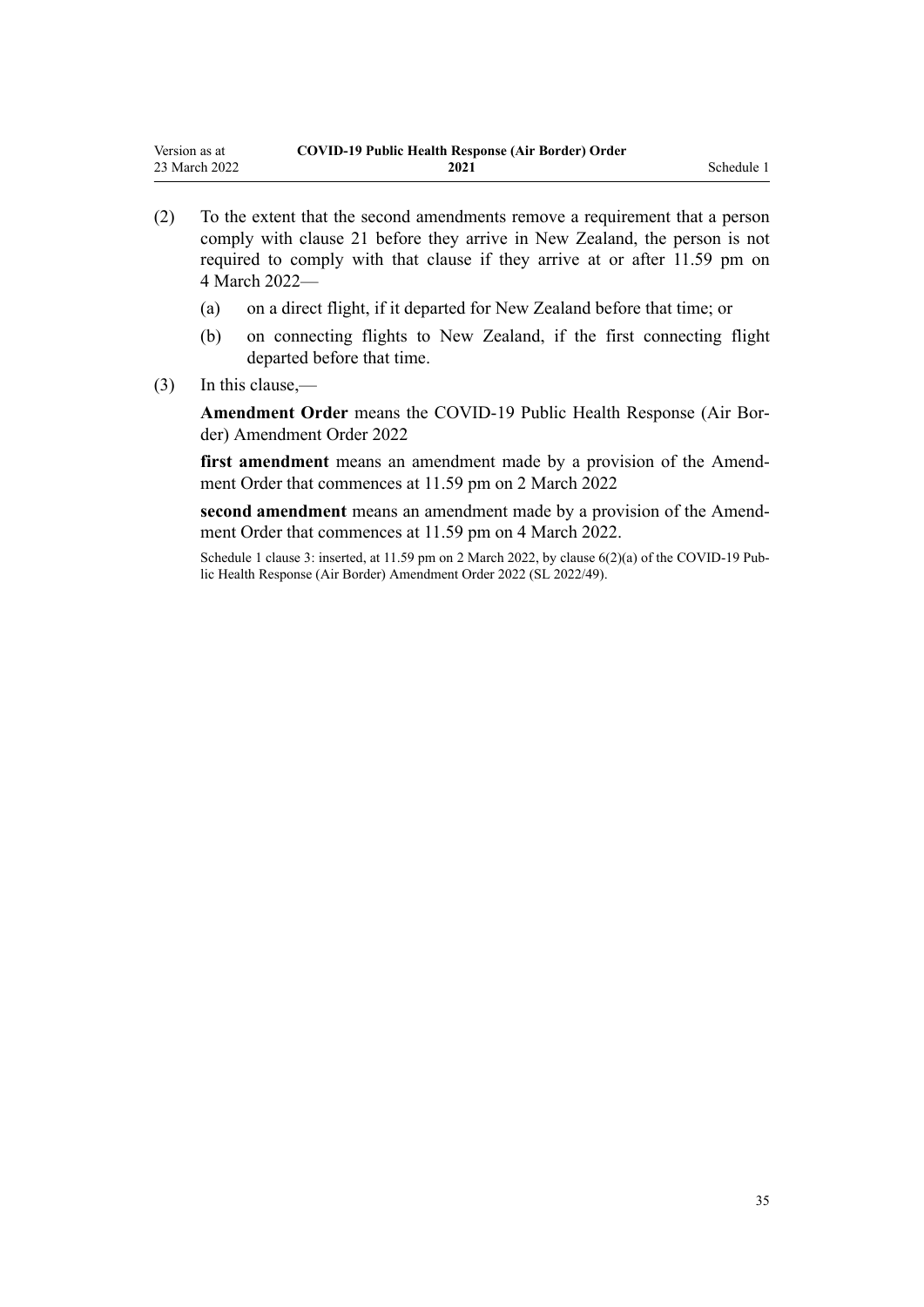# **Schedule 2 Groups of countries**

[cl 4](#page-4-0)

<span id="page-35-0"></span>**Group 1 Group 2 Group 3** American Samoa Cook Islands Nauru New Zealand Niue Samoa Tokelau Tuvalu Vanuatu

Schedule 2: amended, at 11.59 pm on 4 March 2022, by [clause 7](http://legislation.govt.nz/pdflink.aspx?id=LMS653780) of the COVID-19 Public Health Response (Air Border) Amendment Order 2022 (SL 2022/49).

Schedule 2: amended, at 11.58 pm on 27 February 2022, by [clause 31\(1\)](http://legislation.govt.nz/pdflink.aspx?id=LMS650856) of the COVID-19 Public Health Response (Air Border) Order 2021 Amendment Order 2022 (SL 2022/47).

Schedule 2: amended, at 11.58 pm on 27 February 2022, by [clause 31\(2\)](http://legislation.govt.nz/pdflink.aspx?id=LMS650856) of the COVID-19 Public Health Response (Air Border) Order 2021 Amendment Order 2022 (SL 2022/47).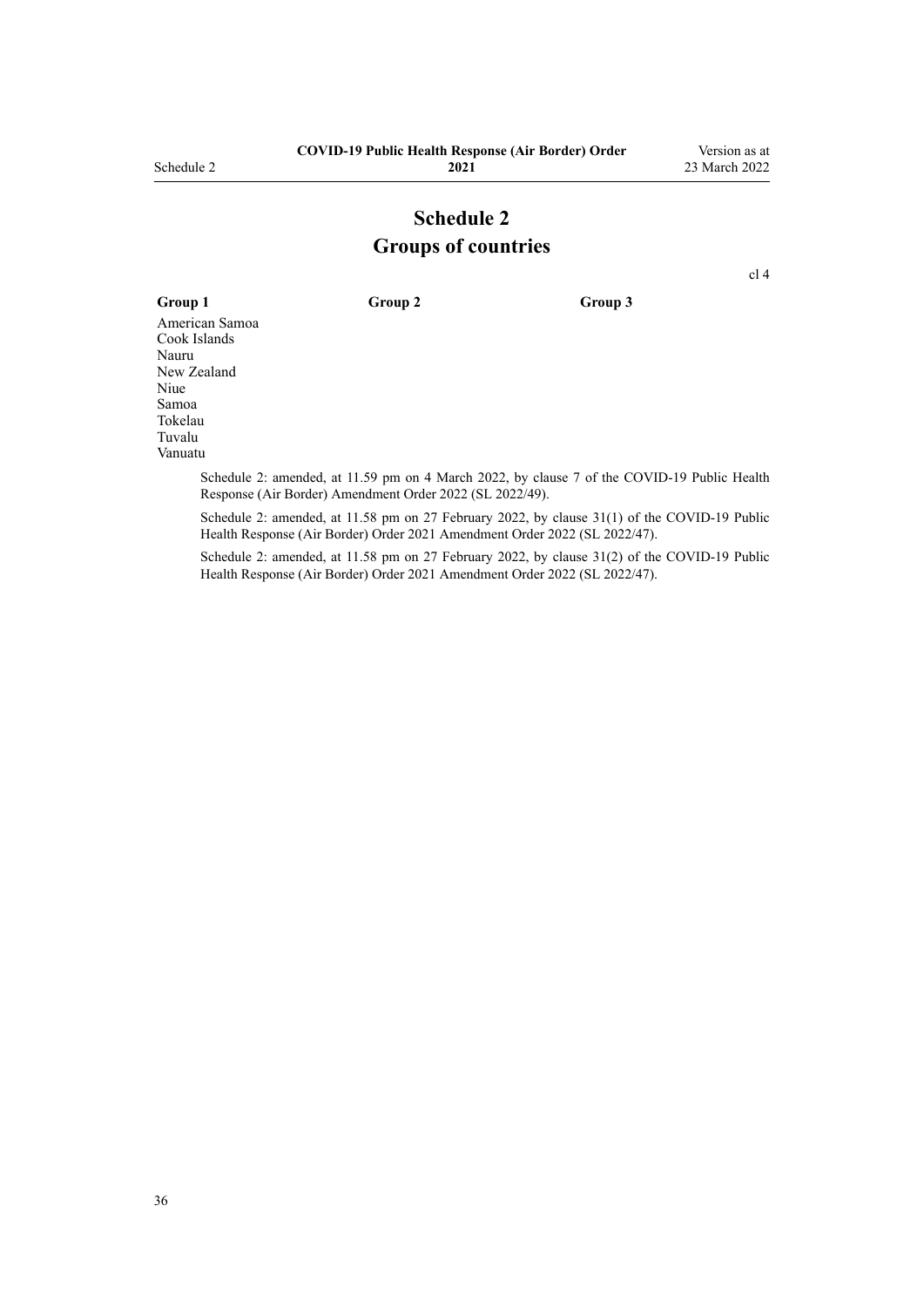# **Schedule 3 Exemptions from some COVID-19 provisions**

[cl 7\(4\)](#page-9-0)

The persons identified in the first column, and described in the second column, of the table below are exempt from the COVID-19 provisions specified in the third column of the table in the corresponding row.

| <b>Class of person</b>                                           |                                                                                                                                                                                   | <b>Description of class</b>                                                                             | <b>Exemptions</b>                                                                                                                                         |
|------------------------------------------------------------------|-----------------------------------------------------------------------------------------------------------------------------------------------------------------------------------|---------------------------------------------------------------------------------------------------------|-----------------------------------------------------------------------------------------------------------------------------------------------------------|
| New Zealand Defence<br>Force members returning<br>from service   | Any person who is a member of the<br>New Zealand Defence Force and is<br>returning from service outside New<br>Zealand                                                            |                                                                                                         | All COVID-19 provisions                                                                                                                                   |
| Persons arriving on<br>foreign military craft                    | Any person who arrives in New<br>Zealand by air on board a foreign<br>military craft                                                                                              |                                                                                                         | cl 11 (must not arrive in New<br>Zealand)                                                                                                                 |
| Persons with permission<br>to arrive for<br>humanitarian reasons | Any person who has, or is given,<br>permission to arrive in New<br>Zealand for humanitarian reasons                                                                               |                                                                                                         | cl 14 (must have pre-departure test<br>for COVID-19 or be excused by<br>certificate (unless under 2 years of<br>age))                                     |
|                                                                  |                                                                                                                                                                                   |                                                                                                         | cl 15 (must have negative result<br>from pre-departure test for<br>COVID-19 (or certificate))                                                             |
| Refugees and related<br>persons                                  | Any person who travels to New<br>Zealand for the first time as the<br>holder of a residence class visa<br>granted to them under any of the<br>following immigration instructions: |                                                                                                         | cl 14 (must have pre-departure test<br>for COVID-19 or be excused by<br>certificate (unless under 2 years of<br>age))<br>cl 15 (must have negative result |
|                                                                  | (a)                                                                                                                                                                               | S3.22 (Requirements for<br>grant of a permanent<br>resident visa (mandated<br>refugee)):                | from pre-departure test for<br>COVID-19 (or certificate))                                                                                                 |
|                                                                  | (b)                                                                                                                                                                               | S4.10 (Refugee Family<br>Support category):                                                             |                                                                                                                                                           |
|                                                                  | (c)                                                                                                                                                                               | S4.20 (Refugee Quota<br>Family Reunification<br>category):                                              |                                                                                                                                                           |
|                                                                  | (d)                                                                                                                                                                               | S4.25 (Community<br>Organisation Refugee<br>Sponsorship category)                                       |                                                                                                                                                           |
| Citizens of Afghanistan                                          | A person who is a citizen of<br>Afghanistan and who arrives in<br>New Zealand on or before<br>12 December 2022                                                                    |                                                                                                         | cl 14 (must have pre-departure test<br>for COVID-19 or be excused by<br>certificate (unless under 2 years of<br>age))                                     |
|                                                                  |                                                                                                                                                                                   |                                                                                                         | cl 15 (must have negative result<br>from pre-departure test for<br>COVID-19 (or certificate))                                                             |
| Arrivals from Ukraine                                            |                                                                                                                                                                                   | Any person who travels to New<br>Zealand and is an arrival from<br>Ukraine as defined in clause $13(4)$ | cl 14 (must have pre-departure test<br>for COVID-19 or be excused by<br>certificate (unless under 2 years of<br>age))                                     |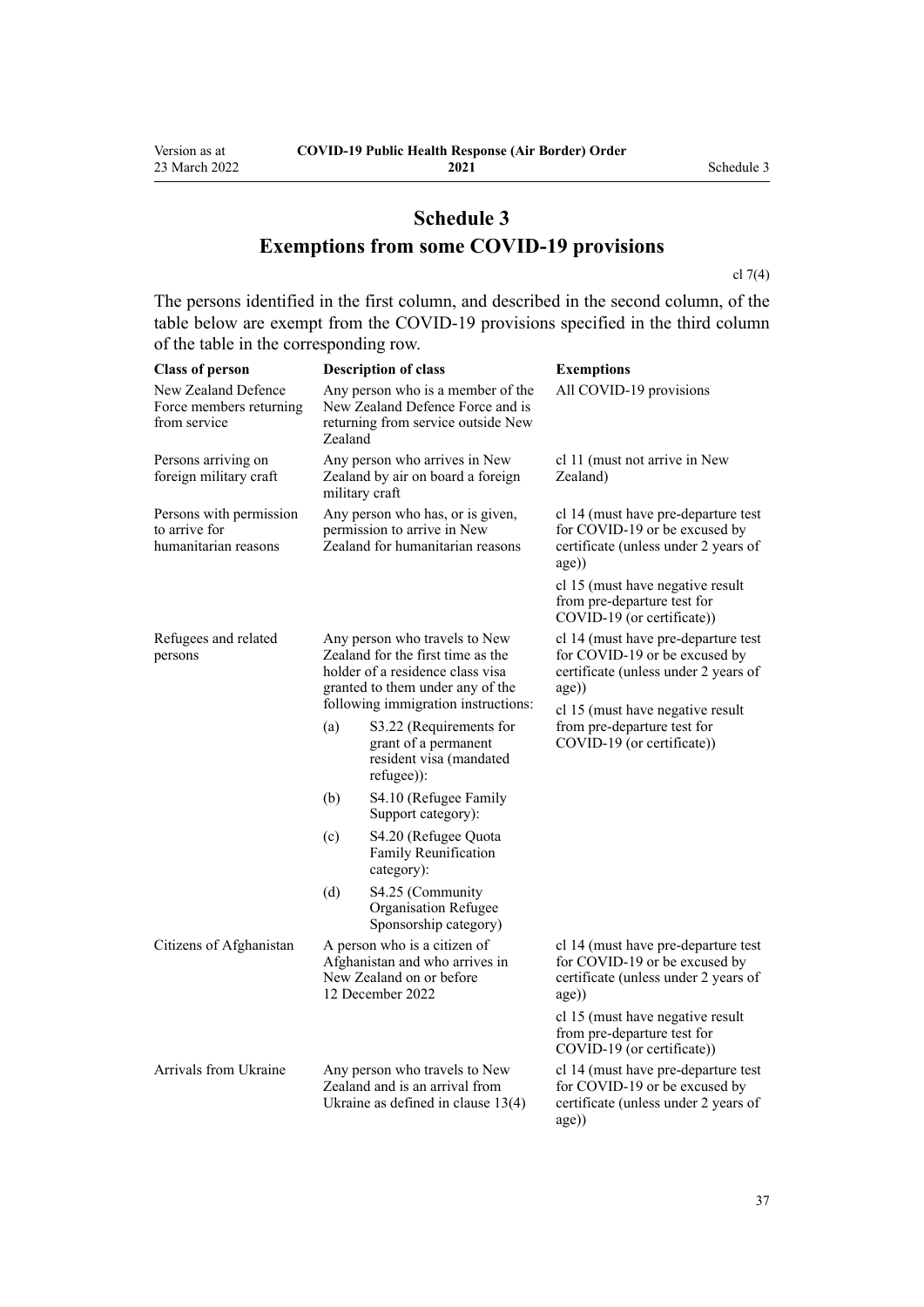| <b>Class of person</b> | <b>Description of class</b>                                     | <b>Exemptions</b>                                                                               |
|------------------------|-----------------------------------------------------------------|-------------------------------------------------------------------------------------------------|
|                        |                                                                 | cl 15 (must have negative result<br>from pre-departure test for<br>$COVID-19$ (or certificate)) |
|                        |                                                                 | Schedule 3: amended, at 11.59 pm on 23 March 2022, by clause 9(3) of the COVID-19 Public Health |
|                        | Response (Air Border) Amendment Order (No 3) 2022 (SL 2022/76). |                                                                                                 |

Schedule 3: amended, at 11.58 pm on 27 February 2022, by [clause 32\(1\)](http://legislation.govt.nz/pdflink.aspx?id=LMS650857) of the COVID-19 Public Health Response (Air Border) Order 2021 Amendment Order 2022 (SL 2022/47).

Schedule 3: amended, at 11.58 pm on 27 February 2022, by [clause 32\(2\)](http://legislation.govt.nz/pdflink.aspx?id=LMS650857) of the COVID-19 Public Health Response (Air Border) Order 2021 Amendment Order 2022 (SL 2022/47).

Schedule 3: amended, at 11.58 pm on 27 February 2022, by [clause 32\(3\)\(a\)](http://legislation.govt.nz/pdflink.aspx?id=LMS650857) of the COVID-19 Public Health Response (Air Border) Order 2021 Amendment Order 2022 (SL 2022/47).

Schedule 3: amended, at 11.58 pm on 27 February 2022, by [clause 32\(3\)\(b\)](http://legislation.govt.nz/pdflink.aspx?id=LMS650857) of the COVID-19 Public Health Response (Air Border) Order 2021 Amendment Order 2022 (SL 2022/47).

Schedule 3: amended, at 11.58 pm on 27 February 2022, by [clause 32\(3\)\(c\)](http://legislation.govt.nz/pdflink.aspx?id=LMS650857) of the COVID-19 Public Health Response (Air Border) Order 2021 Amendment Order 2022 (SL 2022/47).

Schedule 3: amended, at 11.58 pm on 27 February 2022, by [clause 32\(4\)\(a\)](http://legislation.govt.nz/pdflink.aspx?id=LMS650857) of the COVID-19 Public Health Response (Air Border) Order 2021 Amendment Order 2022 (SL 2022/47).

Schedule 3: amended, at 11.58 pm on 27 February 2022, by [clause 32\(4\)\(b\)](http://legislation.govt.nz/pdflink.aspx?id=LMS650857) of the COVID-19 Public Health Response (Air Border) Order 2021 Amendment Order 2022 (SL 2022/47).

Schedule 3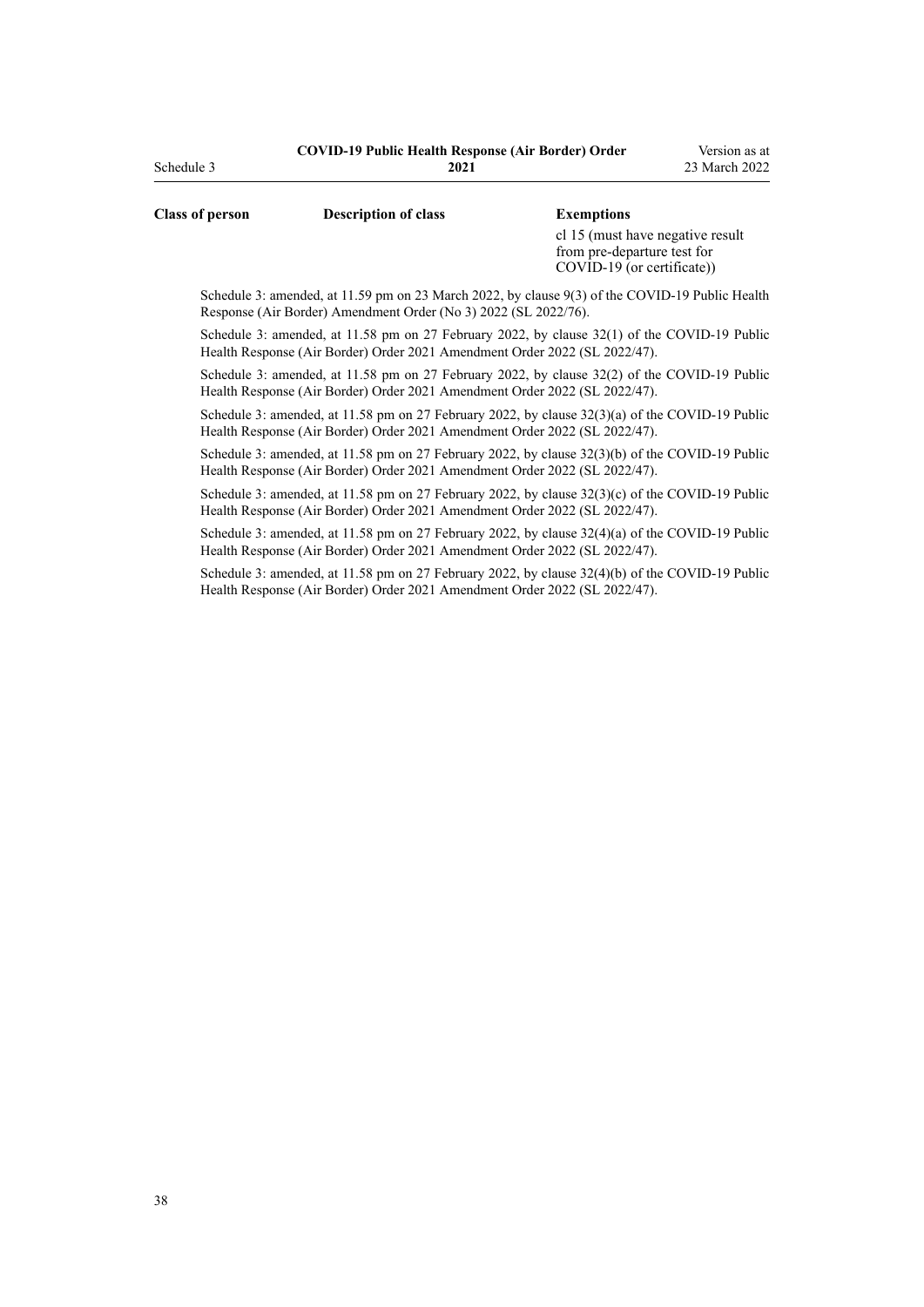## <span id="page-38-0"></span>**Schedule 4 New Zealand-based aircrew members**

[cl 7](#page-9-0)

# **Part 1**

## **Application**

#### **1 Application of this schedule**

- (1) This schedule applies to a New Zealand-based aircrew member who arrives in New Zealand by air, whether or not they enter New Zealand.
- (2) However, this schedule applies to them only if—
	- (a) their arrival in New Zealand occurs as soon as is reasonably practicable after they left New Zealand on a flight; and
	- (b) since they most recently left New Zealand on a flight, they have travelled by air—
		- (i) to no more than 2 ports that are outside New Zealand, whether or not those ports are in the same country; and
		- (ii) on no more than 1 return flight between those 2 ports.

#### **Example**

Each of the following combinations of flights, including the flight on which the person left New Zealand, would satisfy subclause (2)(b):

- (a) Auckland to Sydney, and Sydney to Auckland (visiting 1 fewer ports outside New Zealand than subclause (2)(b) permits):
- (b) Auckland to Sydney, Sydney to Los Angeles, Los Angeles to Sydney, and Sydney to Auckland (and no other flights between Sydney and Los Angeles or to or from those ports or any other port that is outside New Zealand):
- (c) Auckland to Sydney, Sydney to Brisbane, and Brisbane to Wellington (and no other flights to or from Sydney, Brisbane, or any other port that is outside New Zealand).
- (3) This schedule does not apply to a New Zealand-based aircrew member if [Schedule 10](#page-57-0) (arrivals on aircraft turned back to New Zealand) applies to them.

Schedule 4 clause 1(2): inserted, at 11.58 pm on 27 February 2022, by [clause 33\(1\)](http://legislation.govt.nz/pdflink.aspx?id=LMS650859) of the COVID-19 Public Health Response (Air Border) Order 2021 Amendment Order 2022 (SL 2022/47).

Schedule 4 clause 1(3): inserted, at 11.58 pm on 27 February 2022, by [clause 33\(1\)](http://legislation.govt.nz/pdflink.aspx?id=LMS650859) of the COVID-19 Public Health Response (Air Border) Order 2021 Amendment Order 2022 (SL 2022/47).

#### **2 Part 2 of this schedule applies to all New Zealand-based aircrew members**

[Part 2](#page-39-0) of this schedule specifies the COVID-19 provisions that apply to any New Zealand-based aircrew member.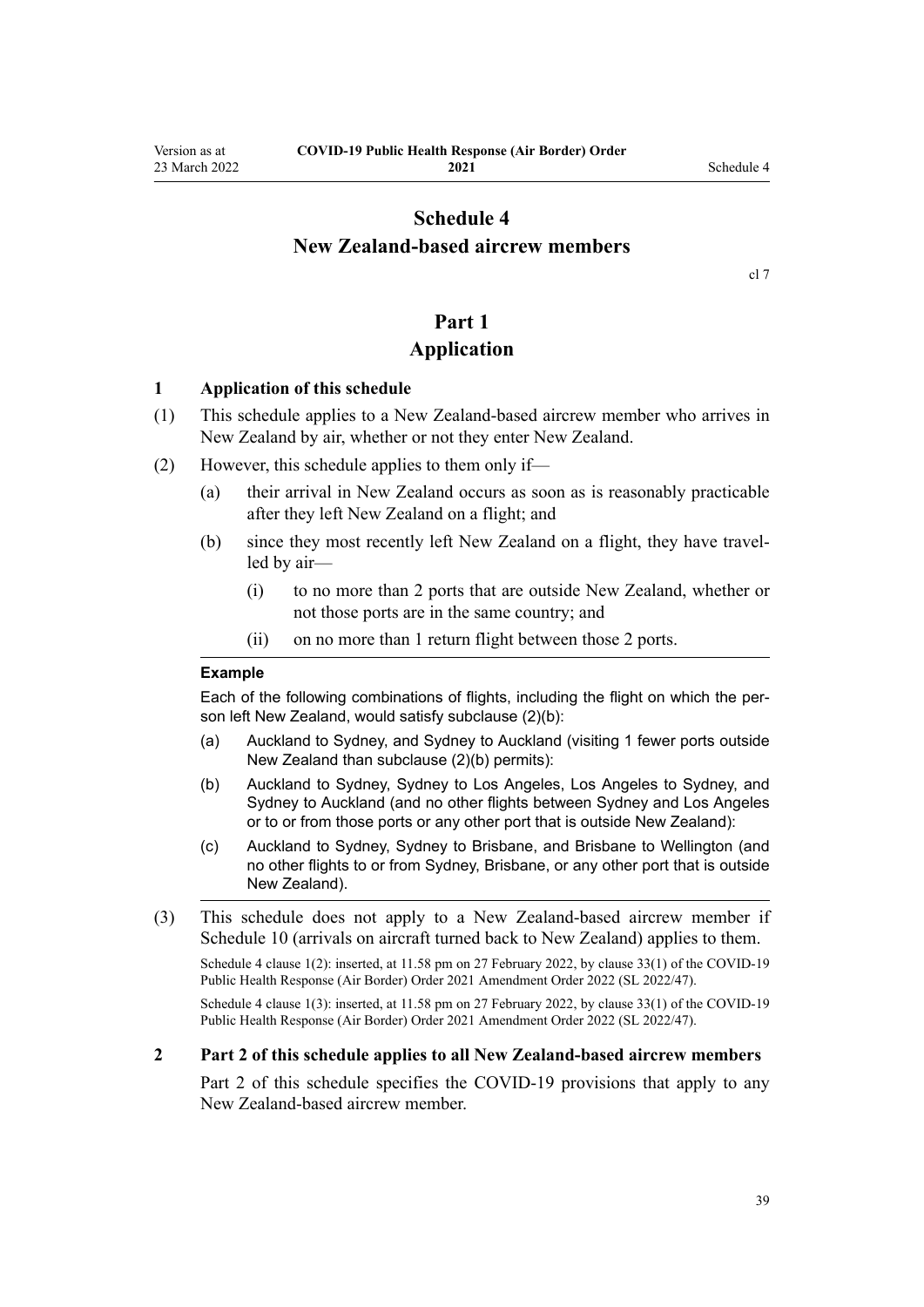<span id="page-39-0"></span>Schedule 4

**2021**

Version as at 23 March 2022

# **Part 2 All New Zealand-based aircrew members**

| <b>Clause</b> | <b>Brief description</b>                                                                                                                                                               | Modification                                                                                                                 |  |
|---------------|----------------------------------------------------------------------------------------------------------------------------------------------------------------------------------------|------------------------------------------------------------------------------------------------------------------------------|--|
|               | Consequences                                                                                                                                                                           |                                                                                                                              |  |
| cl 8          | No isolation or quarantine required                                                                                                                                                    |                                                                                                                              |  |
|               | Conditions to satisfy before arrival                                                                                                                                                   |                                                                                                                              |  |
| cl 13         | Must be vaccinated or be excused by<br>certificate (unless under 17 years of age)                                                                                                      | Clause $13(1)(b)$ does not apply to the<br>person (option of being excused from<br>vaccination requirement by certificate).  |  |
| cl 14         | Must have pre-departure test for<br>COVID-19 or be excused by certificate<br>(unless under 2 years of age)                                                                             |                                                                                                                              |  |
| cl 16A        | Must not exhibit COVID-19 symptoms (or<br>must have certificate)                                                                                                                       |                                                                                                                              |  |
| cl 17         | Must not be subject to public health<br>direction in another country                                                                                                                   |                                                                                                                              |  |
|               | Conditions to satisfy before, on, or after arrival                                                                                                                                     |                                                                                                                              |  |
| cl 23         | Must make traveller declaration at certain<br>times                                                                                                                                    | Clause $23(3)(b)$ does not apply, and the<br>person must make a traveller declaration<br>before they enter into New Zealand. |  |
| cl 28         | Must wear face covering in certain places<br>or circumstances                                                                                                                          |                                                                                                                              |  |
| cl 29         | Must answer to authorised officers                                                                                                                                                     |                                                                                                                              |  |
| $cl$ 30       | Must produce evidence of compliance with<br>COVID-19 provisions                                                                                                                        |                                                                                                                              |  |
| cl 31         | Must not provide false or misleading<br>information or evidence                                                                                                                        |                                                                                                                              |  |
|               | Conditions to satisfy on or after arrival                                                                                                                                              |                                                                                                                              |  |
| cl 36         | Must maintain physical distancing                                                                                                                                                      |                                                                                                                              |  |
| cl 37         | Must wear personal protective equipment<br>as directed                                                                                                                                 |                                                                                                                              |  |
|               | <b>Breach of conditions</b>                                                                                                                                                            |                                                                                                                              |  |
| cl 39         | Subpart 3 applies if person breaches<br>COVID-19 provision that applies to them                                                                                                        |                                                                                                                              |  |
|               | Schedule 4 Part 2: amended, at 11.59 pm on 4 March 2022, by clause 8 of the COVID-19 Public<br>Health Response (Air Border) Amendment Order 2022 (SL 2022/49).                         |                                                                                                                              |  |
|               | Schedule 4 Part 2: amended, at 11.58 pm on 27 February 2022, by clause $33(2)(a)$ of the COVID-19<br>Public Health Response (Air Border) Order 2021 Amendment Order 2022 (SL 2022/47). |                                                                                                                              |  |
|               | Schedule 4 Part 2: amended, at 11.58 pm on 27 February 2022, by clause 33(2)(b) of the COVID-19<br>Public Health Response (Air Border) Order 2021 Amendment Order 2022 (SL 2022/47).   |                                                                                                                              |  |
|               | Schedule 4 Part 2: amended, at 11.58 pm on 27 February 2022, by clause 33(3) of the COVID-19<br>Public Health Response (Air Border) Order 2021 Amendment Order 2022 (SL 2022/47).      |                                                                                                                              |  |
|               | Schedule 4 Part 2: amended, at 11.58 pm on 27 February 2022, by clause 33(4) of the COVID-19<br>Public Health Response (Air Border) Order 2021 Amendment Order 2022 (SL 2022/47).      |                                                                                                                              |  |
|               | Schedule 4 Part 2: amended, at 11.58 pm on 27 February 2022, by clause 33(5) of the COVID-19<br>Public Health Response (Air Border) Order 2021 Amendment Order 2022 (SL 2022/47).      |                                                                                                                              |  |
|               | Schedule 4 Part 2: amended, at 11.58 pm on 27 February 2022, by clause 33(6) of the COVID-19<br>Public Health Response (Air Border) Order 2021 Amendment Order 2022 (SL 2022/47).      |                                                                                                                              |  |
|               |                                                                                                                                                                                        |                                                                                                                              |  |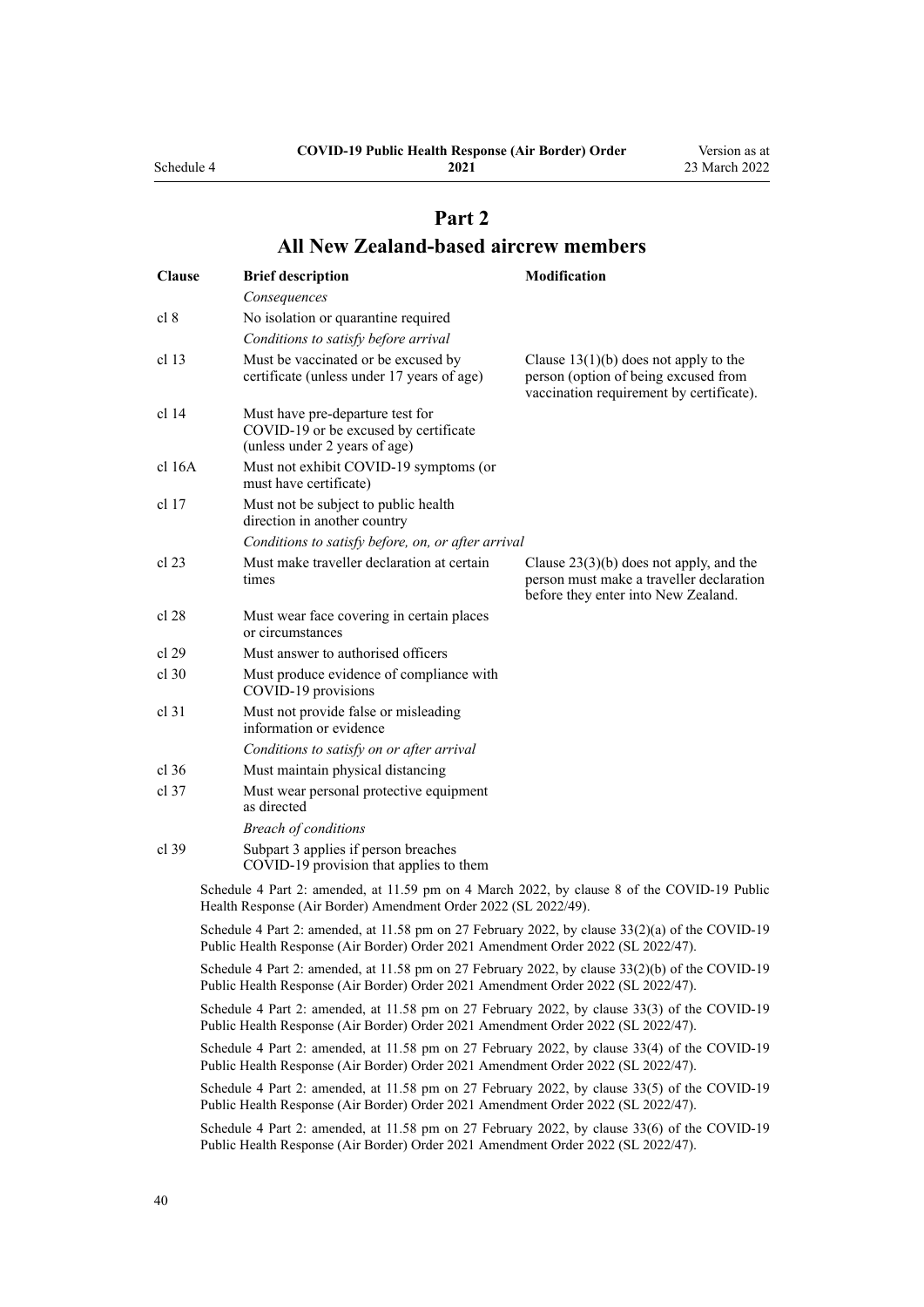## **Schedule 5 Overseas-based aircrew members**

[cl 7](#page-9-0)

<span id="page-40-0"></span>Schedule 5 heading: replaced, at 11.58 pm on 16 January 2022, by [clause 22\(1\)](http://legislation.govt.nz/pdflink.aspx?id=LMS629305) of the COVID-19 Public Health Response (Air Border and Isolation and Quarantine) Amendment Order 2022 (SL 2022/2).

# **Part 1 Application**

#### **1 Application of this schedule**

- (1) This schedule applies to an overseas-based aircrew member who arrives in New Zealand by air, whether or not they enter New Zealand.
- (2) However, this schedule applies to them only if they are scheduled to depart from New Zealand as soon as is reasonably practicable after they arrive (and after they complete any stand-down time required by the Civil Aviation Authority of New Zealand or an equivalent international regulator for safety and well-being purposes).
- (3) This schedule does not apply to an overseas-based aircrew member if [Schedule](#page-57-0) [10](#page-57-0) (arrivals on aircraft turned back to New Zealand) applies to them.

Schedule 5 clause 1(1): amended, at 11.58 pm on 16 January 2022, by [clause 22\(2\)](http://legislation.govt.nz/pdflink.aspx?id=LMS629305) of the COVID-19 Public Health Response (Air Border and Isolation and Quarantine) Amendment Order 2022 (SL 2022/2).

Schedule 5 clause 1(1): amended, at 11.58 pm on 16 January 2022, by [clause 22\(3\)](http://legislation.govt.nz/pdflink.aspx?id=LMS629305) of the COVID-19 Public Health Response (Air Border and Isolation and Quarantine) Amendment Order 2022 (SL 2022/2).

Schedule 5 clause 1(2): inserted, at 11.58 pm on 27 February 2022, by [clause 34\(1\)](http://legislation.govt.nz/pdflink.aspx?id=LMS650864) of the COVID-19 Public Health Response (Air Border) Order 2021 Amendment Order 2022 (SL 2022/47).

Schedule 5 clause 1(3): inserted, at 11.58 pm on 27 February 2022, by [clause 34\(1\)](http://legislation.govt.nz/pdflink.aspx?id=LMS650864) of the COVID-19 Public Health Response (Air Border) Order 2021 Amendment Order 2022 (SL 2022/47).

#### **2 Part 2 of this schedule applies to overseas-based aircrew members who have only been in group 1 countries**

[Part 2](#page-41-0) of this schedule specifies the COVID-19 provisions that apply to an overseas-based aircrew member if, during the specified 14-day period, the only countries they have been in are group 1 countries.

Schedule 5 clause 2 heading: amended, at 11.58 pm on 16 January 2022, by [clause 22\(4\)](http://legislation.govt.nz/pdflink.aspx?id=LMS629305) of the COVID-19 Public Health Response (Air Border and Isolation and Quarantine) Amendment Order 2022 (SL 2022/2).

Schedule 5 clause 2: amended, at 11.58 pm on 16 January 2022, by [clause 22\(2\)](http://legislation.govt.nz/pdflink.aspx?id=LMS629305) of the COVID-19 Public Health Response (Air Border and Isolation and Quarantine) Amendment Order 2022 (SL 2022/2).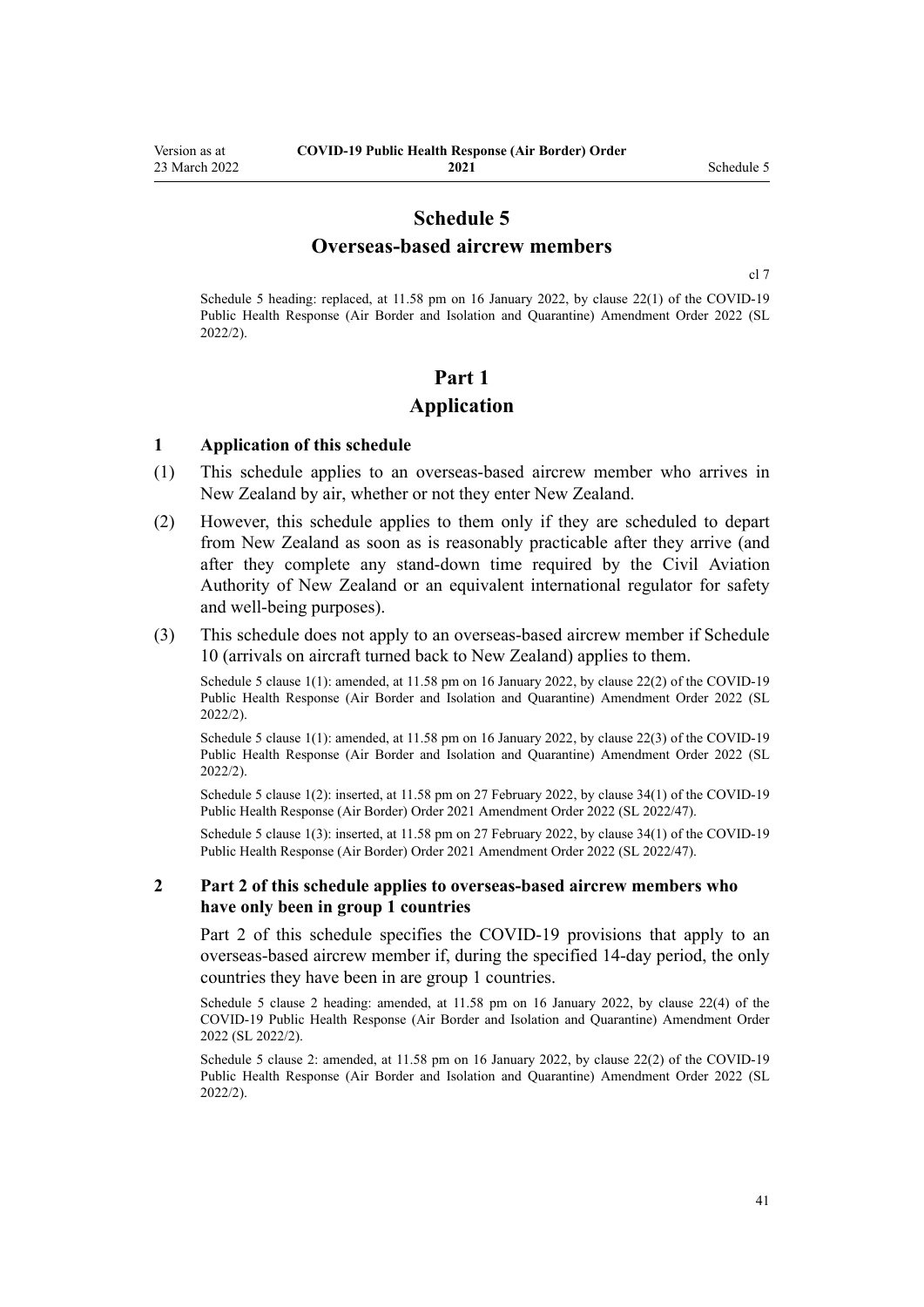## <span id="page-41-0"></span>**3 Part 3 of this schedule applies to overseas-based aircrew members who have been in other countries**

[Part 3](#page-42-0) of this schedule specifies the COVID-19 provisions that apply to an overseas-based aircrew member if, during the specified 14-day period, they have been in a country that is not a group 1 country.

Schedule 5 clause 3 heading: amended, at 11.58 pm on 16 January 2022, by [clause 22\(4\)](http://legislation.govt.nz/pdflink.aspx?id=LMS629305) of the COVID-19 Public Health Response (Air Border and Isolation and Quarantine) Amendment Order 2022 (SL 2022/2).

Schedule 5 clause 3: amended, at 11.58 pm on 16 January 2022, by [clause 22\(2\)](http://legislation.govt.nz/pdflink.aspx?id=LMS629305) of the COVID-19 Public Health Response (Air Border and Isolation and Quarantine) Amendment Order 2022 (SL 2022/2).

## **Part 2**

## **Overseas-based aircrew members who have only been in group 1 countries**

Schedule 5 Part 2 heading: amended, at 11.58 pm on 16 January 2022, by [clause 22\(5\)](http://legislation.govt.nz/pdflink.aspx?id=LMS629305) of the COVID-19 Public Health Response (Air Border and Isolation and Quarantine) Amendment Order 2022 (SL 2022/2).

| <b>Clause</b>    | <b>Brief description</b>                                                                                   | <b>Modification</b>                                                                                                                                                                                                                                                                                  |
|------------------|------------------------------------------------------------------------------------------------------------|------------------------------------------------------------------------------------------------------------------------------------------------------------------------------------------------------------------------------------------------------------------------------------------------------|
|                  | Consequences                                                                                               |                                                                                                                                                                                                                                                                                                      |
| cl 8             | No isolation or quarantine required                                                                        | However, the chief executive of the<br>Ministry of Business, Innovation, and<br>Employment may, at the request of the<br>person or the carrier for whom they<br>work, authorise that the person be<br>isolated or quarantined in accordance<br>with Part 1 of the Isolation and<br>Quarantine Order. |
|                  | Conditions to satisfy before arrival                                                                       |                                                                                                                                                                                                                                                                                                      |
| cl <sub>13</sub> | Must be vaccinated or be excused by<br>certificate (unless under 17 years of age)                          | Clause $13(1)(b)$ does not apply to the<br>person (option of being excused from<br>vaccination requirement by certificate).                                                                                                                                                                          |
| $cl$ 14          | Must have pre-departure test for<br>COVID-19 or be excused by certificate<br>(unless under 2 years of age) |                                                                                                                                                                                                                                                                                                      |
| $cl$ 15          | Must have negative result from pre-<br>departure test for COVID-19 (or<br>certificate)                     |                                                                                                                                                                                                                                                                                                      |
| cl 16A           | Must not exhibit COVID-19 symptoms (or<br>must have certificate)                                           |                                                                                                                                                                                                                                                                                                      |
| $cl$ 17          | Must not be subject to public health<br>direction in another country                                       |                                                                                                                                                                                                                                                                                                      |
|                  | Conditions to satisfy before, on, or after arrival                                                         |                                                                                                                                                                                                                                                                                                      |
| $cl$ 23          | Must make traveller declaration at certain<br>times                                                        | Clause $23(3)(b)$ does not apply to the<br>person, and they must make a traveller<br>declaration before they enter into New<br>Zealand.                                                                                                                                                              |
| cl 28            | Must wear face covering in certain places<br>or circumstances                                              |                                                                                                                                                                                                                                                                                                      |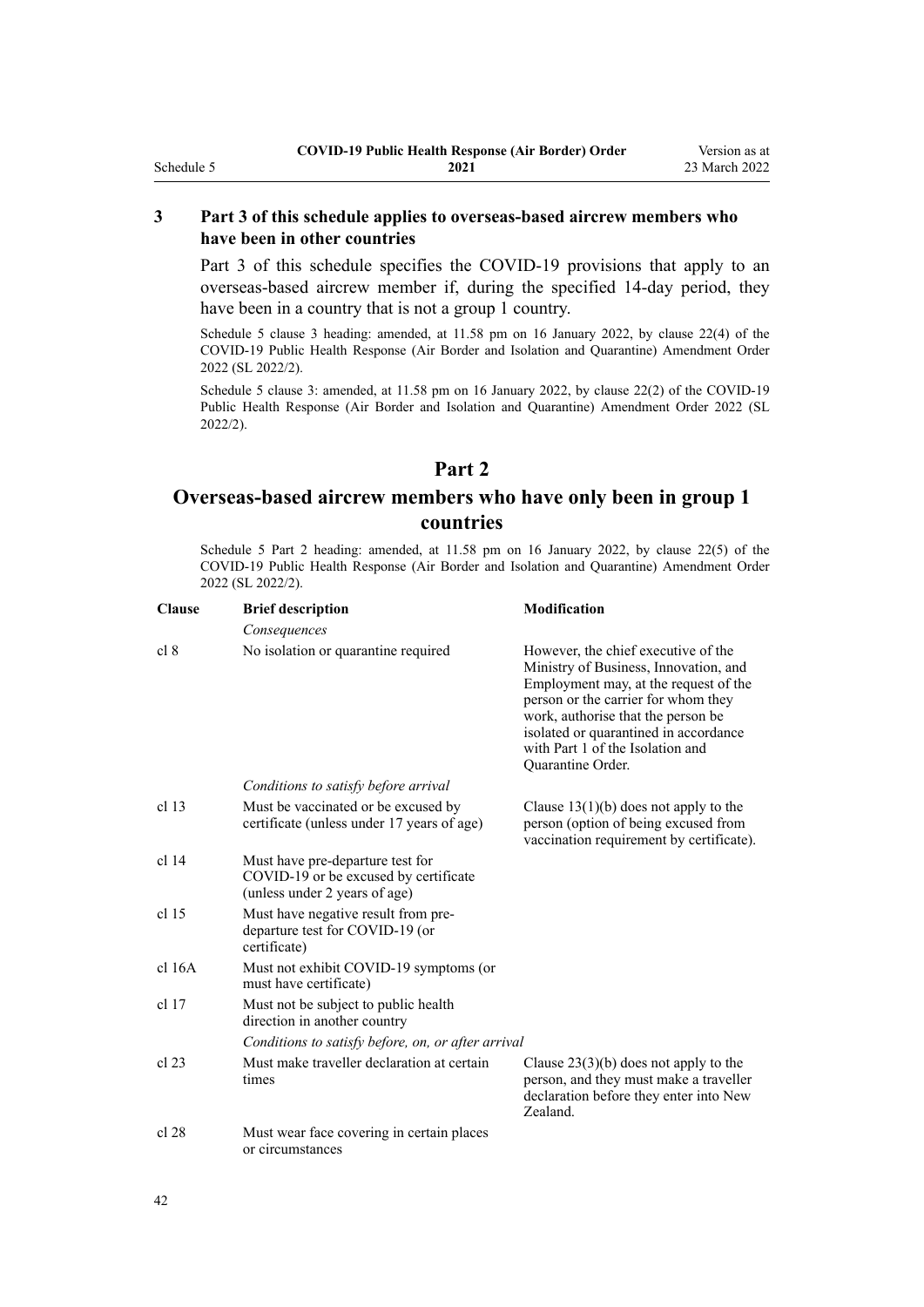<span id="page-42-0"></span>

| Version as at | <b>COVID-19 Public Health Response (Air Border) Order</b> |
|---------------|-----------------------------------------------------------|
| 221121        | <b>3031</b>                                               |

| 23 March 2022 | 2021                                                                            |              |  |  |
|---------------|---------------------------------------------------------------------------------|--------------|--|--|
| <b>Clause</b> | <b>Brief description</b>                                                        | Modification |  |  |
| cl 29         | Must answer to authorised officers                                              |              |  |  |
| cl.30         | Must produce evidence of compliance with<br>COVID-19 provisions                 |              |  |  |
| cl 31         | Must not provide false or misleading<br>information or evidence                 |              |  |  |
|               | Conditions to satisfy on or after arrival                                       |              |  |  |
| cl.36         | Must maintain physical distancing                                               |              |  |  |
| cl.37         | Must wear personal protective equipment<br>as directed                          |              |  |  |
|               | <b>Breach of conditions</b>                                                     |              |  |  |
| cl.39         | Subpart 3 applies if person breaches<br>COVID-19 provision that applies to them |              |  |  |

Schedule 5 Part 2: amended, at 11.59 pm on 4 March 2022, by [clause 9\(1\)](http://legislation.govt.nz/pdflink.aspx?id=LMS653782) of the COVID-19 Public Health Response (Air Border) Amendment Order 2022 (SL 2022/49).

Schedule 5 Part 2: amended, at 11.58 pm on 27 February 2022, by [clause 34\(2\)](http://legislation.govt.nz/pdflink.aspx?id=LMS650864) of the COVID-19 Public Health Response (Air Border) Order 2021 Amendment Order 2022 (SL 2022/47).

Schedule 5 Part 2: amended, at 11.58 pm on 27 February 2022, by [clause 34\(3\)\(a\)](http://legislation.govt.nz/pdflink.aspx?id=LMS650864) of the COVID-19 Public Health Response (Air Border) Order 2021 Amendment Order 2022 (SL 2022/47).

Schedule 5 Part 2: amended, at 11.58 pm on 27 February 2022, by [clause 34\(3\)\(b\)](http://legislation.govt.nz/pdflink.aspx?id=LMS650864) of the COVID-19 Public Health Response (Air Border) Order 2021 Amendment Order 2022 (SL 2022/47).

Schedule 5 Part 2: amended, at 11.58 pm on 27 February 2022, by [clause 34\(4\)](http://legislation.govt.nz/pdflink.aspx?id=LMS650864) of the COVID-19 Public Health Response (Air Border) Order 2021 Amendment Order 2022 (SL 2022/47).

Schedule 5 Part 2: amended, at 11.58 pm on 27 February 2022, by [clause 34\(5\)](http://legislation.govt.nz/pdflink.aspx?id=LMS650864) of the COVID-19 Public Health Response (Air Border) Order 2021 Amendment Order 2022 (SL 2022/47).

Schedule 5 Part 2: amended, at 11.58 pm on 27 February 2022, by [clause 34\(6\)](http://legislation.govt.nz/pdflink.aspx?id=LMS650864) of the COVID-19 Public Health Response (Air Border) Order 2021 Amendment Order 2022 (SL 2022/47).

Schedule 5 Part 2: amended, at 11.58 pm on 27 February 2022, by [clause 34\(7\)](http://legislation.govt.nz/pdflink.aspx?id=LMS650864) of the COVID-19 Public Health Response (Air Border) Order 2021 Amendment Order 2022 (SL 2022/47).

## **Part 3**

### **Overseas-based aircrew members who have been in other countries**

Schedule 5 Part 3 heading: amended, at 11.58 pm on 16 January 2022, by [clause 22\(5\)](http://legislation.govt.nz/pdflink.aspx?id=LMS629305) of the COVID-19 Public Health Response (Air Border and Isolation and Quarantine) Amendment Order 2022 (SL 2022/2).

| <b>Clause</b> | <b>Brief description</b>                                                          | <b>Modification</b>                                                                                                                                                                                                                                                                                  |
|---------------|-----------------------------------------------------------------------------------|------------------------------------------------------------------------------------------------------------------------------------------------------------------------------------------------------------------------------------------------------------------------------------------------------|
|               | Consequences                                                                      |                                                                                                                                                                                                                                                                                                      |
| cl 8          | No isolation or quarantine required                                               | However, the chief executive of the<br>Ministry of Business, Innovation, and<br>Employment may, at the request of the<br>person or the carrier for whom they<br>work, authorise that the person be<br>isolated or quarantined in accordance<br>with Part 1 of the Isolation and<br>Quarantine Order. |
|               | Conditions to satisfy before arrival                                              |                                                                                                                                                                                                                                                                                                      |
| cl 13         | Must be vaccinated or be excused by<br>certificate (unless under 17 years of age) | Clause $13(1)(b)$ does not apply to the<br>person (option of being excused from<br>vaccination requirement by certificate).                                                                                                                                                                          |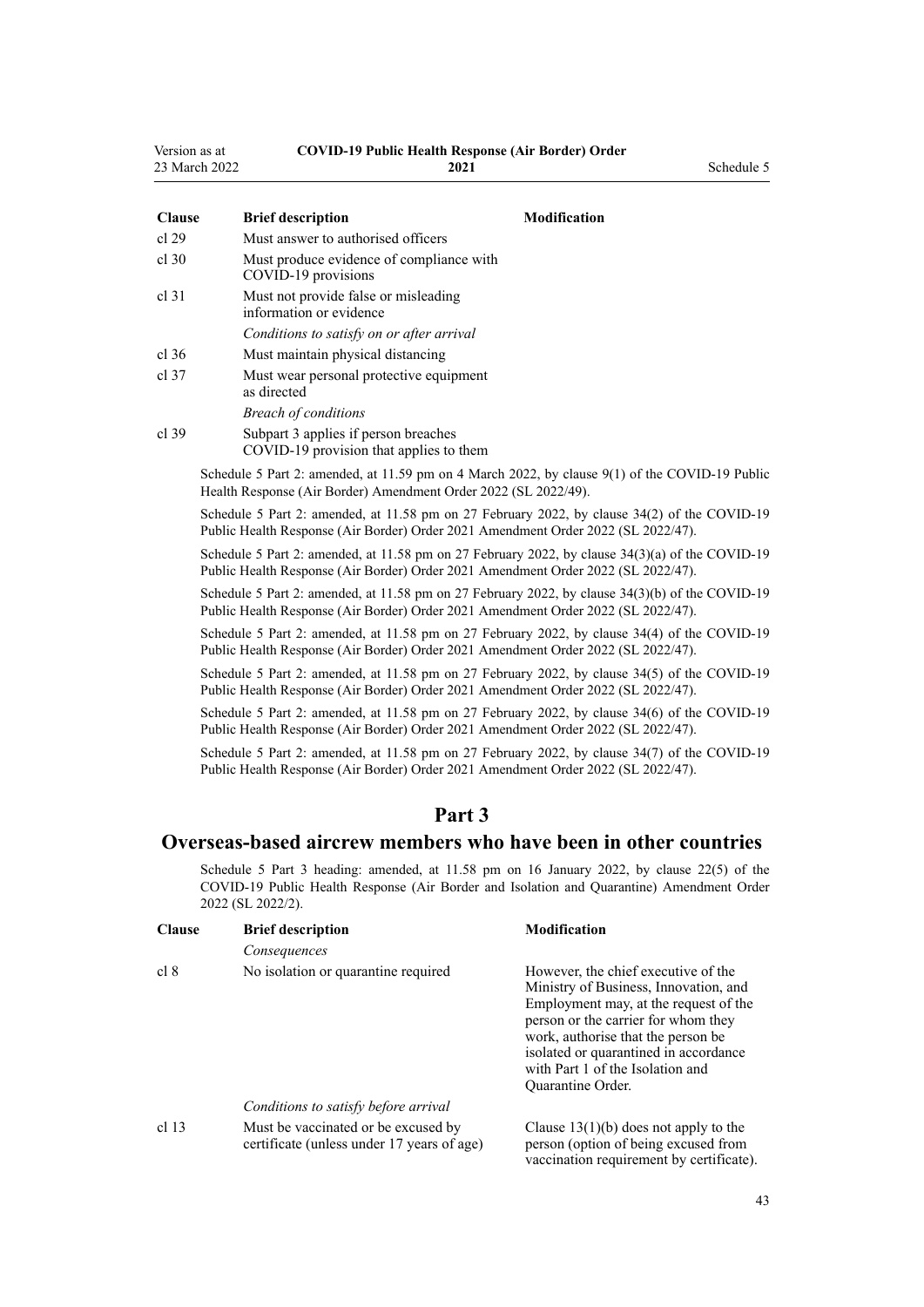#### **COVID-19 Public Health Response (Air Border) Order**

Version as at

| Schedule 5       | 2021                                                                                                                                                                                 | 23 March 2022                                                                                                                |
|------------------|--------------------------------------------------------------------------------------------------------------------------------------------------------------------------------------|------------------------------------------------------------------------------------------------------------------------------|
| <b>Clause</b>    | <b>Brief description</b>                                                                                                                                                             | <b>Modification</b>                                                                                                          |
| cl <sub>14</sub> | Must have pre-departure test for<br>COVID-19 or be excused by certificate<br>(unless under 2 years of age)                                                                           |                                                                                                                              |
| cl 15            | Must have negative result from pre-<br>departure test for COVID-19 (or<br>certificate)                                                                                               |                                                                                                                              |
| $cl$ 16A         | Must not exhibit COVID-19 symptoms (or<br>must have certificate)                                                                                                                     |                                                                                                                              |
| cl 17            | Must not be subject to public health<br>direction in another country                                                                                                                 |                                                                                                                              |
|                  | Conditions to satisfy before, on, or after arrival                                                                                                                                   |                                                                                                                              |
| cl 23            | Must make traveller declaration at certain<br>times                                                                                                                                  | Clause $23(2)(b)$ does not apply, and the<br>person must make a traveller declaration<br>before they enter into New Zealand. |
| cl 24            | Must provide, at certain times, information<br>necessary to support public health response<br>to COVID-19                                                                            |                                                                                                                              |
| cl 28            | Must wear face covering in certain places<br>or circumstances                                                                                                                        |                                                                                                                              |
| cl 29            | Must answer to authorised officers                                                                                                                                                   |                                                                                                                              |
| cl.30            | Must produce evidence of compliance with<br>COVID-19 provisions                                                                                                                      |                                                                                                                              |
| cl 31            | Must not provide false or misleading<br>information or evidence                                                                                                                      |                                                                                                                              |
|                  | Conditions to satisfy on or after arrival                                                                                                                                            |                                                                                                                              |
| $cl$ 36          | Must maintain physical distancing                                                                                                                                                    |                                                                                                                              |
| cl.37            | Must wear personal protective equipment<br>as directed                                                                                                                               |                                                                                                                              |
|                  | <b>Breach of conditions</b>                                                                                                                                                          |                                                                                                                              |
| $cl$ 39          | Subpart 3 applies if person breaches<br>COVID-19 provision that applies to them                                                                                                      |                                                                                                                              |
|                  | Schedule 5 Part 3: amended, at 11.59 pm on 4 March 2022, by clause 9(2) of the COVID-19 Public<br>Health Response (Air Border) Amendment Order 2022 (SL 2022/49).                    |                                                                                                                              |
|                  | Schedule 5 Part 3: amended, at 11.58 pm on 27 February 2022, by clause 34(8) of the COVID-19<br>Public Health Response (Air Border) Order 2021 Amendment Order 2022 (SL 2022/47).    |                                                                                                                              |
|                  | Schedule 5 Part 3: amended, at 11.58 pm on 27 February 2022, by clause 34(9)(a) of the COVID-19<br>Public Health Response (Air Border) Order 2021 Amendment Order 2022 (SL 2022/47). |                                                                                                                              |

Schedule 5 Part 3: amended, at 11.58 pm on 27 February 2022, by [clause 34\(9\)\(b\)](http://legislation.govt.nz/pdflink.aspx?id=LMS650864) of the COVID-19 Public Health Response (Air Border) Order 2021 Amendment Order 2022 (SL 2022/47).

Schedule 5 Part 3: amended, at 11.58 pm on 27 February 2022, by [clause 34\(10\)](http://legislation.govt.nz/pdflink.aspx?id=LMS650864) of the COVID-19 Public Health Response (Air Border) Order 2021 Amendment Order 2022 (SL 2022/47).

Schedule 5 Part 3: amended, at 11.58 pm on 27 February 2022, by [clause 34\(11\)](http://legislation.govt.nz/pdflink.aspx?id=LMS650864) of the COVID-19 Public Health Response (Air Border) Order 2021 Amendment Order 2022 (SL 2022/47).

Schedule 5 Part 3: amended, at 11.58 pm on 27 February 2022, by [clause 34\(12\)](http://legislation.govt.nz/pdflink.aspx?id=LMS650864) of the COVID-19 Public Health Response (Air Border) Order 2021 Amendment Order 2022 (SL 2022/47).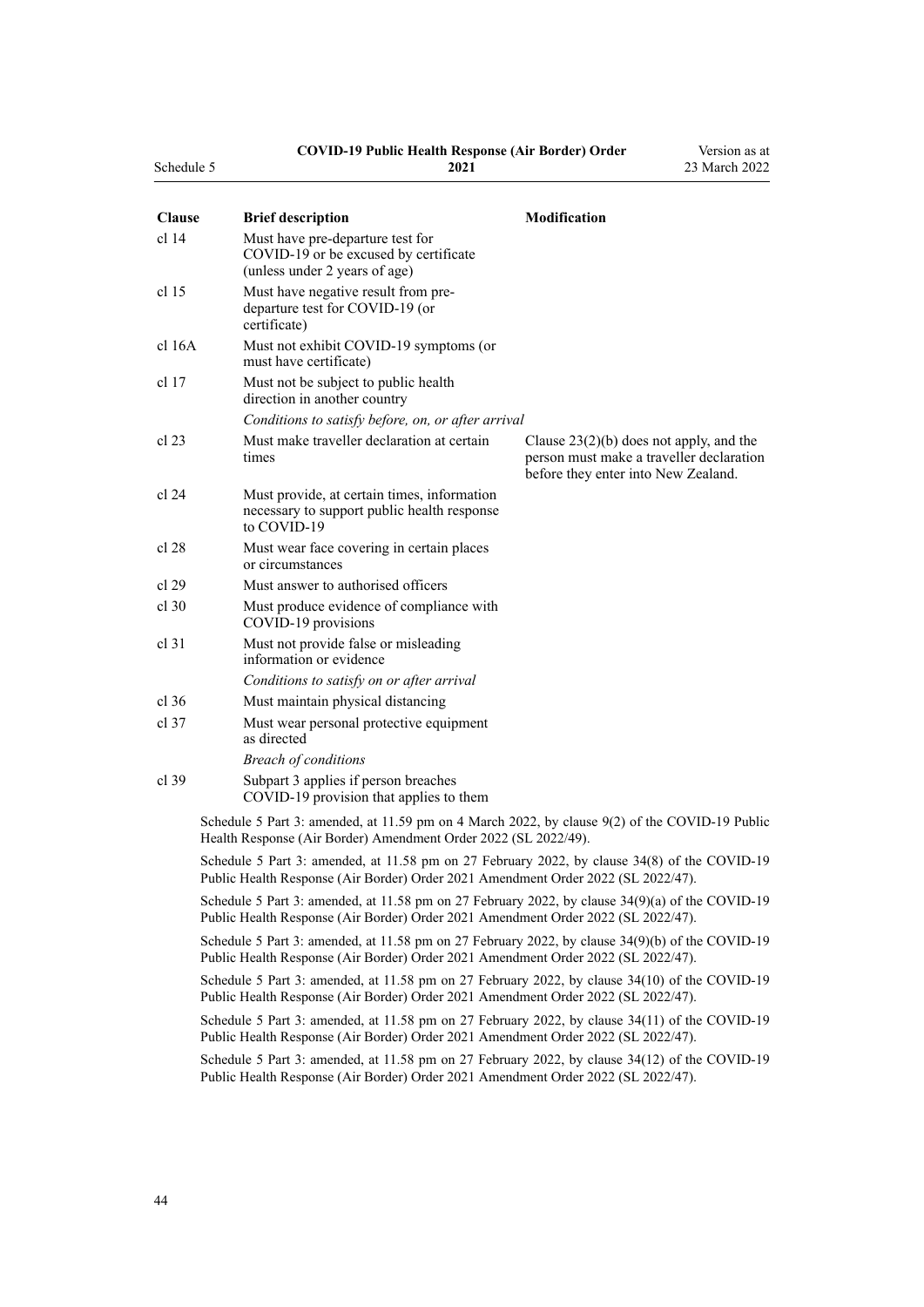## **Schedule 6 Transit-only arrivals**

### **Part 1**

### **Application**

#### <span id="page-44-0"></span>**1 Application of this schedule**

- (1) This schedule applies to a person (a **transit-only arrival**) who—
	- (a) arrives in New Zealand by air; and
	- (b) does not enter New Zealand but remains, until they depart from New Zealand, on the airside of—
		- (i) their port of arrival; and
		- (ii) any other airport through which they transit.
- (2) However, the person is not a **transit-only arrival** if either of the following applies to them:
	- (a) [Schedule 4](#page-38-0) (New Zealand-based aircrew members):
	- (b) [Schedule 5](#page-40-0) (overseas-based aircrew members):
	- (c) [Schedule 10](#page-57-0) (arrivals on aircraft turned back to New Zealand).

#### **Guidance note**

A person who enters New Zealand ceases to be a transit-only arrival. They become subject to whichever of the other COVID-19 border requirements schedules applies to them. This may depend on the countries the person has been in during the specified 14-day period.

Schedule 6 clause 1(2) guidance: inserted, at 11.58 pm on 27 February 2022, by [clause 35\(1\)](http://legislation.govt.nz/pdflink.aspx?id=LMS650867) of the COVID-19 Public Health Response (Air Border) Order 2021 Amendment Order 2022 (SL 2022/47).

Schedule 6 clause  $1(2)(b)$ : amended, at  $11.58$  pm on 16 January 2022, by [clause 23\(a\)](http://legislation.govt.nz/pdflink.aspx?id=LMS629306) of the COVID-19 Public Health Response (Air Border and Isolation and Quarantine) Amendment Order 2022 (SL 2022/2).

Schedule 6 clause  $1(2)(c)$ : inserted, at 11.58 pm on 27 February 2022, by [clause 35\(2\)](http://legislation.govt.nz/pdflink.aspx?id=LMS650867) of the COVID-19 Public Health Response (Air Border) Order 2021 Amendment Order 2022 (SL 2022/47).

#### **2 Part 2 of this schedule applies to all transit-only arrivals**

[Part 2](#page-45-0) of this schedule specifies the COVID-19 provisions that apply to any transit-only arrival.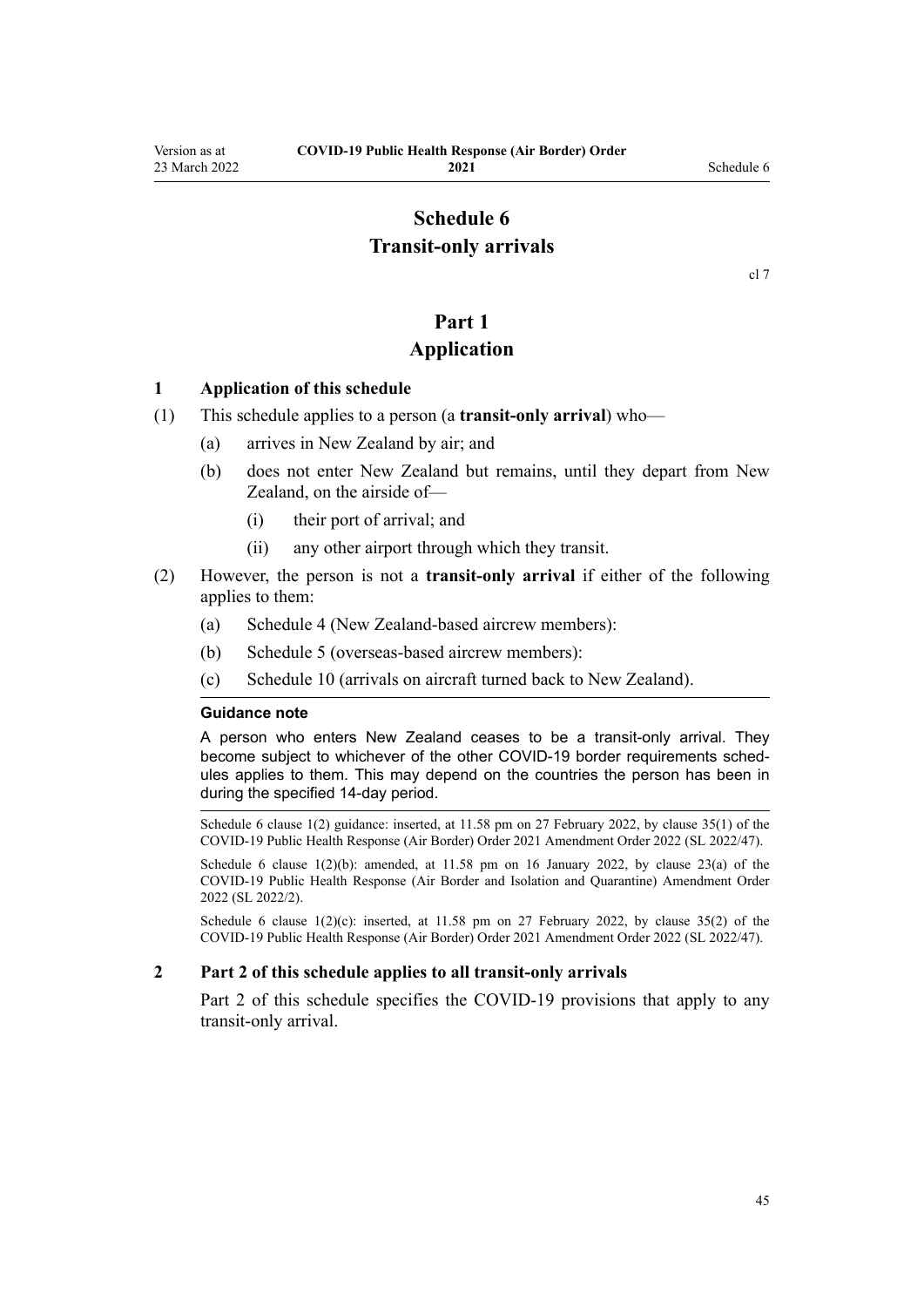|              |  | must have certificate) |  |
|--------------|--|------------------------|--|
| $\mathbf{r}$ |  |                        |  |

[cl 16A](#page-15-0) Must not exhibit COVID-19 symptoms (or

*Conditions to satisfy before arrival*

certificate (unless under 17 years of age)

[cl 13](#page-12-0) Must be vaccinated or be excused by

**Clause Brief description Modification**

[cl 17](#page-15-0) Must not be subject to public health direction in another country [cl 18](#page-15-0) Must not have prematurely ended period of isolation or quarantine *Conditions to satisfy before, on, or after arrival*

[cl 28](#page-18-0) Must wear face covering in certain places or circumstances [cl 29](#page-19-0) Must answer to authorised officers

- [cl 30](#page-19-0) Must produce evidence of compliance with COVID-19 provisions
- [cl 31](#page-20-0) Must not provide false or misleading information or evidence *Breach of conditions*
- [cl 39](#page-22-0) [Subpart 3](#page-22-0) applies if person breaches COVID-19 provision that applies to them

Schedule 6 Part 2: amended, at 11.58 pm on 27 February 2022, by [clause 35\(3\)](http://legislation.govt.nz/pdflink.aspx?id=LMS650867) of the COVID-19 Public Health Response (Air Border) Order 2021 Amendment Order 2022 (SL 2022/47).

Schedule 6 Part 2: amended, at 11.58 pm on 27 February 2022, by [clause 35\(4\)](http://legislation.govt.nz/pdflink.aspx?id=LMS650867) of the COVID-19 Public Health Response (Air Border) Order 2021 Amendment Order 2022 (SL 2022/47).

Schedule 6 Part 2: amended, at 11.58 pm on 27 February 2022, by [clause 35\(5\)](http://legislation.govt.nz/pdflink.aspx?id=LMS650867) of the COVID-19 Public Health Response (Air Border) Order 2021 Amendment Order 2022 (SL 2022/47).

Schedule 6 Part 2: amended, at 11.58 pm on 27 February 2022, by [clause 35\(6\)](http://legislation.govt.nz/pdflink.aspx?id=LMS650867) of the COVID-19 Public Health Response (Air Border) Order 2021 Amendment Order 2022 (SL 2022/47).

#### **COVID-19 Public Health Response (Air Border) Order 2021**

**Part 2 All transit-only arrivals**

Version as at 23 March 2022

46

<span id="page-45-0"></span>Schedule 6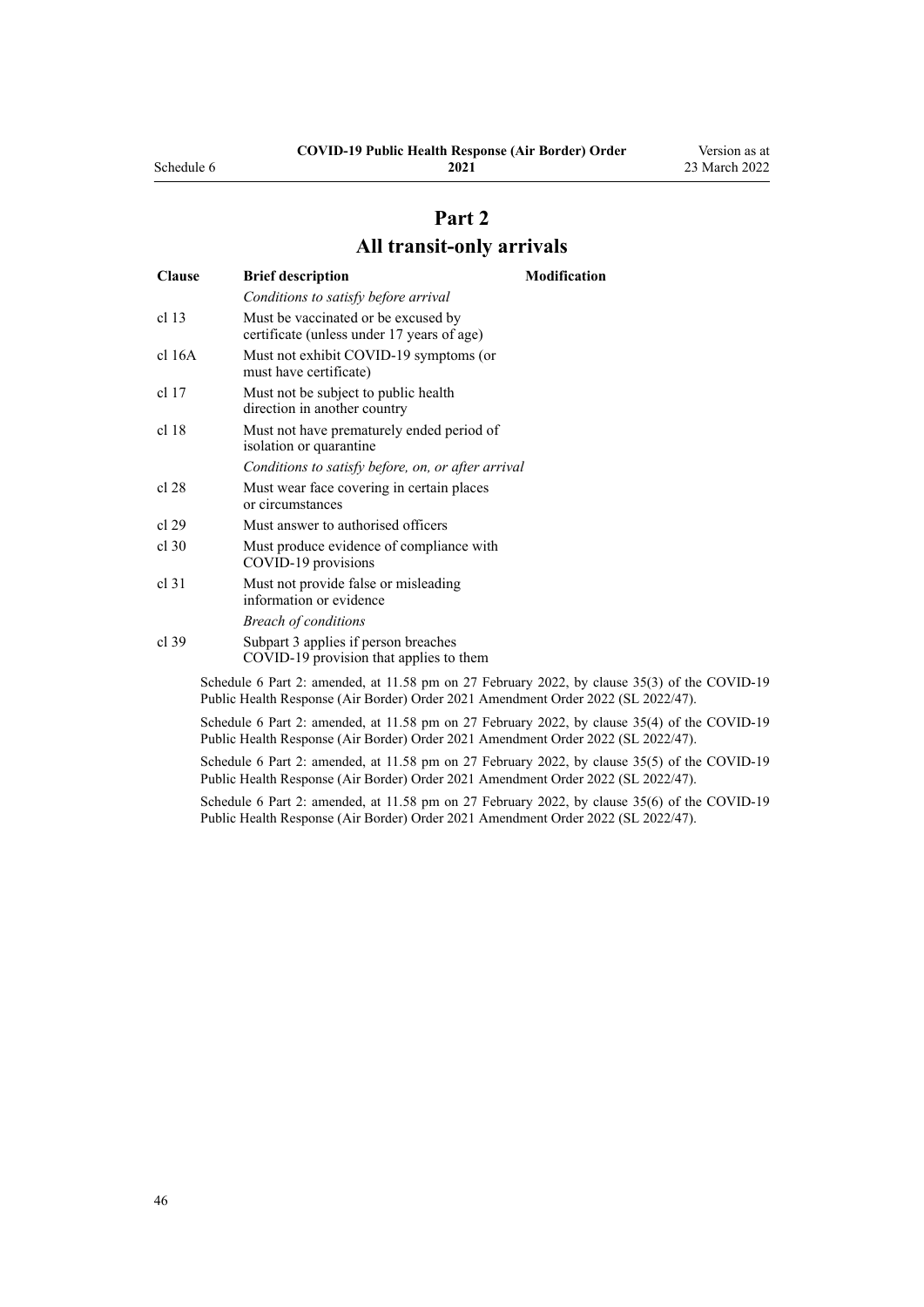## **Schedule 7 Relevant workers**

[cl 7](#page-9-0)

## **Part 1**

## **Application**

#### <span id="page-46-0"></span>**1 Application of this schedule**

- (1) This schedule applies to a person (a **relevant worker**) who—
	- (a) is ordinarily resident in New Zealand; and
	- (b) arrives in New Zealand by air as a medical attendant or a Police escort.
- (2) However, the person is not a **relevant worker** if [Schedule 6](#page-44-0) (transit-only arriv‐ als) applies to them.
- (3) In this schedule,

**medical attendant** means a person who—

- (a) is assisting, as a medical attendant, with a medical transfer to New Zealand; or
- (b) is arriving to assist, as a medical attendant, with a medical transfer from New Zealand; or
- (c) is returning from assisting, as a medical attendant, with a medical trans‐ fer from New Zealand

**Police escort** means a constable (as defined in [section 4](http://legislation.govt.nz/pdflink.aspx?id=DLM1102132) of the Policing Act 2008) who—

- (a) is escorting a person in connection with that person's extradition to New Zealand; or
- (b) is returning from escorting a person in connection with that person's deportation from New Zealand.

Schedule 7 clause 1(1)(b): amended, at 11.59 pm on 18 March 2022, by [clause 6\(1\)](http://legislation.govt.nz/pdflink.aspx?id=LMS664430) of the COVID-19 Public Health Response (Air Border) Amendment Order (No 2) 2022 (SL 2022/75).

#### **2 Part 2 of this schedule applies to relevant workers who have been in group 1 countries only**

- (1) [Part 2](#page-47-0) of this schedule specifies the COVID-19 provisions that apply to a rele‐ vant worker if, during the specified 14-day period, the only countries they have been in are group 1 countries.
- (2) For the purpose of this clause, a person has not been in a country if they were only a transit passenger in relation to that country.

Schedule 7 clause 2 heading: amended, at 11.58 pm on 27 February 2022, by [clause 36\(1\)](http://legislation.govt.nz/pdflink.aspx?id=LMS650876) of the COVID-19 Public Health Response (Air Border) Order 2021 Amendment Order 2022 (SL 2022/47).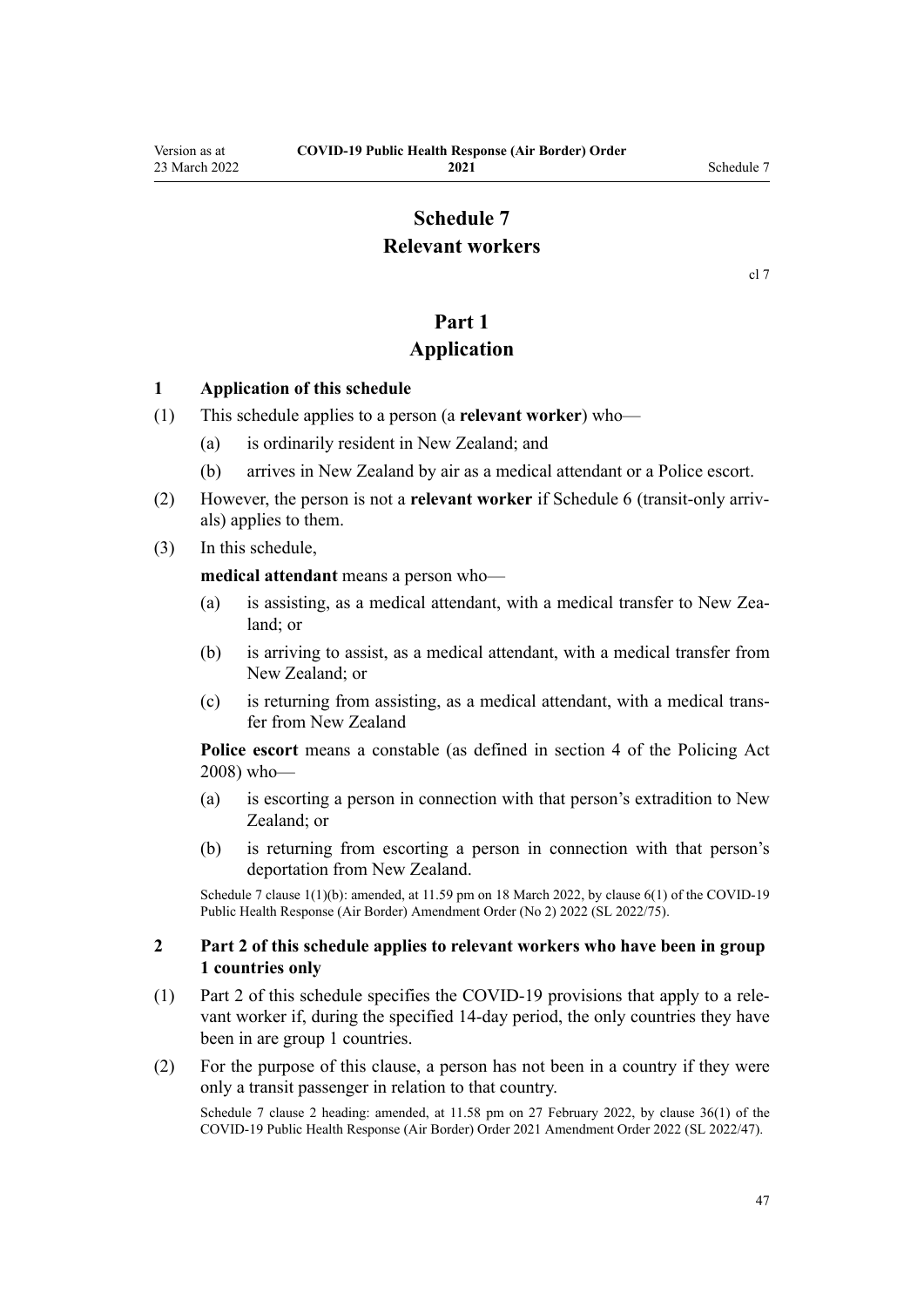#### **3 Part 3 of this schedule applies to relevant workers who have been in group 1 or 2 countries only**

- (1) [Part 3](#page-49-0) of this schedule specifies the COVID-19 provisions that apply to a rele‐ vant worker if, during the specified 14-day period,—
	- (a) they have been in a country that is a group 2 country; and
	- (b) the only countries they have been in are group 1 countries or group 2 countries.
- (2) For the purpose of this clause, a person has not been in a country if they were only a transit passenger in relation to that country.

Schedule 7 clause 3 heading: amended, at 11.58 pm on 27 February 2022, by [clause 36\(2\)](http://legislation.govt.nz/pdflink.aspx?id=LMS650876) of the COVID-19 Public Health Response (Air Border) Order 2021 Amendment Order 2022 (SL 2022/47).

#### **4 Part 4 of this schedule applies to relevant workers who have been in group 3 country**

- (1) [Part 4](#page-50-0) of this schedule specifies the COVID-19 provisions that apply to a rele‐ vant worker if, during the specified 14-day period, they have been in a country that is a group 3 country.
- (2) For the purpose of this clause, a person has not been in a country if they were only a transit passenger in relation to that country.

Schedule 7 clause 4 heading: amended, at 11.58 pm on 27 February 2022, by [clause 36\(3\)](http://legislation.govt.nz/pdflink.aspx?id=LMS650876) of the COVID-19 Public Health Response (Air Border) Order 2021 Amendment Order 2022 (SL 2022/47).

#### **5 Part 5 of this schedule applies to other relevant workers**

[Part 5](#page-51-0) of this schedule specifies the COVID-19 provisions that apply to a relevant worker if none of [clauses 2 to 4](#page-46-0) apply to them.

Schedule 7 clause 5 heading: amended, at 11.58 pm on 27 February 2022, by [clause 36\(4\)](http://legislation.govt.nz/pdflink.aspx?id=LMS650876) of the COVID-19 Public Health Response (Air Border) Order 2021 Amendment Order 2022 (SL 2022/47).

## **Part 2**

### **Relevant workers—A**

Schedule 7 Part 2 heading: replaced, at 11.58 pm on 27 February 2022, by [clause 36\(5\)](http://legislation.govt.nz/pdflink.aspx?id=LMS650876) of the COVID-19 Public Health Response (Air Border) Order 2021 Amendment Order 2022 (SL 2022/47).

| <b>Clause</b> | <b>Brief description</b>                                                          | <b>Modification</b>                                                                                                                         |
|---------------|-----------------------------------------------------------------------------------|---------------------------------------------------------------------------------------------------------------------------------------------|
|               | Consequences                                                                      |                                                                                                                                             |
| cl 8          | No isolation or quarantine required                                               |                                                                                                                                             |
|               | Conditions to satisfy before arrival                                              |                                                                                                                                             |
| cl 12         | Must have traveller pass                                                          | Clause 12 does not apply to the person if<br>they are a medical attendant.                                                                  |
| $cl$ 13       | Must be vaccinated or be excused by<br>certificate (unless under 17 years of age) | See clause 13(2), which allows certain<br>persons, including New Zealand citizens,<br>to arrive in New Zealand without being<br>vaccinated. |

<span id="page-47-0"></span>Schedule 7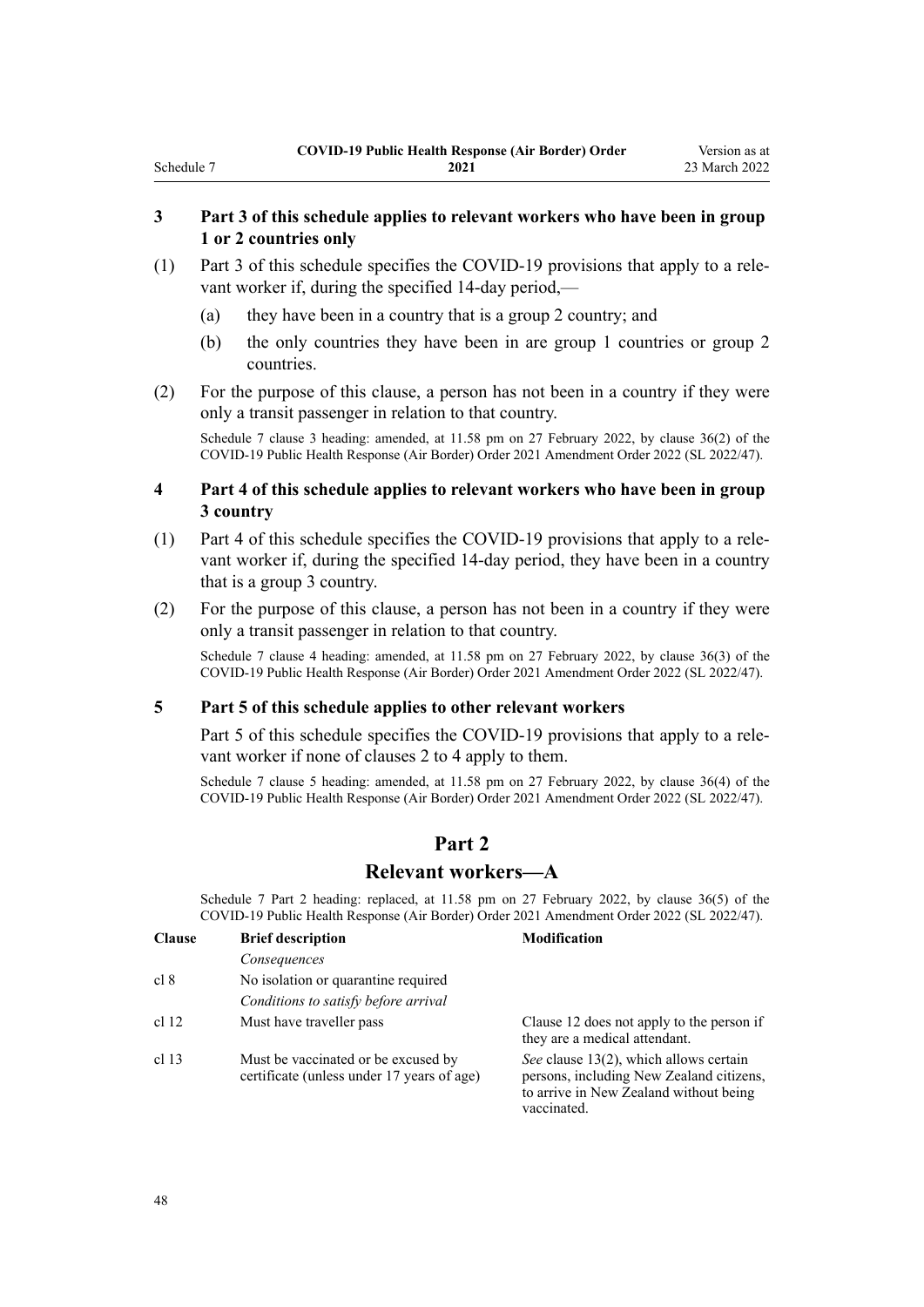| Version as at | COVID-19 Public Health Response (Air Border) Order<br>23 March 2022<br>2021                                                                                                       | Schedule 7                                                                 |
|---------------|-----------------------------------------------------------------------------------------------------------------------------------------------------------------------------------|----------------------------------------------------------------------------|
| <b>Clause</b> | <b>Brief description</b>                                                                                                                                                          | <b>Modification</b>                                                        |
| $cl$ 14       | Must have pre-departure test for COVID-19<br>or be excused by certificate (unless under 2<br>years of age)                                                                        |                                                                            |
| cl 16A        | Must not exhibit COVID-19 symptoms (or<br>must have certificate)                                                                                                                  |                                                                            |
| cl 17         | Must not be subject to public health<br>direction in another country                                                                                                              |                                                                            |
| cl 18         | Must not have prematurely ended period of<br>isolation or quarantine                                                                                                              |                                                                            |
|               | Conditions to satisfy before, on, or after arrival                                                                                                                                |                                                                            |
| cl 23         | Must make traveller declaration at certain<br>times                                                                                                                               | Clause 23 does not apply to the person if<br>they are a medical attendant. |
| cl 28         | Must wear face covering in certain places or<br>circumstances                                                                                                                     |                                                                            |
| cl 29         | Must answer to authorised officers                                                                                                                                                |                                                                            |
| $cl$ 30       | Must produce evidence of compliance with<br>COVID-19 provisions                                                                                                                   |                                                                            |
| cl 31         | Must not provide false or misleading<br>information or evidence                                                                                                                   |                                                                            |
|               | Conditions to satisfy on or after arrival                                                                                                                                         |                                                                            |
| $cl$ 36       | Must maintain physical distancing                                                                                                                                                 |                                                                            |
| cl 37         | Must wear personal protective equipment as<br>directed                                                                                                                            |                                                                            |
|               | <b>Breach of conditions</b>                                                                                                                                                       |                                                                            |
| cl.39         | Subpart 3 applies if person breaches<br>COVID-19 provision that applies to them                                                                                                   |                                                                            |
|               | Schedule 7 Part 2: amended, at 11.59 pm on 18 March 2022, by clause 6(2) of the COVID-19 Public<br>Health Response (Air Border) Amendment Order (No 2) 2022 (SL 2022/75).         |                                                                            |
|               | Schedule 7 Part 2: amended, at 11.59 pm on 18 March 2022, by clause 6(3) of the COVID-19 Public<br>Health Response (Air Border) Amendment Order (No 2) 2022 (SL 2022/75).         |                                                                            |
|               | Schedule 7 Part 2: amended, at 11.59 pm on 4 March 2022, by clause 10(1) of the COVID-19 Public<br>Health Response (Air Border) Amendment Order 2022 (SL 2022/49).                |                                                                            |
|               | Schedule 7 Part 2: amended, at 11.59 pm on 4 March 2022, by clause 10(2) of the COVID-19 Public<br>Health Response (Air Border) Amendment Order 2022 (SL 2022/49).                |                                                                            |
|               | Schedule 7 Part 2: amended, at 11.59 pm on 4 March 2022, by clause 10(3) of the COVID-19 Public<br>Health Response (Air Border) Amendment Order 2022 (SL 2022/49).                |                                                                            |
|               | Schedule 7 Part 2: amended, at 11.59 pm on 4 March 2022, by clause 10(4) of the COVID-19 Public<br>Health Response (Air Border) Amendment Order 2022 (SL 2022/49).                |                                                                            |
|               | Schedule 7 Part 2: amended, at 11.58 pm on 27 February 2022, by clause 36(6) of the COVID-19<br>Public Health Response (Air Border) Order 2021 Amendment Order 2022 (SL 2022/47). |                                                                            |
|               | Schedule 7 Part 2: amended, at 11.58 pm on 27 February 2022, by clause 36(7) of the COVID-19<br>Public Health Response (Air Border) Order 2021 Amendment Order 2022 (SL 2022/47). |                                                                            |
|               | Schedule 7 Part 2: amended, at 11.58 pm on 27 February 2022, by clause 36(8) of the COVID-19<br>Public Health Response (Air Border) Order 2021 Amendment Order 2022 (SL 2022/47). |                                                                            |
|               | Schedule 7 Part 2: amended, at 11.58 pm on 27 February 2022, by clause 36(9) of the COVID-19<br>Public Health Response (Air Border) Order 2021 Amendment Order 2022 (SL 2022/47). |                                                                            |
|               |                                                                                                                                                                                   |                                                                            |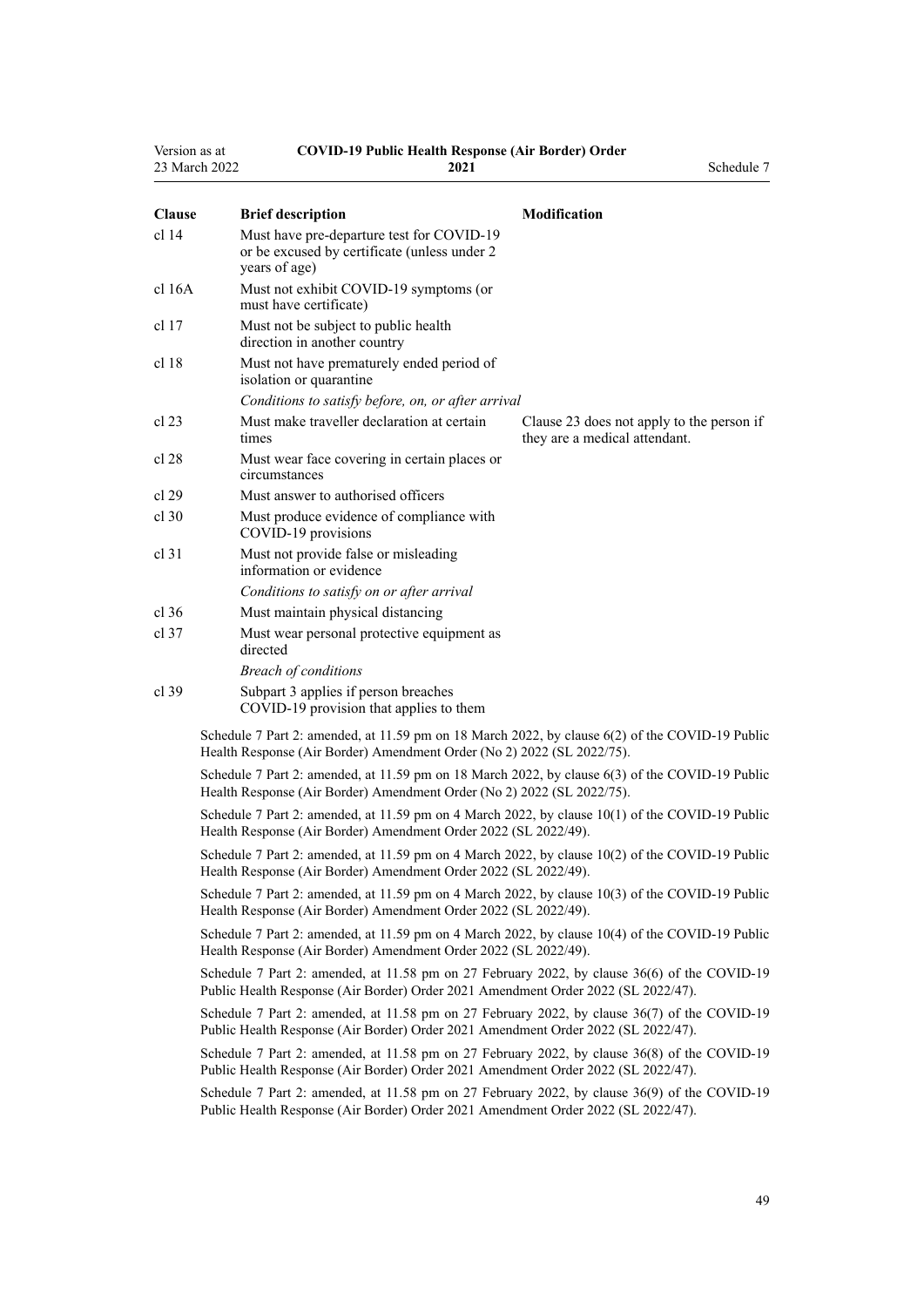# **Part 3 Relevant workers—B**

<span id="page-49-0"></span>Schedule 7 Part 3 heading: replaced, at 11.58 pm on 27 February 2022, by [clause 36\(10\)](http://legislation.govt.nz/pdflink.aspx?id=LMS650876) of the COVID-19 Public Health Response (Air Border) Order 2021 Amendment Order 2022 (SL 2022/47).

| <b>Clause</b>    | <b>Brief description</b>                                                                                   |     | <b>Modification</b>                                                                                                                                                                   |
|------------------|------------------------------------------------------------------------------------------------------------|-----|---------------------------------------------------------------------------------------------------------------------------------------------------------------------------------------|
|                  | Consequences                                                                                               |     |                                                                                                                                                                                       |
| cl 8             | No isolation or quarantine required                                                                        |     | After the person arrives in New Zealand,<br>they must undergo testing for COVID-19<br>in accordance with the COVID-19 Public<br>Health Response (Testing for COVID-19)<br>Order 2022. |
|                  | Conditions to satisfy before arrival                                                                       |     |                                                                                                                                                                                       |
| cl <sub>13</sub> | Must be vaccinated or be excused by<br>certificate (unless under 17 years of age)                          | (1) | Clause $13(1)(b)$ does not apply to<br>the person (option of being<br>excused from vaccination by<br>certificate).                                                                    |
|                  |                                                                                                            | (2) | See clause 13(2), which allows<br>certain persons, including New<br>Zealand citizens, to arrive in New<br>Zealand without being<br>vaccinated.                                        |
| cl 14            | Must have pre-departure test for COVID-19<br>or be excused by certificate (unless under 2<br>years of age) |     |                                                                                                                                                                                       |
| $cl$ 16 $A$      | Must not exhibit COVID-19 symptoms (or<br>must have certificate)                                           |     |                                                                                                                                                                                       |
| cl 17            | Must not be subject to public health<br>direction in another country                                       |     |                                                                                                                                                                                       |
| cl 18            | Must not have prematurely ended period of<br>isolation or quarantine                                       |     |                                                                                                                                                                                       |
|                  | Conditions to satisfy before, on, or after arrival                                                         |     |                                                                                                                                                                                       |
| cl 23            | Must make traveller declaration at certain<br>times                                                        |     |                                                                                                                                                                                       |
| cl 28            | Must wear face covering in certain places or<br>circumstances                                              |     |                                                                                                                                                                                       |
| cl 29            | Must answer to authorised officers                                                                         |     |                                                                                                                                                                                       |
| $cl$ 30          | Must produce evidence of compliance with<br>COVID-19 provisions                                            |     |                                                                                                                                                                                       |
| cl 31            | Must not provide false or misleading<br>information or evidence                                            |     |                                                                                                                                                                                       |
|                  | Conditions to satisfy on or after arrival                                                                  |     |                                                                                                                                                                                       |
| $cl$ 36          | Must maintain physical distancing                                                                          |     |                                                                                                                                                                                       |
| $cl$ 37          | Must wear personal protective equipment as<br>directed                                                     |     |                                                                                                                                                                                       |
|                  | <b>Breach of conditions</b>                                                                                |     |                                                                                                                                                                                       |
| cl 39            | Subpart 3 applies if person breaches<br>COVID-19 provision that applies to them                            |     |                                                                                                                                                                                       |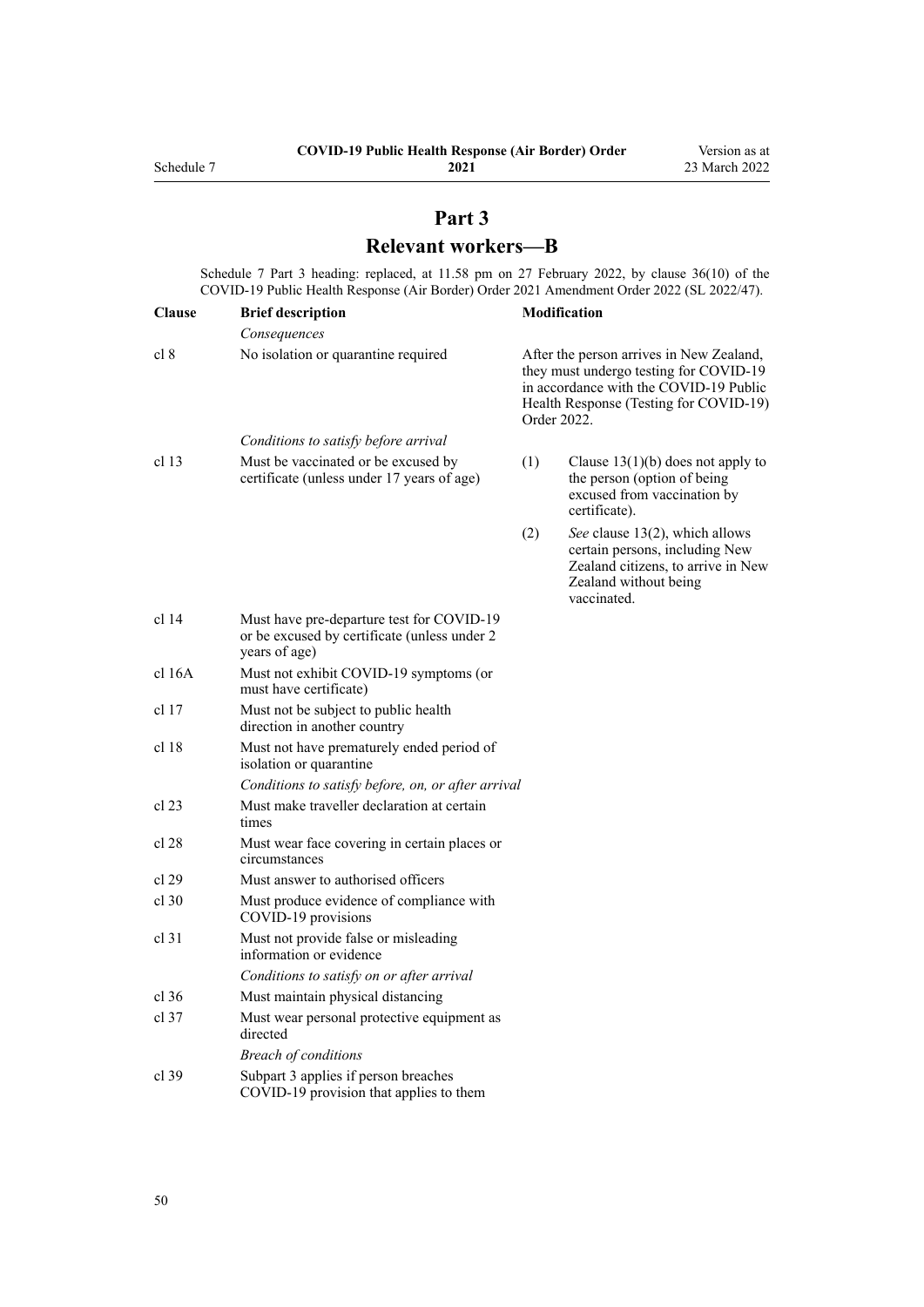<span id="page-50-0"></span>Schedule 7 Part 3: amended, at 11.59 pm on 18 March 2022, by [clause 6\(4\)](http://legislation.govt.nz/pdflink.aspx?id=LMS664430) of the COVID-19 Public Health Response (Air Border) Amendment Order (No 2) 2022 (SL 2022/75).

Schedule 7 Part 3: amended, at 11.59 pm on 18 March 2022, by [clause 6\(5\)](http://legislation.govt.nz/pdflink.aspx?id=LMS664430) of the COVID-19 Public Health Response (Air Border) Amendment Order (No 2) 2022 (SL 2022/75).

Schedule 7 Part 3: amended, at 11.59 pm on 4 March 2022, by [clause 10\(5\)](http://legislation.govt.nz/pdflink.aspx?id=LMS653792) of the COVID-19 Public Health Response (Air Border) Amendment Order 2022 (SL 2022/49).

Schedule 7 Part 3: amended, at 11.59 pm on 4 March 2022, by [clause 10\(6\)](http://legislation.govt.nz/pdflink.aspx?id=LMS653792) of the COVID-19 Public Health Response (Air Border) Amendment Order 2022 (SL 2022/49).

Schedule 7 Part 3: amended, at 11.59 pm on 4 March 2022, by [clause 10\(8\)](http://legislation.govt.nz/pdflink.aspx?id=LMS653792) of the COVID-19 Public Health Response (Air Border) Amendment Order 2022 (SL 2022/49).

Schedule 7 Part 3: amended, at 11.58 pm on 27 February 2022, by [clause 36\(12\)](http://legislation.govt.nz/pdflink.aspx?id=LMS650876) of the COVID-19 Public Health Response (Air Border) Order 2021 Amendment Order 2022 (SL 2022/47).

Schedule 7 Part 3: amended, at 11.58 pm on 27 February 2022, by [clause 36\(13\)](http://legislation.govt.nz/pdflink.aspx?id=LMS650876) of the COVID-19 Public Health Response (Air Border) Order 2021 Amendment Order 2022 (SL 2022/47).

Schedule 7 Part 3: amended, at 11.58 pm on 27 February 2022, by [clause 36\(14\)](http://legislation.govt.nz/pdflink.aspx?id=LMS650876) of the COVID-19 Public Health Response (Air Border) Order 2021 Amendment Order 2022 (SL 2022/47).

Schedule 7 Part 3: amended, at 11.58 pm on 27 February 2022, by [clause 36\(15\)](http://legislation.govt.nz/pdflink.aspx?id=LMS650876) of the COVID-19 Public Health Response (Air Border) Order 2021 Amendment Order 2022 (SL 2022/47).

# **Part 4**

## **Relevant workers—C**

Schedule 7 Part 4 heading: replaced, at 11.58 pm on 27 February 2022, by [clause 36\(16\)](http://legislation.govt.nz/pdflink.aspx?id=LMS650876) of the COVID-19 Public Health Response (Air Border) Order 2021 Amendment Order 2022 (SL 2022/47).

| <b>Clause</b> | <b>Brief description</b>       |
|---------------|--------------------------------|
|               | Consequences                   |
| $cl$ 11       | Must not arrive in New Zealand |

#### **Clause Brief description Modification**

- $(1)$  [Clause 11](#page-12-0) does not apply to the person if they are a New Zealand citizen.
- (2) However,—
	- (a) [clause 48](#page-25-0) (must report for and undergo assessment and comply with decision of assessing officer) applies to them as if they had breached a COVID-19 provision that applies to them; and
	- (b) for the purposes of that clause, they must be treated as if [clause 9](#page-11-0) already applies to them (must self-isolate under specified Part of Isolation and Quarantine Order and in qualifying place) and as if the specified Part of the Isolation and Quarantine Order is [Part 1A](http://legislation.govt.nz/pdflink.aspx?id=LMS415267).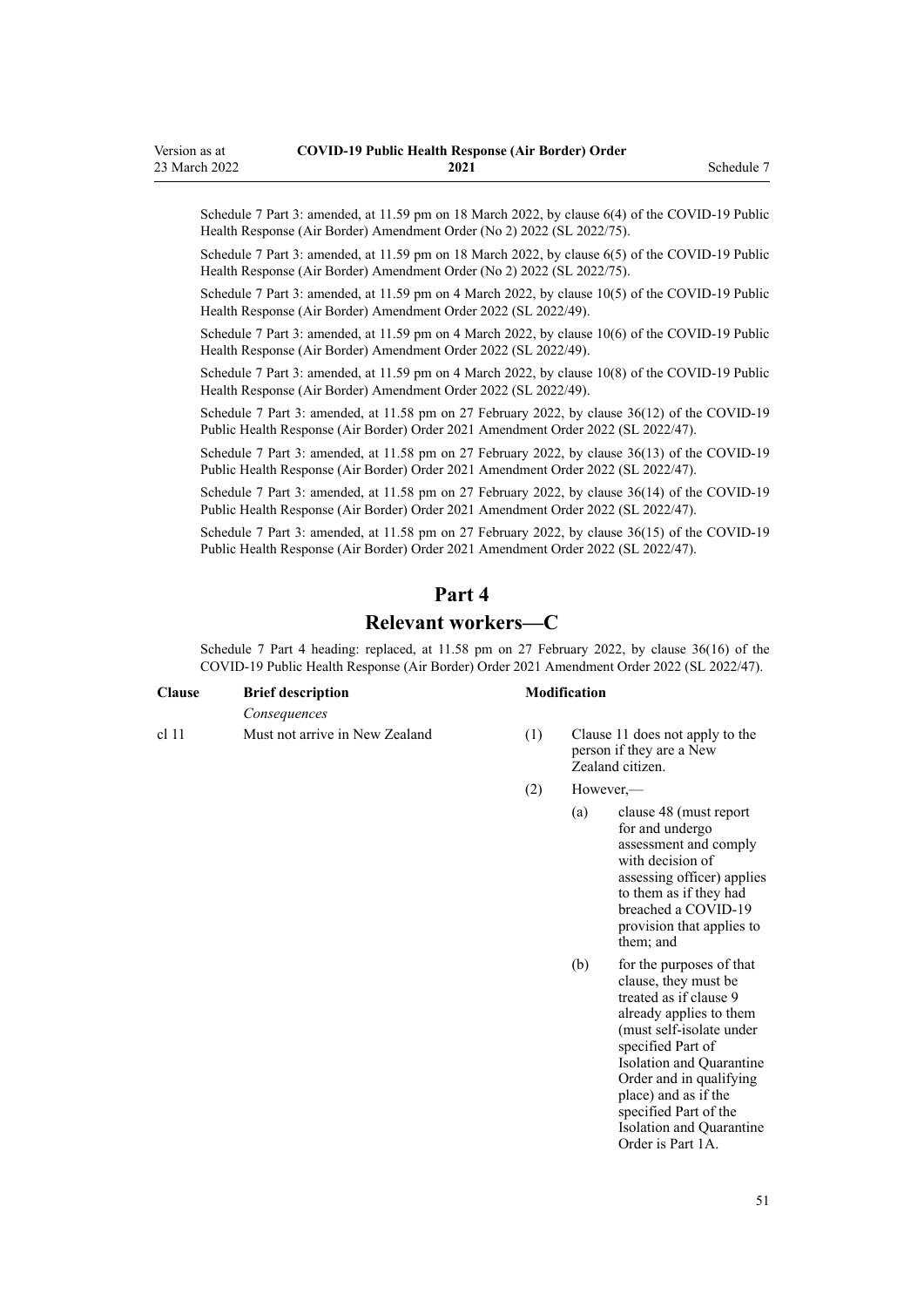<span id="page-51-0"></span>

| <b>Clause</b> | DITEL RESCLIPTION                       | мочитсанон |
|---------------|-----------------------------------------|------------|
|               | <b>Breach of conditions</b>             |            |
| cl.39         | Subpart 3 applies if person breaches    |            |
|               | COVID-19 provision that applies to them |            |

Schedule 7 Part 4: amended, at 11.58 pm on 27 February 2022, by [clause 36\(17\)](http://legislation.govt.nz/pdflink.aspx?id=LMS650876) of the COVID-19 Public Health Response (Air Border) Order 2021 Amendment Order 2022 (SL 2022/47).

## **Part 5**

## **Relevant workers—Z**

Schedule 7 Part 5 heading: replaced, at 11.58 pm on 27 February 2022, by [clause 36\(18\)](http://legislation.govt.nz/pdflink.aspx?id=LMS650876) of the COVID-19 Public Health Response (Air Border) Order 2021 Amendment Order 2022 (SL 2022/47).

| <b>Clause</b>    | <b>Brief description</b>                                                                                   | <b>Modification</b>                                                                                                                                                                   |
|------------------|------------------------------------------------------------------------------------------------------------|---------------------------------------------------------------------------------------------------------------------------------------------------------------------------------------|
|                  | Consequences                                                                                               |                                                                                                                                                                                       |
| cl 8             | No isolation or quarantine required                                                                        | After the person arrives in New Zealand,<br>they must undergo testing for COVID-19<br>in accordance with the COVID-19 Public<br>Health Response (Testing for COVID-19)<br>Order 2022. |
|                  | Conditions to satisfy before arrival                                                                       |                                                                                                                                                                                       |
| cl <sub>13</sub> | Must be vaccinated or be excused by<br>certificate (unless under 17 years of age)                          | See clause 13(2), which allows certain<br>persons, including New Zealand citizens,<br>to arrive in New Zealand without being<br>vaccinated.                                           |
| cl <sub>14</sub> | Must have pre-departure test for COVID-19<br>or be excused by certificate (unless under 2<br>years of age) |                                                                                                                                                                                       |
| cl 16A           | Must not exhibit COVID-19 symptoms (or<br>must have certificate)                                           |                                                                                                                                                                                       |
| cl 17            | Must not be subject to public health<br>direction in another country                                       |                                                                                                                                                                                       |
| cl 18            | Must not have prematurely ended period of<br>isolation or quarantine                                       |                                                                                                                                                                                       |
|                  | Conditions to satisfy before, on, or after arrival                                                         |                                                                                                                                                                                       |
| cl 28            | Must wear face covering in certain places or<br>circumstances                                              |                                                                                                                                                                                       |
| cl 29            | Must answer to authorised officers                                                                         |                                                                                                                                                                                       |
| $cl$ 30          | Must produce evidence of compliance with<br>COVID-19 provisions                                            |                                                                                                                                                                                       |
| $cl$ 31          | Must not provide false or misleading<br>information or evidence                                            |                                                                                                                                                                                       |
|                  | Conditions to satisfy on or after arrival                                                                  |                                                                                                                                                                                       |
| cl 36            | Must maintain physical distancing                                                                          |                                                                                                                                                                                       |
| $cl$ 37          | Must wear personal protective equipment as<br>directed                                                     |                                                                                                                                                                                       |
|                  | <b>Breach of conditions</b>                                                                                |                                                                                                                                                                                       |
| $cl$ 39          | Subpart 3 applies if person breaches<br>COVID-19 provision that applies to them                            |                                                                                                                                                                                       |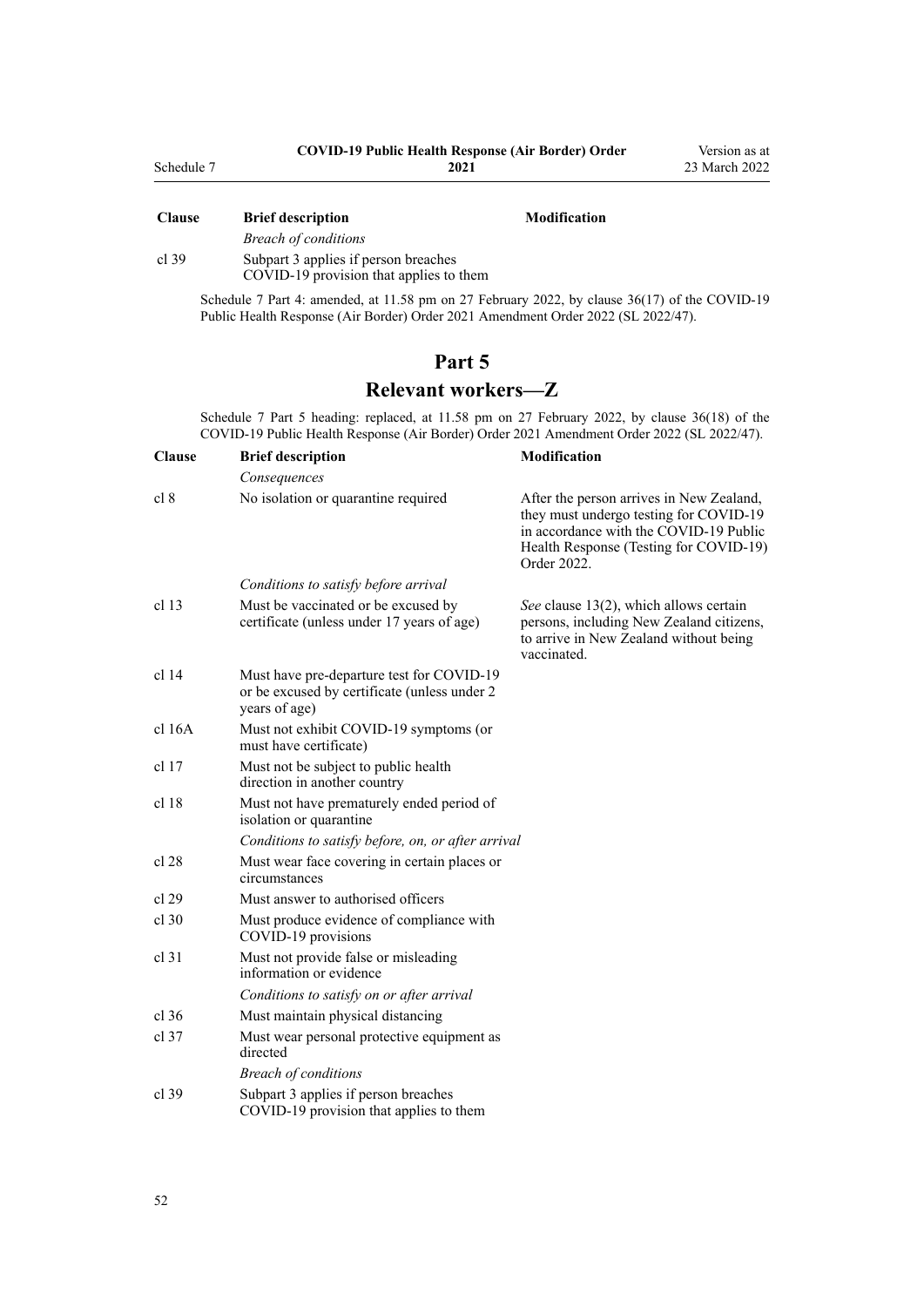Schedule 7 Part 5: amended, at 11.59 pm on 18 March 2022, by [clause 6\(6\)](http://legislation.govt.nz/pdflink.aspx?id=LMS664430) of the COVID-19 Public Health Response (Air Border) Amendment Order (No 2) 2022 (SL 2022/75).

Schedule 7 Part 5: amended, at 11.59 pm on 18 March 2022, by [clause 6\(7\)](http://legislation.govt.nz/pdflink.aspx?id=LMS664430) of the COVID-19 Public Health Response (Air Border) Amendment Order (No 2) 2022 (SL 2022/75).

Schedule 7 Part 5: amended, at 11.59 pm on 4 March 2022, by [clause 10\(9\)](http://legislation.govt.nz/pdflink.aspx?id=LMS653792) of the COVID-19 Public Health Response (Air Border) Amendment Order 2022 (SL 2022/49).

Schedule 7 Part 5: amended, at 11.59 pm on 4 March 2022, by [clause 10\(10\)](http://legislation.govt.nz/pdflink.aspx?id=LMS653792) of the COVID-19 Public Health Response (Air Border) Amendment Order 2022 (SL 2022/49).

Schedule 7 Part 5: amended, at 11.59 pm on 4 March 2022, by [clause 10\(11\)](http://legislation.govt.nz/pdflink.aspx?id=LMS653792) of the COVID-19 Public Health Response (Air Border) Amendment Order 2022 (SL 2022/49).

Schedule 7 Part 5: amended, at 11.59 pm on 4 March 2022, by [clause 10\(12\)](http://legislation.govt.nz/pdflink.aspx?id=LMS653792) of the COVID-19 Public Health Response (Air Border) Amendment Order 2022 (SL 2022/49).

Schedule 7 Part 5: amended, at 11.58 pm on 27 February 2022, by [clause 36\(19\)](http://legislation.govt.nz/pdflink.aspx?id=LMS650876) of the COVID-19 Public Health Response (Air Border) Order 2021 Amendment Order 2022 (SL 2022/47).

Schedule 7 Part 5: amended, at 11.58 pm on 27 February 2022, by [clause 36\(20\)](http://legislation.govt.nz/pdflink.aspx?id=LMS650876) of the COVID-19 Public Health Response (Air Border) Order 2021 Amendment Order 2022 (SL 2022/47).

Schedule 7 Part 5: amended, at 11.58 pm on 27 February 2022, by [clause 36\(21\)](http://legislation.govt.nz/pdflink.aspx?id=LMS650876) of the COVID-19 Public Health Response (Air Border) Order 2021 Amendment Order 2022 (SL 2022/47).

Schedule 7 Part 5: amended, at 11.58 pm on 27 February 2022, by [clause 36\(22\)](http://legislation.govt.nz/pdflink.aspx?id=LMS650876) of the COVID-19 Public Health Response (Air Border) Order 2021 Amendment Order 2022 (SL 2022/47).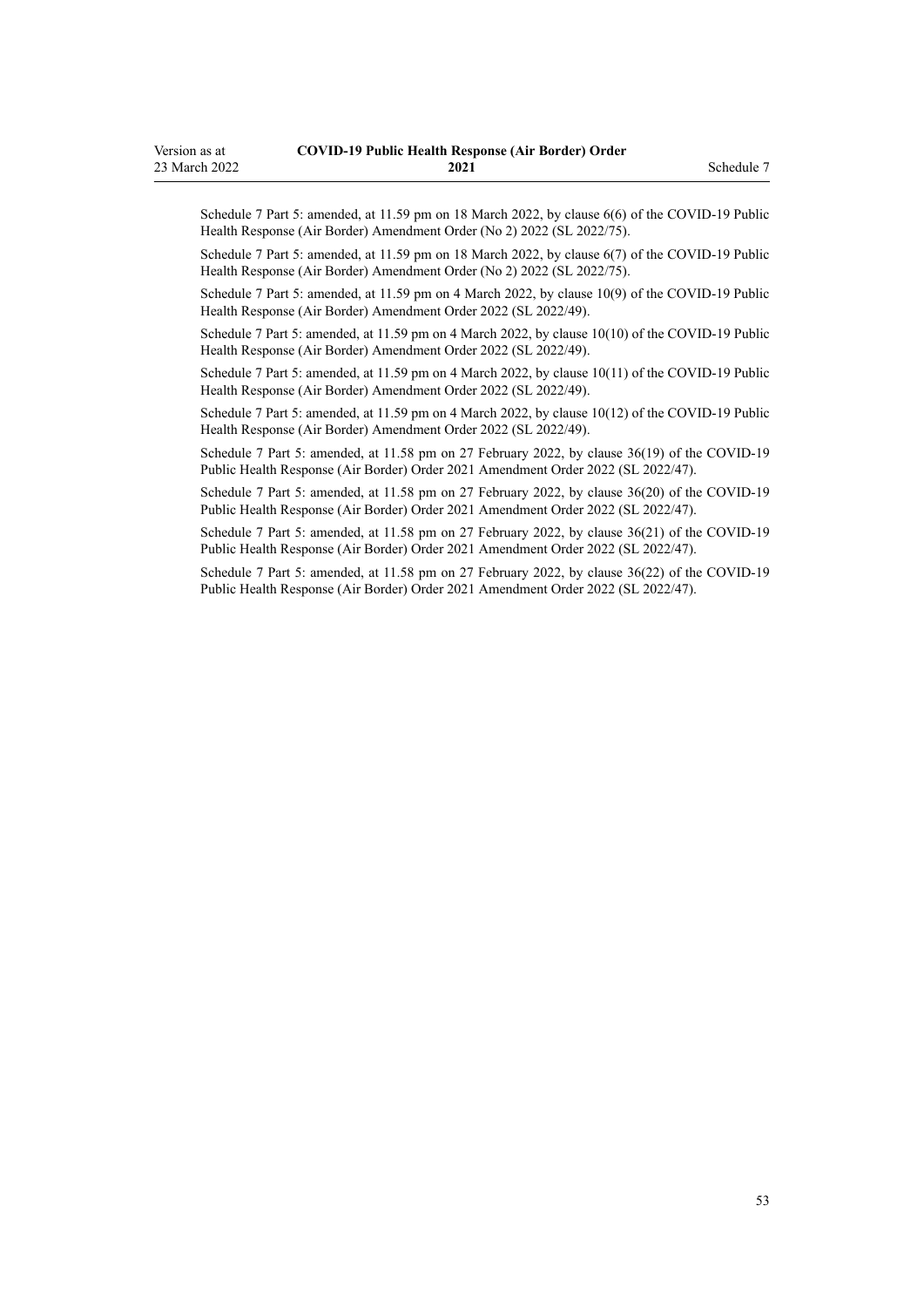# <span id="page-53-0"></span>**Schedule 8 Arrivals from Antarctica**

[cl 7](#page-9-0)

# **Part 1**

## **Application**

#### **1 Application of this schedule**

This schedule applies to a person (an **arrival from Antarctica**) if—

- (a) they arrive in New Zealand by air from Antarctica (as defined in [section](http://legislation.govt.nz/pdflink.aspx?id=DLM325200) [2](http://legislation.govt.nz/pdflink.aspx?id=DLM325200) of the Antarctica Act 1960); and
- (b) they are—
	- (i) a member of, or associated with, a scientific programme or exped‐ ition under the auspices of a Contracting Party to the Antarctic Treaty (within the meaning of the [Antarctica Act 1960\)](http://legislation.govt.nz/pdflink.aspx?id=DLM325093); or
	- (ii) a person to whom [section 5](http://legislation.govt.nz/pdflink.aspx?id=DLM325218) of the Antarctica Act 1960 applies.

#### **2 Part 2 of this schedule applies to all arrivals from Antarctica**

Part 2 of this schedule specifies the COVID-19 provisions that apply to an arrival from Antarctica.

# **Part 2 Arrivals from Antarctica**

| <b>Clause</b>    | <b>Brief description</b>                                                                                  | <b>Modification</b> |
|------------------|-----------------------------------------------------------------------------------------------------------|---------------------|
|                  | Consequences                                                                                              |                     |
| cl 8             | No isolation or quarantine required                                                                       |                     |
|                  | Conditions to satisfy before arrival                                                                      |                     |
| cl 12            | Must have traveller pass                                                                                  |                     |
| cl <sub>16</sub> | Must not be waiting for test results                                                                      |                     |
| cl 16A           | Must not exhibit COVID-19 symptoms (or<br>must have certificate)                                          |                     |
| cl 17            | Must not be subject to public health.<br>direction in another country                                     |                     |
| cl 18            | Must not have prematurely ended period of<br>isolation or quarantine                                      |                     |
|                  | Conditions to satisfy before, on, or after arrival                                                        |                     |
| cl 23            | Must make traveller declaration at certain<br>times                                                       |                     |
| cl 24            | Must provide, at certain times, information<br>necessary to support public health response<br>to COVID-19 |                     |
| cl 27            | Must be considered at negligible risk of<br>having been exposed to COVID-19                               |                     |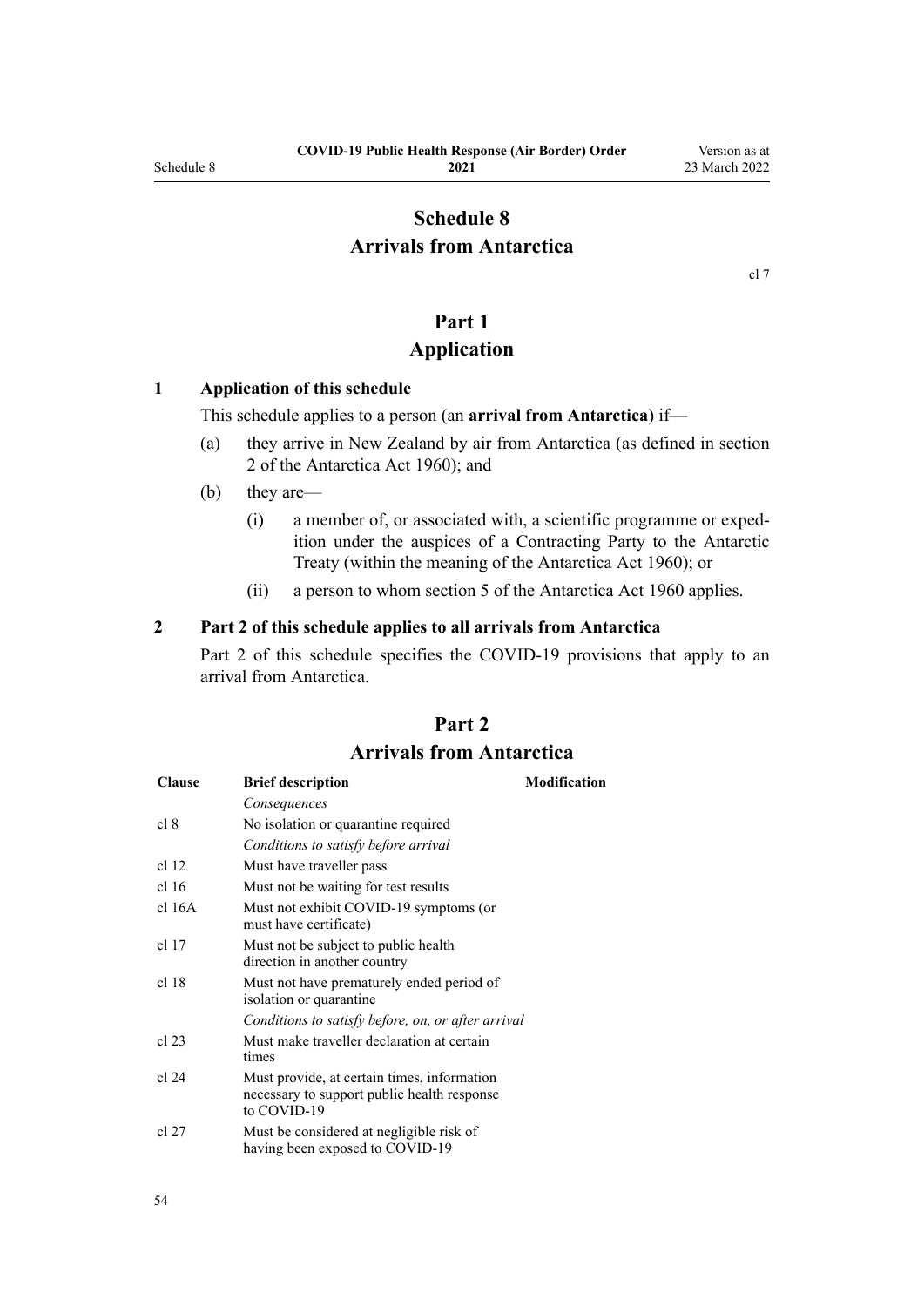| Version as at | <b>COVID-19 Public Health Response (Air Border) Order</b> |            |
|---------------|-----------------------------------------------------------|------------|
| 23 March 2022 | 2021                                                      | Schedule 8 |

| <b>Clause</b>    | <b>Brief description</b><br><b>Modification</b>                                                                                                                 |
|------------------|-----------------------------------------------------------------------------------------------------------------------------------------------------------------|
| cl 28            | Must wear face covering in certain places<br>or circumstances                                                                                                   |
| cl 29            | Must answer to authorised officers                                                                                                                              |
| cl.30            | Must produce evidence of compliance with<br>COVID-19 provisions                                                                                                 |
| cl <sub>31</sub> | Must not provide false or misleading<br>information or evidence                                                                                                 |
|                  | Conditions to satisfy on or after arrival                                                                                                                       |
| cl.36            | Must maintain physical distancing                                                                                                                               |
| cl.37            | Must wear personal protective equipment<br>as directed                                                                                                          |
|                  | <b>Breach of conditions</b>                                                                                                                                     |
| $cl$ 39          | Subpart 3 applies if person breaches<br>COVID-19 provision that applies to them                                                                                 |
|                  | Schedule 8 Part 2: amended, at 11.59 pm on 4 March 2022, by clause 11 of the COVID-19 Public<br>Health Response (Air Border) Amendment Order 2022 (SL 2022/49). |

Schedule 8 Part 2: amended, at 11.58 pm on 27 February 2022, by [clause 37\(1\)](http://legislation.govt.nz/pdflink.aspx?id=LMS650878) of the COVID-19 Public Health Response (Air Border) Order 2021 Amendment Order 2022 (SL 2022/47).

Schedule 8 Part 2: amended, at 11.58 pm on 27 February 2022, by [clause 37\(2\)](http://legislation.govt.nz/pdflink.aspx?id=LMS650878) of the COVID-19 Public Health Response (Air Border) Order 2021 Amendment Order 2022 (SL 2022/47).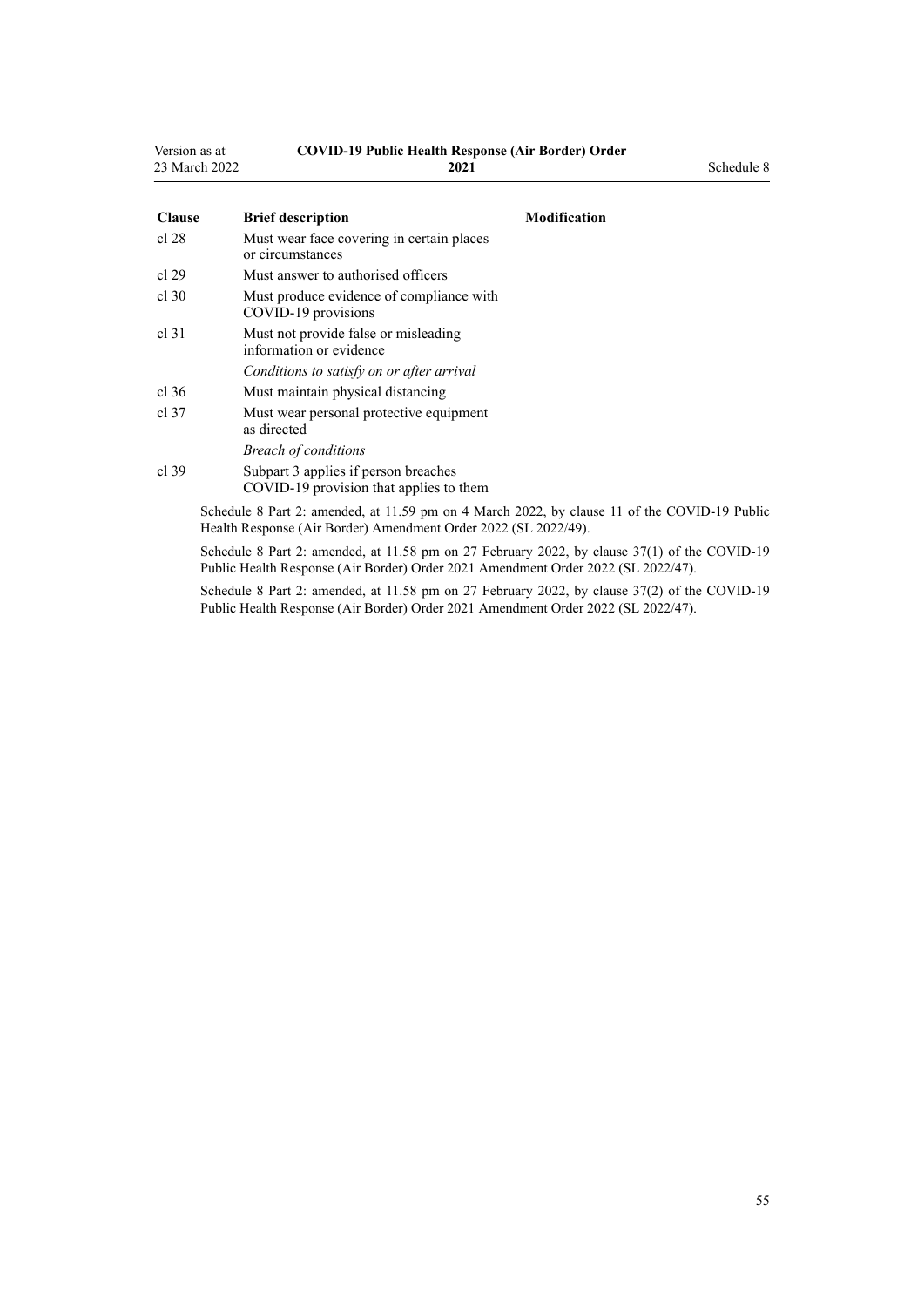## <span id="page-55-0"></span>**Schedule 9 Ship crew members arriving to join ship**

[cl 7](#page-9-0)

## **Part 1 Application**

#### **1 Application of this schedule**

- (1) This schedule applies to a person if—
	- (a) they arrive in New Zealand by air; and
	- (b) they are a member of the crew of a ship; and
	- (c) immediately after leaving their port of arrival, they will travel to and then board that ship (whether that travel is by air or by any other form or forms of transport); and
	- (d) the ship is scheduled to depart from New Zealand as soon as is reasonably practicable after they board it.
- (2) However, if the only countries the person has been in during the specified 14 day period are group 1 countries, then [Schedule 11](#page-59-0) (general travellers—A) applies to them instead.
- (3) In this clause, **crew**, **depart from New Zealand**, and **ship** have the meanings given to them by [section 4\(1\)](http://legislation.govt.nz/pdflink.aspx?id=LMS403543) of the COVID-19 Public Health Response (Mari‐ time Border) Order (No 2) 2020.

Schedule 9 clause 1(2): amended, at 11.58 pm on 27 February 2022, by [clause 38\(1\)](http://legislation.govt.nz/pdflink.aspx?id=LMS650881) of the COVID-19 Public Health Response (Air Border) Order 2021 Amendment Order 2022 (SL 2022/47).

#### **2 Part 2 of this schedule applies to all persons**

Part 2 of this schedule specifies the COVID-19 provisions that apply to any person to whom this schedule applies.

| <b>Clause</b>    | <b>Brief description</b>                                                          | <b>Modification</b>                                                                                                                         |
|------------------|-----------------------------------------------------------------------------------|---------------------------------------------------------------------------------------------------------------------------------------------|
|                  | Consequences                                                                      |                                                                                                                                             |
| cl 8             | No isolation or quarantine required                                               |                                                                                                                                             |
|                  | Conditions to satisfy before arrival                                              |                                                                                                                                             |
| cl 12            | Must have traveller pass                                                          |                                                                                                                                             |
| cl <sub>13</sub> | Must be vaccinated or be excused by<br>certificate (unless under 17 years of age) | See clause 13(2), which allows certain<br>persons, including New Zealand<br>citizens, to arrive in New Zealand<br>without being vaccinated. |

#### **Part 2**

#### **Ship crew members arriving to join ship**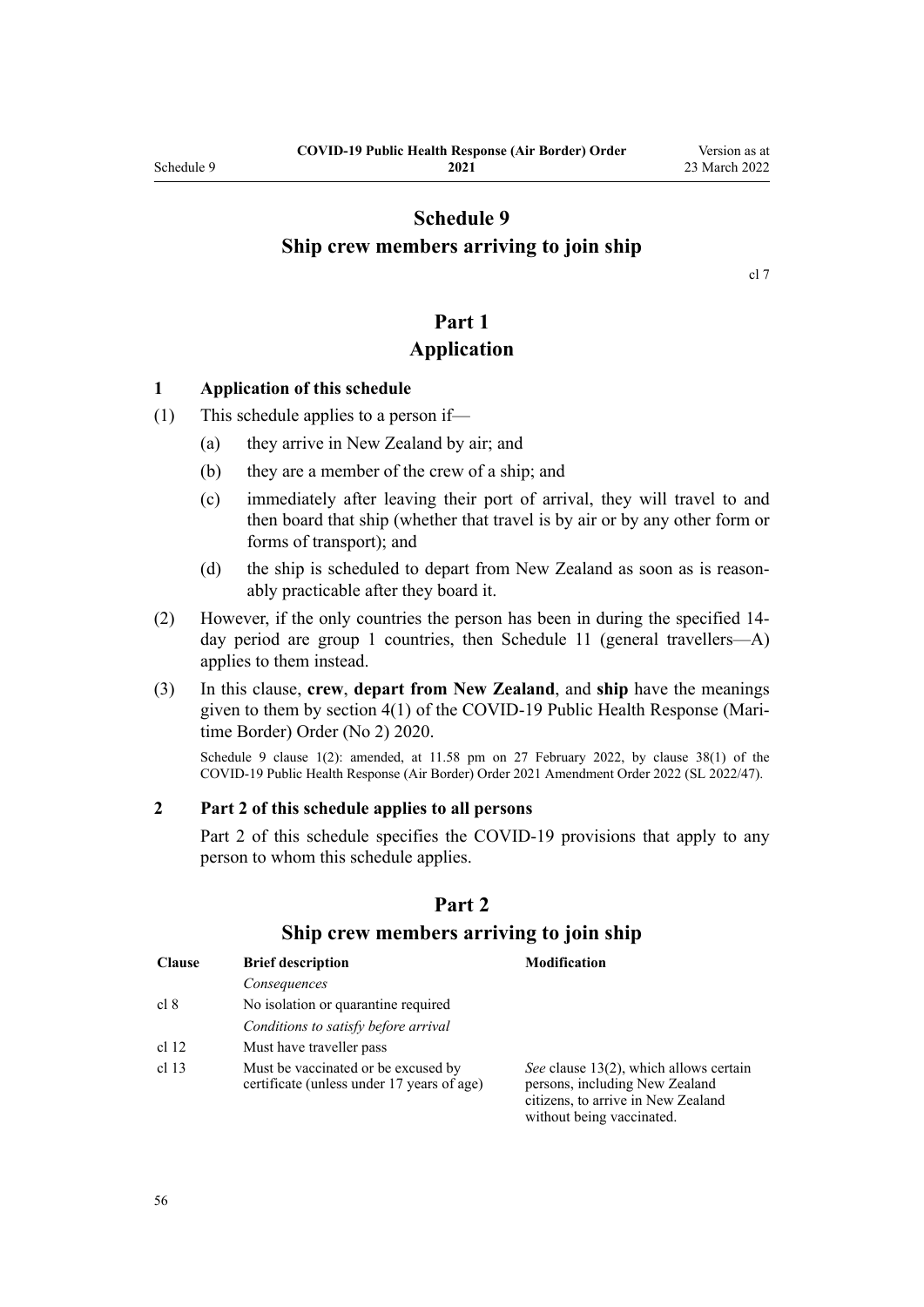| Version as at | <b>COVID-19 Public Health Response (Air Border) Order</b> |            |
|---------------|-----------------------------------------------------------|------------|
| 23 March 2022 | 2021                                                      | Schedule 9 |

| <b>Clause</b>    | <b>Brief description</b>                                                                                   | <b>Modification</b> |
|------------------|------------------------------------------------------------------------------------------------------------|---------------------|
| cl <sub>14</sub> | Must have pre-departure test for<br>COVID-19 or be excused by certificate<br>(unless under 2 years of age) |                     |
| cl <sub>15</sub> | Must have negative result from pre-<br>departure test for COVID-19 (or                                     |                     |

|         | certificate)                                                         |
|---------|----------------------------------------------------------------------|
| cl 16   | Must not be waiting for test results                                 |
| cl 16A  | Must not exhibit COVID-19 symptoms (or<br>must have certificate)     |
| $cl$ 17 | Must not be subject to public health<br>direction in another country |
| cl 18   | Must not have prematurely ended period of<br>isolation or quarantine |
|         | Conditions to satisfy before, on, or after arrival                   |
| $cl$ 23 | Must make traveller declaration at certain<br>times                  |

| cl 24 | Must provide, at certain times, information |
|-------|---------------------------------------------|
|       | necessary to support public health response |
|       | to COVID-19                                 |

| cl 28 | Must wear face covering in certain places |
|-------|-------------------------------------------|
|       | or circumstances                          |

- [cl 29](#page-19-0) Must answer to authorised officers
- [cl 30](#page-19-0) Must produce evidence of compliance with COVID-19 provisions
- [cl 31](#page-20-0) Must not provide false or misleading information or evidence *Conditions to satisfy on or after arrival*
- [cl 36](#page-21-0) Must maintain physical distancing
- [cl 37](#page-22-0) Must wear personal protective equipment as directed *Breach of conditions*
- [cl 39](#page-22-0) [Subpart 3](#page-22-0) applies if person breaches COVID-19 provision that applies to them

Schedule 9 Part 2: amended, at 11.59 pm on 4 March 2022, by [clause 12\(1\)](http://legislation.govt.nz/pdflink.aspx?id=LMS653795) of the COVID-19 Public Health Response (Air Border) Amendment Order 2022 (SL 2022/49).

Schedule 9 Part 2: amended, at 11.59 pm on 4 March 2022, by [clause 12\(2\)](http://legislation.govt.nz/pdflink.aspx?id=LMS653795) of the COVID-19 Public Health Response (Air Border) Amendment Order 2022 (SL 2022/49).

Schedule 9 Part 2: amended, at 11.58 pm on 27 February 2022, by [clause 38\(2\)](http://legislation.govt.nz/pdflink.aspx?id=LMS650881) of the COVID-19 Public Health Response (Air Border) Order 2021 Amendment Order 2022 (SL 2022/47).

Schedule 9 Part 2: amended, at 11.58 pm on 27 February 2022, by [clause 38\(3\)](http://legislation.govt.nz/pdflink.aspx?id=LMS650881) of the COVID-19 Public Health Response (Air Border) Order 2021 Amendment Order 2022 (SL 2022/47).

Schedule 9 Part 2: amended, at 11.58 pm on 27 February 2022, by [clause 38\(4\)](http://legislation.govt.nz/pdflink.aspx?id=LMS650881) of the COVID-19 Public Health Response (Air Border) Order 2021 Amendment Order 2022 (SL 2022/47).

Schedule 9 Part 2: amended, at 11.58 pm on 27 February 2022, by [clause 38\(5\)](http://legislation.govt.nz/pdflink.aspx?id=LMS650881) of the COVID-19 Public Health Response (Air Border) Order 2021 Amendment Order 2022 (SL 2022/47).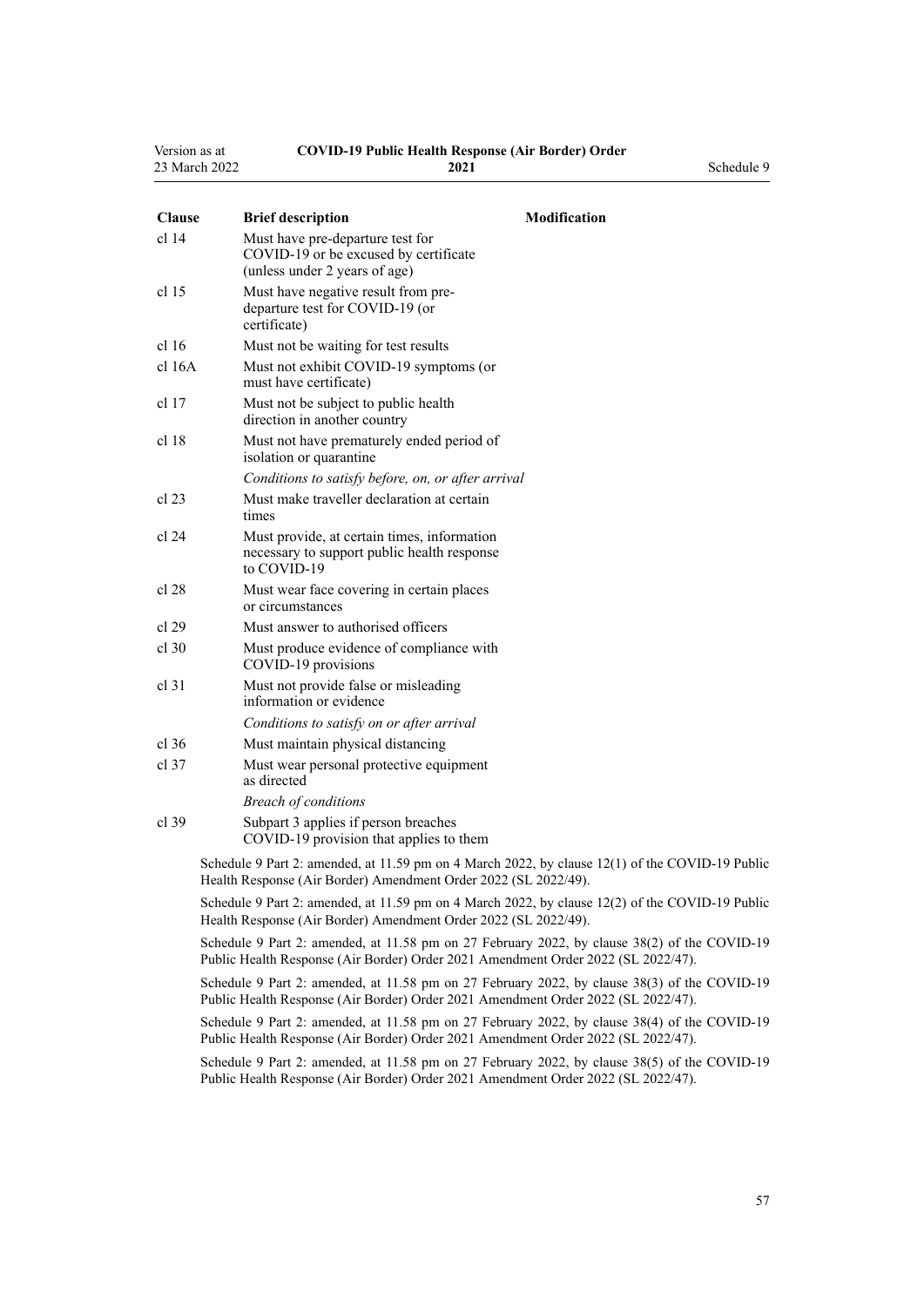## <span id="page-57-0"></span>**Schedule 10 Arrivals on aircraft turned back to New Zealand**

[cl 7](#page-9-0)

## **Part 1 Application**

#### **1 Application of this schedule**

This schedule applies to a person if—

- (a) they arrive in New Zealand by air; and
- (b) the aircraft on which they arrive did not land in a place outside New Zealand after it most recently departed from New Zealand (for example, it may have been necessary for the aircraft to return to New Zealand because of a mechanical fault); and
- (c) immediately before the aircraft's most recent departure from New Zea‐ land, the person—
	- (i) was in New Zealand for at least 14 days; or
	- (ii) was in New Zealand for less than 14 days, but [clause 10](#page-12-0) (must enter managed isolation or quarantine under [Part 1](http://legislation.govt.nz/pdflink.aspx?id=LMS401726) of Isolation and Quarantine Order) did not apply to them on their previous arrival in New Zealand.

## **Part 2**

## **Arrivals on aircraft turned back to New Zealand**

| <b>Clause</b> | <b>Brief description</b>                                             | <b>Modification</b> |
|---------------|----------------------------------------------------------------------|---------------------|
|               | Consequences                                                         |                     |
| cl 8          | No isolation or quarantine required                                  |                     |
|               | Conditions to satisfy before arrival                                 |                     |
| cl 18         | Must not have prematurely ended period of<br>isolation or quarantine |                     |
|               | Conditions to satisfy before, on, or after<br>arrival                |                     |
| cl 28         | Must wear face covering in certain places<br>or circumstances        |                     |
| cl 29         | Must answer to authorised officers                                   |                     |
| $cl$ 30       | Must produce evidence of compliance with<br>COVID-19 provisions      |                     |
| cl.31         | Must not provide false or misleading<br>information or evidence      |                     |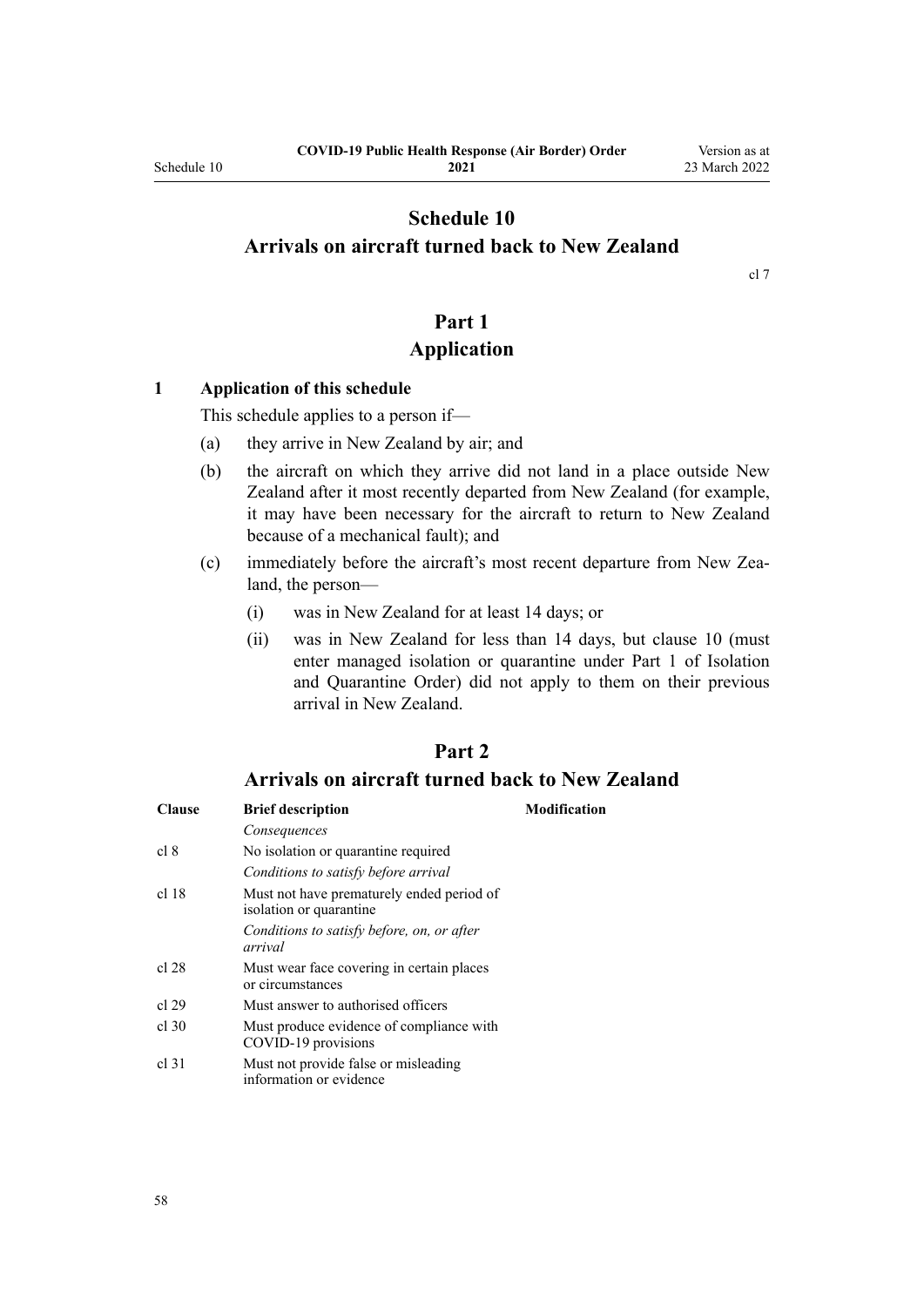| Version as at<br>23 March 2022 | <b>COVID-19 Public Health Response (Air Border) Order</b><br>2021               |                     | Schedule 10 |
|--------------------------------|---------------------------------------------------------------------------------|---------------------|-------------|
| <b>Clause</b>                  | <b>Brief description</b>                                                        | <b>Modification</b> |             |
|                                | Conditions to satisfy on or after arrival                                       |                     |             |
| cl.36                          | Must maintain physical distancing                                               |                     |             |
| cl.37                          | Must wear personal protective equipment<br>as directed                          |                     |             |
|                                | <b>Breach of conditions</b>                                                     |                     |             |
| cl.39                          | Subpart 3 applies if person breaches<br>COVID-19 provision that applies to them |                     |             |

Schedule 10 Part 2: amended, at 11.59 pm on 4 March 2022, by [clause 13](http://legislation.govt.nz/pdflink.aspx?id=LMS653796) of the COVID-19 Public Health Response (Air Border) Amendment Order 2022 (SL 2022/49).

Schedule 10 Part 2: amended, at 11.58 pm on 27 February 2022, by [clause 39](http://legislation.govt.nz/pdflink.aspx?id=LMS650882) of the COVID-19 Public Health Response (Air Border) Order 2021 Amendment Order 2022 (SL 2022/47).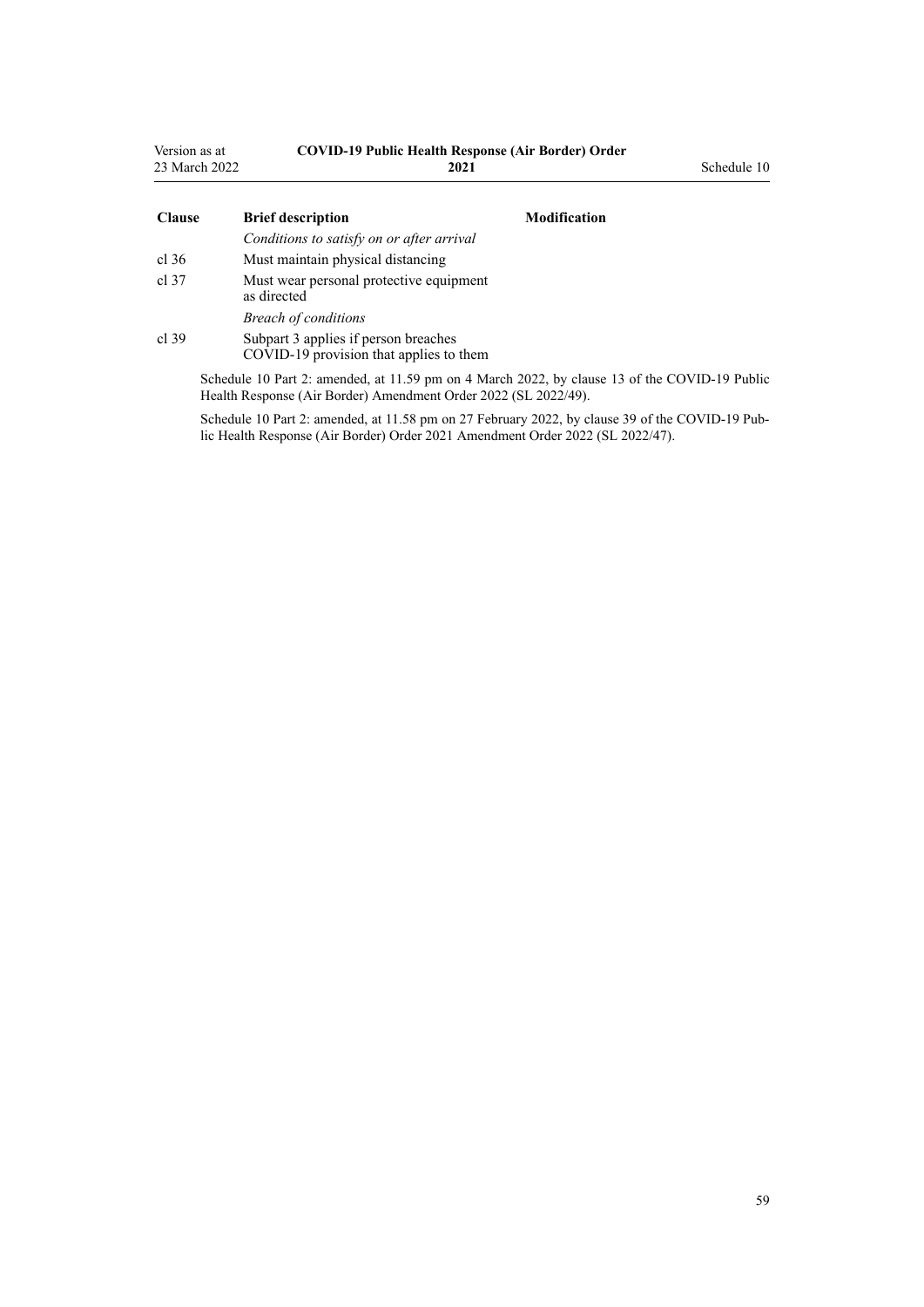## **Schedule 11 General travellers—A**

[cl 7](#page-9-0)

<span id="page-59-0"></span>Schedule 11 heading: replaced, at 11.58 pm on 27 February 2022, by [clause 40\(1\)](http://legislation.govt.nz/pdflink.aspx?id=LMS650887) of the COVID-19 Public Health Response (Air Border) Order 2021 Amendment Order 2022 (SL 2022/47).

# **Part 1 Application**

#### **1 Application of this schedule**

This schedule applies to a person if—

- (a) they arrive in New Zealand by air; and
- (b) during the specified 14-day period, the only countries they have been in are group 1 countries; and
- (c) they have not been a transit passenger in relation to any other countries; and
- (d) none of the following applies to them:
	- (i) [Schedule 4](#page-38-0) (New Zealand-based aircrew members):
	- (ii) [Schedule 5](#page-40-0) (overseas-based aircrew members):
	- (iii) [Schedule 6](#page-44-0) (transit-only arrivals):
	- (iv) [Schedule 7](#page-46-0) (relevant workers):
	- (v) [Schedule 8](#page-53-0) (arrivals from Antarctica):
	- (vi) [Schedule 9](#page-55-0) (ship crew members arriving to join ship) (but *see* [clause 1\(2\)](#page-55-0) of that schedule):
	- (vii) [Schedule 10](#page-57-0) (arrivals on aircraft turned back to New Zealand).

Schedule 11 clause 1: replaced, at 11.58 pm on 27 February 2022, by [clause 40\(2\)](http://legislation.govt.nz/pdflink.aspx?id=LMS650887) of the COVID-19 Public Health Response (Air Border) Order 2021 Amendment Order 2022 (SL 2022/47).

#### **2 Part 2 of this schedule applies to New Zealand citizens**

[Part 2](#page-60-0) of this schedule specifies the COVID-19 provisions that apply to a New Zealand citizen who is entitled to enter New Zealand under [section 13](http://legislation.govt.nz/pdflink.aspx?id=DLM1440595) of the Immigration Act 2009.

#### **3 Part 3 of this schedule applies to other persons**

[Part 3](#page-61-0) of this schedule specifies the COVID-19 provisions that apply to any person other than a person described in clause 2 of this schedule.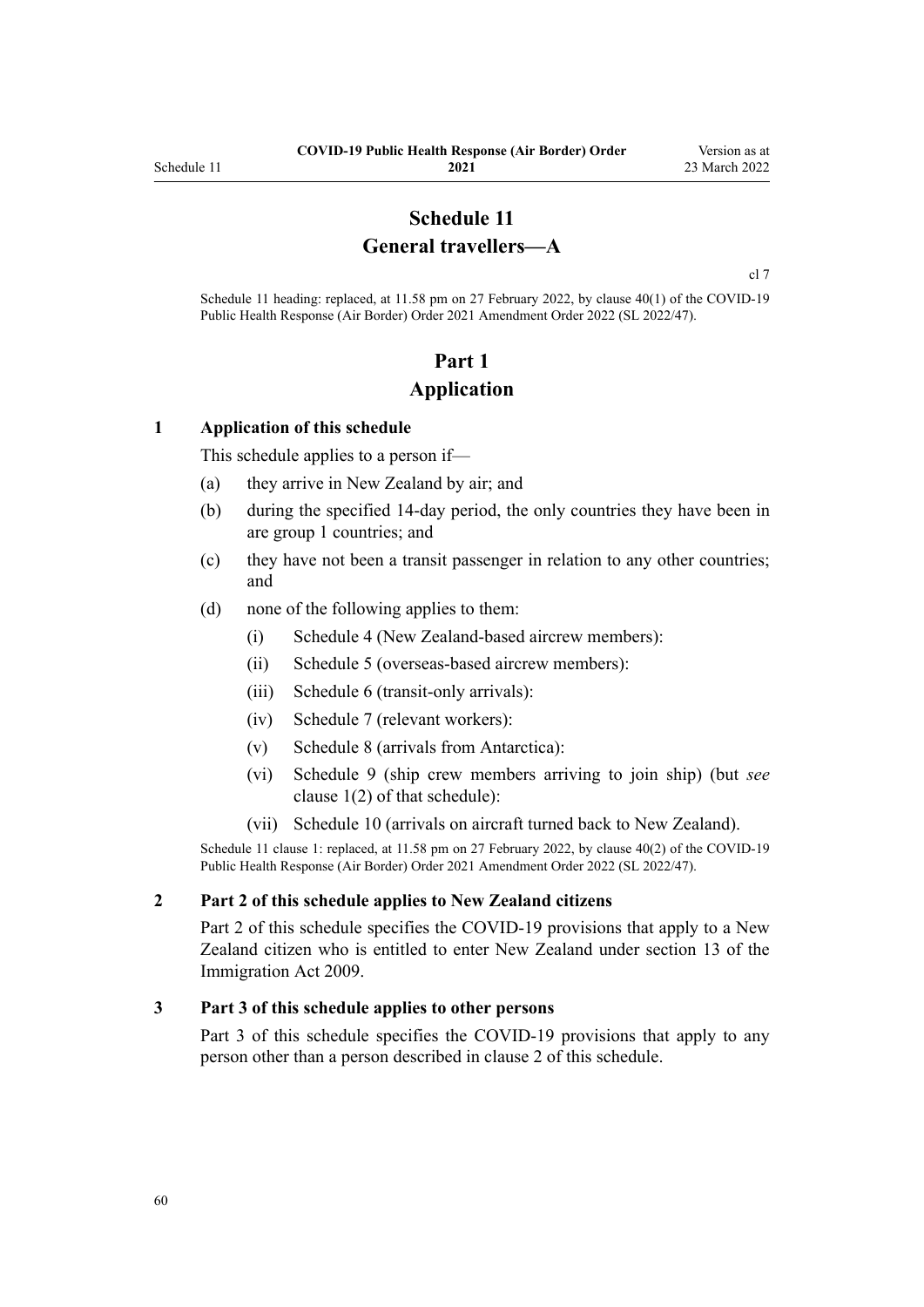## **Part 2 New Zealand citizens (A)**

<span id="page-60-0"></span>Schedule 11 Part 2 heading: amended, at 11.58 pm on 27 February 2022, by [clause 40\(3\)](http://legislation.govt.nz/pdflink.aspx?id=LMS650887) of the COVID-19 Public Health Response (Air Border) Order 2021 Amendment Order 2022 (SL 2022/47).

| <b>Clause</b>    | <b>Brief description</b>                                                                                  | Modification                                                                                                                                                                                                                                                                             |
|------------------|-----------------------------------------------------------------------------------------------------------|------------------------------------------------------------------------------------------------------------------------------------------------------------------------------------------------------------------------------------------------------------------------------------------|
|                  | Consequences                                                                                              |                                                                                                                                                                                                                                                                                          |
| cl 8             | No isolation or quarantine required                                                                       | The chief executive of the Ministry of<br>Business, Innovation, and Employment<br>may, at the request of the person or<br>someone acting on their behalf,<br>authorise that the person be isolated or<br>quarantined in accordance with Part 1 of<br>the Isolation and Quarantine Order. |
|                  | Conditions to satisfy before arrival                                                                      |                                                                                                                                                                                                                                                                                          |
| cl <sub>12</sub> | Must have traveller pass                                                                                  |                                                                                                                                                                                                                                                                                          |
| cl <sub>16</sub> | Must not be waiting for test results                                                                      |                                                                                                                                                                                                                                                                                          |
| $cl$ 16A         | Must not exhibit COVID-19 symptoms (or<br>must have certificate)                                          |                                                                                                                                                                                                                                                                                          |
| $cl$ 17          | Must not be subject to public health<br>direction in another country                                      |                                                                                                                                                                                                                                                                                          |
| cl 18            | Must not have prematurely ended period of<br>isolation or quarantine                                      |                                                                                                                                                                                                                                                                                          |
|                  | Conditions to satisfy before, on, or after arrival                                                        |                                                                                                                                                                                                                                                                                          |
| cl 23            | Must make traveller declaration at certain<br>times                                                       |                                                                                                                                                                                                                                                                                          |
| cl 24            | Must provide, at certain times, information<br>necessary to support public health response<br>to COVID-19 |                                                                                                                                                                                                                                                                                          |
| cl 28            | Must wear face covering in certain places<br>or circumstances                                             |                                                                                                                                                                                                                                                                                          |
| cl 29            | Must answer to authorised officers                                                                        |                                                                                                                                                                                                                                                                                          |
| $cl$ 30          | Must produce evidence of compliance with<br>COVID-19 provisions                                           |                                                                                                                                                                                                                                                                                          |
| $cl$ 31          | Must not provide false or misleading<br>information or evidence                                           |                                                                                                                                                                                                                                                                                          |
|                  | Conditions to satisfy on or after arrival                                                                 |                                                                                                                                                                                                                                                                                          |
| $cl$ 36          | Must maintain physical distancing                                                                         |                                                                                                                                                                                                                                                                                          |
| $cl$ 37          | Must wear personal protective equipment<br>as directed                                                    |                                                                                                                                                                                                                                                                                          |
|                  | <b>Breach of conditions</b>                                                                               |                                                                                                                                                                                                                                                                                          |
| $cl$ 39          | Subpart 3 applies if person breaches<br>COVID-19 provision that applies to them                           |                                                                                                                                                                                                                                                                                          |
|                  | Schedule 11 Part 2: amended, at 11.59 pm on 18 March 2022, by clause 7(1) of the COVID-19 Public          |                                                                                                                                                                                                                                                                                          |

Health Response (Air Border) Amendment Order (No 2) 2022 (SL 2022/75).

Schedule 11 Part 2: amended, at 11.59 pm on 18 March 2022, by [clause 7\(2\)](http://legislation.govt.nz/pdflink.aspx?id=LMS664433) of the COVID-19 Public Health Response (Air Border) Amendment Order (No 2) 2022 (SL 2022/75).

Schedule 11 Part 2: amended, at 11.58 pm on 27 February 2022, by [clause 40\(4\)](http://legislation.govt.nz/pdflink.aspx?id=LMS650887) of the COVID-19 Public Health Response (Air Border) Order 2021 Amendment Order 2022 (SL 2022/47).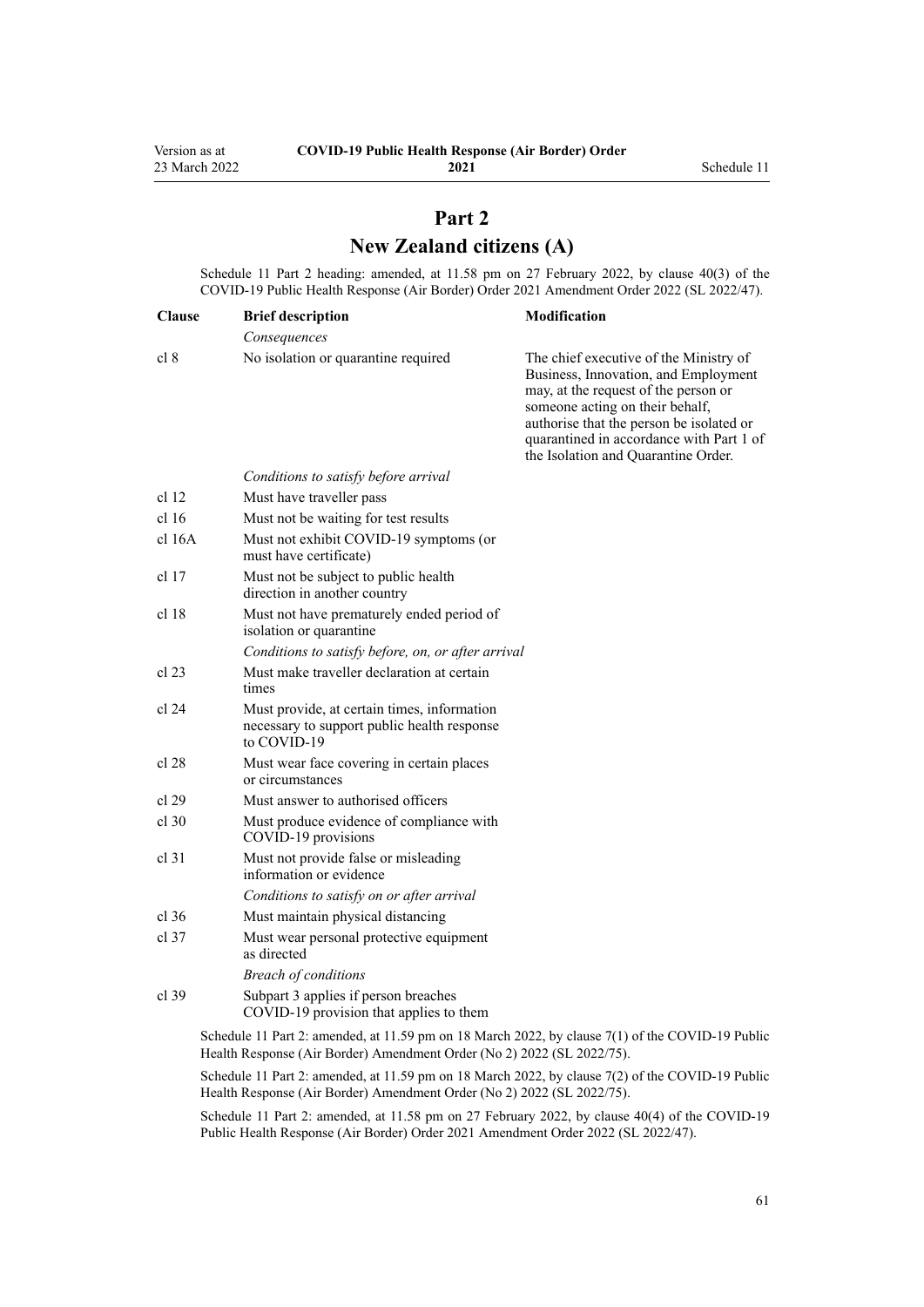<span id="page-61-0"></span>

|             | <b>COVID-19 Public Health Response (Air Border) Order</b> | Version as at |
|-------------|-----------------------------------------------------------|---------------|
| Schedule 11 | 2021                                                      | 23 March 2022 |

Schedule 11 Part 2: amended, at 11.58 pm on 27 February 2022, by [clause 40\(5\)](http://legislation.govt.nz/pdflink.aspx?id=LMS650887) of the COVID-19 Public Health Response (Air Border) Order 2021 Amendment Order 2022 (SL 2022/47).

## **Part 3**

# **Persons other than New Zealand citizens (A)**

Schedule 11 Part 3 heading: amended, at 11.58 pm on 27 February 2022, by [clause 40\(6\)](http://legislation.govt.nz/pdflink.aspx?id=LMS650887) of the COVID-19 Public Health Response (Air Border) Order 2021 Amendment Order 2022 (SL 2022/47).

| <b>Clause</b>    | <b>Brief description</b>                                                                                  | <b>Modification</b>                                                                                                                                                                                                                                                                      |
|------------------|-----------------------------------------------------------------------------------------------------------|------------------------------------------------------------------------------------------------------------------------------------------------------------------------------------------------------------------------------------------------------------------------------------------|
|                  | Consequences                                                                                              |                                                                                                                                                                                                                                                                                          |
| cl 8             | No isolation or quarantine required                                                                       | The chief executive of the Ministry of<br>Business, Innovation, and Employment<br>may, at the request of the person or<br>someone acting on their behalf,<br>authorise that the person be isolated or<br>quarantined in accordance with Part 1 of<br>the Isolation and Quarantine Order. |
|                  | Conditions to satisfy before arrival                                                                      |                                                                                                                                                                                                                                                                                          |
| cl <sub>12</sub> | Must have traveller pass                                                                                  |                                                                                                                                                                                                                                                                                          |
| cl <sub>13</sub> | Must be vaccinated or be excused by<br>certificate (unless under 17 years of age)                         | The person may arrive in New Zealand<br>without being vaccinated if they are a<br>person specified in clause $13(2)(b)$ or (c)<br>(which applies to certain refugees and<br>their family members and citizens of<br>Afghanistan). In that case, clause 8<br>continues to apply to them.  |
| cl 16            | Must not be waiting for test results                                                                      |                                                                                                                                                                                                                                                                                          |
| $cl$ 16A         | Must not exhibit COVID-19 symptoms (or<br>must have certificate)                                          |                                                                                                                                                                                                                                                                                          |
| cl <sub>17</sub> | Must not be subject to public health<br>direction in another country                                      |                                                                                                                                                                                                                                                                                          |
| cl <sub>18</sub> | Must not have prematurely ended period of<br>isolation or quarantine                                      |                                                                                                                                                                                                                                                                                          |
|                  | Conditions to satisfy before, on, and after arrival                                                       |                                                                                                                                                                                                                                                                                          |
| $cl$ 23          | Must make traveller declaration at certain<br>times                                                       |                                                                                                                                                                                                                                                                                          |
| cl 24            | Must provide, at certain times, information<br>necessary to support public health response<br>to COVID-19 |                                                                                                                                                                                                                                                                                          |
| cl 28            | Must wear face covering in certain places<br>or circumstances                                             |                                                                                                                                                                                                                                                                                          |
| cl 29            | Must answer to authorised officers                                                                        |                                                                                                                                                                                                                                                                                          |
| cl.30            | Must produce evidence of compliance with<br>COVID-19 provisions                                           |                                                                                                                                                                                                                                                                                          |
| cl <sub>31</sub> | Must not provide false or misleading<br>information or evidence                                           |                                                                                                                                                                                                                                                                                          |
|                  | Conditions to satisfy on or after arrival                                                                 |                                                                                                                                                                                                                                                                                          |
| cl.36            | Must maintain physical distancing                                                                         |                                                                                                                                                                                                                                                                                          |
| cl.37            | Must wear personal protective equipment<br>as directed                                                    |                                                                                                                                                                                                                                                                                          |
|                  | <b>Breach of conditions</b>                                                                               |                                                                                                                                                                                                                                                                                          |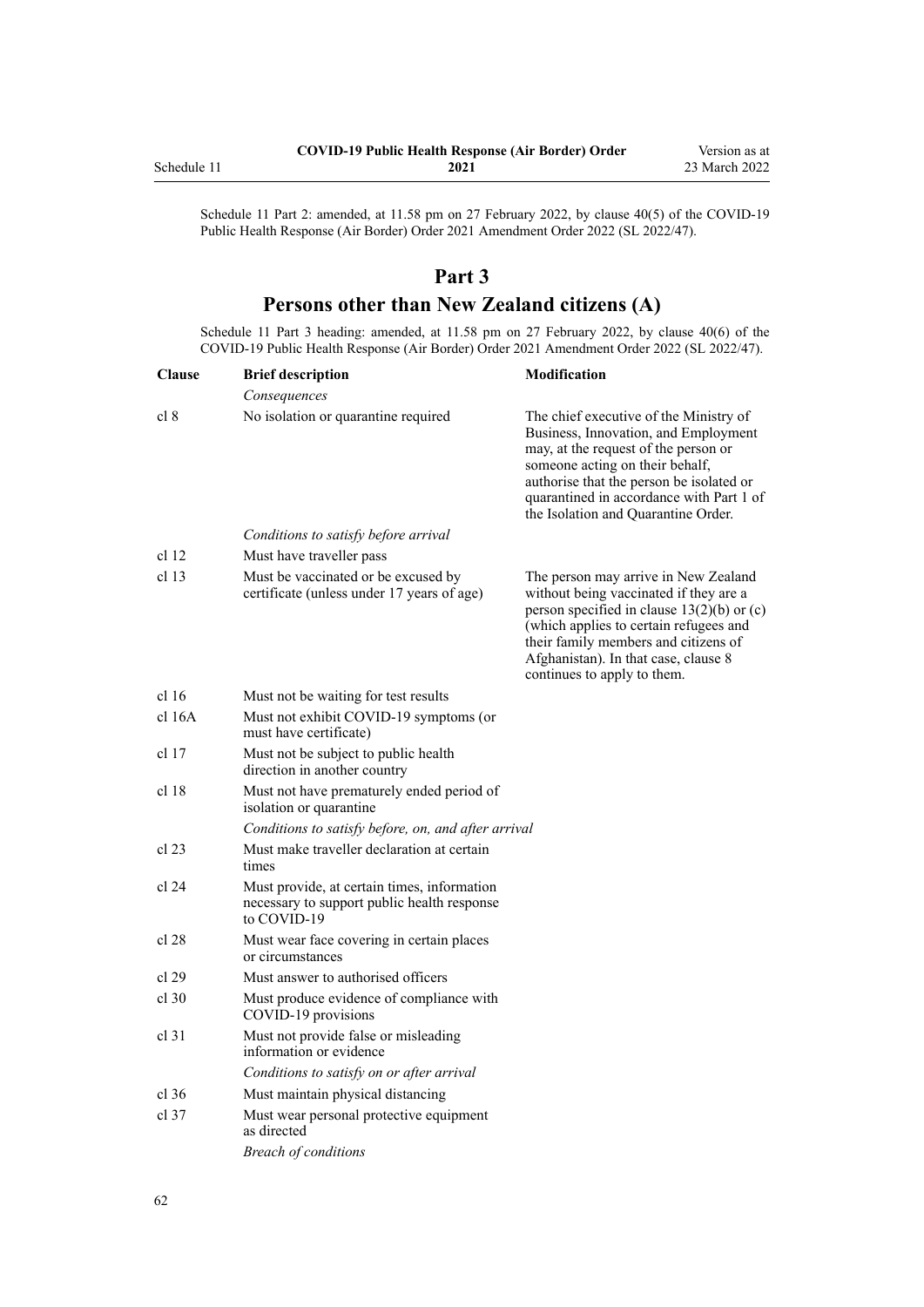| Version as at | <b>COVID-19 Public Health Response (Air Border) Order</b> |
|---------------|-----------------------------------------------------------|
| 23 March 2022 | 2021                                                      |

#### **Clause Brief description Modification**

**2021** Schedule 11

[cl 39](#page-22-0) [Subpart 3](#page-22-0) applies if person breaches

COVID-19 provision that applies to them

Schedule 11 Part 3: amended, at 11.59 pm on 18 March 2022, by [clause 7\(3\)](http://legislation.govt.nz/pdflink.aspx?id=LMS664433) of the COVID-19 Public Health Response (Air Border) Amendment Order (No 2) 2022 (SL 2022/75).

Schedule 11 Part 3: amended, at 11.59 pm on 18 March 2022, by [clause 7\(4\)](http://legislation.govt.nz/pdflink.aspx?id=LMS664433) of the COVID-19 Public Health Response (Air Border) Amendment Order (No 2) 2022 (SL 2022/75).

Schedule 11 Part 3: amended, at 11.58 pm on 27 February 2022, by [clause 40\(7\)](http://legislation.govt.nz/pdflink.aspx?id=LMS650887) of the COVID-19 Public Health Response (Air Border) Order 2021 Amendment Order 2022 (SL 2022/47).

Schedule 11 Part 3: amended, at 11.58 pm on 27 February 2022, by [clause 40\(8\)](http://legislation.govt.nz/pdflink.aspx?id=LMS650887) of the COVID-19 Public Health Response (Air Border) Order 2021 Amendment Order 2022 (SL 2022/47).

Schedule 11 Part 3: amended, at 11.58 pm on 27 February 2022, by [clause 40\(9\)](http://legislation.govt.nz/pdflink.aspx?id=LMS650887) of the COVID-19 Public Health Response (Air Border) Order 2021 Amendment Order 2022 (SL 2022/47).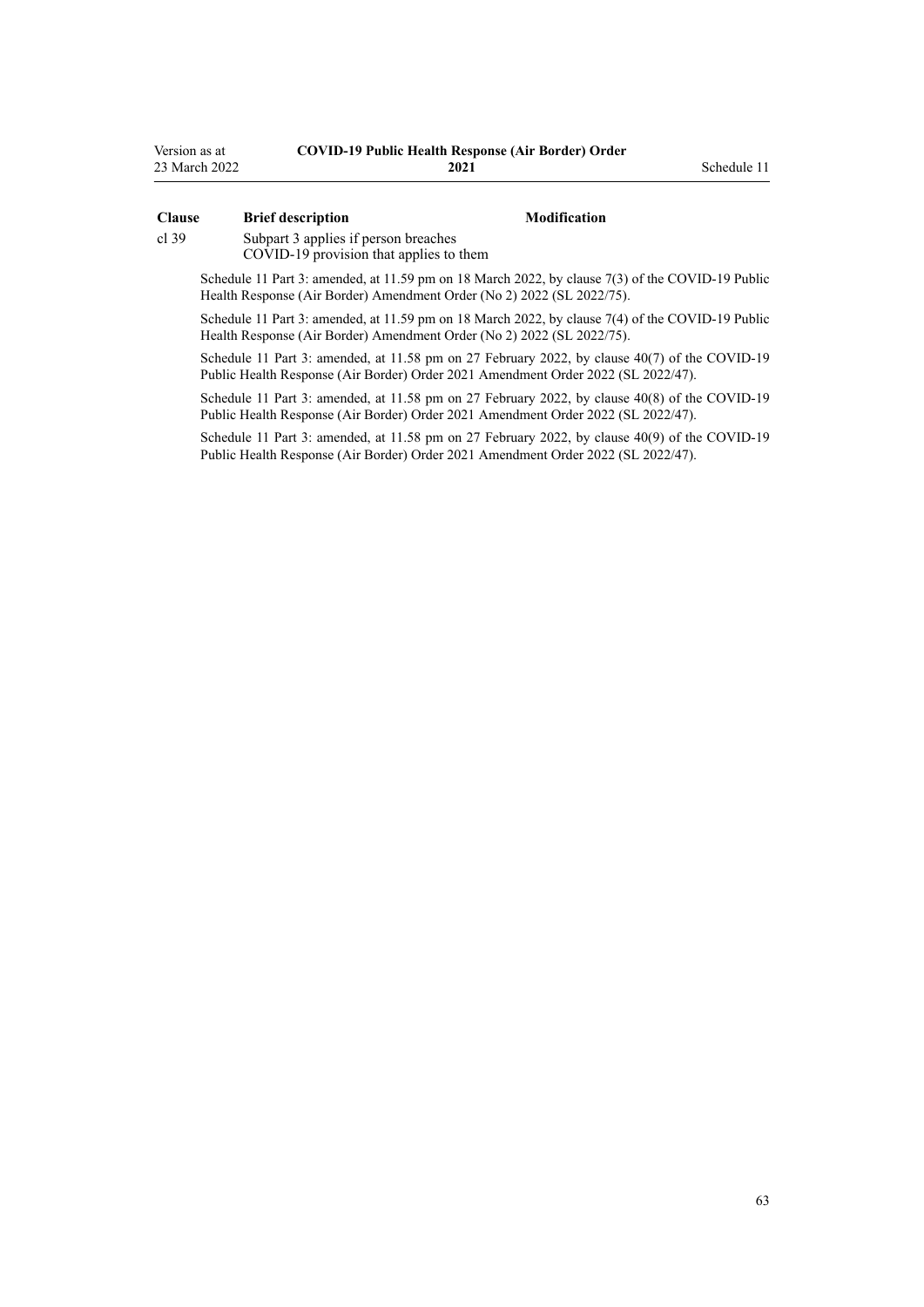## **Schedule 12 General travellers—B**

[cl 7](#page-9-0)

Schedule 12 heading: replaced, at 11.58 pm on 27 February 2022, by [clause 41\(1\)](http://legislation.govt.nz/pdflink.aspx?id=LMS650896) of the COVID-19 Public Health Response (Air Border) Order 2021 Amendment Order 2022 (SL 2022/47).

# **Part 1 Application**

#### **1 Application of this schedule**

- (1) This schedule applies to a person if—
	- (a) they arrive in New Zealand by air; and
	- (b) during the specified 14-day period,—
		- (i) they have been in a group 2 country; and
		- (ii) the only countries they have been in are group 1 countries or group 2 countries; and
	- (c) none of the following applies to them:
		- (i) [Schedule 4](#page-38-0) (New Zealand-based aircrew members):
		- (ii) [Schedule 5](#page-40-0) (overseas-based aircrew members):
		- (iii) [Schedule 6](#page-44-0) (transit-only arrivals):
		- (iv) [Schedule 7](#page-46-0) (relevant workers):
		- (v) [Schedule 8](#page-53-0) (arrivals from Antarctica):
		- (vi) [Schedule 9](#page-55-0) (ship crew members arriving to join ship):
		- (vii) [Schedule 10](#page-57-0) (arrivals on aircraft turned back to New Zealand).
- (2) *[Revoked]*
- (3) For the purpose of this clause, a person has not been in a country if they were only a transit passenger in relation to that country.

Schedule 12 clause 1(1): replaced, at 11.58 pm on 27 February 2022, by [clause 41\(2\)](http://legislation.govt.nz/pdflink.aspx?id=LMS650896) of the COVID-19 Public Health Response (Air Border) Order 2021 Amendment Order 2022 (SL 2022/47).

Schedule 12 clause 1(2): revoked, at 11.58 pm on 27 February 2022, by [clause 41\(2\)](http://legislation.govt.nz/pdflink.aspx?id=LMS650896) of the COVID-19 Public Health Response (Air Border) Order 2021 Amendment Order 2022 (SL 2022/47).

#### **2 Part 2 of this schedule applies to New Zealand citizens**

[Part 2](#page-64-0) of this schedule specifies the COVID-19 provisions that apply to a New Zealand citizen who is entitled to enter New Zealand under [section 13](http://legislation.govt.nz/pdflink.aspx?id=DLM1440595) of the Immigration Act 2009.

#### **3 Part 3 of this schedule applies to other persons**

[Part 3](#page-65-0) of this schedule specifies the COVID-19 provisions that apply to any person other than a person described in clause 2 of this schedule.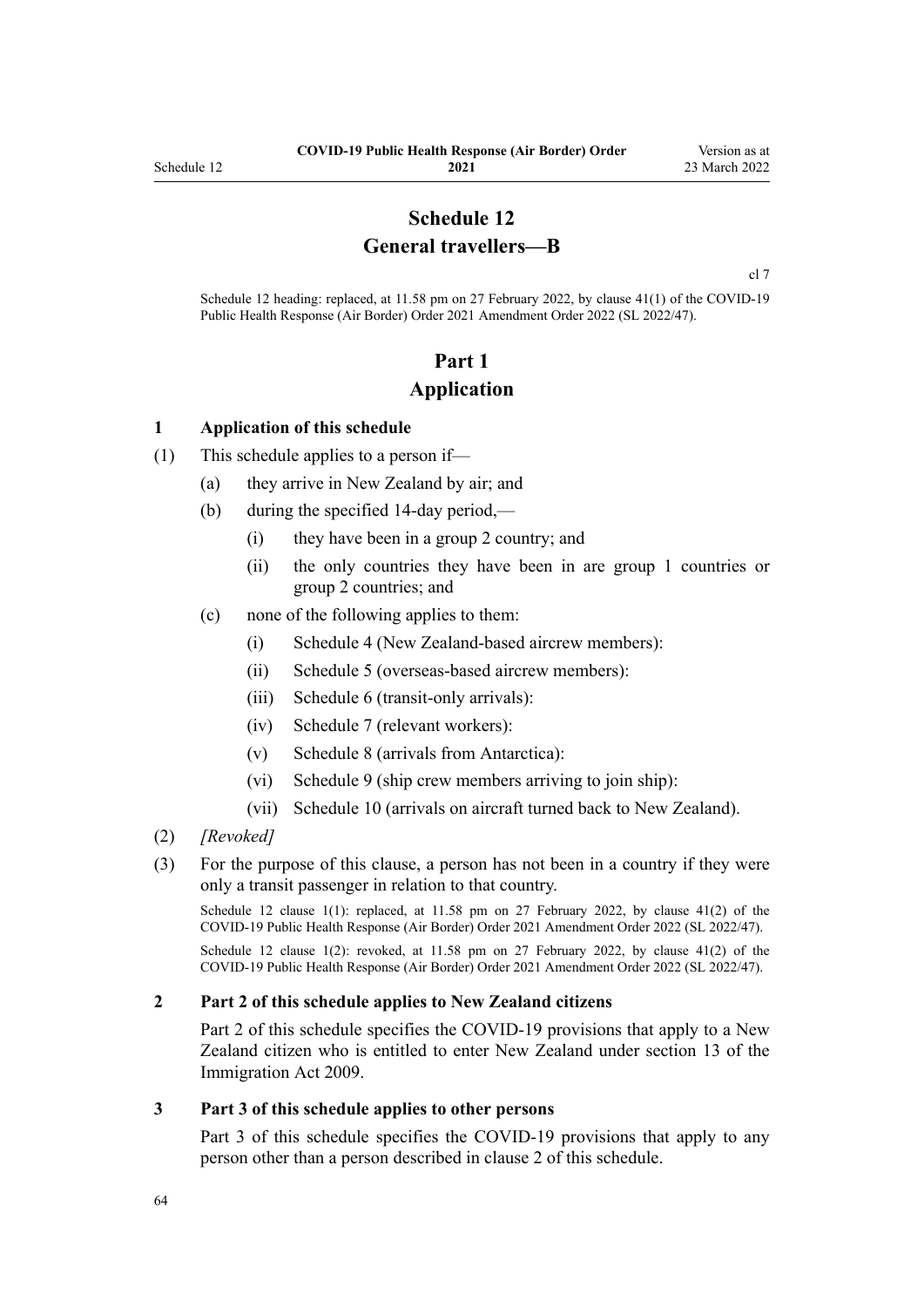# **Part 2 New Zealand citizens (B)**

<span id="page-64-0"></span>Schedule 12 Part 2 heading: amended, at 11.58 pm on 27 February 2022, by [clause 41\(3\)](http://legislation.govt.nz/pdflink.aspx?id=LMS650896) of the COVID-19 Public Health Response (Air Border) Order 2021 Amendment Order 2022 (SL 2022/47).

| <b>Clause</b>    | <b>Brief description</b>                                                                                   | Modification                                                                                                                                                                          |
|------------------|------------------------------------------------------------------------------------------------------------|---------------------------------------------------------------------------------------------------------------------------------------------------------------------------------------|
|                  | Consequences                                                                                               |                                                                                                                                                                                       |
| cl 8             | No isolation or quarantine required                                                                        | After the person arrives in New Zealand,<br>they must undergo testing for<br>COVID-19 in accordance with the<br>COVID-19 Public Health Response<br>(Testing for COVID-19) Order 2022. |
|                  | Conditions to satisfy before arrival                                                                       |                                                                                                                                                                                       |
| cl <sub>12</sub> | Must have traveller pass                                                                                   |                                                                                                                                                                                       |
| cl <sub>13</sub> | Must be vaccinated or be excused by<br>certificate (unless under 17 years of age)                          | See clause 13(2), which allows certain<br>persons, including New Zealand<br>citizens, to arrive in New Zealand<br>without being vaccinated.                                           |
| cl 14            | Must have pre-departure test for<br>COVID-19 or be excused by certificate<br>(unless under 2 years of age) |                                                                                                                                                                                       |
| cl <sub>15</sub> | Must have negative result from pre-<br>departure test for COVID-19 (or<br>certificate)                     |                                                                                                                                                                                       |
| cl 16            | Must not be waiting for test results                                                                       |                                                                                                                                                                                       |
| cl 16A           | Must not exhibit COVID-19 symptoms (or<br>must have certificate)                                           |                                                                                                                                                                                       |
| cl <sub>17</sub> | Must not be subject to public health<br>direction in another country                                       |                                                                                                                                                                                       |
| cl <sub>18</sub> | Must not have prematurely ended period of<br>isolation or quarantine                                       |                                                                                                                                                                                       |
|                  | Conditions to satisfy before, on, or after arrival                                                         |                                                                                                                                                                                       |
| cl 23            | Must make traveller declaration at certain<br>times                                                        |                                                                                                                                                                                       |
| cl 24            | Must provide, at certain times, information<br>necessary to support public health response<br>to COVID-19  |                                                                                                                                                                                       |
| cl 28            | Must wear face covering in certain places<br>or circumstances                                              |                                                                                                                                                                                       |
| cl 29            | Must answer to authorised officers                                                                         |                                                                                                                                                                                       |
| $cl$ 30          | Must produce evidence of compliance with<br>COVID-19 provisions                                            |                                                                                                                                                                                       |
| $cl$ 31          | Must not provide false or misleading<br>information or evidence                                            |                                                                                                                                                                                       |
|                  | Conditions to satisfy on or after arrival                                                                  |                                                                                                                                                                                       |
| $cl$ 35          | Must comply with directions while<br>travelling to place of isolation or<br>quarantine or self-isolation   |                                                                                                                                                                                       |
| $cl$ 36          | Must maintain physical distancing                                                                          |                                                                                                                                                                                       |
| $cl$ 37          | Must wear personal protective equipment<br>as directed                                                     |                                                                                                                                                                                       |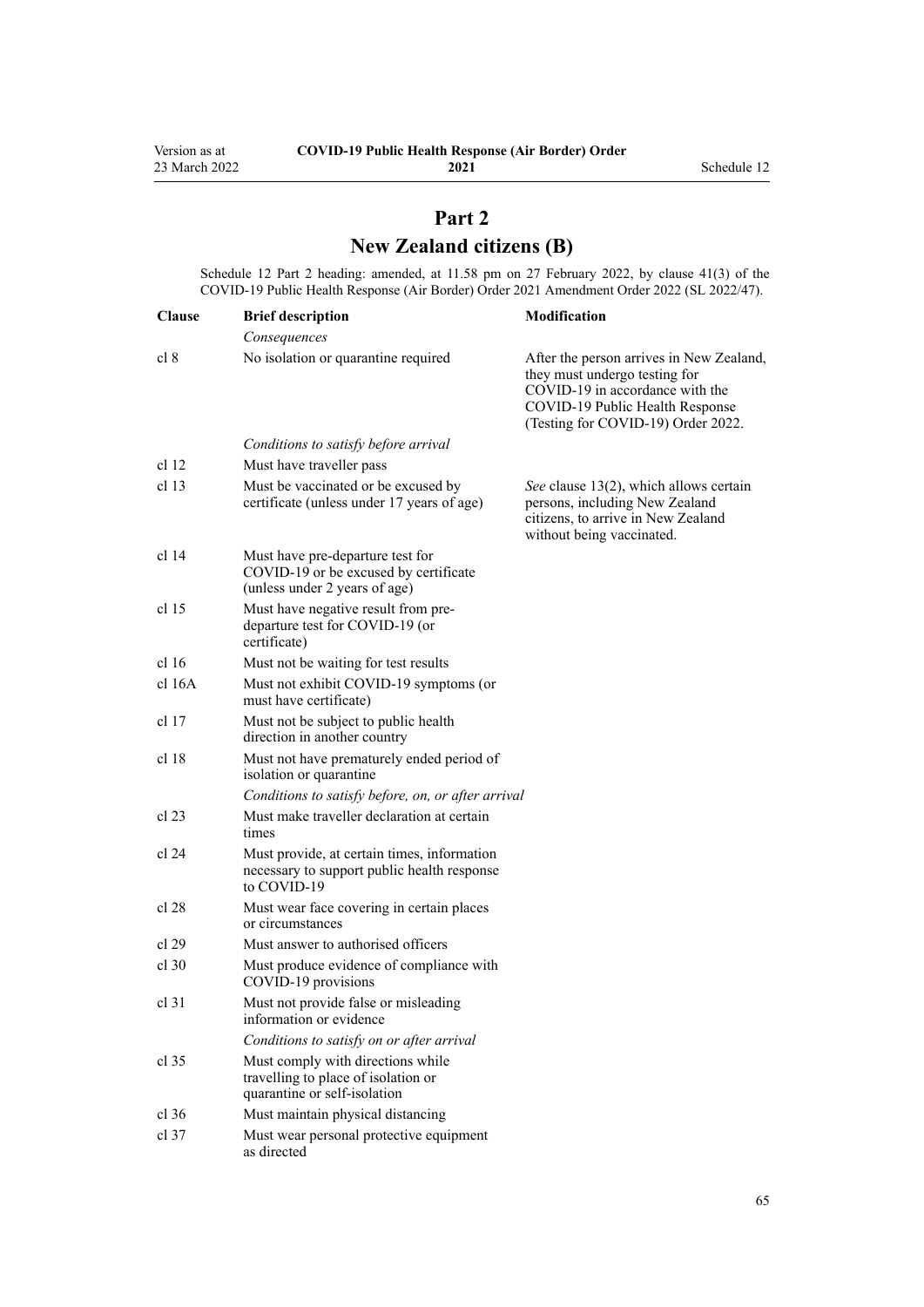| <b>Clause</b>                                                                              | <b>Brief description</b>                                                                                                                                                           | Modification                                                                                                                                                                          |  |  |
|--------------------------------------------------------------------------------------------|------------------------------------------------------------------------------------------------------------------------------------------------------------------------------------|---------------------------------------------------------------------------------------------------------------------------------------------------------------------------------------|--|--|
| $cl$ 39                                                                                    | <b>Breach of conditions</b><br>Subpart 3 applies if person breaches                                                                                                                |                                                                                                                                                                                       |  |  |
|                                                                                            | COVID-19 provision that applies to them                                                                                                                                            |                                                                                                                                                                                       |  |  |
|                                                                                            | Schedule 12 Part 2: amended, at 11.59 pm on 18 March 2022, by clause 8(1) of the COVID-19 Public<br>Health Response (Air Border) Amendment Order (No 2) 2022 (SL 2022/75).         |                                                                                                                                                                                       |  |  |
|                                                                                            | Schedule 12 Part 2: amended, at 11.59 pm on 18 March 2022, by clause 8(2) of the COVID-19 Public<br>Health Response (Air Border) Amendment Order (No 2) 2022 (SL 2022/75).         |                                                                                                                                                                                       |  |  |
|                                                                                            | Schedule 12 Part 2: amended, at 11.59 pm on 2 March 2022, by clause 14(1) of the COVID-19 Public<br>Health Response (Air Border) Amendment Order 2022 (SL 2022/49).                |                                                                                                                                                                                       |  |  |
|                                                                                            | Schedule 12 Part 2: amended, at 11.59 pm on 2 March 2022, by clause 14(2) of the COVID-19 Public<br>Health Response (Air Border) Amendment Order 2022 (SL 2022/49).                |                                                                                                                                                                                       |  |  |
|                                                                                            | Schedule 12 Part 2: amended, at 11.59 pm on 2 March 2022, by clause 14(3) of the COVID-19 Public<br>Health Response (Air Border) Amendment Order 2022 (SL 2022/49).                |                                                                                                                                                                                       |  |  |
|                                                                                            | Schedule 12 Part 2: amended, at 11.59 pm on 2 March 2022, by clause 14(4) of the COVID-19 Public<br>Health Response (Air Border) Amendment Order 2022 (SL 2022/49).                |                                                                                                                                                                                       |  |  |
|                                                                                            | Schedule 12 Part 2: amended, at 11.58 pm on 27 February 2022, by clause 41(5) of the COVID-19<br>Public Health Response (Air Border) Order 2021 Amendment Order 2022 (SL 2022/47). |                                                                                                                                                                                       |  |  |
|                                                                                            | Schedule 12 Part 2: amended, at 11.58 pm on 27 February 2022, by clause 41(6) of the COVID-19<br>Public Health Response (Air Border) Order 2021 Amendment Order 2022 (SL 2022/47). |                                                                                                                                                                                       |  |  |
|                                                                                            | Schedule 12 Part 2: amended, at 11.58 pm on 27 February 2022, by clause 41(7) of the COVID-19<br>Public Health Response (Air Border) Order 2021 Amendment Order 2022 (SL 2022/47). |                                                                                                                                                                                       |  |  |
|                                                                                            | Schedule 12 Part 2: amended, at 11.58 pm on 27 February 2022, by clause 41(8) of the COVID-19<br>Public Health Response (Air Border) Order 2021 Amendment Order 2022 (SL 2022/47). |                                                                                                                                                                                       |  |  |
|                                                                                            | Schedule 12 Part 2: amended, at 11.58 pm on 27 February 2022, by clause 41(9) of the COVID-19<br>Public Health Response (Air Border) Order 2021 Amendment Order 2022 (SL 2022/47). |                                                                                                                                                                                       |  |  |
|                                                                                            | Part 3                                                                                                                                                                             |                                                                                                                                                                                       |  |  |
|                                                                                            | Persons other than New Zealand citizens (B)                                                                                                                                        |                                                                                                                                                                                       |  |  |
|                                                                                            | Schedule 12 Part 3 heading: amended, at 11.58 pm on 27 February 2022, by clause 41(10) of the                                                                                      |                                                                                                                                                                                       |  |  |
| COVID-19 Public Health Response (Air Border) Order 2021 Amendment Order 2022 (SL 2022/47). |                                                                                                                                                                                    |                                                                                                                                                                                       |  |  |
| <b>Clause</b>                                                                              | <b>Brief description</b>                                                                                                                                                           | Modification                                                                                                                                                                          |  |  |
|                                                                                            | Consequences                                                                                                                                                                       |                                                                                                                                                                                       |  |  |
| cl 8                                                                                       | No isolation or quarantine required                                                                                                                                                | After the person arrives in New Zealand,<br>they must undergo testing for<br>COVID-19 in accordance with the<br>COVID-19 Public Health Response<br>(Testing for COVID-19) Order 2022. |  |  |
|                                                                                            | Conditions to satisfy before arrival                                                                                                                                               |                                                                                                                                                                                       |  |  |
| cl <sub>12</sub>                                                                           | Must have traveller pass                                                                                                                                                           |                                                                                                                                                                                       |  |  |
| cl <sub>13</sub>                                                                           | Must be vaccinated or be excused by<br>certificate (unless under 17 years of age)                                                                                                  | See clause 13(2), which allows certain<br>persons, including New Zealand<br>citizens, to arrive in New Zealand<br>without being vaccinated.                                           |  |  |
| cl 14                                                                                      | Must have pre-departure test for<br>COVID-19 or be excused by certificate<br>(unless under 2 years of age)                                                                         |                                                                                                                                                                                       |  |  |

<span id="page-65-0"></span>Schedule 12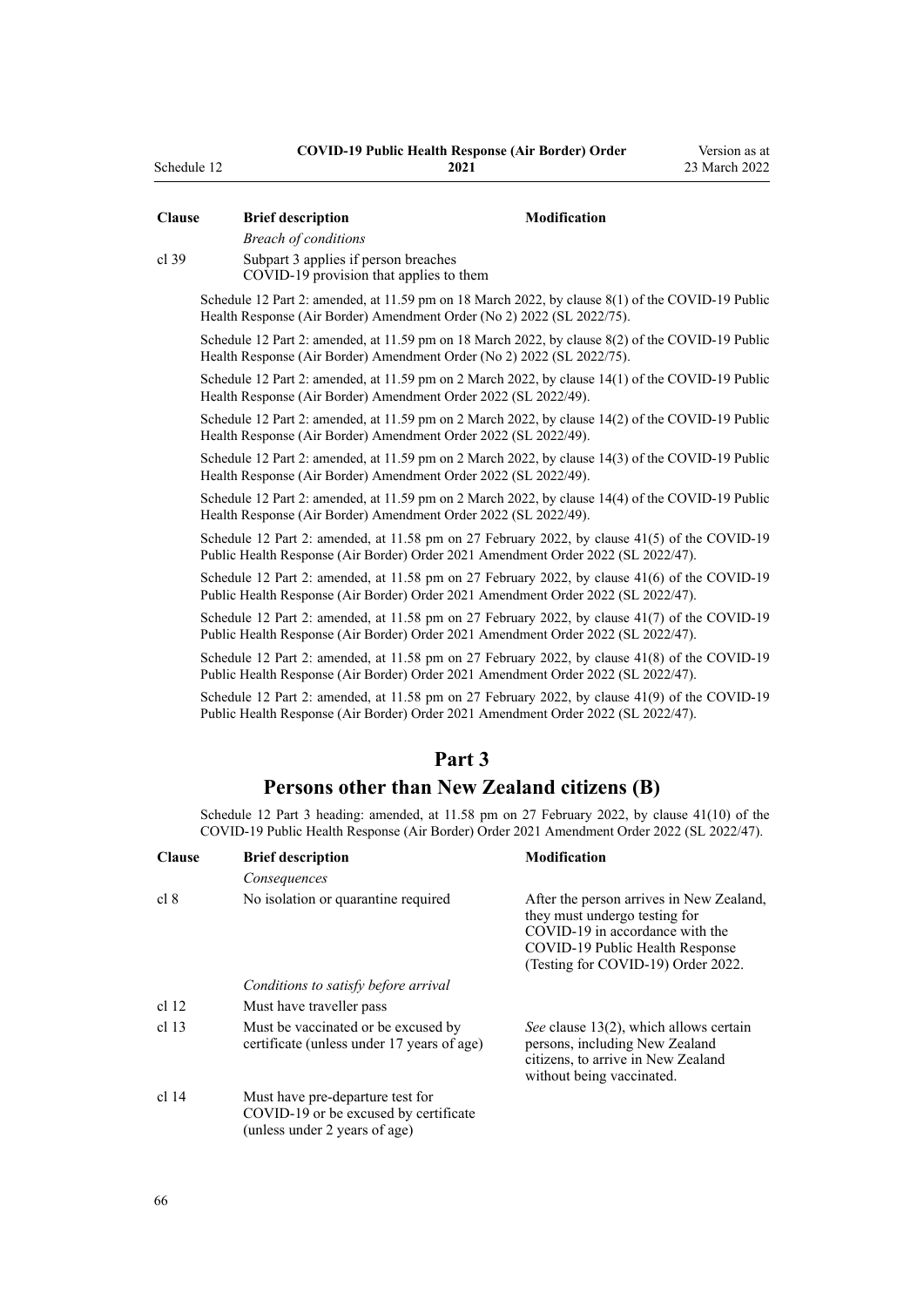| Version as at | <b>COVID-19 Public Health Response (Air Border) Order</b> |             |
|---------------|-----------------------------------------------------------|-------------|
| 23 March 2022 | 2021                                                      | Schedule 12 |

| <b>Clause</b> | <b>Brief description</b>                                                               | <b>Modification</b> |
|---------------|----------------------------------------------------------------------------------------|---------------------|
| cl 15         | Must have negative result from pre-<br>departure test for COVID-19 (or<br>certificate) |                     |
| cl 16         | Must not be waiting for test results                                                   |                     |
| cl 16A        | Must not exhibit COVID-19 symptoms (or<br>must have certificate)                       |                     |
| cl 17         | Must not be subject to public health<br>direction in another country                   |                     |
| cl 18         | Must not have prematurely ended period of<br>isolation or quarantine                   |                     |
|               | Conditions to satisfy before, on, or after arrival                                     |                     |
| cl 23         | Must make traveller declaration at certain<br>times                                    |                     |

- [cl 24](#page-17-0) Must provide, at certain times, information necessary to support public health response to COVID-19
- [cl 28](#page-18-0) Must wear face covering in certain places or circumstances
- [cl 29](#page-19-0) Must answer to authorised officers
- [cl 30](#page-19-0) Must produce evidence of compliance with COVID-19 provisions
- [cl 31](#page-20-0) Must not provide false or misleading information or evidence

*Conditions to satisfy on or after arrival*

- [cl 35](#page-21-0) Must comply with directions while travelling to place of isolation or quarantine or self-isolation
- [cl 36](#page-21-0) Must maintain physical distancing
- [cl 37](#page-22-0) Must wear personal protective equipment as directed *Breach of conditions*
- [cl 39](#page-22-0) [Subpart 3](#page-22-0) applies if person breaches COVID-19 provision that applies to them

Schedule 12 Part 3: amended, at 11.59 pm on 18 March 2022, by [clause 8\(3\)](http://legislation.govt.nz/pdflink.aspx?id=LMS664436) of the COVID-19 Public Health Response (Air Border) Amendment Order (No 2) 2022 (SL 2022/75).

Schedule 12 Part 3: amended, at 11.59 pm on 18 March 2022, by [clause 8\(4\)](http://legislation.govt.nz/pdflink.aspx?id=LMS664436) of the COVID-19 Public Health Response (Air Border) Amendment Order (No 2) 2022 (SL 2022/75).

Schedule 12 Part 3: amended, at 11.59 pm on 2 March 2022, by [clause 14\(5\)](http://legislation.govt.nz/pdflink.aspx?id=LMS653803) of the COVID-19 Public Health Response (Air Border) Amendment Order 2022 (SL 2022/49).

Schedule 12 Part 3: amended, at 11.59 pm on 2 March 2022, by [clause 14\(6\)](http://legislation.govt.nz/pdflink.aspx?id=LMS653803) of the COVID-19 Public Health Response (Air Border) Amendment Order 2022 (SL 2022/49).

Schedule 12 Part 3: amended, at 11.59 pm on 2 March 2022, by [clause 14\(7\)](http://legislation.govt.nz/pdflink.aspx?id=LMS653803) of the COVID-19 Public Health Response (Air Border) Amendment Order 2022 (SL 2022/49).

Schedule 12 Part 3: amended, at 11.59 pm on 2 March 2022, by [clause 14\(8\)](http://legislation.govt.nz/pdflink.aspx?id=LMS653803) of the COVID-19 Public Health Response (Air Border) Amendment Order 2022 (SL 2022/49).

Schedule 12 Part 3: amended, at 11.58 pm on 27 February 2022, by [clause 41\(12\)](http://legislation.govt.nz/pdflink.aspx?id=LMS650896) of the COVID-19 Public Health Response (Air Border) Order 2021 Amendment Order 2022 (SL 2022/47).

Schedule 12 Part 3: amended, at 11.58 pm on 27 February 2022, by [clause 41\(13\)](http://legislation.govt.nz/pdflink.aspx?id=LMS650896) of the COVID-19 Public Health Response (Air Border) Order 2021 Amendment Order 2022 (SL 2022/47).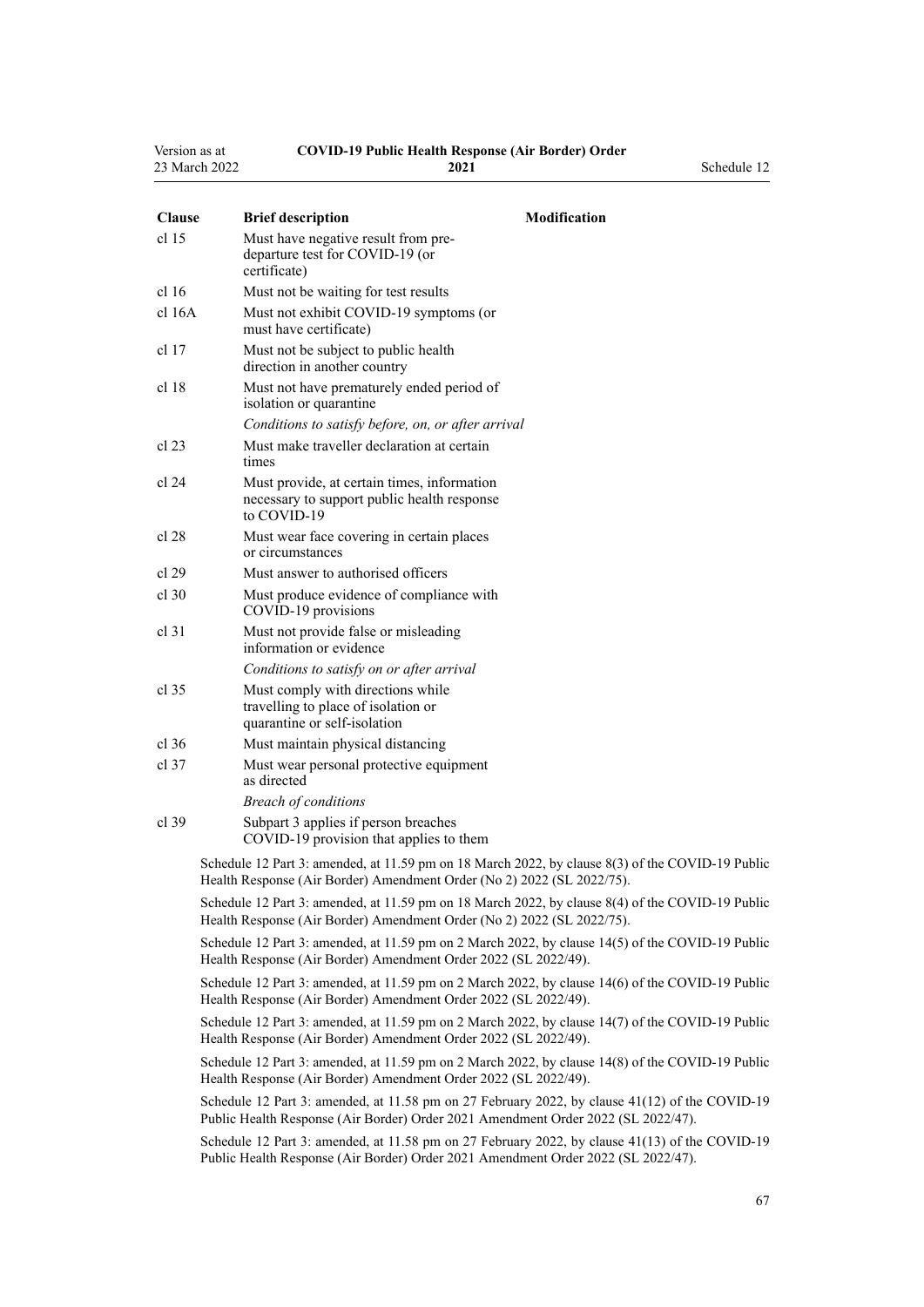|             | <b>COVID-19 Public Health Response (Air Border) Order</b> | Version as at |
|-------------|-----------------------------------------------------------|---------------|
| Schedule 12 | 2021                                                      | 23 March 2022 |

Schedule 12 Part 3: amended, at 11.58 pm on 27 February 2022, by [clause 41\(14\)](http://legislation.govt.nz/pdflink.aspx?id=LMS650896) of the COVID-19 Public Health Response (Air Border) Order 2021 Amendment Order 2022 (SL 2022/47).

Schedule 12 Part 3: amended, at 11.58 pm on 27 February 2022, by [clause 41\(15\)](http://legislation.govt.nz/pdflink.aspx?id=LMS650896) of the COVID-19 Public Health Response (Air Border) Order 2021 Amendment Order 2022 (SL 2022/47).

Schedule 12 Part 3: amended, at 11.58 pm on 27 February 2022, by [clause 41\(16\)](http://legislation.govt.nz/pdflink.aspx?id=LMS650896) of the COVID-19 Public Health Response (Air Border) Order 2021 Amendment Order 2022 (SL 2022/47).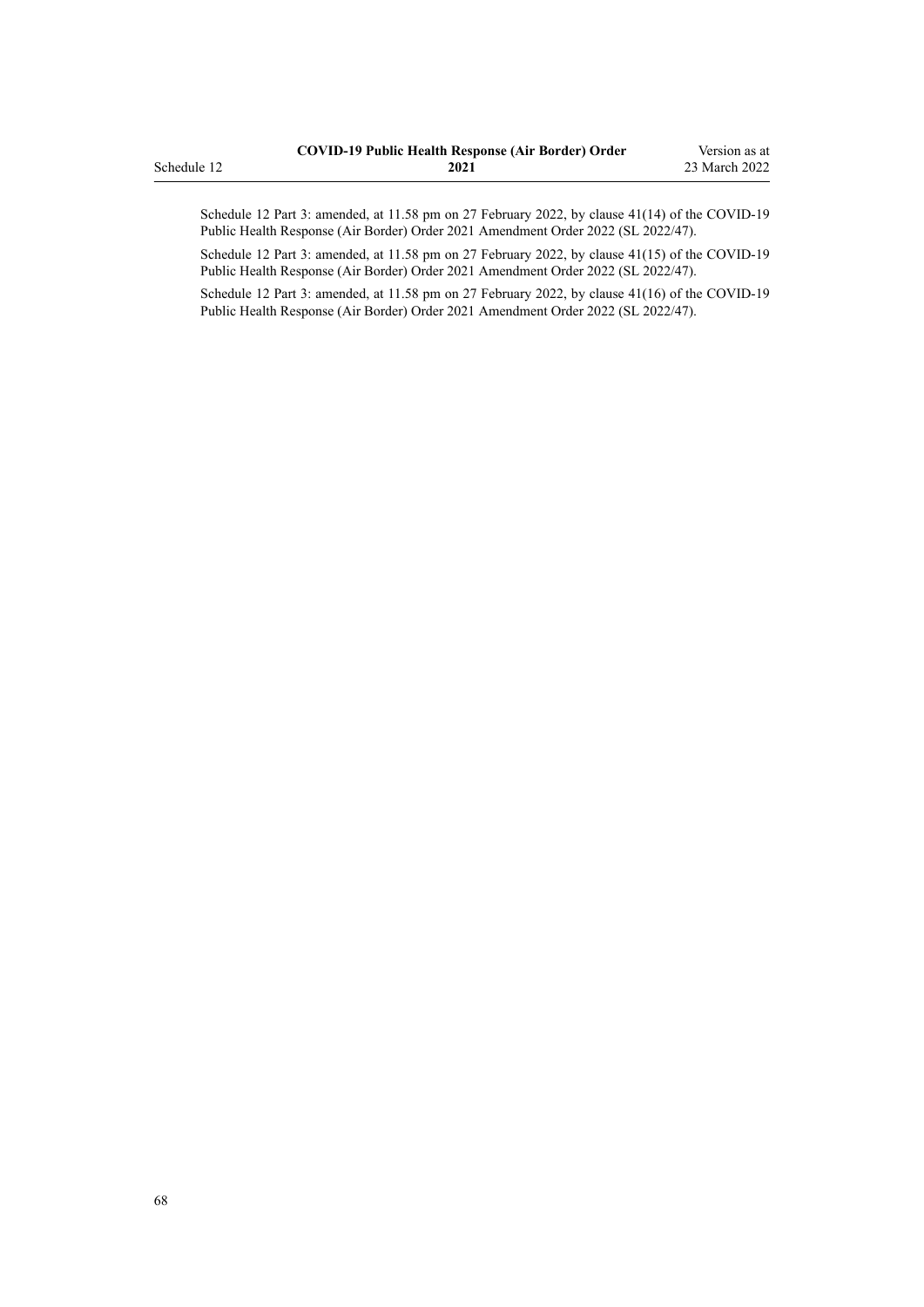## **Schedule 13 General travellers—C**

[cl 7](#page-9-0)

<span id="page-68-0"></span>Schedule 13 heading: amended, at 11.58 pm on 27 February 2022, by [clause 42\(1\)](http://legislation.govt.nz/pdflink.aspx?id=LMS650901) of the COVID-19 Public Health Response (Air Border) Order 2021 Amendment Order 2022 (SL 2022/47).

## **Part 1 Application of this schedule**

#### **1 Application of this schedule**

- (1) This schedule applies to a person if—
	- (a) they arrive in New Zealand by air; and
	- (b) during the specified 14-day period, they have been in a group 3 country; and
	- (c) none of the following applies to them:
		- (i) [Schedule 4](#page-38-0) (New Zealand-based aircrew members):
		- (ii) [Schedule 5](#page-40-0) (overseas-based aircrew members):
		- (iii) [Schedule 6](#page-44-0) (transit-only arrivals):
		- (iv) [Schedule 7](#page-46-0) (relevant workers):
		- (v) [Schedule 8](#page-53-0) (arrivals from Antarctica):
		- (vi) [Schedule 9](#page-55-0) (ship crew members arriving to join ship):
		- (vii) [Schedule 10](#page-57-0) (arrivals on aircraft turned back to New Zealand).
- (2) *[Revoked]*
- (3) For the purpose of this clause, a person has not been in a country if they were only a transit passenger in relation to that country.

Schedule 13 clause 1(1): replaced, at 11.58 pm on 27 February 2022, by [clause 42\(2\)](http://legislation.govt.nz/pdflink.aspx?id=LMS650901) of the COVID-19 Public Health Response (Air Border) Order 2021 Amendment Order 2022 (SL 2022/47).

Schedule 13 clause 1(2): revoked, at 11.58 pm on 27 February 2022, by [clause 42\(2\)](http://legislation.govt.nz/pdflink.aspx?id=LMS650901) of the COVID-19 Public Health Response (Air Border) Order 2021 Amendment Order 2022 (SL 2022/47).

#### **2 Part 2 of this schedule applies to New Zealand citizens and relevant family members**

[Part 2](#page-69-0) of this schedule specifies the COVID-19 provisions that apply to—

- (a) a New Zealand citizen who is entitled to enter New Zealand under [sec‐](http://legislation.govt.nz/pdflink.aspx?id=DLM1440595) [tion 13](http://legislation.govt.nz/pdflink.aspx?id=DLM1440595) of the Immigration Act 2009; or
- (b) a relevant family member of that New Zealand citizen arrives in New Zealand with that New Zealand citizen.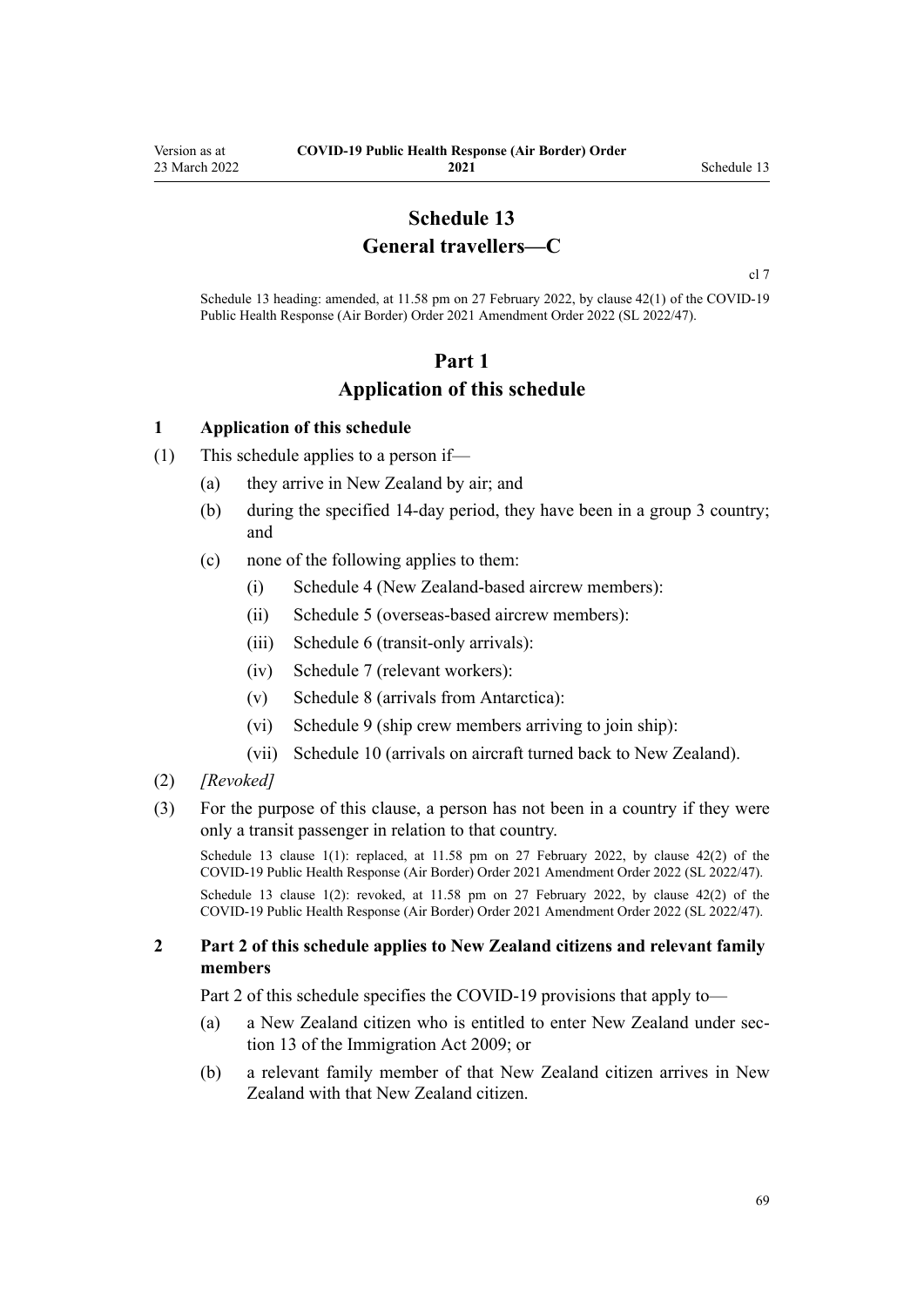## <span id="page-69-0"></span>**3 Part 3 of this schedule applies to other persons**

[Part 3](#page-70-0) of this schedule specifies the COVID-19 provisions that apply to any person other than a person described in [clause 2](#page-68-0) of this schedule.

## **Part 2 New Zealand citizens and relevant family members (C)**

Schedule 13 Part 2 heading: amended, at 11.58 pm on 27 February 2022, by [clause 42\(3\)](http://legislation.govt.nz/pdflink.aspx?id=LMS650901) of the COVID-19 Public Health Response (Air Border) Order 2021 Amendment Order 2022 (SL 2022/47).

| <b>Clause</b>    | <b>Brief description</b>                                                                                   | Modification                                                                                                                                                                                                                                                                          |
|------------------|------------------------------------------------------------------------------------------------------------|---------------------------------------------------------------------------------------------------------------------------------------------------------------------------------------------------------------------------------------------------------------------------------------|
|                  | Consequences                                                                                               |                                                                                                                                                                                                                                                                                       |
| cl 10            | Must enter managed isolation or<br>quarantine under Part 1 of Isolation and<br>Quarantine Order            | Clause 10 does not apply to the person if<br>they are under the age of 17 years and<br>arrive in New Zealand unaccompanied<br>by a relevant family member. Instead,<br>clause 9 applies to them and they must<br>self-isolate under Part 1D of the<br>Isolation and Quarantine Order. |
|                  | Conditions to satisfy before arrival                                                                       |                                                                                                                                                                                                                                                                                       |
| cl 14            | Must have pre-departure test for<br>COVID-19 or be excused by certificate<br>(unless under 2 years of age) |                                                                                                                                                                                                                                                                                       |
| cl <sub>15</sub> | Must have negative result from pre-<br>departure test for COVID-19 (or<br>certificate)                     |                                                                                                                                                                                                                                                                                       |
| cl 16            | Must not be waiting for test results                                                                       |                                                                                                                                                                                                                                                                                       |
| cl 16A           | Must not exhibit COVID-19 symptoms (or<br>must have certificate)                                           |                                                                                                                                                                                                                                                                                       |
| cl 17            | Must not be subject to public health<br>direction in another country                                       |                                                                                                                                                                                                                                                                                       |
| cl 18            | Must not have prematurely ended period of<br>isolation or quarantine                                       |                                                                                                                                                                                                                                                                                       |
| cl 21            | Must have confirmed allocation for<br>managed isolation or quarantine                                      |                                                                                                                                                                                                                                                                                       |
|                  | Conditions to satisfy before, on, or after arrival                                                         |                                                                                                                                                                                                                                                                                       |
| cl 28            | Must wear face covering in certain places<br>or circumstances                                              |                                                                                                                                                                                                                                                                                       |
| cl 29            | Must answer to authorised officers                                                                         |                                                                                                                                                                                                                                                                                       |
| $cl$ 30          | Must produce evidence of compliance with<br>COVID-19 provisions                                            |                                                                                                                                                                                                                                                                                       |
| $cl$ 31          | Must not provide false or misleading<br>information or evidence                                            |                                                                                                                                                                                                                                                                                       |
|                  | Conditions to satisfy on or after arrival                                                                  |                                                                                                                                                                                                                                                                                       |
| cl 32            | Must report for and undergo COVID-19<br>screening                                                          |                                                                                                                                                                                                                                                                                       |
| $cl$ 35          | Must comply with directions while<br>travelling to place of isolation or<br>quarantine or self-isolation   |                                                                                                                                                                                                                                                                                       |
| $cl$ 36          | Must maintain physical distancing                                                                          |                                                                                                                                                                                                                                                                                       |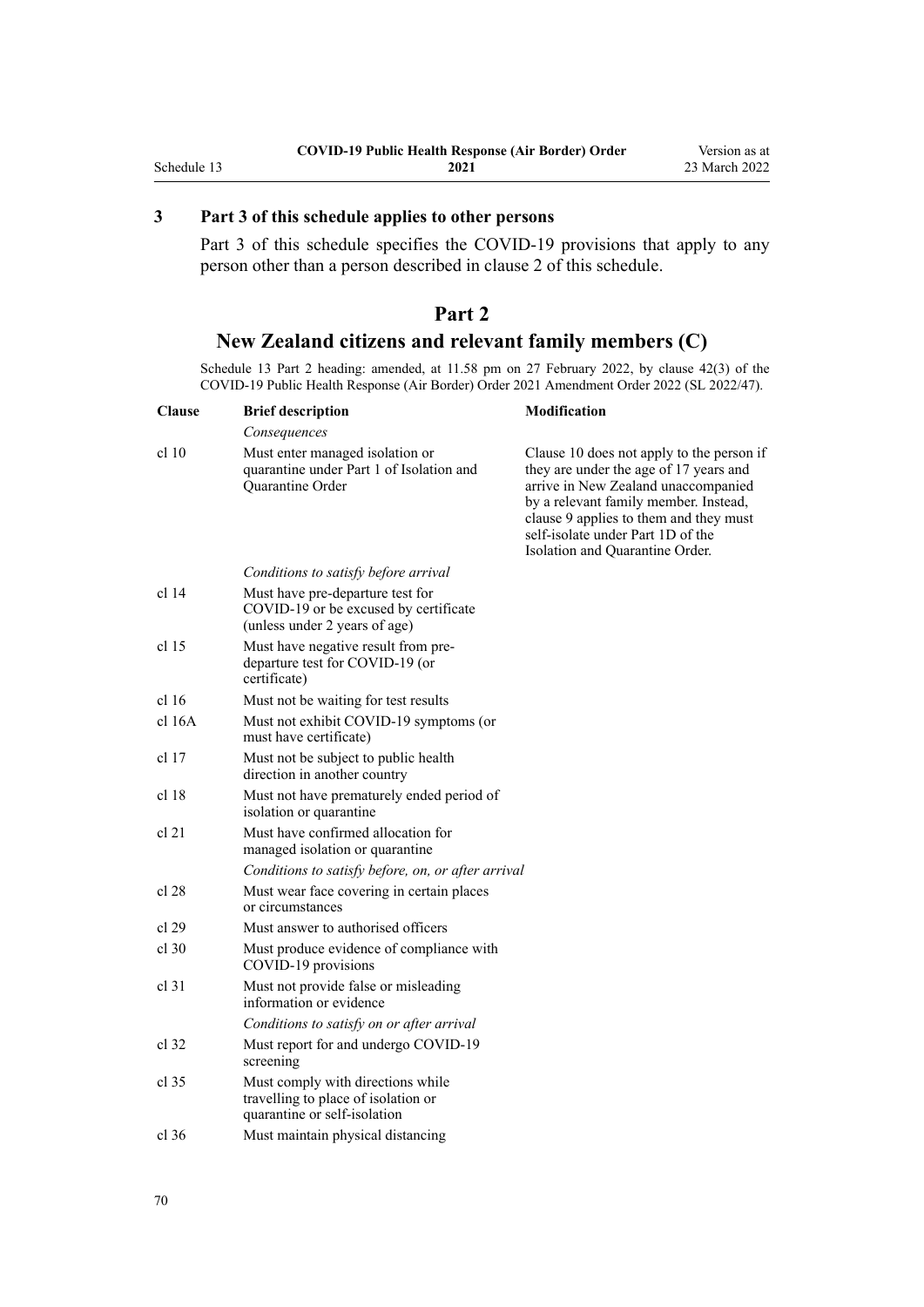<span id="page-70-0"></span>

| Version as at | <b>COVID-19 Public Health Response (Air Border) Order</b> |             |
|---------------|-----------------------------------------------------------|-------------|
| 23 March 2022 | 2021                                                      | Schedule 13 |

| <b>Clause</b> | <b>Brief description</b><br><b>Modification</b>                                                                                                                                    |
|---------------|------------------------------------------------------------------------------------------------------------------------------------------------------------------------------------|
| cl 37         | Must wear personal protective equipment<br>as directed                                                                                                                             |
|               | <b>Breach of conditions</b>                                                                                                                                                        |
| cl 39         | Subpart 3 applies if person breaches<br>COVID-19 provision that applies to them                                                                                                    |
|               | Schedule 13 Part 2: amended, at 11.58 pm on 27 February 2022, by clause 42(4) of the COVID-19<br>Public Health Response (Air Border) Order 2021 Amendment Order 2022 (SL 2022/47). |
|               | Schedule 13 Part 2: amended, at 11.58 pm on 27 February 2022, by clause 42(5) of the COVID-19<br>Public Health Response (Air Border) Order 2021 Amendment Order 2022 (SL 2022/47). |
|               | Schedule 13 Part 2: amended, at 11.58 pm on 27 February 2022, by clause 42(6) of the COVID-19<br>Public Health Response (Air Border) Order 2021 Amendment Order 2022 (SL 2022/47). |
|               | Schedule 13 Part 2: amended, at 11.58 pm on 27 February 2022, by clause 42(7) of the COVID-19<br>Public Health Response (Air Border) Order 2021 Amendment Order 2022 (SL 2022/47). |
|               | Schedule 13 Part 2: amended, at 11.58 pm on 27 February 2022, by clause 42(8) of the COVID-19                                                                                      |

Public Health Response (Air Border) Order 2021 Amendment Order 2022 (SL 2022/47). Schedule 13 Part 2: amended, at 11.58 pm on 27 February 2022, by [clause 42\(9\)](http://legislation.govt.nz/pdflink.aspx?id=LMS650901) of the COVID-19 Public Health Response (Air Border) Order 2021 Amendment Order 2022 (SL 2022/47).

## **Part 3**

## **Persons other than New Zealand citizens and relevant family members (C)**

Schedule 13 Part 3 heading: amended, at 11.58 pm on 27 February 2022, by [clause 42\(10\)](http://legislation.govt.nz/pdflink.aspx?id=LMS650901) of the COVID-19 Public Health Response (Air Border) Order 2021 Amendment Order 2022 (SL 2022/47).

| <b>Clause</b> | <b>Brief description</b>       |  |
|---------------|--------------------------------|--|
|               | Consequences                   |  |
| $cl$ 11       | Must not arrive in New Zealand |  |
|               | <b>Breach of conditions</b>    |  |

[cl 39](#page-22-0) [Subpart 3](#page-22-0) applies if person breaches COVID-19 provision that applies to them

#### **Clause Brief description Modification**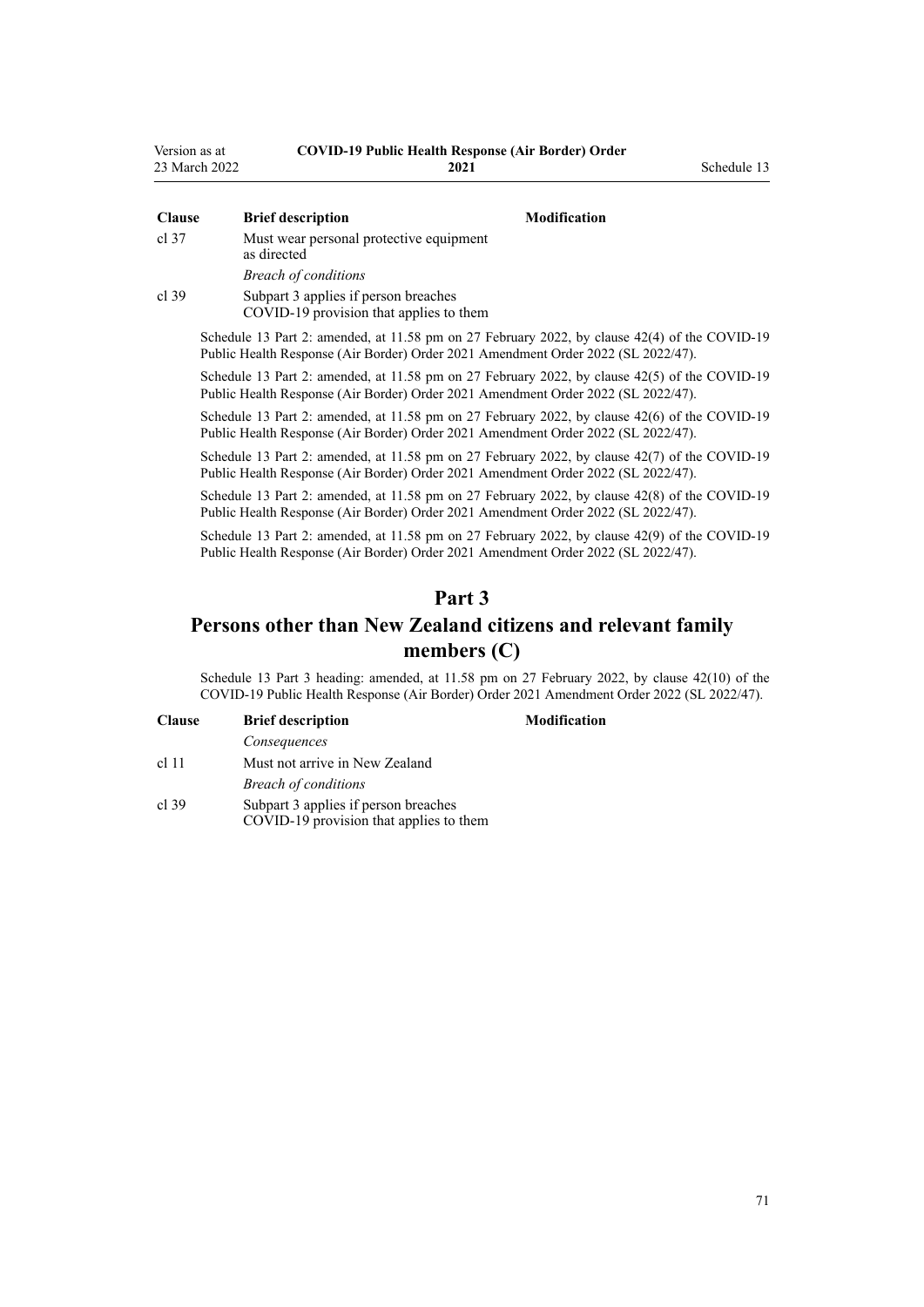## **Schedule 14 General travellers—Z**

[cl 7](#page-9-0)

Schedule 14 heading: replaced, at 11.58 pm on 27 February 2022, by [clause 43\(1\)](http://legislation.govt.nz/pdflink.aspx?id=LMS650909) of the COVID-19 Public Health Response (Air Border) Order 2021 Amendment Order 2022 (SL 2022/47).

# **Part 1 Application**

#### **1 Application of this schedule**

This schedule applies to a person if—

- (a) no other COVID-19 border requirements schedule applies to them; and
- (b) they arrive in New Zealand by air.

Schedule 14 clause 1: amended, at 11.58 pm on 27 February 2022, by [clause 43\(2\)](http://legislation.govt.nz/pdflink.aspx?id=LMS650909) of the COVID-19 Public Health Response (Air Border) Order 2021 Amendment Order 2022 (SL 2022/47).

#### **2 Part 2 of this schedule applies to New Zealand citizens and relevant family members**

Part 2 of this schedule specifies the COVID-19 provisions that apply to a New Zealand citizen who is entitled to enter New Zealand under [section 13](http://legislation.govt.nz/pdflink.aspx?id=DLM1440595) of the Immigration Act 2009.

#### **3 Part 3 of this schedule applies to other persons**

[Part 3](#page-73-0) of this schedule specifies the COVID-19 provisions that apply to any person other than a person described in clause 2 of this schedule.

## **Part 2**

### **New Zealand citizens and relevant family members (Z)**

Schedule 14 Part 2 heading: amended, at 11.58 pm on 27 February 2022, by [clause 43\(6\)](http://legislation.govt.nz/pdflink.aspx?id=LMS650909) of the COVID-19 Public Health Response (Air Border) Order 2021 Amendment Order 2022 (SL 2022/47).

| <b>Clause</b> | <b>Brief description</b>            |     | <b>Modification</b>                                                                                                                                                                       |  |
|---------------|-------------------------------------|-----|-------------------------------------------------------------------------------------------------------------------------------------------------------------------------------------------|--|
|               | Consequences                        |     |                                                                                                                                                                                           |  |
| cl 8          | No isolation or quarantine required | (1) | After the person arrives in New<br>Zealand, they must undergo<br>testing for COVID-19 in<br>accordance with the COVID-19<br>Public Health Response (Testing)<br>for COVID-19) Order 2022. |  |
|               |                                     | (2) | The chief executive of the                                                                                                                                                                |  |

(2) The chief executive of the Ministry of Business, Innovation, and Employment may, at the request of the person or someone acting on their behalf, authorise that the person be isolated or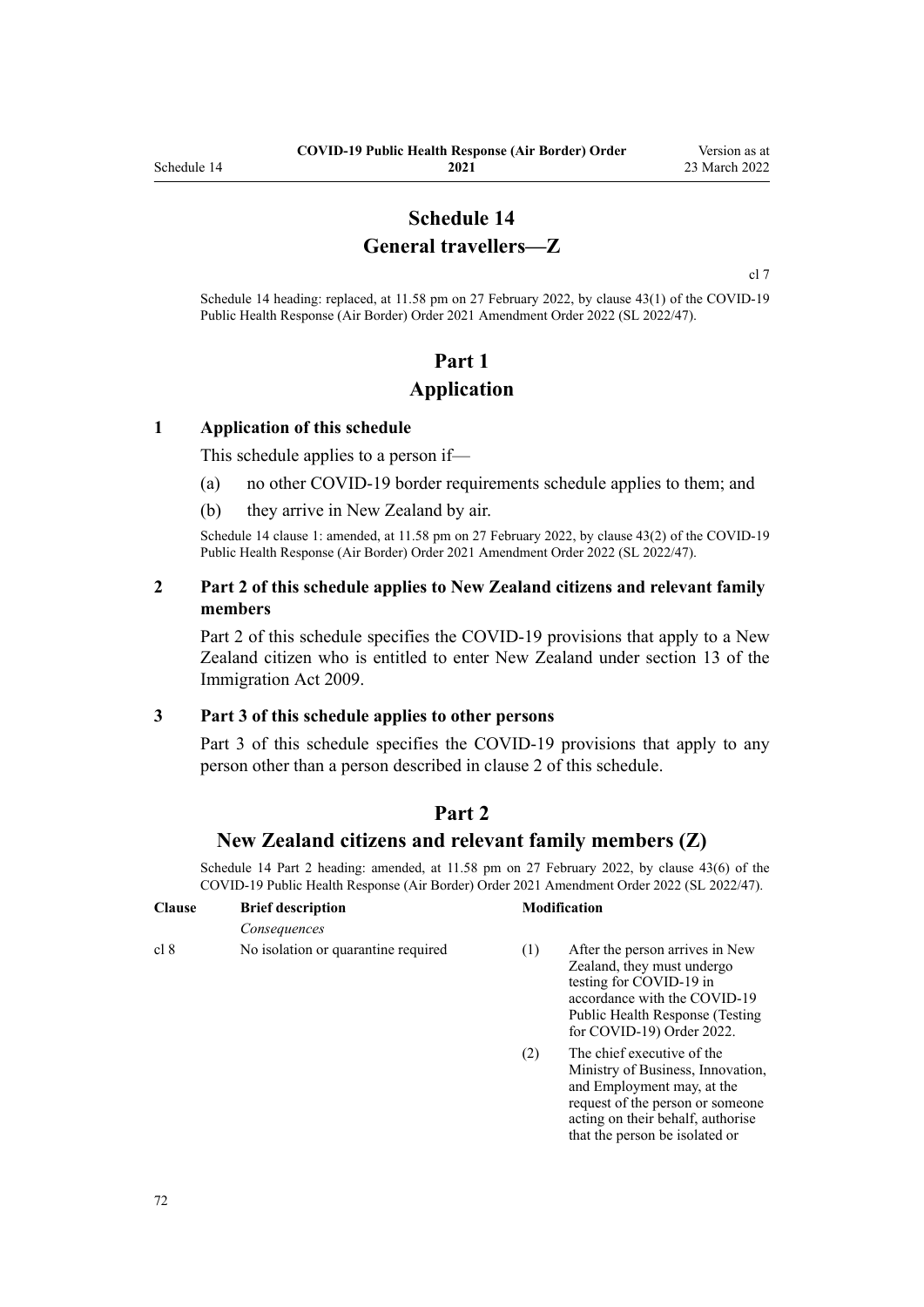| Version as at<br>23 March 2022 | <b>COVID-19 Public Health Response (Air Border) Order</b><br>2021                                          | Schedule 14                                                                                                                                                                                                    |
|--------------------------------|------------------------------------------------------------------------------------------------------------|----------------------------------------------------------------------------------------------------------------------------------------------------------------------------------------------------------------|
| <b>Clause</b>                  | <b>Brief description</b>                                                                                   | Modification<br>quarantined in accordance with<br>Part 1 of the Isolation and<br>Quarantine Order, in which case<br>paragraph (1) does not apply to<br>them during their period of<br>isolation or quarantine. |
|                                | Conditions to satisfy before arrival                                                                       |                                                                                                                                                                                                                |
| cl <sub>12</sub>               | Must have traveller pass                                                                                   |                                                                                                                                                                                                                |
| cl <sub>13</sub>               | Must be vaccinated or be excused by<br>certificate (unless under 17 years of age)                          | See clause 13(2), which allows certain<br>persons, including New Zealand citizens,<br>to arrive in New Zealand without being<br>vaccinated.                                                                    |
| cl <sub>14</sub>               | Must have pre-departure test for COVID-19<br>or be excused by certificate (unless under 2<br>years of age) |                                                                                                                                                                                                                |
| cl <sub>15</sub>               | Must have negative result from pre-<br>departure test for COVID-19 (or certificate)                        |                                                                                                                                                                                                                |
| cl <sub>16</sub>               | Must not be waiting for test results                                                                       |                                                                                                                                                                                                                |
| $cl$ 16A                       | Must not exhibit COVID-19 symptoms (or<br>must have certificate)                                           |                                                                                                                                                                                                                |
| cl <sub>17</sub>               | Must not be subject to public health<br>direction in another country                                       |                                                                                                                                                                                                                |
| cl 18                          | Must not have prematurely ended period of<br>isolation or quarantine                                       |                                                                                                                                                                                                                |
|                                | Conditions to satisfy before, on, or after arrival                                                         |                                                                                                                                                                                                                |
| cl 23                          | Must make traveller declaration at certain<br>times                                                        |                                                                                                                                                                                                                |
| cl 24                          | Must provide, at certain times, information<br>necessary to support public health response<br>to COVID-19  |                                                                                                                                                                                                                |
| cl 28                          | Must wear face covering in certain places or<br>circumstances                                              |                                                                                                                                                                                                                |
| cl 29                          | Must answer to authorised officers                                                                         |                                                                                                                                                                                                                |
| cl 30                          | Must produce evidence of compliance with<br>COVID-19 provisions                                            |                                                                                                                                                                                                                |
| $cl$ 31                        | Must not provide false or misleading<br>information or evidence                                            |                                                                                                                                                                                                                |
|                                | Conditions to satisfy on or after arrival                                                                  |                                                                                                                                                                                                                |
| $cl$ 35                        | Must comply with directions while<br>travelling to place of isolation or quarantine<br>or self-isolation   |                                                                                                                                                                                                                |
| $cl$ 36                        | Must maintain physical distancing                                                                          |                                                                                                                                                                                                                |
| $cl$ 37                        | Must wear personal protective equipment as<br>directed                                                     |                                                                                                                                                                                                                |
|                                | <b>Breach of conditions</b>                                                                                |                                                                                                                                                                                                                |
| $cl$ 39                        | Subpart 3 applies if person breaches<br>COVID-19 provision that applies to them                            |                                                                                                                                                                                                                |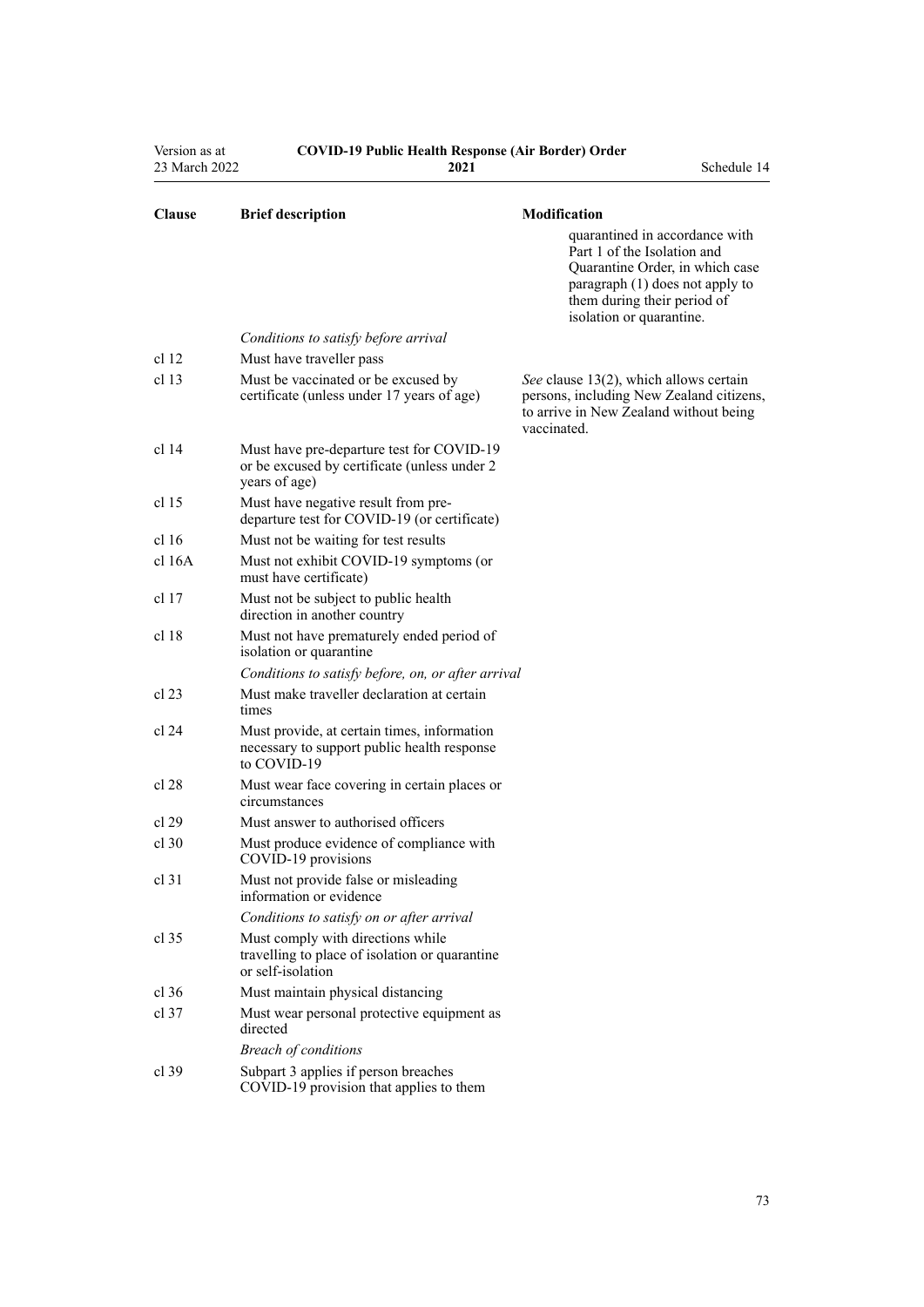Schedule 14 Part 2: amended, at 11.59 pm on 18 March 2022, by [clause 9\(1\)](http://legislation.govt.nz/pdflink.aspx?id=LMS664439) of the COVID-19 Public Health Response (Air Border) Amendment Order (No 2) 2022 (SL 2022/75).

Schedule 14 Part 2: amended, at 11.59 pm on 18 March 2022, by [clause 9\(2\)](http://legislation.govt.nz/pdflink.aspx?id=LMS664439) of the COVID-19 Public Health Response (Air Border) Amendment Order (No 2) 2022 (SL 2022/75).

Schedule 14 Part 2: amended, at 11.59 pm on 4 March 2022, by [clause 15\(2\)](http://legislation.govt.nz/pdflink.aspx?id=LMS653815) of the COVID-19 Public Health Response (Air Border) Amendment Order 2022 (SL 2022/49).

Schedule 14 Part 2: amended, at 11.59 pm on 4 March 2022, by [clause 15\(3\)](http://legislation.govt.nz/pdflink.aspx?id=LMS653815) of the COVID-19 Public Health Response (Air Border) Amendment Order 2022 (SL 2022/49).

Schedule 14 Part 2: amended, at 11.59 pm on 4 March 2022, by [clause 15\(4\)](http://legislation.govt.nz/pdflink.aspx?id=LMS653815) of the COVID-19 Public Health Response (Air Border) Amendment Order 2022 (SL 2022/49).

Schedule 14 Part 2: amended, at 11.59 pm on 4 March 2022, by [clause 15\(5\)](http://legislation.govt.nz/pdflink.aspx?id=LMS653815) of the COVID-19 Public Health Response (Air Border) Amendment Order 2022 (SL 2022/49).

Schedule 14 Part 2: amended, at 11.59 pm on 4 March 2022, by [clause 15\(6\)](http://legislation.govt.nz/pdflink.aspx?id=LMS653815) of the COVID-19 Public Health Response (Air Border) Amendment Order 2022 (SL 2022/49).

Schedule 14 Part 2: amended, at 11.58 pm on 27 February 2022, by [clause 43\(4\)](http://legislation.govt.nz/pdflink.aspx?id=LMS650909) of the COVID-19 Public Health Response (Air Border) Order 2021 Amendment Order 2022 (SL 2022/47).

Schedule 14 Part 2: amended, at 11.58 pm on 27 February 2022, by [clause 43\(5\)](http://legislation.govt.nz/pdflink.aspx?id=LMS650909) of the COVID-19 Public Health Response (Air Border) Order 2021 Amendment Order 2022 (SL 2022/47).

Schedule 14 Part 2: amended, at 11.58 pm on 27 February 2022, by [clause 43\(7\)](http://legislation.govt.nz/pdflink.aspx?id=LMS650909) of the COVID-19 Public Health Response (Air Border) Order 2021 Amendment Order 2022 (SL 2022/47).

Schedule 14 Part 2: amended, at 11.58 pm on 27 February 2022, by [clause 43\(8\)](http://legislation.govt.nz/pdflink.aspx?id=LMS650909) of the COVID-19 Public Health Response (Air Border) Order 2021 Amendment Order 2022 (SL 2022/47).

# **Part 3**

# **Persons other than New Zealand citizens and relevant family members (Z)**

Schedule 14 Part 3 heading: amended, at 11.58 pm on 27 February 2022, by [clause 43\(9\)](http://legislation.govt.nz/pdflink.aspx?id=LMS650909) of the COVID-19 Public Health Response (Air Border) Order 2021 Amendment Order 2022 (SL 2022/47).

| <b>Clause</b> | <b>Brief description</b><br>Consequences | <b>Modification</b> |                                                                                                                                                                                          |
|---------------|------------------------------------------|---------------------|------------------------------------------------------------------------------------------------------------------------------------------------------------------------------------------|
|               |                                          |                     |                                                                                                                                                                                          |
| cl 8          | No isolation or quarantine required      | (1)                 | After the person arrives in New<br>Zealand, they must undergo<br>testing for COVID-19 in<br>accordance with the COVID-19<br>Public Health Response (Testing<br>for COVID-19) Order 2022. |

(2) The chief executive of the Ministry of Business, Innovation, and Employment may, at the request of the person or someone acting on their behalf, authorise that the person be isolated or quarantined in accordance with [Part 1](http://legislation.govt.nz/pdflink.aspx?id=LMS401726) of the Isolation and Quarantine Order, in which case paragraph (1) does not apply to them during their period of isolation or quarantine.

*Conditions to satisfy before arrival*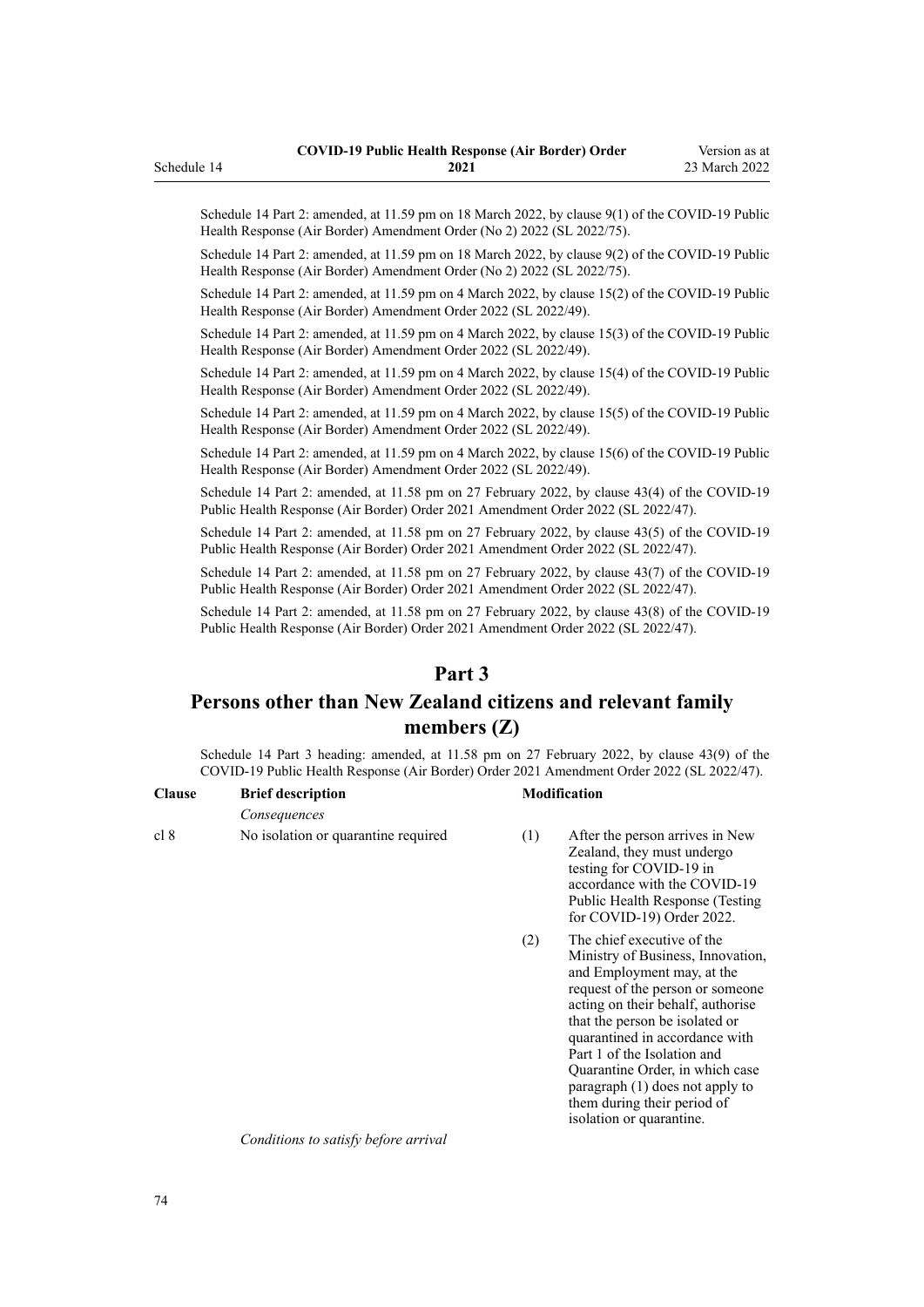| Version as at<br>23 March 2022 | <b>COVID-19 Public Health Response (Air Border) Order</b><br>2021                                          | Schedule 14                                                                                                                                                                                    |
|--------------------------------|------------------------------------------------------------------------------------------------------------|------------------------------------------------------------------------------------------------------------------------------------------------------------------------------------------------|
| <b>Clause</b>                  | <b>Brief description</b>                                                                                   | <b>Modification</b>                                                                                                                                                                            |
| cl 12                          | Must have traveller pass                                                                                   |                                                                                                                                                                                                |
| cl <sub>13</sub>               | Must be vaccinated or be excused by<br>certificate (unless under 17 years of age)                          | See clause 13(2) which allows certain<br>persons, including certain refugees and<br>their family members and citizens of<br>Afghanistan, to arrive in New Zealand<br>without being vaccinated. |
| cl 14                          | Must have pre-departure test for COVID-19<br>or be excused by certificate (unless under 2<br>years of age) |                                                                                                                                                                                                |
| cl 15                          | Must have negative result from pre-<br>departure test for COVID-19 (or certificate)                        |                                                                                                                                                                                                |
| cl 16                          | Must not be waiting for test results                                                                       |                                                                                                                                                                                                |
| $cl$ 16A                       | Must not exhibit COVID-19 symptoms (or<br>must have certificate)                                           |                                                                                                                                                                                                |
| cl 17                          | Must not be subject to public health<br>direction in another country                                       |                                                                                                                                                                                                |
| cl 18                          | Must not have prematurely ended period of<br>isolation or quarantine                                       |                                                                                                                                                                                                |
|                                | Conditions to satisfy before, on, or after arrival                                                         |                                                                                                                                                                                                |
| cl 23                          | Must make traveller declaration at certain<br>times                                                        |                                                                                                                                                                                                |
| cl 24                          | Must provide, at certain times, information<br>necessary to support public health response<br>to COVID-19  |                                                                                                                                                                                                |
| cl 28                          | Must wear face covering in certain places or<br>circumstances                                              |                                                                                                                                                                                                |
| cl 29                          | Must answer to authorised officers                                                                         |                                                                                                                                                                                                |
| $cl$ 30                        | Must produce evidence of compliance with<br>COVID-19 provisions                                            |                                                                                                                                                                                                |
| $cl$ 31                        | Must not provide false or misleading<br>information or evidence                                            |                                                                                                                                                                                                |
|                                | Conditions to satisfy on or after arrival                                                                  |                                                                                                                                                                                                |
| $cl$ 35                        | Must comply with directions while<br>travelling to place of isolation or quarantine<br>or self-isolation   |                                                                                                                                                                                                |
| $cl$ 36                        | Must maintain physical distancing                                                                          |                                                                                                                                                                                                |
| $cl$ 37                        | Must wear personal protective equipment as<br>directed                                                     |                                                                                                                                                                                                |
|                                | <b>Breach of conditions</b>                                                                                |                                                                                                                                                                                                |
| $cl$ 39                        | Subpart 3 applies if person breaches<br>COVID-19 provision that applies to them                            |                                                                                                                                                                                                |
|                                | Schedule 14 Part 3: amended at 11.59 pm on $18$ March $2022$ by clause $9(3)$ of the COVID-19 Public       |                                                                                                                                                                                                |

ule 14 Part 3: amended, at 11.59 pm on 18 March 2022, by [clause 9\(3\)](http://legislation.govt.nz/pdflink.aspx?id=LMS664439) of the COVID-19 Public Health Response (Air Border) Amendment Order (No 2) 2022 (SL 2022/75).

Schedule 14 Part 3: amended, at 11.59 pm on 18 March 2022, by [clause 9\(4\)](http://legislation.govt.nz/pdflink.aspx?id=LMS664439) of the COVID-19 Public Health Response (Air Border) Amendment Order (No 2) 2022 (SL 2022/75).

Schedule 14 Part 3: amended, at 11.59 pm on 4 March 2022, by [clause 15\(8\)](http://legislation.govt.nz/pdflink.aspx?id=LMS653815) of the COVID-19 Public Health Response (Air Border) Amendment Order 2022 (SL 2022/49).

Schedule 14 Part 3: amended, at 11.59 pm on 4 March 2022, by [clause 15\(9\)](http://legislation.govt.nz/pdflink.aspx?id=LMS653815) of the COVID-19 Public Health Response (Air Border) Amendment Order 2022 (SL 2022/49).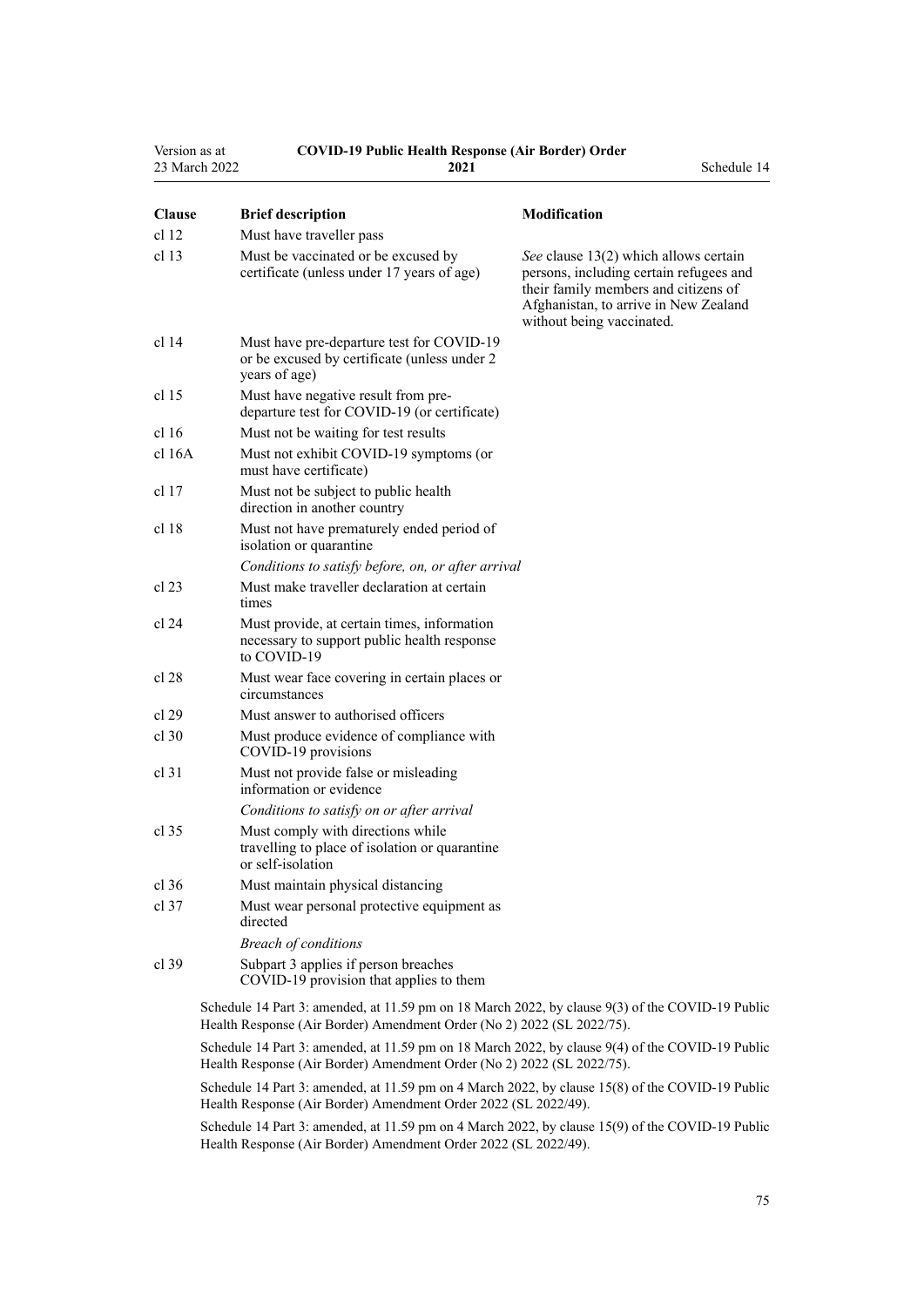Schedule 14 Part 3: amended, at 11.59 pm on 4 March 2022, by [clause 15\(10\)](http://legislation.govt.nz/pdflink.aspx?id=LMS653815) of the COVID-19 Public Health Response (Air Border) Amendment Order 2022 (SL 2022/49).

Schedule 14 Part 3: amended, at 11.59 pm on 4 March 2022, by [clause 15\(11\)](http://legislation.govt.nz/pdflink.aspx?id=LMS653815) of the COVID-19 Public Health Response (Air Border) Amendment Order 2022 (SL 2022/49).

Schedule 14 Part 3: amended, at 11.59 pm on 4 March 2022, by [clause 15\(12\)](http://legislation.govt.nz/pdflink.aspx?id=LMS653815) of the COVID-19 Pub‐ lic Health Response (Air Border) Amendment Order 2022 (SL 2022/49).

Schedule 14 Part 3: amended, at 11.59 pm on 4 March 2022, by [clause 15\(13\)](http://legislation.govt.nz/pdflink.aspx?id=LMS653815) of the COVID-19 Public Health Response (Air Border) Amendment Order 2022 (SL 2022/49).

Schedule 14 Part 3: amended, at 11.58 pm on 27 February 2022, by [clause 43\(11\)](http://legislation.govt.nz/pdflink.aspx?id=LMS650909) of the COVID-19 Public Health Response (Air Border) Order 2021 Amendment Order 2022 (SL 2022/47).

Schedule 14 Part 3: amended, at 11.58 pm on 27 February 2022, by [clause 43\(12\)](http://legislation.govt.nz/pdflink.aspx?id=LMS650909) of the COVID-19 Public Health Response (Air Border) Order 2021 Amendment Order 2022 (SL 2022/47).

Schedule 14 Part 3: amended, at 11.58 pm on 27 February 2022, by [clause 43\(13\)](http://legislation.govt.nz/pdflink.aspx?id=LMS650909) of the COVID-19 Public Health Response (Air Border) Order 2021 Amendment Order 2022 (SL 2022/47).

Schedule 14 Part 3: amended, at 11.58 pm on 27 February 2022, by [clause 43\(14\)](http://legislation.govt.nz/pdflink.aspx?id=LMS650909) of the COVID-19 Public Health Response (Air Border) Order 2021 Amendment Order 2022 (SL 2022/47).

Schedule 14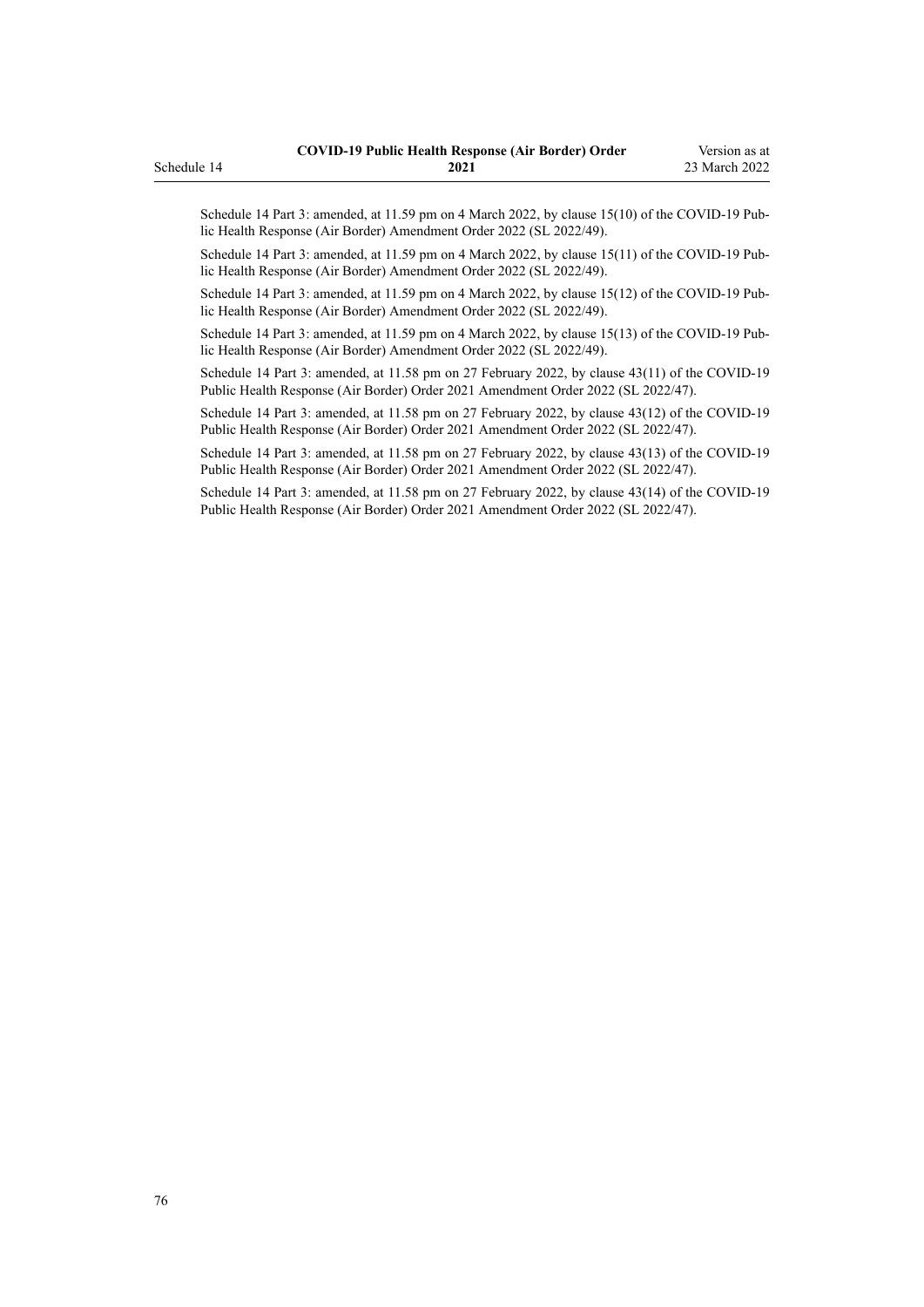# **Schedule 15 Key safety standards**

[cls 22,](#page-16-0) [38](#page-22-0)

#### **Contents**

|   |                                                                            | Page |
|---|----------------------------------------------------------------------------|------|
|   | Interpretation                                                             | 77   |
|   | Must maintain physical distancing                                          | 77   |
|   | Must wear personal protective equipment                                    | 78   |
| 4 | Must remain airside in lay-over country unless staying in<br>accommodation | 78   |
|   | Must limit activities and contacts in lay-over country                     | 78   |

#### **1 Interpretation**

In this schedule,—

**associate**,—

- (a) of an aircrew member, means another aircrew member:
- (b) of a relevant worker who is a medical attendant, means another person who—
	- (i) is working with the relevant worker as a medical attendant; or
	- (ii) is working to support the relevant worker and the medical trans‐ fer:
- (c) of a relevant worker who is a Police escort, means another person who is a constable (as defined in [section 4](http://legislation.govt.nz/pdflink.aspx?id=DLM1102132) of the Policing Act 2008) or is work‐ ing to support the New Zealand Police

#### **lay-over country**,—

- (a) in relation to a relevant worker or a New Zealand-based aircrew mem‐ ber, means any country outside New Zealand:
- (b) in relation to an overseas-based aircrew member, means New Zealand.

Schedule 15 clause 1 **lay-over country** paragraph (b): amended, at 11.58 pm on 16 January 2022, by [clause 24](http://legislation.govt.nz/pdflink.aspx?id=LMS629308) of the COVID-19 Public Health Response (Air Border and Isolation and Quarantine) Amendment Order 2022 (SL 2022/2).

#### **2 Must maintain physical distancing**

A person must maintain physical distancing from all other persons (to the greatest extent practicable) other than—

- (a) anyone on an aircraft on which the person is travelling; and
- (b) the person's associates; and
- (c) other persons during the course of the person's work; and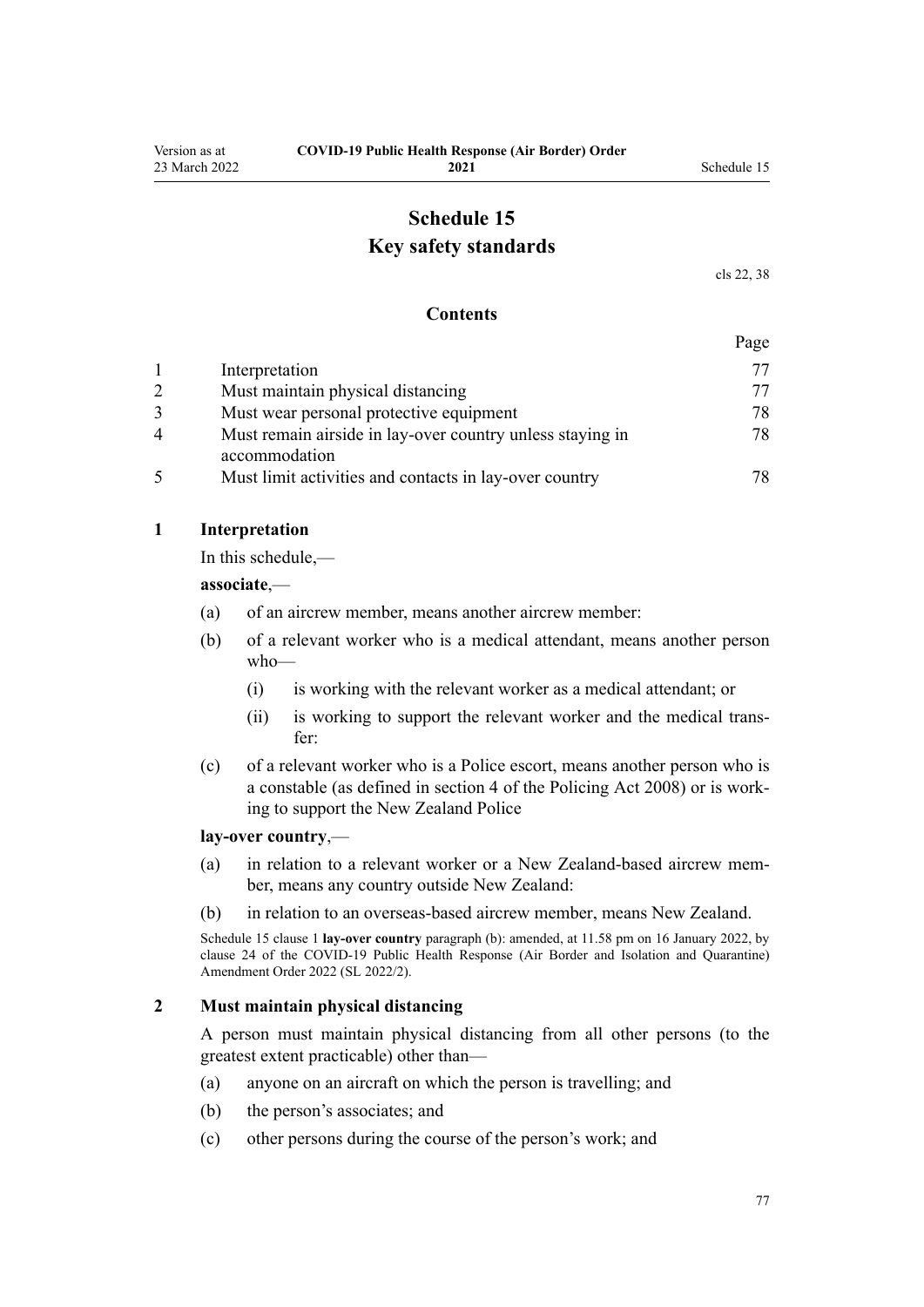(d) vaccinated people they know personally.

## **3 Must wear personal protective equipment**

<span id="page-77-0"></span>Schedule 15

- (1) A person must wear personal protective equipment at all times (to the greatest extent reasonably practicable), unless an exception applies to them under this clause.
- (2) An exception applies to a person while they are in any of the following places at any accommodation where they are staying:
	- (a) the person's allocated room:
	- (b) the allocated rooms of the person's associates:
	- (c) a dedicated relaxation area.
- (3) An exception applies to an aircrew member while they are in any of the follow‐ ing places:
	- (a) the cockpit of an aircraft:
	- (b) a place on an aircraft that is set aside for operating crew to rest, or take breaks, away from passengers:
	- (c) an aircraft on which the only other persons are—
		- (i) the pilot or co-pilot of the aircraft; and
		- (ii) the person's associates.
- (4) In this clause, **dedicated relaxation area** means any place—
	- (a) while it is set aside for the exclusive use of the person and their associates; but
	- (b) that is not a restaurant, cafe, bar, or shared exercise facility (such as a swimming pool or gym).

### **4 Must remain airside in lay-over country unless staying in accommodation**

- (1) A person who arrives in a lay-over country by air must, until they depart from that country, remain on the airside of—
	- (a) the airport at which they arrive in that country; and
	- (b) any other airport through which they transit in that country.
- (2) However, this clause does not apply if, before departing from that country, the person is staying in any accommodation that is not on the airside of an airport.

### **5 Must limit activities and contacts in lay-over country**

- (1) A person must not, while in a lay-over country, do any of the following unless they are alone or with other persons who are associates or vaccinated people they know personally (and no other persons):
	- (a) exercise, socialise, or dine outdoors:
	- (b) socialise or dine indoors at a place that—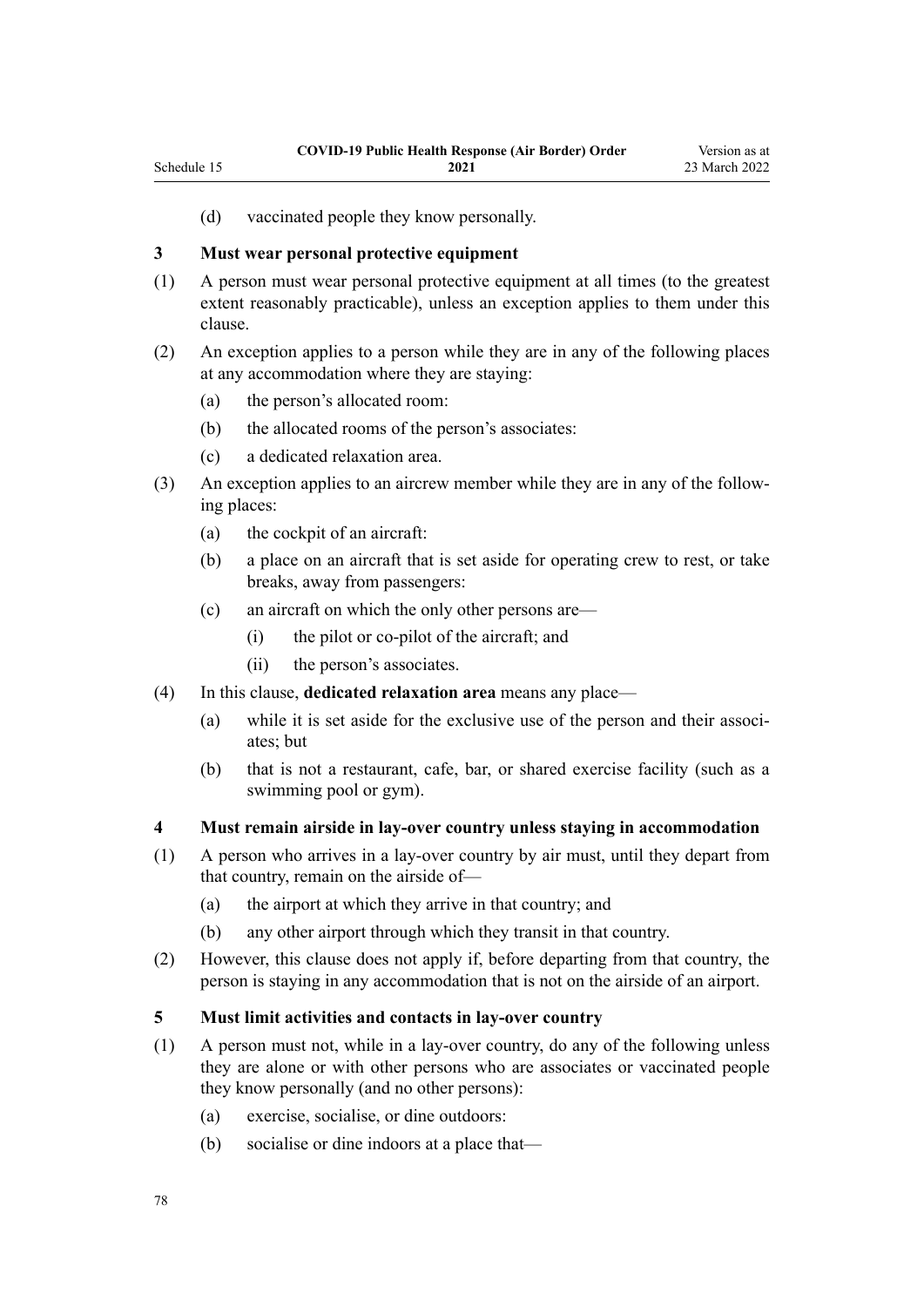- 
- (i) requires evidence that visitors are vaccinated; or
- (ii) accommodates no more than 50 visitors:
- (c) shop at retail stores, including to collect food:
- (d) travel to or from places using private transportation.
- (2) A person must not exercise indoors at a place, including with their associates, unless the place requires evidence that visitors are vaccinated.
- (3) A person must not exercise indoors with anyone other than their associates.
- (4) A person must not, while at any accommodation where they are staying in a lay-over country, permit any other person to enter their allocated room except—
	- (a) their associates; and
	- (b) a person entering for medical, emergency, or law enforcement purposes.

Dated at Wellington this 21st day of December 2021.

Hon Chris Hipkins, Minister for COVID-19 Response.

Issued under the authority of the [Legislation Act 2019](http://legislation.govt.nz/pdflink.aspx?id=DLM7298104). Date of notification in *Gazette*: 21 December 2021.